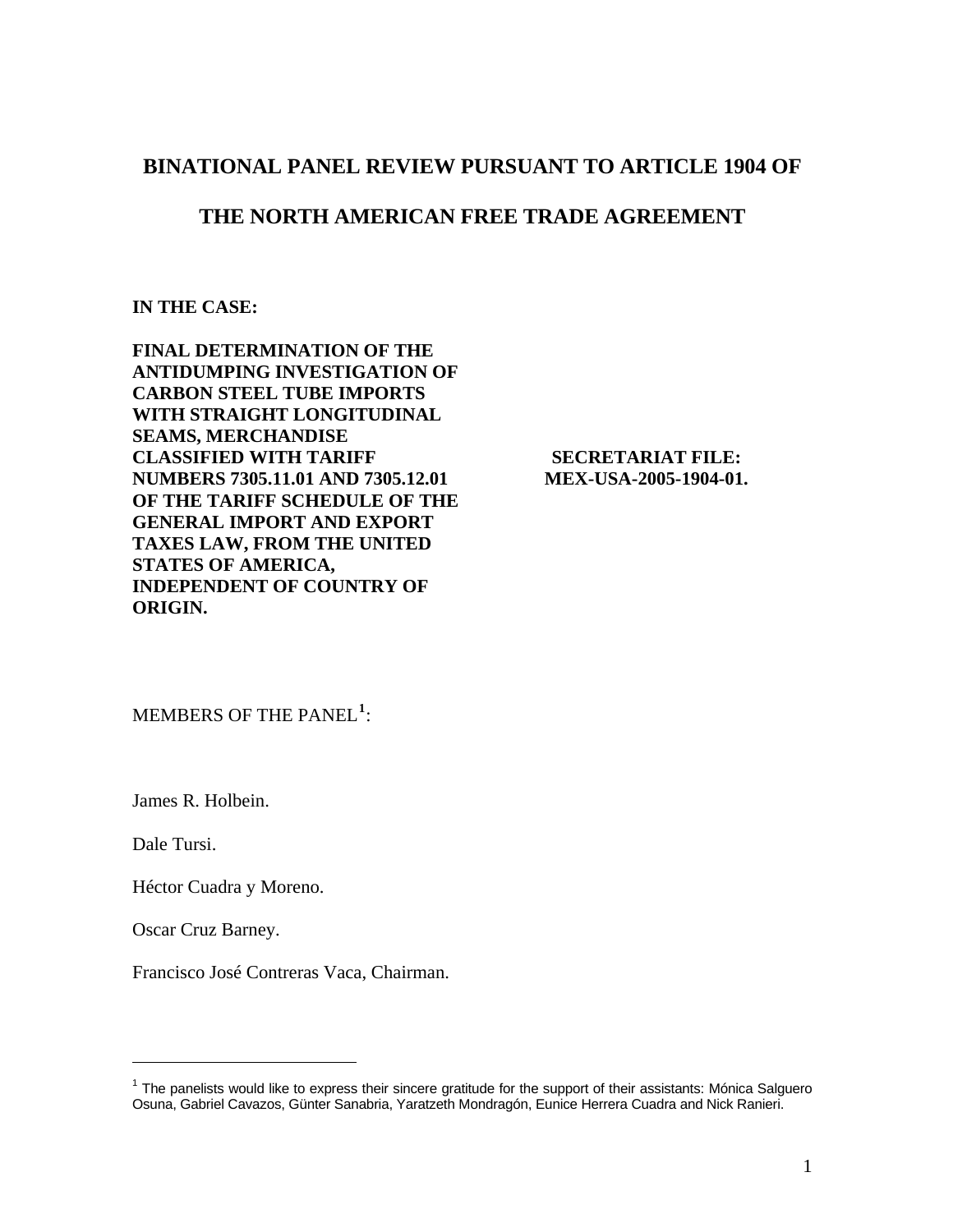# **PARTICIPANTS:**

- BERG Steel Pipe Corporation, represented by Ricardo Ávila de la Torre, attorney at law.
- American Steel Pipe Division, represented by Ricardo Ávila de la Torre, attorney at law.
- Stupp Corporation, represented by Ricardo Ávila de la Torre, attorney at law.
- Secretaría de Economía de los Estados Unidos Mexicanos, represented by Hugo Perezcano Díaz, Natividad Martínez Aguilar, Adriana Díaz Ortiz, and Rodrigo Orozco Gálvez, attorneys at law.
- TUBACERO, S.A. de C.V. and Tubería Laguna S.A. de C.V., represented by Andrés González Sandoval, attorney at law.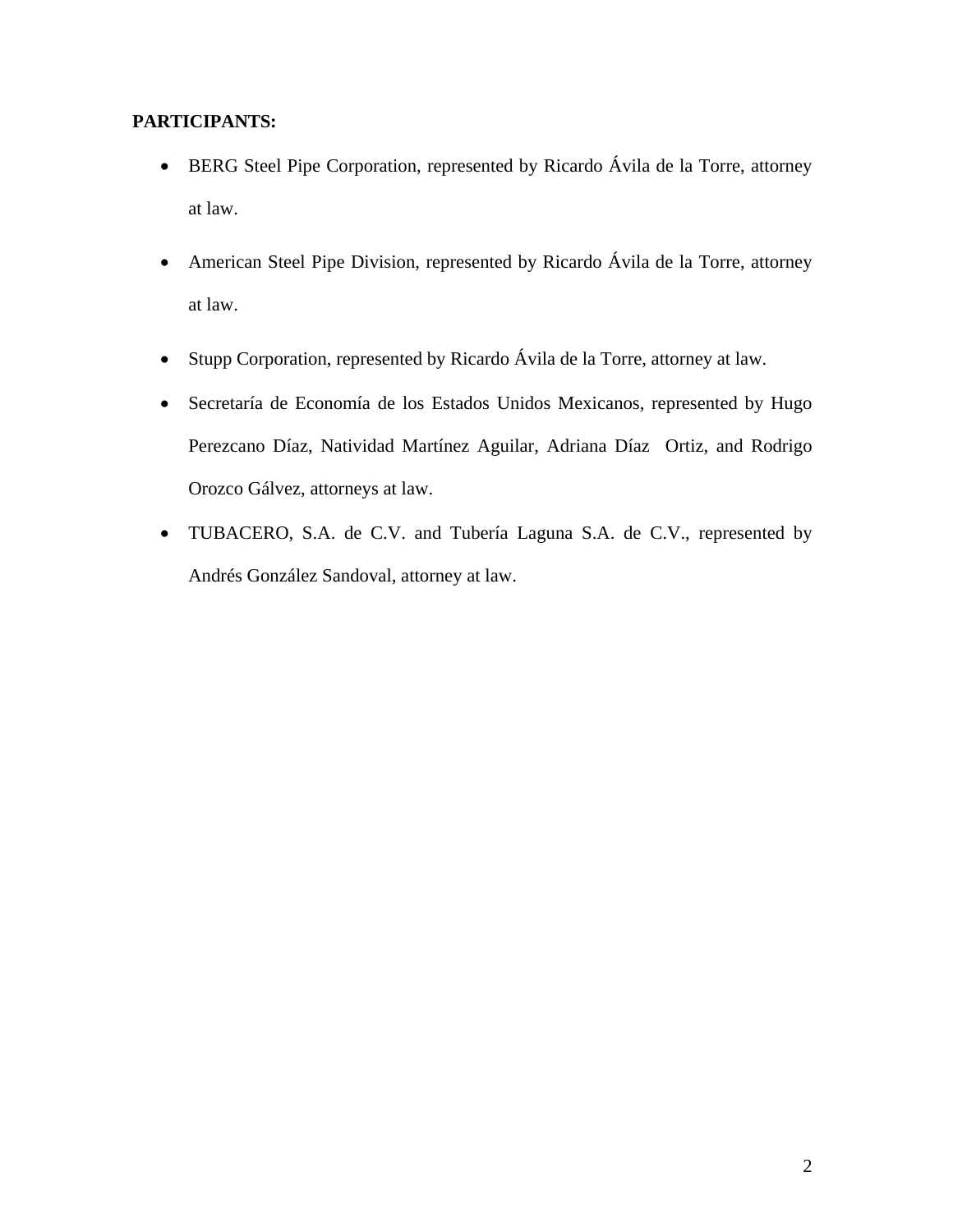# **TABLE OF CONTENTS**

| I. |                                                                 |
|----|-----------------------------------------------------------------|
| П. | <b>BACKGROUND</b>                                               |
|    |                                                                 |
|    |                                                                 |
|    |                                                                 |
|    | IV. PARTICIPATION OF ATTORNEYS AT LAW BEFORE THE PANEL          |
|    |                                                                 |
| V. |                                                                 |
|    | VI. ANALYSIS OF THE ALLEGED VIOLATIONS OF THE INVESTIGATING     |
|    | <b>AUTHORITY WHEN IT DETERMINED THE PERIOD BETWEEN</b>          |
|    | <b>JANUARY 1 TO DECEMBER 31 AS THE PERIOD OF INVESTIGATION.</b> |
|    |                                                                 |
|    | VII. ANALYSIS OF THE ALLEGED VIOLATIONS OF THE INVESTIGATING    |
|    | <b>AUTHORITY WHEN IT RENDERED ITS FINAL DETERMINATION</b>       |
|    | <b>BEYOND THE TERM ESTABLISHED BY LAW.</b>                      |
|    |                                                                 |
|    | VIII. ANALYSIS OF THE ALLEGED VIOLATIONS OF THE INVESTIGATING   |
|    | <b>AUTHORITY WHEN IT CHANGED THE METHODOLOGY TO</b>             |
|    | DETERMINE THE NORMAL VALUE FROM PRICES TO COSTS                 |
|    | WITHOUT REFERENCE TO ANY EVIDENCE PROVIDED BY THE               |
|    | <b>COMPLAINANTS.</b>                                            |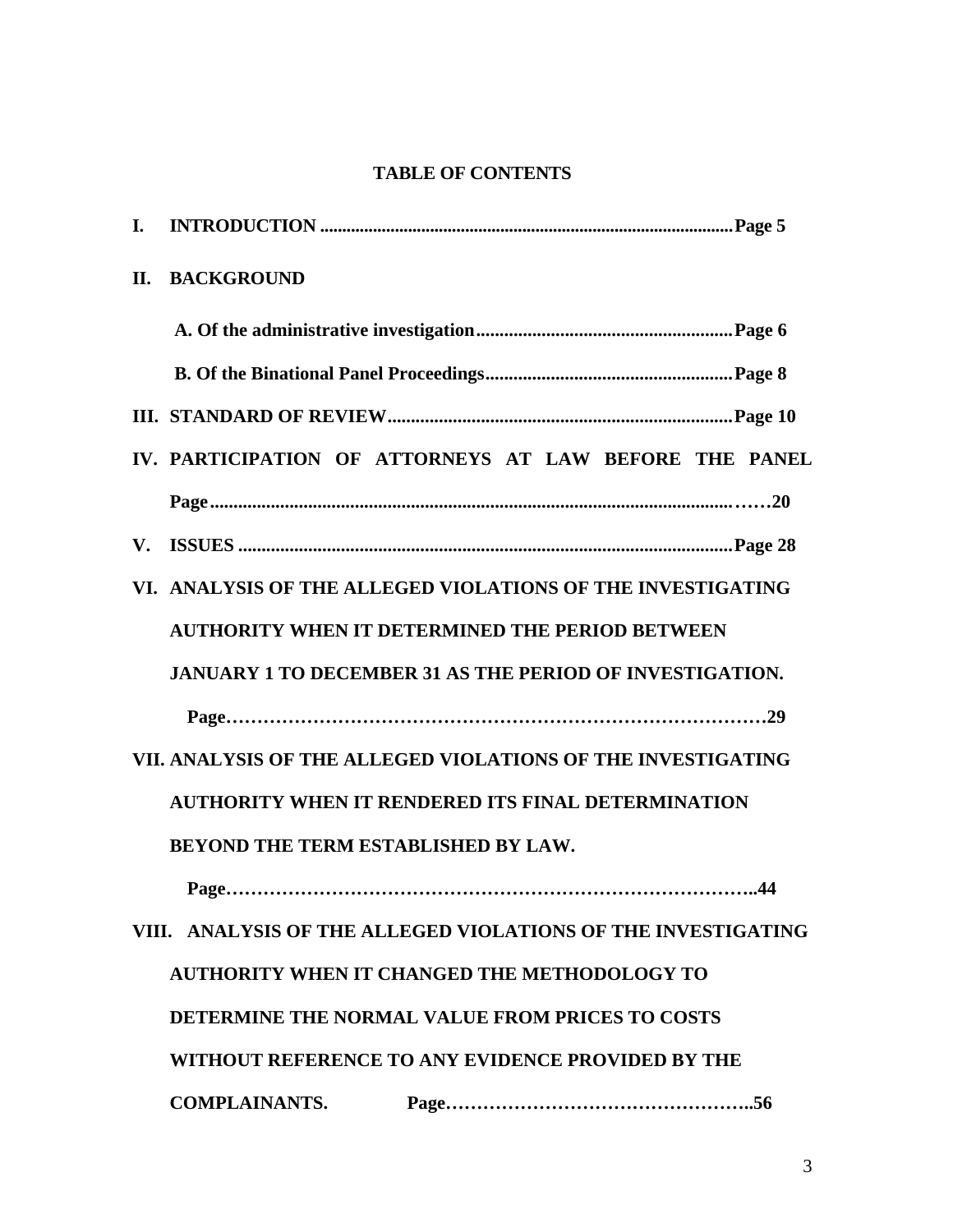- **IX. ANALYSIS OF THE ALLEGED VIOLATIONS OF THE INVESTIGATING AUTHORITY WHEN IT ESTABLISHED AN ANTIDUMPING DUTY FOR "ALL OTHER EXPORTERS" Page 77**
- **X. ANALYSIS OF THE ALLEGED VIOLATIONS OF THE INVESTIGATING AUTHORITY WHEN IT ORDERED THE ESTABLISHMENT OF ANTIDUMPING DUTIES BASED ON THE CUSTOMS VALUE. Page 92**
- **XI. ANALYSIS OF THE ALLEGED VIOLATIONS OF THE INVESTIGATING AUTHORITY FOR FAILURE TO CONSIDER, IN ITS PROPER CONTEXT, THE ARGUMENTS AND EVIDENCE CONTAINED IN THE ADMINISTRATIVE RECORD AND ERRONEOUSLY DETERMINING THE EXISTENCE OF INJURY TO THE DOMESTIC PRODUCTION. Page 99** 
	- **A. The injury suffered by the domestic production is a consequence of those imports corresponding to the bid of 2001. Page ………………100**
	- **B. Average prices of the imports from the United States of America. Page 113**
	- **C. The imports of BERG did not cause injury to the domestic production. Page……………………………………………………………………..115**
	- **D. The analysis of the Investigating Authority is erroneous because the injury was caused by the fall of the exports in 2001. Page……………………...116**
	- **E. Impact of items such as sales, production, and installed capacity. Page 118**
	- **F. The Investigating Authority erred by including, in its injury analysis, the imports subject to the bid of 2001. Page………120**

**XII. DECISION ........................................................................................................ Page 122** 

### **DISSENTING OPINION OF PANELIST DALE TURSI**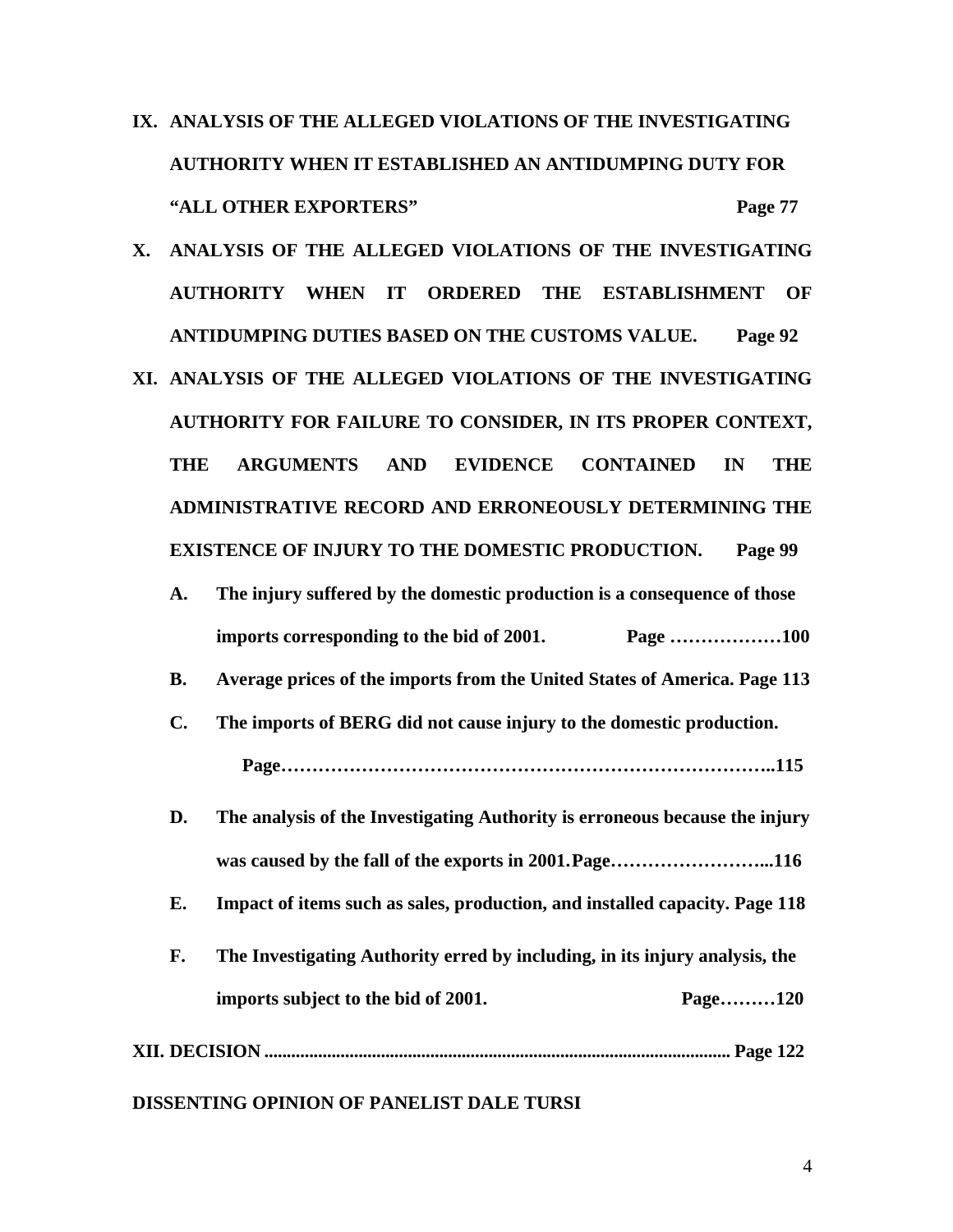## **BINATIONAL PANEL DECISION**

## **I. INTRODUCTION.**

This Binational Panel (Hereinafter "Panel") has been established pursuant to Article 1904.2 of the North American Free Trade Agreement (Hereinafter "NAFTA") and it has the authority to review the Final Determination rendered by the *Unidad de Prácticas Comerciales Internacionales* of the Mexican *Secretaría de Economía* (Hereinafter **"**UPCI**"** "Secretary of Economy", "Secretary", "Investigating Authority", "IA" or "Authority") dated May 17, 2005, which was published in the *Diario Oficial de la Federación* ( Hereinafter **"**DOF**"**) on May 27, 2005, pursuant to the Antidumping Investigation on the Imports of *Tubería de Acero al Carbono con Costura Longitudinal Recta. Goods Classified in Sections 7305.11.01 y 7305.12.01 of the Ley de los Impuestos Generales de Importación y de Exportación,de los Estados Unidos de América, independientemente del país de procedencia,* which established final antidumping duties on the above-referred imports with exterior diameters greater than 16 inches and not more than 48 inches (between 406.4 and 1,219.2 millimeters) inclusive, with a wall thickness of 0.188 to 1.000 inches (4.77 to 25.4 millimeters) inclusive. The Authority considered these final duties to be equivalent to the margins of dumping that it calculated which were:

• for the imports of the investigated product manufactured by the company BERG Steel Pipe Corporation (Hereinafter "BERG" or "Complainant"), of 6.77 percent;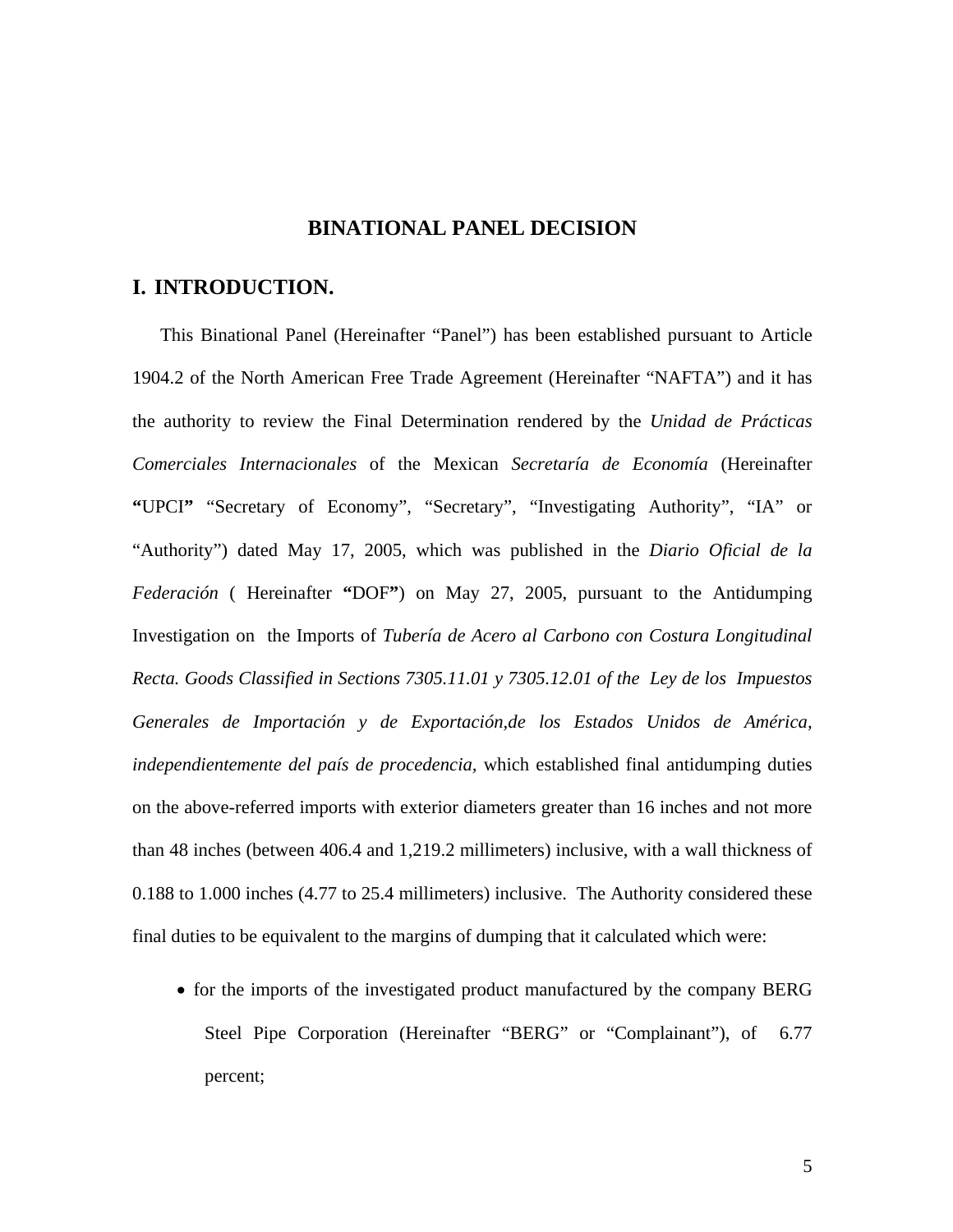- for the imports of the investigated product manufactured by the company Oregon Steel Mills, Inc. (Napa Pipe Corporation, Hereinafter "OREGON"), of 25.43 percent, and
- for the imports of the investigated product manufactured by all other exporting companies of the United States of America, of 25. 43 percent.

In addition to the Investigating Authority, the following companies participated in this review: BERG, American Steel Pipe Division (Hereinafter "ACIPCO"), Stupp Corporation (Hereinafter "STUPP"); TUBACERO, S.A. de C.V. (Hereinafter "TUBACERO") and Tubería Laguna S.A. de C.V. (Hereinafter "TUBERÍA LAGUNA").

Hereby, this Panel renders its decision, pursuant to Article 1904.8 of NAFTA and Part VII of the Rules of Procedure of Article 1904 of NAFTA regarding Binational Panel Reviews (Hereinafter "Rules of Procedure*")*.

# **II. BACKGROUND**

#### **A. The Administrative Investigation**

1. On April 28, 2003, TUBACERO and TUBERÍA LAGUNA, through their legal representatives, appeared before the Investigating Authority to request the initiation of an administrative investigation in the matter of unfair trade practices related to dumping, as well as the establishment of antidumping duties on the imports of carbon steel tubing with straight longitudinal seams, from the United States of America, independent of country of origin. Such merchandise is classified with tariff numbers 7305.11.01 y 7305.12.01 of the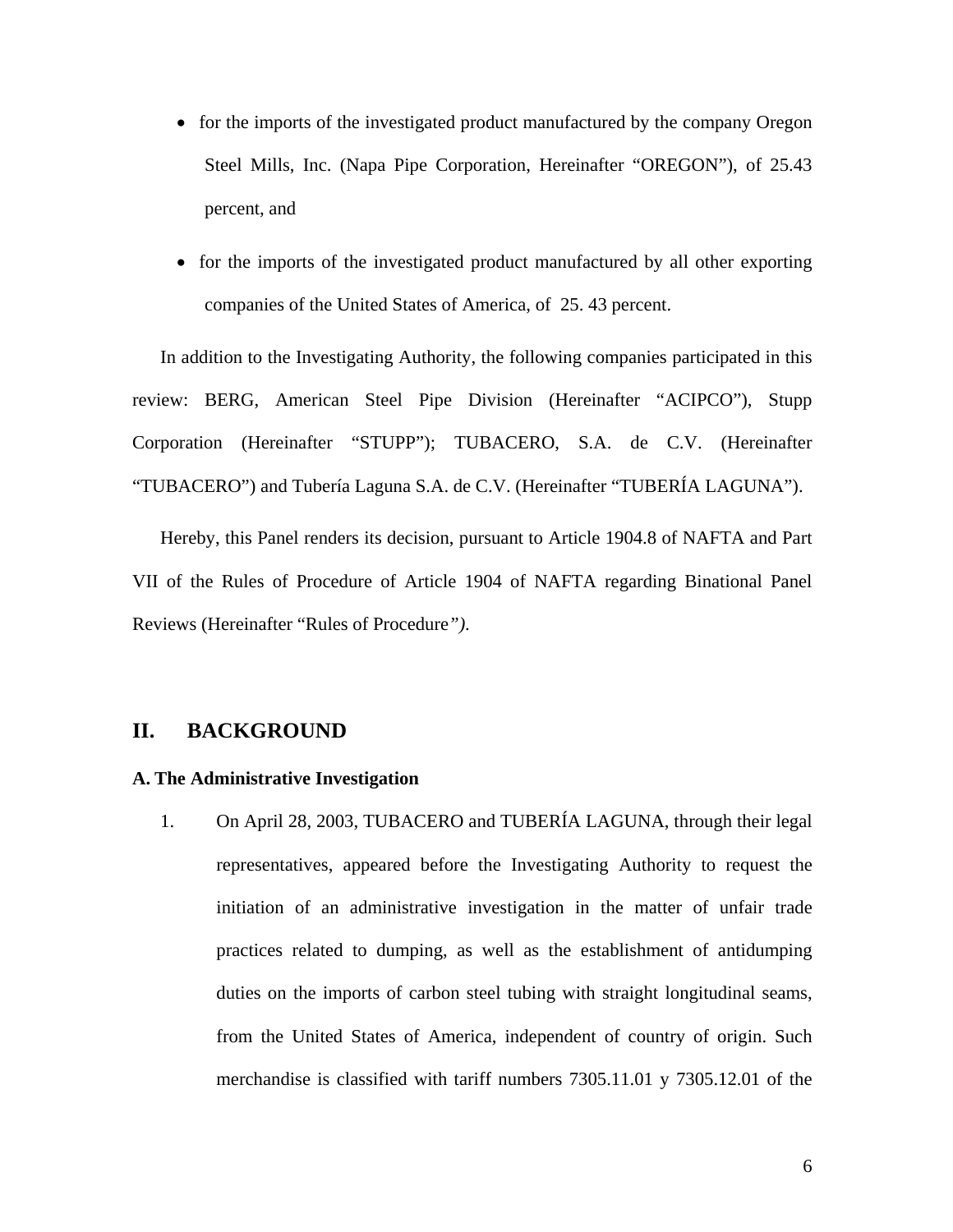*Ley de los Impuestos Generales de Importación y de Exportación de los Estados Unidos Mexicanos (Hereinafter "LIGIE").* 

- 2. The companies TUBACERO and TUBERÍA LAGUNA alleged that during the period from January to December of 2001, imports of carbon steel tubing with straight longitudinal seams, from the United States of America, were dumped causing injury to the domestic production of identical or similar goods, pursuant to Articles 28, 30, 39 and 40 of the *Ley de Comercio Exterior* (Hereinafter "*LCE")*.
- 3. On August 29, 2003, the *Secretaría de Economía* published its Notice in the DOF*,* that it had accepted the request and declared the initiation of the antidumping investigation on the imports of carbon steel tubing from the United States of America, establishing the period of January through December of 2001 as the period of investigation.
- 4. On August 16, 2004, the *Secretaría de Economía* published the Preliminary Determination in the DOF, which continued the above-referred investigation without imposing provisional antidumping duties.
- 5. On May 17, 2005, the *Secretaría de Economía* rendered the Final Determination of the above-referred antidumping investigation, which was published in the DOF on May 27, 2005 (Hereinafter "Final Determination" or "Determination"), and which imposed the following antidumping duties:
	- For the imports of the investigated product manufactured by BERG- 6.77 percent.
	- For the imports of the investigated product manufactured by OREGON-25.43 percent.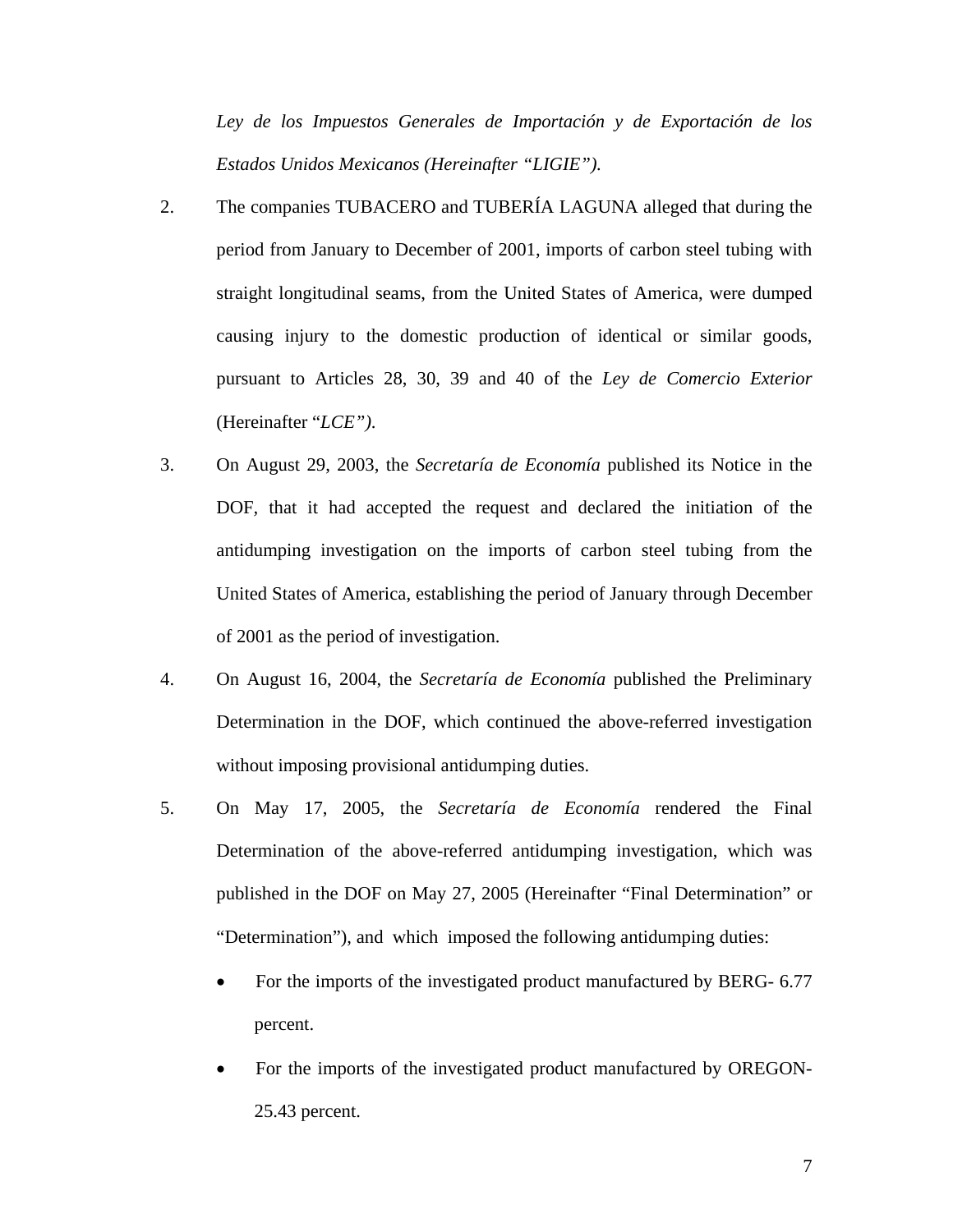• For the imports of the investigated product manufactured by all other exporting companies from the United States of America- 25.43 percent.

#### **B. The Binational Panel Review Proceeding**

- 1. On June 24, 2005, BERG filed a request for Binational Panel Review pursuant to Article 1904 of NAFTA, with respect to the Final Determination of the referenced antidumping investigation. (Hereinafter "Initial Request").
- 2. On July 25, 2005, BERG filed its complaint regarding the referenced Final Determination.
- 3. On August 5, 2005, TUBACERO and TUBERÍA LAGUNA, filed their Notice of Appearance, in opposition to BERG's complaint.
- 4. On August 8, 2005, the *Secretaría de Economía* filed its Notice of Appearance in opposition to BERG's complaint. On the same date, ACIPCO and STUPP filed their Notices of Appearance, supporting BERG's complaint.
- 5. Through various petitions, the Participants appointed their respective legal representatives and requested authorizations and/or cancellation of access to confidential information in this procedure.
- 6. On August 23, 2005, the Investigating Authority, pursuant to Article 1904.14 of NAFTA, filed before the Mexican Section of the Secretariat of the North American Free Trade Agreement (Hereinafter, "the Secretariat") copies of the Final Determination, the administrative record index, and the administrative record, in its non-confidential and confidential versions.
- 7. On October 24, 2005, BERG filed its brief in support of its complaint. On the same date, ACIPCO and STUPP filed their brief in support of BERG.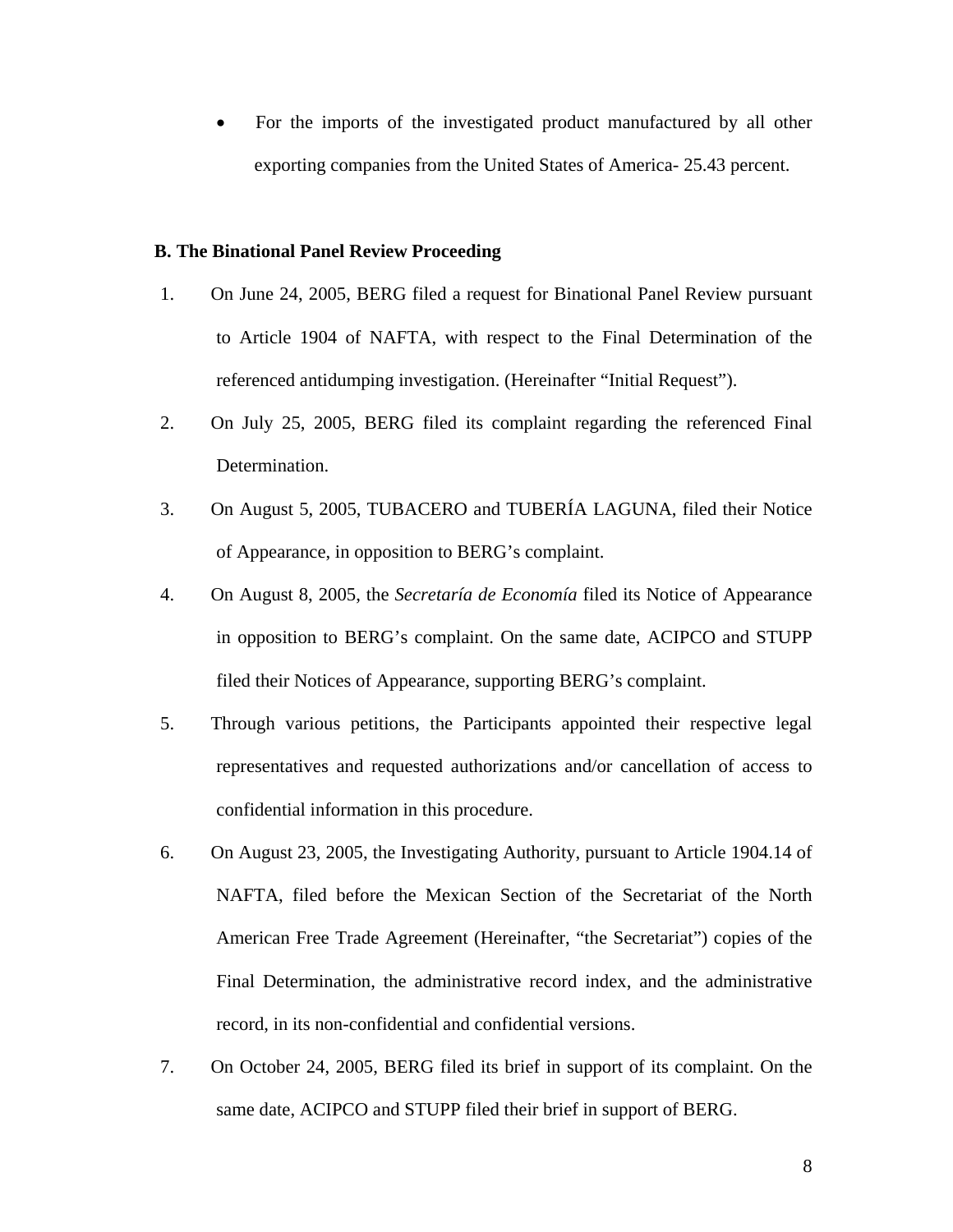- 8. On December 20, 2005, the Investigating Authority filed its brief, in opposition to the claims of BERG, ACIPCO y STUPP.
- 9. On December 21, 2005, TUBACERO filed its brief in opposition to the complaint and its support of the brief of the Investigating Authority.
- 10. On January 5, 2006, TUBERÍA LAGUNA filed its brief in opposition to the complaint and supporting the brief of the Investigating Authority.
- 11. On January 9, 2006, BERG filed its brief in reply to the briefs of the Investigating Authority, TUBACERO and TUBERÍA LAGUNA.
- 12. As well, on January 9, 2006, ACIPCO and STUPP filed their briefs in reply to the briefs of the Investigating Authority, TUBACERO and TUBERÍA LAGUNA.
- 13. On January 27, 2006, BERG on one side, and ACIPCO and STUPP on the other, filed the annex to their respective briefs.
- 14. On December 4, 2006, this Panel was appointed, and its members were notified of their appointments on the  $7<sup>th</sup>$  day of the same month and year.
- 15. On April 2, 2007, this Panel issued an order establishing April 26, 2007 as the date of the Public Hearing, and granting the participants time to appoint lawyers or attorneys at law, as their authorized representatives to participate in the oral argument.
- 16. On April 16, 2007, this Panel issued a new order extending the existing agenda for the Public Hearing, in order to provide more time for the oral arguments of all the Participants.
- 17. Within the term established by the Panel, the Participants appointed their respective representatives to present oral arguments during the Public Hearing.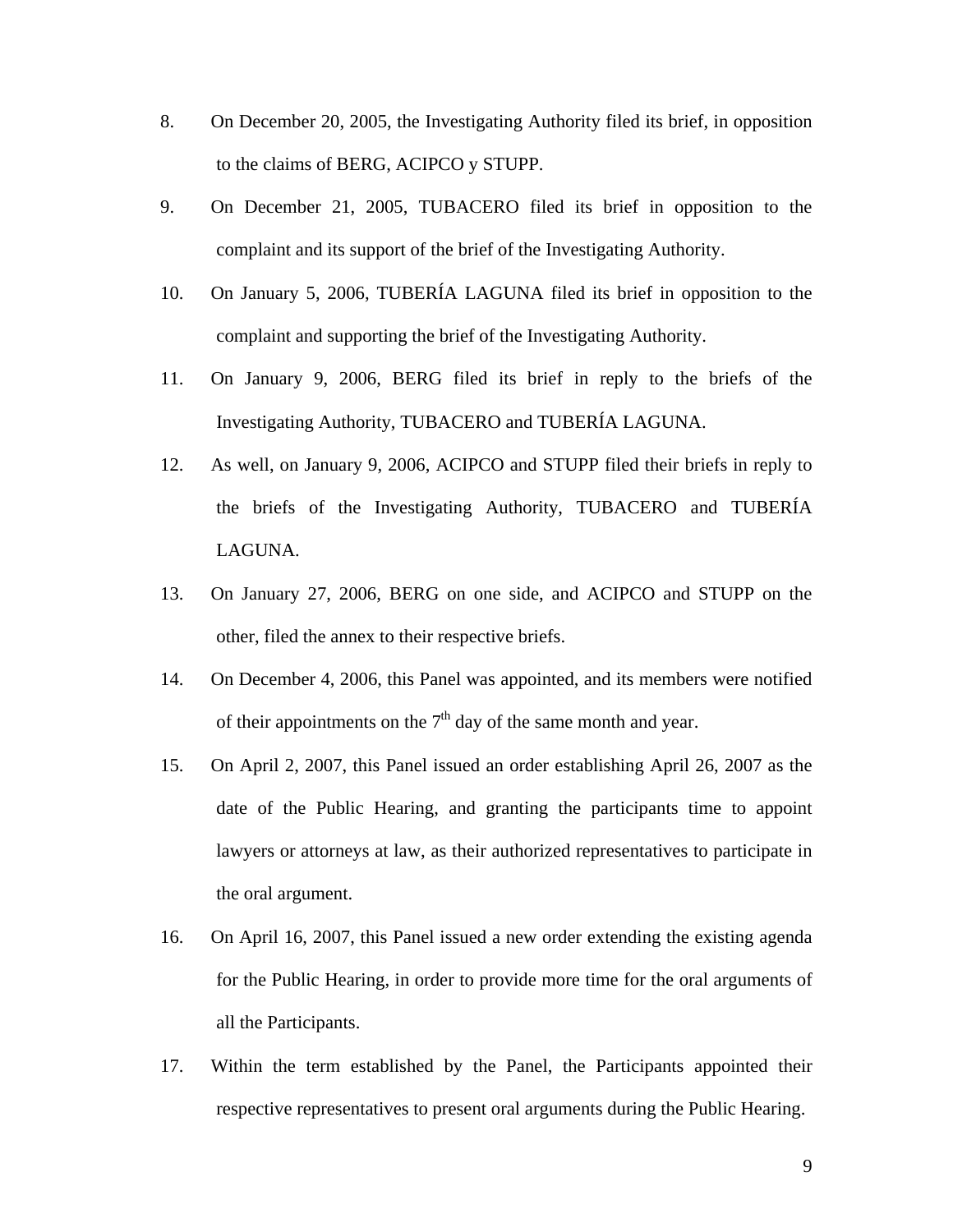- 18. On April 26, 2007, the Public Hearing, in this Panel review, was held.
- 19. On April 27, 2007, this Panel issued an order requiring all of the Participants to clarify certain issues contained in their briefs, based on clarifications which were requested during the Public Hearing.
- 20. Within the terms of the Panel Order, the *Secretaría de Economía*, BERG, ACIPCO, STUPP, TUBACERO and TUBERÍA LAGUNA filed briefs in response to the Order.

#### **III. STANDARD OF REVIEW**

Article 102 of NAFTA establishes the objectives of this agreement, including the principles of national treatment, the most favored nation clause and transparency, which, within the parameters of international law, serve as a criterion for the interpretation and application of the agreement's provisions, which include the:

- Elimination of barriers to trade in, and facilitation of the cross-border movement of goods and services between the territories of the Parties;
- Promotion of conditions of fair competition in the free trade area;
- Substantial increase in investment opportunities in the territories of the Parties;
- Provision of adequate and effective protection and enforcement of intellectual property rights in each Party's territory;
- Creation of effective procedures for the implementation and application of this Agreement, for its joint administration and for the resolution of disputes; and
- Establishment of a framework for further trilateral, regional and multilateral cooperation to expand and enhance the benefits of this Agreement.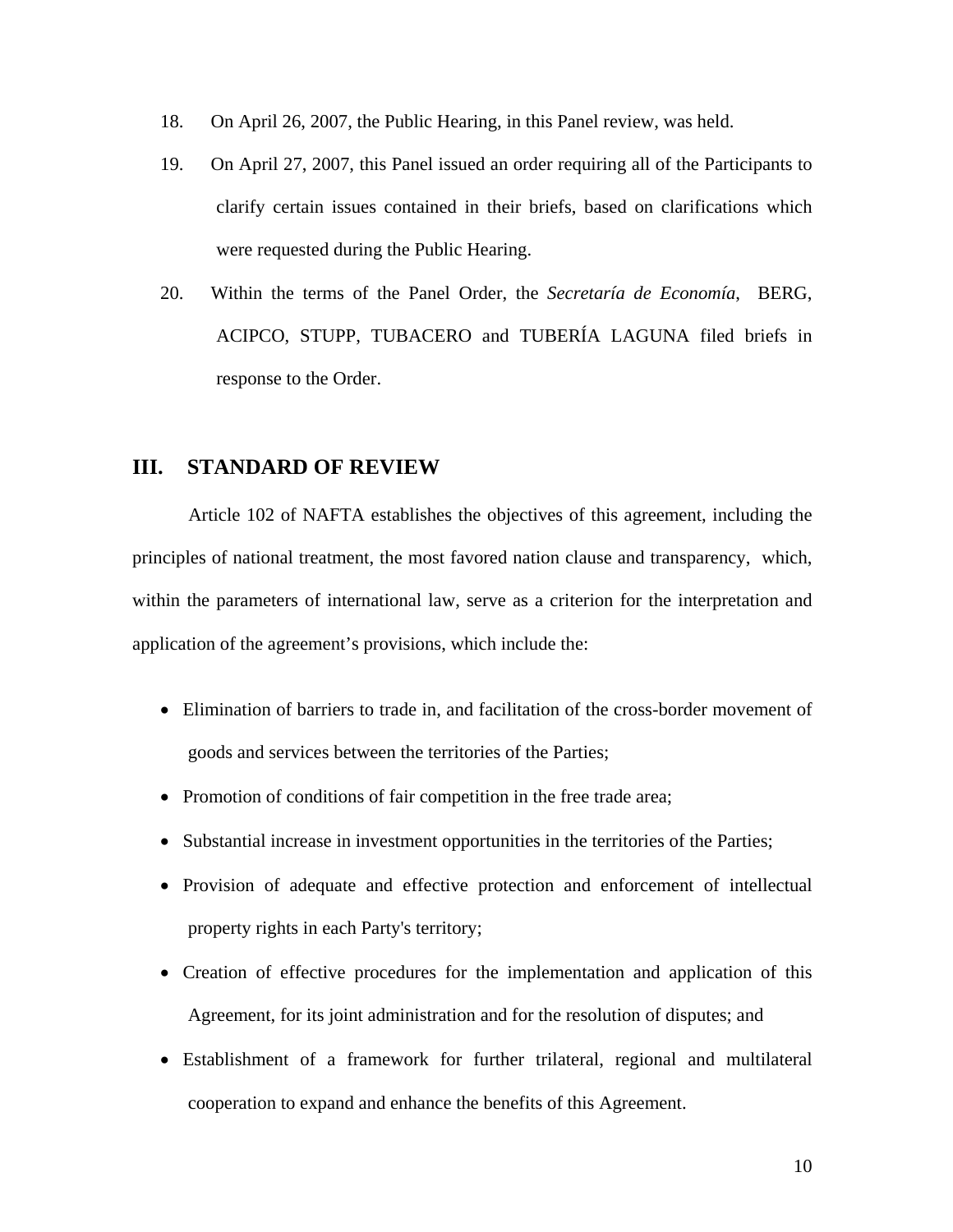The parties confirm their rights and obligations pursuant to the *General Agreement*  on Tariffs and Trade (Hereinafter, "GATT").<sup>[2](#page-10-0)</sup> One of the most salient aspects of NAFTA, is the inclusion in its text of dispute settlement mechanisms.

A fundamental aspect of the treaty negotiation was the assurance that the exporters of the three NAFTA countries could resort to a transparent procedure for the review of the administrative determinations, in matters of dumping and subsidies, through independent and binational arbitral bodies.

Chapter 19 establishes two types of ad-hoc tribunals and two committees:

- An arbitral tribunal to determine whether a legislative amendment, in matters of antidumping, is in accordance with NAFTA, specifically with Chapter 19. $3$ 

- An arbitral tribunal to review the relevant determinations rendered by the domestic entities.<sup>[4](#page-10-2)</sup>

- A special committee to safeguard the review mechanism.<sup>[5](#page-10-3)</sup>

- An Extraordinary Challenge Committee<sup>[6](#page-10-4)</sup>.

Articles 1904.3 and Annex 1911 establish that in the case of the United Mexican States, a Panel established pursuant to Article 1904, shall apply the Standard of Review set out in Annex 1911 of Chapter 19, which in the case of the United Mexican States is

 2 NAFTA, Art. 103.

<span id="page-10-1"></span><span id="page-10-0"></span> $3$  NAFTA, Articles 1902.2 and 1903.

<span id="page-10-2"></span><sup>4</sup> NAFTA. Art. 1904.

<sup>5</sup> NAFTA. Art. 1905.

<span id="page-10-4"></span><span id="page-10-3"></span> $6$  NAFTA. Art. 1904, paragraph 12 and annex 1904.13.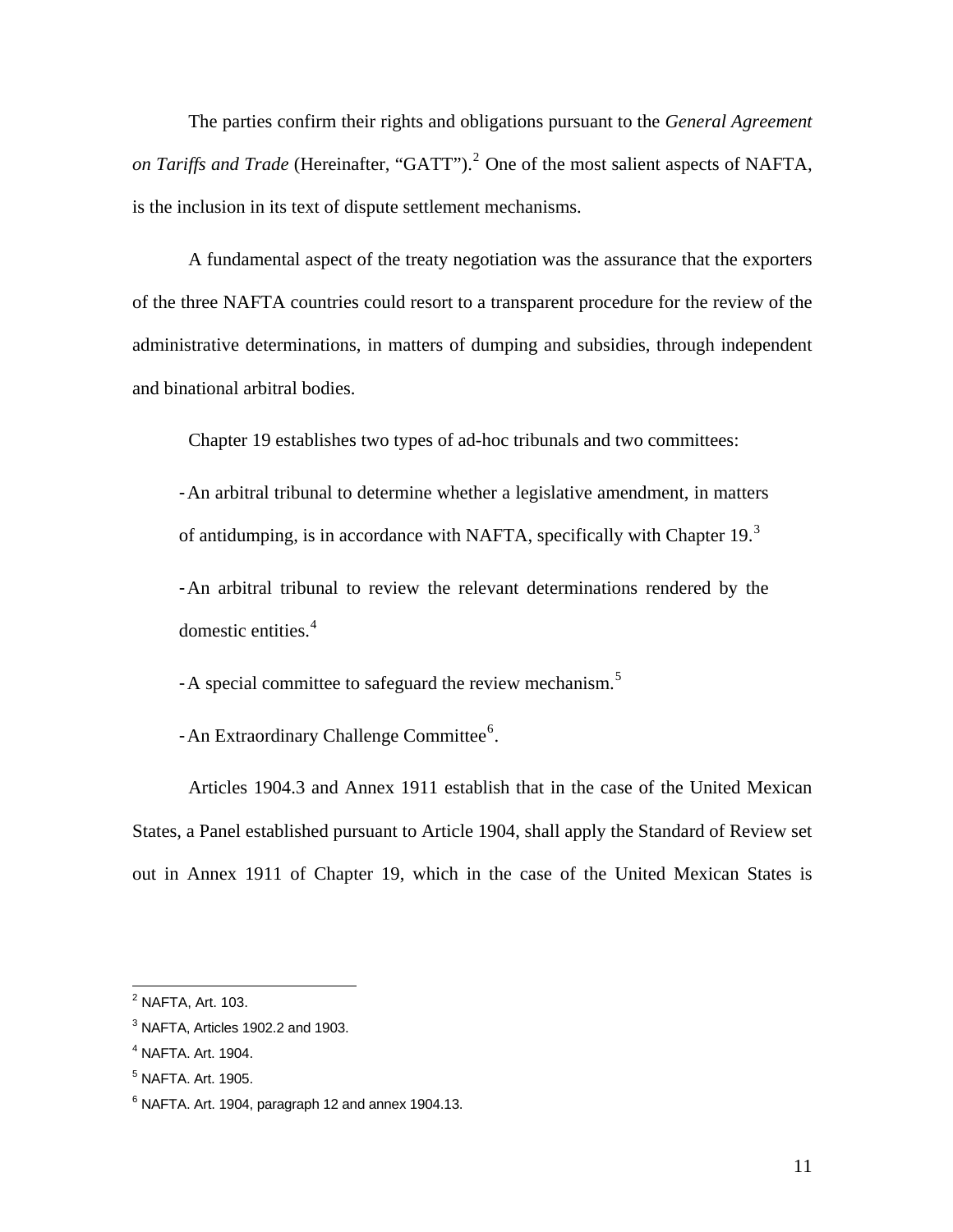Article 238 of the *Código Fiscal de la Federación* (Hereinafter "CFF"), or any superseding legislation.<sup>[7](#page-11-0)</sup>

The application of the Standard of Review shall be limited to the administrative record, as well as the general principles of law that a tribunal of the importing Party would otherwise apply to review a determination of the relevant investigating authority.

It is important to highlight that Article 238 of the *CFF* provides:

*Article 238.- An administrative determination shall be declared illegal when any of the following findings are demonstrated:* 

I. Lack of competence or jurisdiction of the official who rendered the determination, or initiated the procedure from which such determination has arisen;

II. Lack of those formal requirements provided by law, in a way that negatively prejudices the defenses of the individual as well as the outcome of the challenged determination, including, in any case, the absence of legal foundation and motivation.

III. Procedural defects which negatively prejudice the defenses of the individual as well as the outcome of the challenged determination.

IV. The facts that motivated the determination did not actually take place, were different, or were assessed in an erroneous manner, or if the determination was rendered in contravention of the relevant legal provisions, or if these relevant legal provisions were not actually applied.

V. When the final determination is rendered based on the exercise of discretionary powers, and this exercise is inconsistent with the objectives for which the law has conferred such powers.

The Federal Tribunal of Fiscal and Administrative Matters can adjudicate with respect to the lack of jurisdiction of the authority to render the challenged determination and with respect to the absolute lack of legal foundation and motivation of the determination, even when the

<span id="page-11-0"></span> $<sup>7</sup>$  This Panel is conscious about and knowledgeable of the changes in the Mexican legislation and, in</sup> particular, those of the *Código Fiscal de la Federación* related to the administrative litigation procedure before the *Tribunal Federal de Justicia Fiscal y Administrativa*. These changes occurred after the beginning of this procedure of review and, therefore, they are not applicable to the present case. On December 1 of 2005, the *Ley Federal del Procedimiento Contencioso Administrativo* was published in the *Diario Oficial de la Federación*, in which Article First Transitory established its coming into force on January 1st., 2006.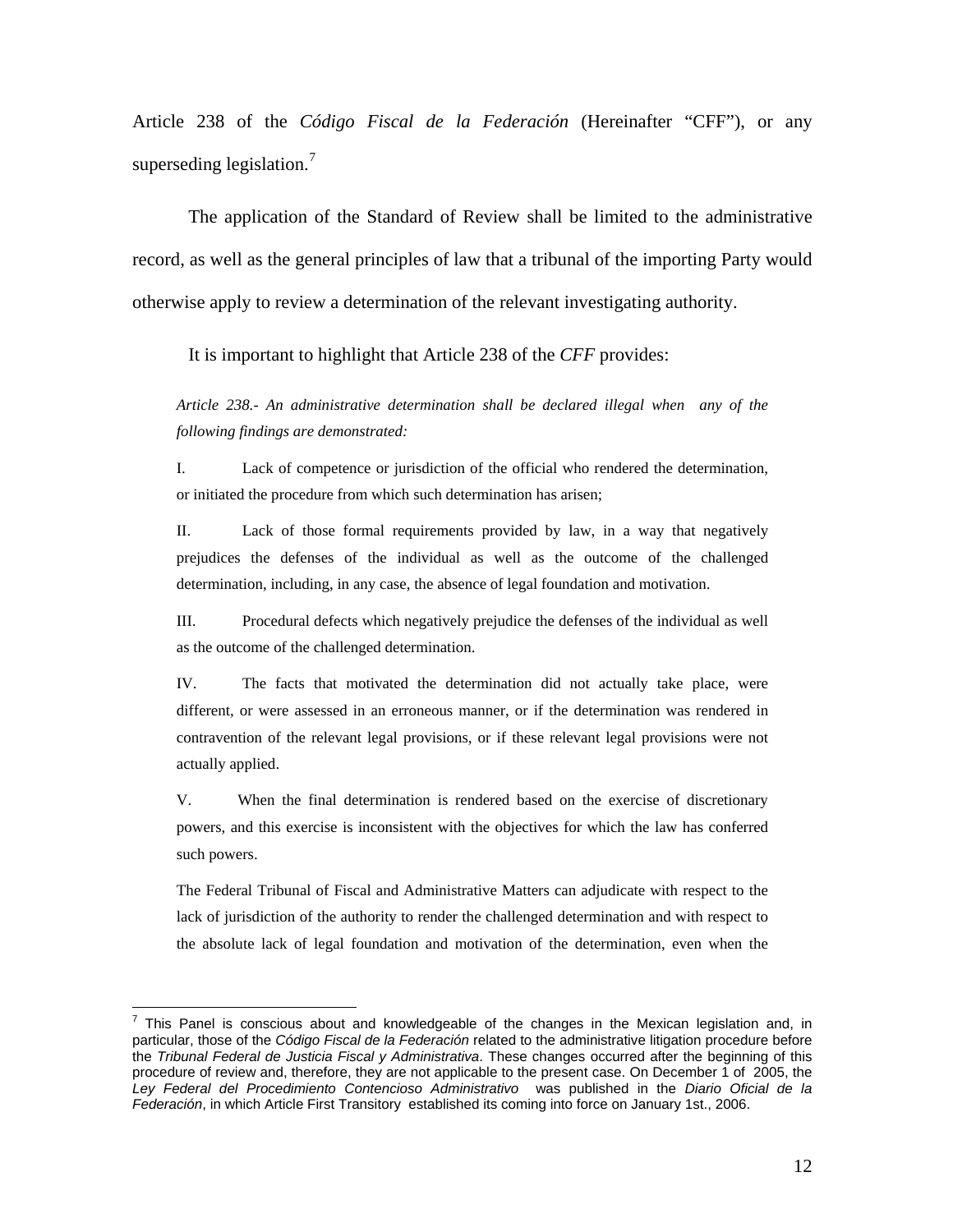challenging individual has made no specific claim on these issues because they are deemed to public policy.[8](#page-12-0)

The arbitral bodies or binational Panels, established as alternative dispute resolution mechanisms for unfair trade matters, pursuant to the various international treaties and agreements of which Mexico is a Party, shall not review the causes of action contained in this Article when the claimant has not specifically raised them."<sup>[9](#page-12-1)</sup>

Regarding the general principles of law, Article 1911 of NAFTA refers to principles such as legal standing, due process, rules of interpretation for statutes, mootness and exhaustion of administrative remedies. Article 18 of the *Código Civil Federal* establishes that silence, gray areas, or insufficiency of the law, does not authorize judges to abandon the adjudication of a controversy.

Also, Article 14 of the Constitution establishes that in civil procedure, the final judgment shall be in conformity with the text or the legal interpretation of the law and, in the absence of an interpretation, the judgment shall be based on the general principles of law. The contents of this provision is reiterated in Article 158 of the *Ley de Amparo*, where it states that a direct *Amparo* lawsuit shall only be meritorious against final judgments or awards and determinations that end a trial rendered by civil, administrative, or labor tribunals, when they are contrary to the applicable text of the relevant law, its legal interpretation, or the general principles of law, or in the absence of an applicable law.

It is possible to find such general principles of law through the *regulae iuris* or rules of law, the fundamental sources of which are the *Corpus Iuris Civilis[10](#page-12-2)*, the *Corpus* 

<u>.</u>

<span id="page-12-0"></span><sup>8</sup> Amended by paragraph III of the 11th Transitory Article of the *Ley Orgánica del Tribunal Fiscal de la Federación*, published in the *Diario Oficial de la Federación* on December 31, 2000.

<span id="page-12-1"></span> $9$  The last paragraph was added through the Law that establishes and modifies diverse fiscal provisions published in the *Diario Oficial de la Federación* on December 30, 1996

<span id="page-12-2"></span><sup>10</sup> *Corpus Iuris Civilis***,** Alemania, apud Weidmannos, 1967-1973, 3 vols.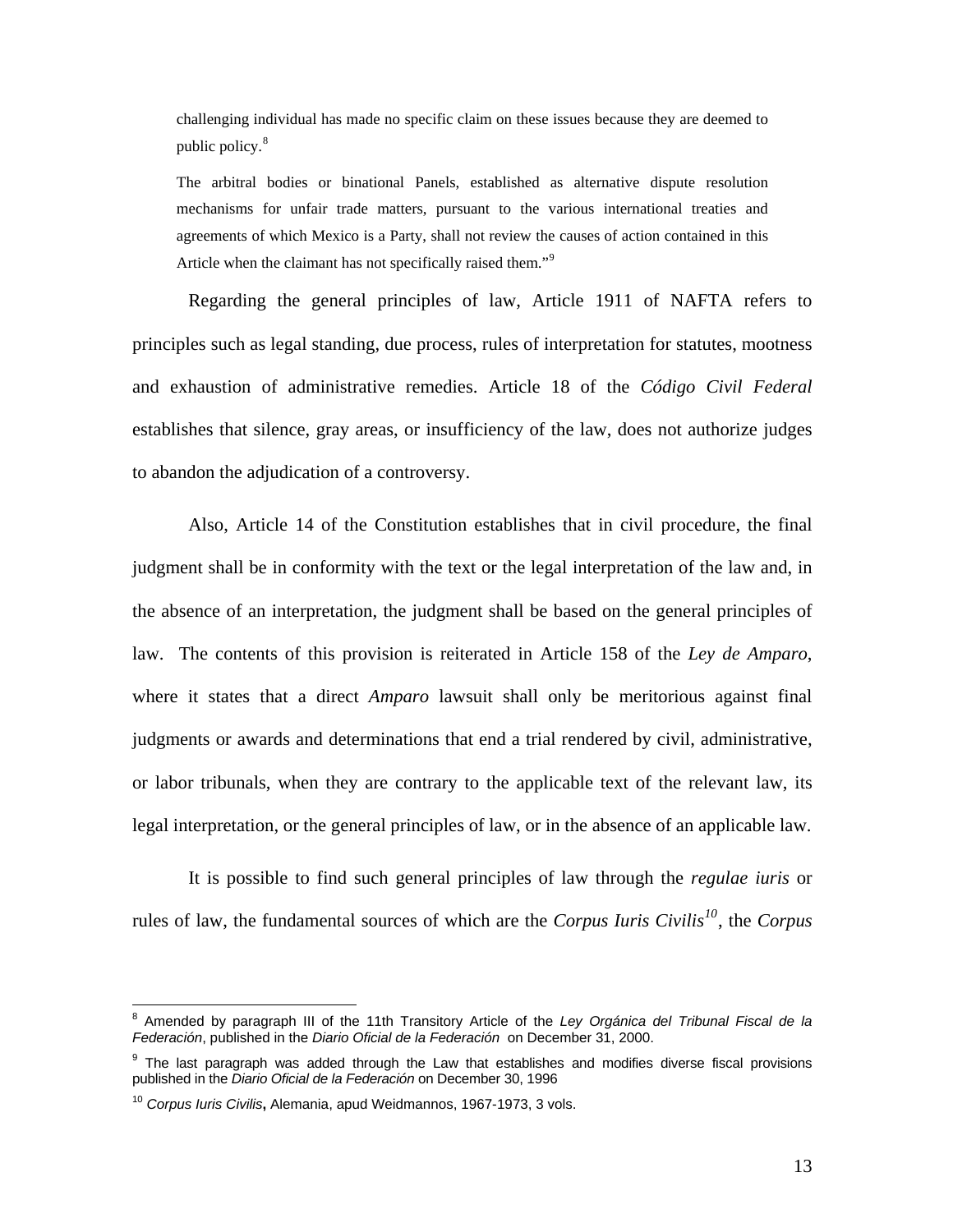*Iuris Canonici*<sup> $11$ </sup>, and the *Siete Partidas* of Alfonso  $X^{12}$  $X^{12}$  $X^{12}$  as well as the "*brocardos*" in the works of the glossators and the post-glossators.

In the United Mexican States such rules were compiled in editions such as the *Ilustración del Derecho Real de España,* by Juan Sala, in its first Mexican edition of 1833,[13](#page-13-2) and the *Pandectas Hispano-Megicanas* by Juan N. Rodríguez de San Miguel.[14](#page-13-3)

Jurisprudential theses regarding the application of the general principles of law have pointed out that the operation of these principles, at their full extent, has not been restricted to civil matters, as might be reasoned from a strict interpretation of Article 14 of the Constitution, but its application is generally accepted to the extent that they are regarded as the most general formulation of the values in the current conception of the law. Also, it is generally admitted that their function does not end in the task of integration of legal gray areas. Their function especially reaches the task of interpretation of statutes and application of the law. This is why tribunals have the power, and in many cases they are obliged, to render their final judgments, keeping in mind, that in addition to the expression of the statute, always limited because of its own generality and abstraction, the fundamentals of the general principles of law, because they are an authentic and clear

<span id="page-13-0"></span>*<sup>11</sup> Corpus Iurs Canonici.* Emanuelis Turneysen, Coloniae Munatianne, 1783, 2 volumes

<span id="page-13-1"></span><sup>12</sup> *Las Siete Partidas del Sabio Rey Don Alonso el Nono, Glosadas por el Licenciado Gregorio López, del Consejo Real de Indias de S.M.*, Madrid, En la Oficina de Benito Cano, 1789, 4 volumes. There is a facsimile edition published in 2004 by the Supreme Court of Justice.

<span id="page-13-2"></span><sup>13</sup> Sala, Juan, *Ilustración del Derecho Real de España, ordenada por Don Juan Sala, Reformada y añadida con varias doctrinas y disposiciones del derecho novísimo y del patrio,* México, Imprenta de Galván, 1831-1833, 5 tomos.

<span id="page-13-3"></span><sup>14</sup> See Rodríguez de San Miguel, Juan N., *Pandectas Hispano-Megicanas, ó sea Código General comprensivo de las leyes generales, útiles y vivas de las Siete Partidas, Recopilación novísima la de Indias, autos y providencias conocidas por de Montemayor y Beleña, y cédulas posteriores hasta el año de 1829*, Nueva Edición, Méjico, 2 tomos, 1852. More recently in the works of Mans Puigarnau, Jaime M., *Los principios generales del derecho. Repertorio de reglas, máximas y aforismos jurídicos,* Barcelona, Bosch, 1979 y de Soberanes Fernández, José Luís, *Los principios generales del derecho en México. Un ensayo histórico,* México, Ed. Miguel Angel Porrúa, 1999.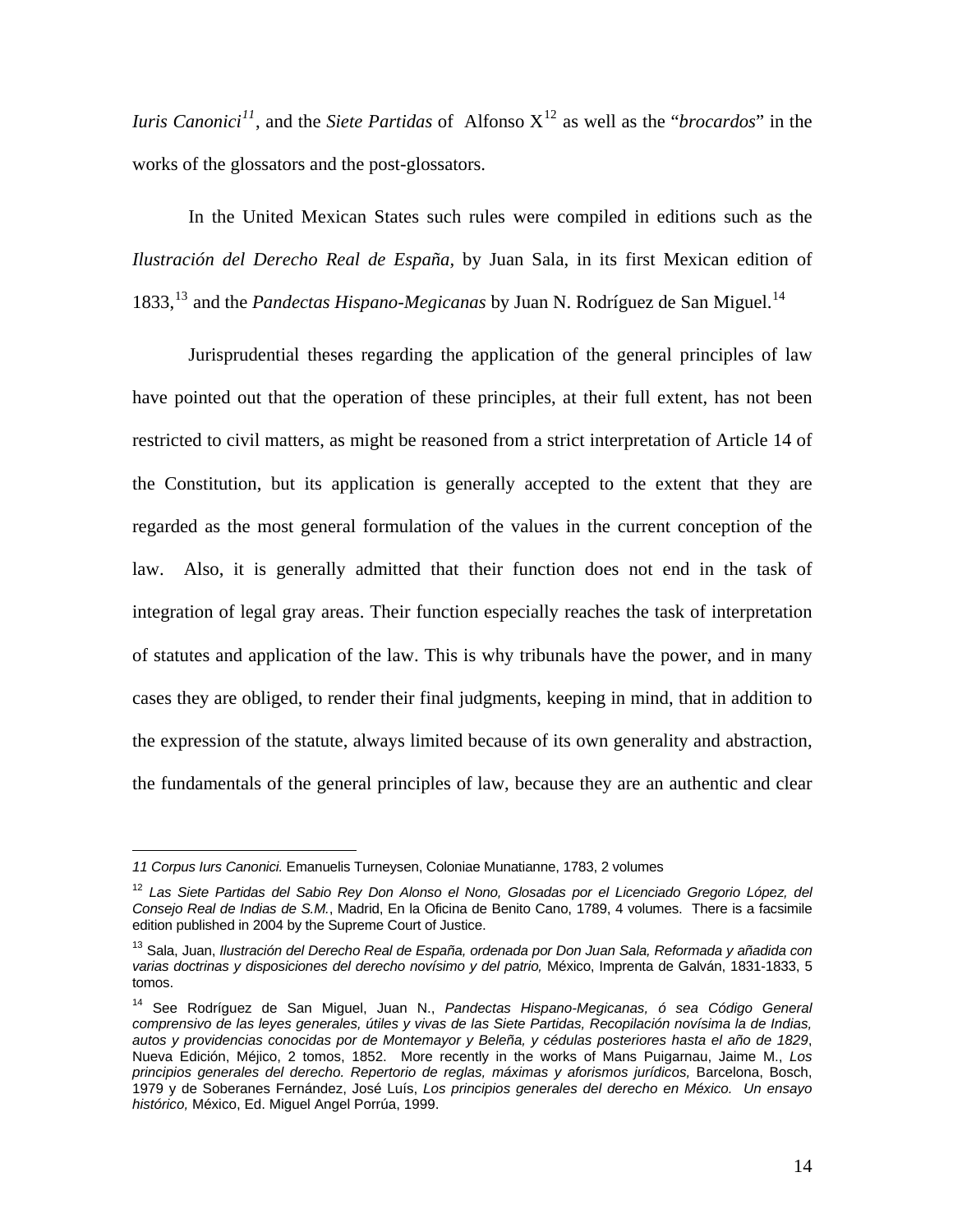manifestation of a community's aspirations of justice. The following theses are relevant in this context:

RESOLUTIONS OF THE JUDGES OF AMPARO. CAN BE BASED ON THE GENERAL PRINCIPLES OF LAW WHEN THERE IS A LACK OF AN APPLICABLE LEGAL PROVISION. According to Article 219 of the *Código Federal de Procedimientos Civiles*, of a substitute application in the matter of *Amparo*, every judicial resolution must contain, among other requirements, the legal grounds that support it; nevertheless, when there is no applicable legal provision, the Amparo judge can invoke as a legal ground for his/her resolution the general principles of law, such as the one of procedural economy and an expedited procedure, principles contained in Article 14 of the Constitution, the application of which should not be deemed as limited to civil matters, but applicable to all legal matters, because such principles are considered the most general formulation of the values established by our current legal order and their objective is not only to fill in the gray areas of the law, but to support the interpretation and application of the law.

THIRD ADMINISTRATIVE TRIBUNAL OF THE FIRST CIRCUIT. Complaint: 243/91. Rodolfo Santa Ana Pérez. August 21, 1991. No dissents. Opinion rendered by: Genaro David Góngora Pimentel. Secretary: Guadalupe Robles Denetro. Octava época, Instancia: tribunales colegiados de circuito, Fuente: semanario judicial de la federación, Tomo: VIII, noviembre de 1991, page: 145.

GENERAL PRINCIPLES OF LAW, THEIR TASK IN THE LEGAL ORDER. Traditionally, in the Mexican legal system, it has been thought that judges, to render a decision in the cases submitted to their jurisdiction, are not only subject to the application of the legal – positive law, but also to those general principles that integrate and provide coherence to the legal order. These are known as general principles of law in accordance with the expression of the constitutional drafters in Article 14 of our magna carta. – The full operation of these principles – for some they are the original source of all other legal provisions, for some others they serve as an orientation thereof – has not been deemed as restricted to civil matters as it could be strictly interpreted from the above-referred constitutional Article, but even without a direct reference to other areas of law, is frequently admitted to the extent that those principles are considered the most general formulation of the values of the current conception of law. – Their function is not limited to filling in the gray areas of the law; but it is extended especially to the task of interpretation and application of the law and that is why tribunals have the authority and, in many cases they are obliged to render their judgments keeping in mind, in addition to the expression of the statute which is always limited by its own generality and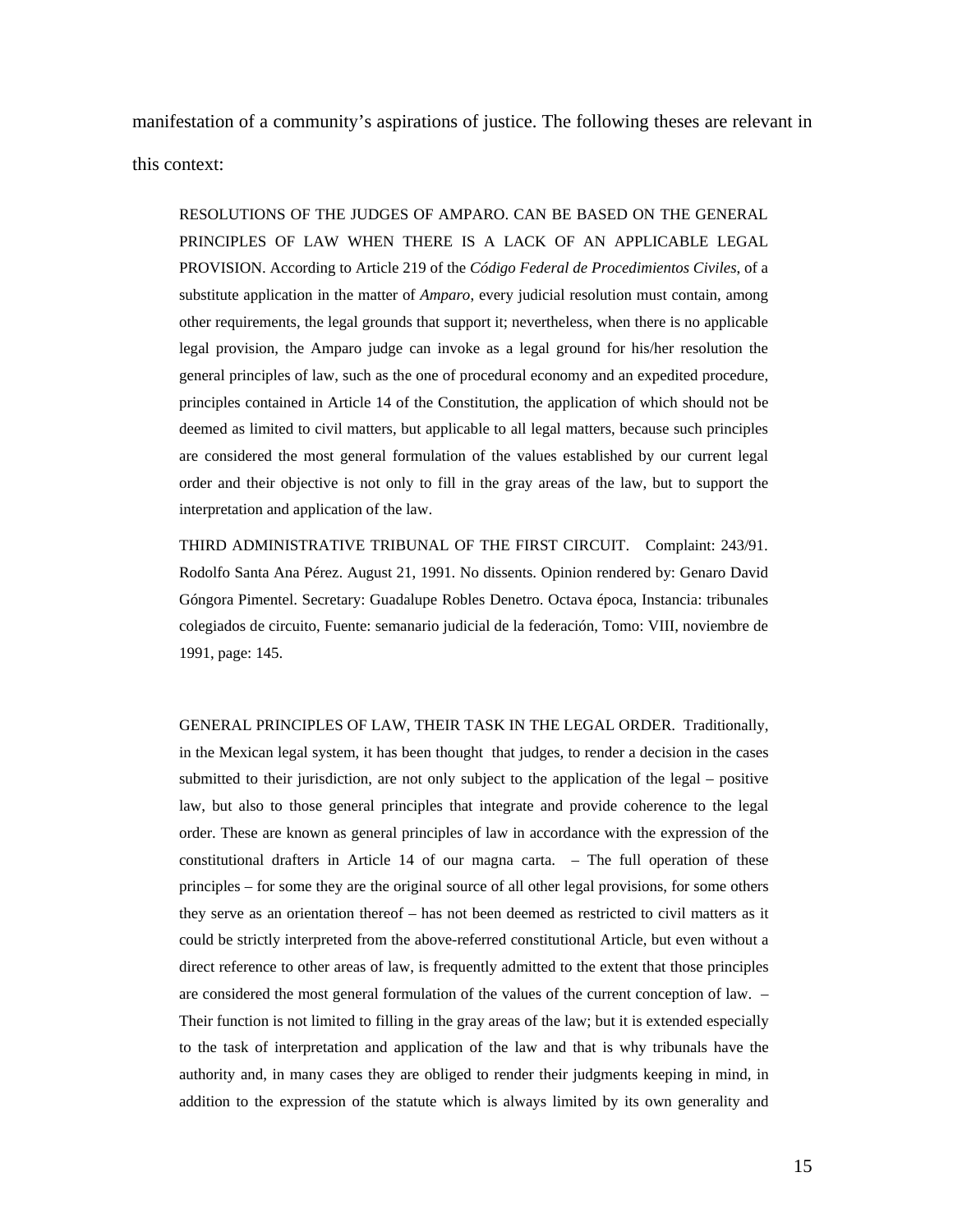abstraction, the fundamentals of the general principles of law, because they are an authentic and clear manifestation of a community's aspirations of justice.

THIRD ADMINISTRATIVE TRIBUNAL OF THE FIRST CIRCUIT.

Complaint: 93/89. Federico López Pacheco. April 27, 1989. No dissents. Opinión rendered by: Genaro David Góngora Pimentel. Secretary: Adriana Leticia Campuzano Gallegos.

Octava Época, Instancia: Tribunales Colegiados de Circuito, Fuente: Semanario Judicial de la Federación, Tomo: III, Segunda Parte-2, Enero a Junio de 1989,Pagina: 573

With respect to the Standard of Review, there have been two lines of reasoning concerning the proper Standard for binational panels to apply. One criterion has been expressed in the sense that Article 238 of the CFF, which establishes the Standard, should be interpreted simultaneously with Articles 237 and 239 of the same Code, despite the fact that there is no reference of this in the NAFTA.

This criterion was expressed for the first time in the case MEX-94-1904-02, resolved on August 30, 1995, that reviewed the final determination on the imposition of antidumping duties and countervailing duties for the Imports of *Cut-to-Length Steel Plate Products from the United States of America* (the second Mexican case before a Binational Panel, but the first resolved).

The parallel application of the three Articles by the Panel, in accordance with paragraphs II and III of Article 239 of the CFF, led them to declare the challenged determination as null and void, or to declare the determination as a nullification resulting from specific effects, clearly establishing the form and terms by which the Authority should observe the Panel Decision, unless there were discretionary powers involved.

In the case MEX-USA-00-1904-01 in the matter of Imports of Urea from the United States of America, in Paragraph 11 of the Final Decision, the panel used a different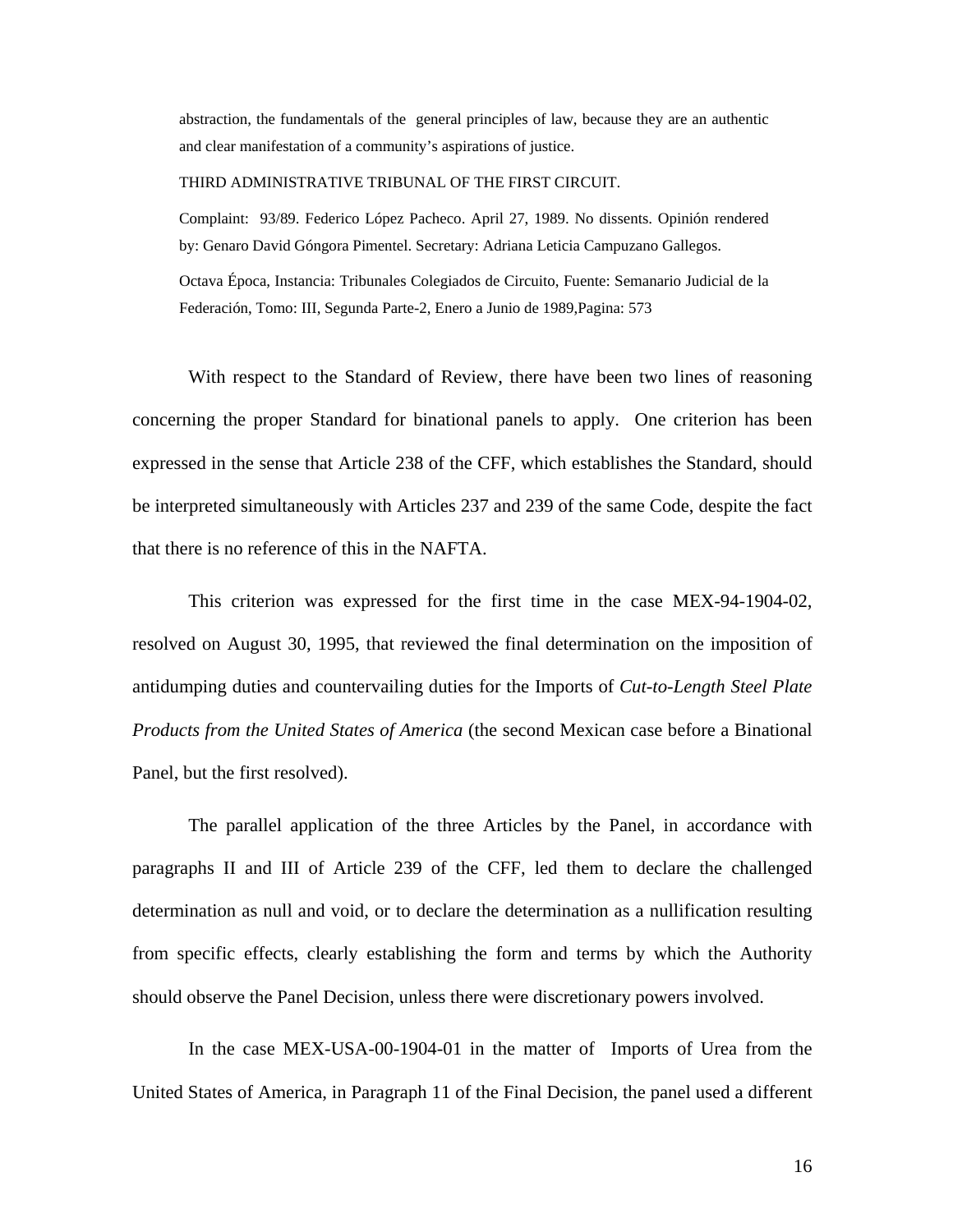analysis, where it was resolved that "…Based on the above-mentioned considerations, regarding the NAFTA provisions, this Binational Panel is obliged to determine whether the Final Determination in this matter was rendered in accordance with the relevant Mexican antidumping and countervailing duty legal provisions (in accordance with Article 1904 of NAFTA), applying for that purpose the Standard of Review provided by Article 238 of the CFF, based only on the record and, in the absence of an expressed provision, the general legal principles " in the same way they would be applied by a Mexican tribunal."<sup>[15](#page-16-0)</sup>

It is important to highlight the resolution of the Binational Panel, established pursuant to Article 1904 of the NAFTA, MEX-USA-00-1904-02, in the matter of *Bovine Meat* from the United States of America, regarding the Standard of Review. In this resolution, the Panel clarified that the claims of the participants regarding Articles 14 and 16 of the Constitution, cannot be resolved by the Panel because it is beyond the scope of its powers and it is within the exclusive jurisdiction of the Federal Judiciary Power, "… and this Panel has replaced the *Tribunal Federal de Justicia Fiscal y Administrativa* (Hereinafter "TFJFA") that controls the legality of the administrative authorities and the causes of illegality contained in Article 238 of the *Código Fiscal de la Federación* (Hereinafter "CFF") …"[16](#page-16-1)

BERG has expressed the above-mentioned possibility in its brief filed with the Mexican Section of the Secretariat on October 24, 2005, in pages 40, 48, and 50 of this brief.

 $\overline{a}$ 

<sup>&</sup>lt;sup>15</sup> Final Decision in the case MEX-USA-00-1904-01, p. 15.

<span id="page-16-1"></span><span id="page-16-0"></span> $16$  Final decision in the case MEX-USA-00-1904-02, p. 11.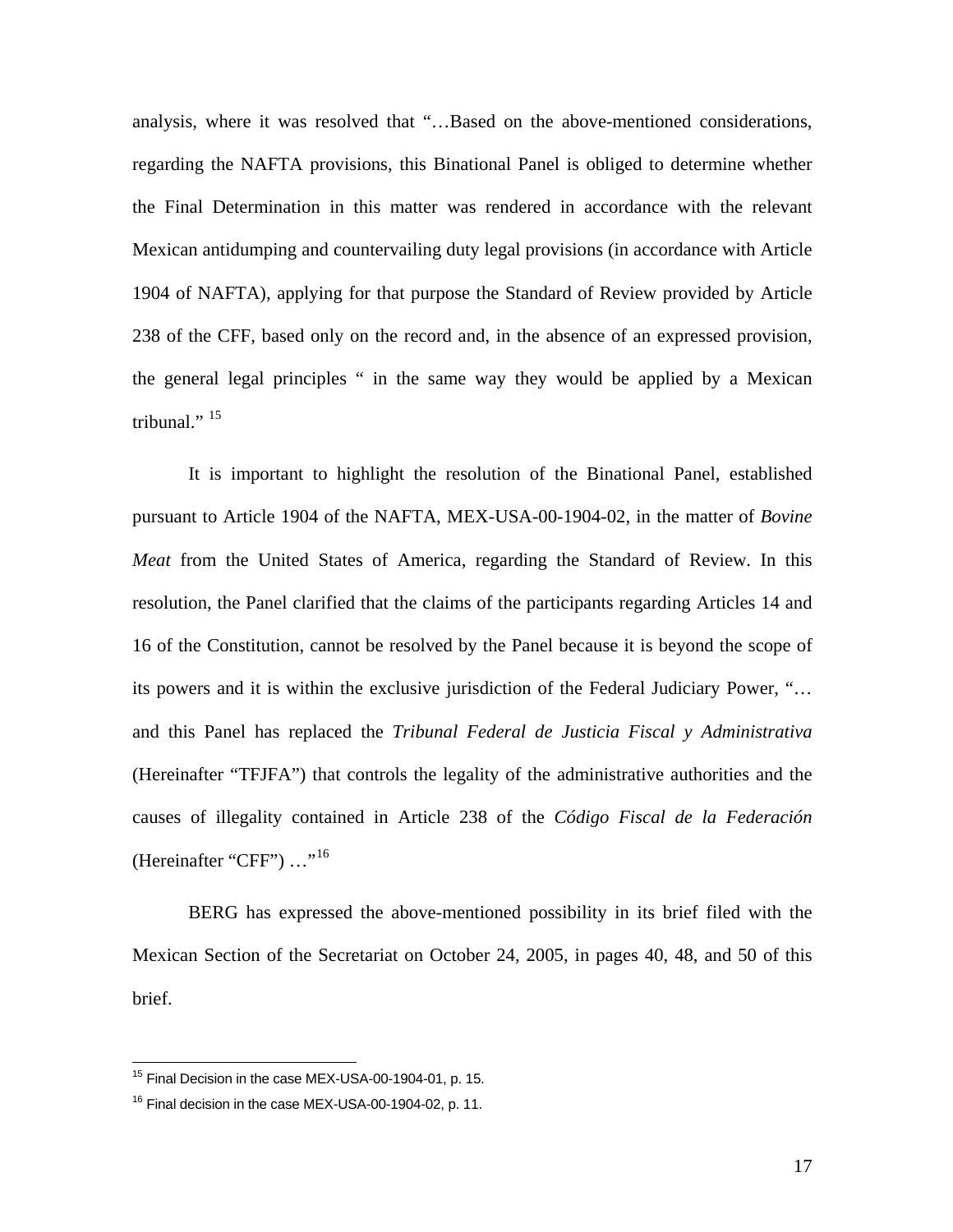In this respect, this Panel considers that the application of any other Article, in addition to Article 238 of the Federal Fiscal Code, in the Standard of Review in any manner, would clearly exceed its powers and competence.

The text of Annex 1911 of NAFTA clearly establishes the Standard of Review, limiting it to the provisions of Article 238 of the CFF, or any superceding legislation, based only on the record, and the general legal principles that a court of the importing Party otherwise would apply to a review of a determination of the competent investigating authority. For this reason, there cannot be any other interpretation that changes the scope of this provision.

Regarding legal interpretation and following the relevant provisions of Mexican Law that is exclusively applicable in the procedures of Binational Panel review, pursued within the United Mexican States, there are very clear guiding rules in this respect, both in the *Código Civil Federal* as well as in the *Código Civil del Distrito Federal*; Article 1851 of both codes establish:

"...if the terms of a contract are clear and leave no doubt about the intention of the contracting parties, its interpretation shall based in the textual sense of its clauses."

Even though other panel decisions are not binding on this Panel, they can be persuasive as references. It is important to highlight the final decision in the case MEX-94-1904-01, in the matter of Flat Coated Steel Products from the United States of America, which was the third Mexican Panel Decision rendered. This decision pointed out that within the powers conferred upon the Panel, there does not exist a power to declare the nullification of administrative determinations of the Investigating Authority, and adequately considered that *"…the incorporation of Article 239 to the Standard of Review*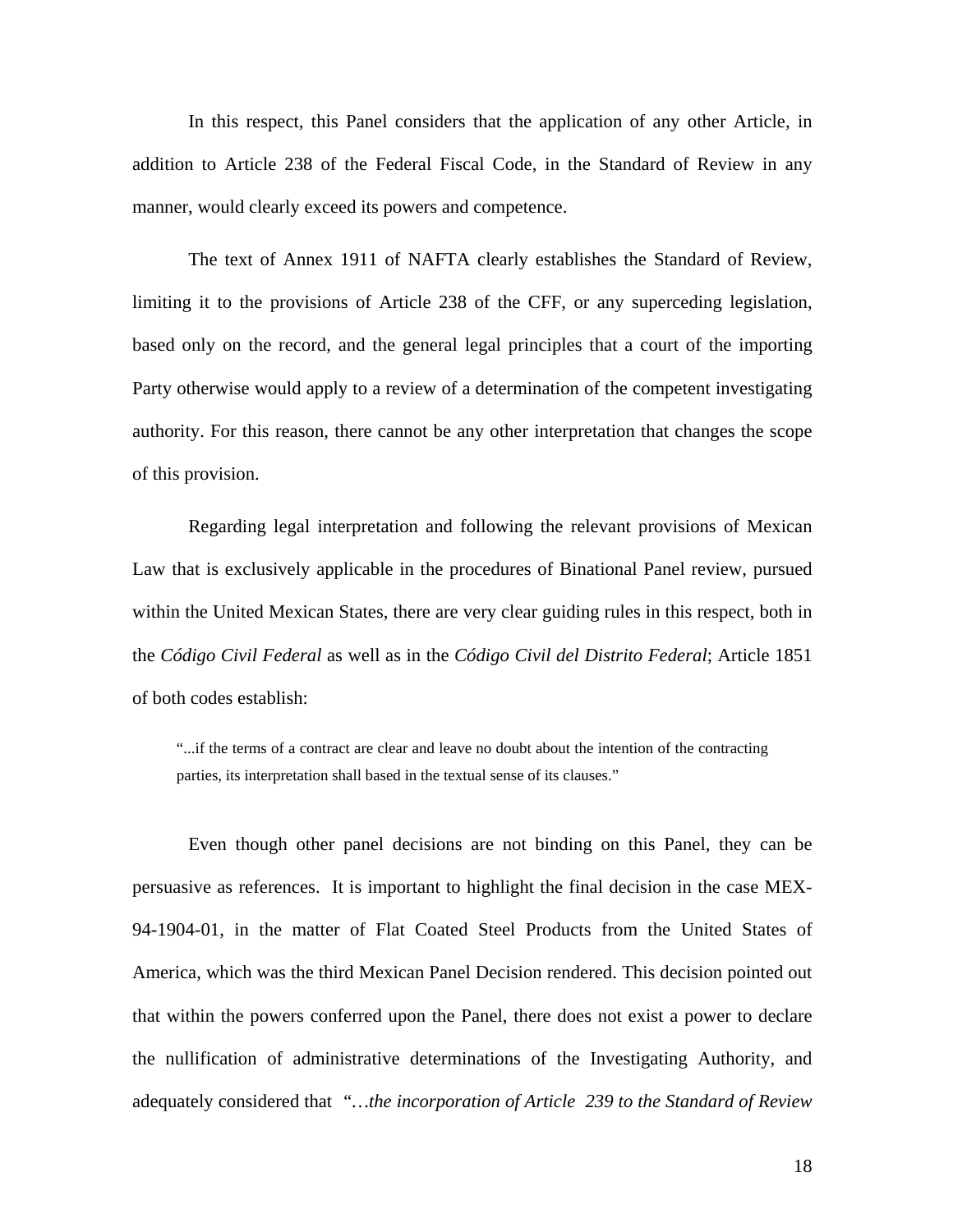*would constitute an undue enhancement of its competence and powers…"*[17](#page-18-0) In identical terms, the panelists in the final Panel decision of MEX-96-1904-02, in the matter of Rolled Steel Plate from Canada, expressed themselves adding: "…*if the governments of Mexico, the United States and Canada would have had the intention of providing this Panel with powers in the procedure of review in the same way that the Federal Fiscal Tribunal, in accordance with Article 239, they would have included this Article in the standard of review and would have drafted Article 1904(8) of NAFTA in a different manner*…"<sup>[18](#page-18-1)</sup>

In the final decision of the Panel case MEX-94-1904-03 in the matter of Polystyrene and Impact Crystal from the United States of America, and in the one of the case MEX-96-1904-03, in the matter of Hot Rolled Steel Sheet from Canada, the Panels considered that the only applicable Standard of Review was the one established in Article 238 of the above-referenced Code.<sup>[19](#page-18-2)</sup>

Finally, in the resolution of the Panel case MEX-98-1904-01, in the matter of High Fructose Corn Syrup from the United States of America, the Panel concluded: "…*the incorporation of Article 239 into the standard of review would constitute an undue enhancement of the Panel's competence and powers*…"[20](#page-18-3)

 $17$  Final decision in the case MEX-94-1904-01, p. 21-22.

<span id="page-18-1"></span><span id="page-18-0"></span> $18$  Final decision in the case MEX-96-1904-02, p..30-31.

 $19$  Final decision in the case MEX-94-1904-03, p. 13 and final decision in the case MEX-96-1904-03, p. 14.

<span id="page-18-3"></span><span id="page-18-2"></span> $^{20}$  Final decision in the case MEX-98-1904-01, p. 36-37.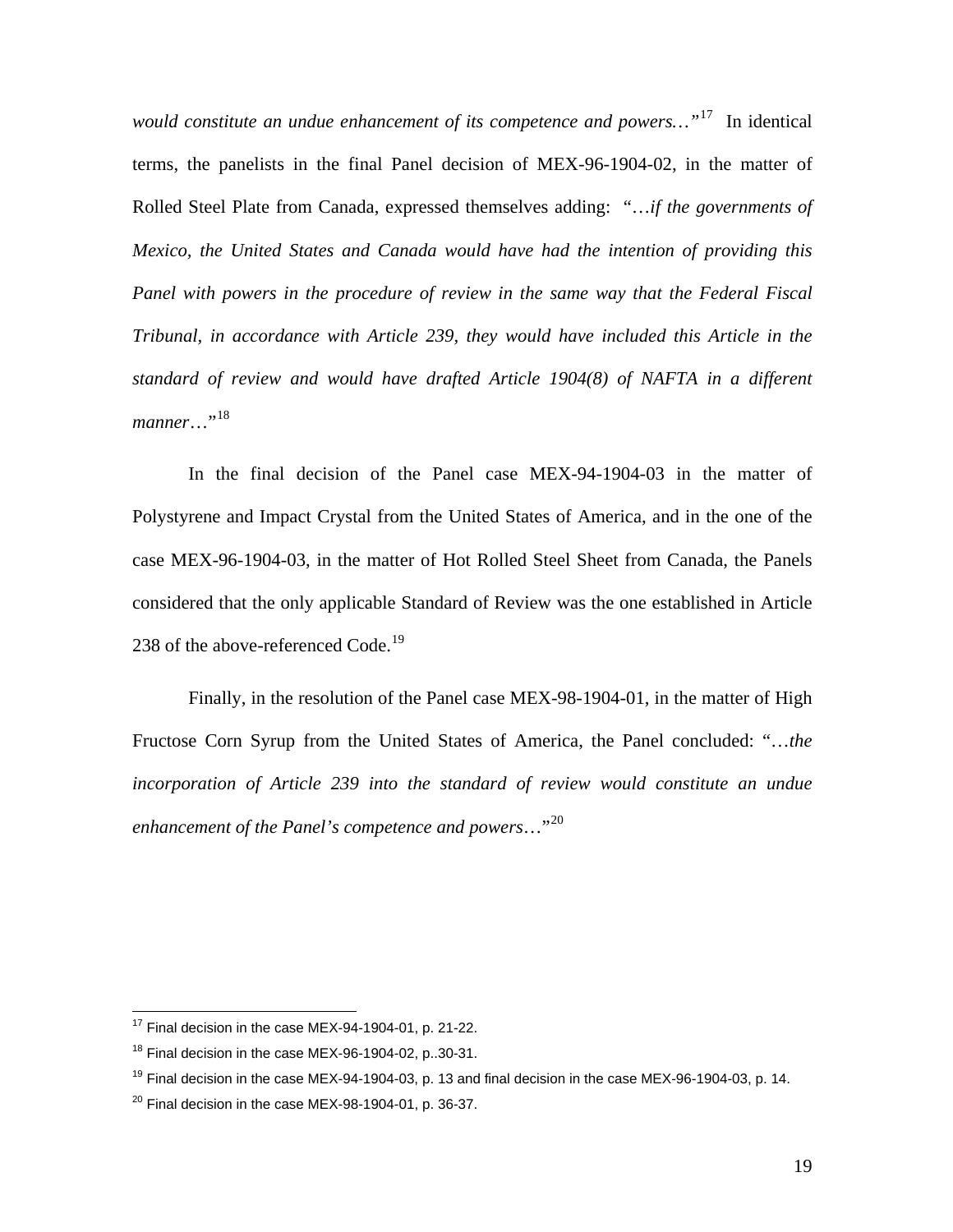In addition, there is abundant Mexican doctrine that confirms that, in the United Mexican States, the Standard of Review is limited to Article 238 of the above-mentioned Código Fiscal de la Federación*. [21](#page-19-0)*

For these reasons, this Panel considers that the only applicable Standard of Review is exclusively the one contained in Article 238 of the *Código Fiscal de la Federación* in force at the time of the beginning of the present procedure of review.

This Panel considers as well that the application of Article 239 of the referred Code would constitute an undue expansion of its powers and competence.

## **IV. PARTICIPATION OF ATTORNEYS BEFORE THE PANEL**

The Panel Order of April 2, 2007 established that, pursuant to Article 1904.7 of NAFTA, the legal representatives of each participant could intervene in the oral arguments before the Panel during the public hearing if they were persons authorized to practice law in the United Mexican States.

Also, at the beginning of the public hearing the Chairman of this Panel informed the participants that "…*the parties with legal standing to appear before this Panel, shall be represented by attorneys at law in accordance with Article 1904.7 of NAFTA*…".

 $\overline{a}$ 

<span id="page-19-0"></span><sup>&</sup>lt;sup>21</sup> Giesze, Craig, "Los desafíos jurídicos de México, Canadá y Estados Unidos bajo en nuevo sistema de solución de controversias en materia antidumping y cuotas compensatorias del capítulo XIX del Tratado de Libre Comercio de América del Norte", *Prácticas desleales del comercio internacional (Antidumping),* México, Instituto de Investigaciones Jurídicas, UNAM, 1995; Endsley, Harry B., Irish, Maureen, Veytia Palomino, Hernany, "Standard of review under the NAFTA", *Ars Iuris*, México, Revista del Instituto de Documentación e Información jurídicas de la Facultad de Derecho de la Universidad Panamericana, número 21, 1999; Veytia Palomino, Hernany y Gutiérrez, José Angel, "El criterio de revisión para México", *Ars Iuris*, México, Revista del Instituto de Documentación e Información jurídicas de la Facultad de Derecho de la Universidad Panamericana, número 21, 1999; Cruz Miramontes, Rodolfo, "Comentarios en torno a la resolución pronunciada por el Panel establecido al amparo del capítulo XIX del TLCAN, en el expediente MEX-USA-94-1904-02", en *Revista de derecho privado*, México, Instituto de Investigaciones Jurídicas, UNAM, año 7, núm. 19, enero-abril, 1996, among others.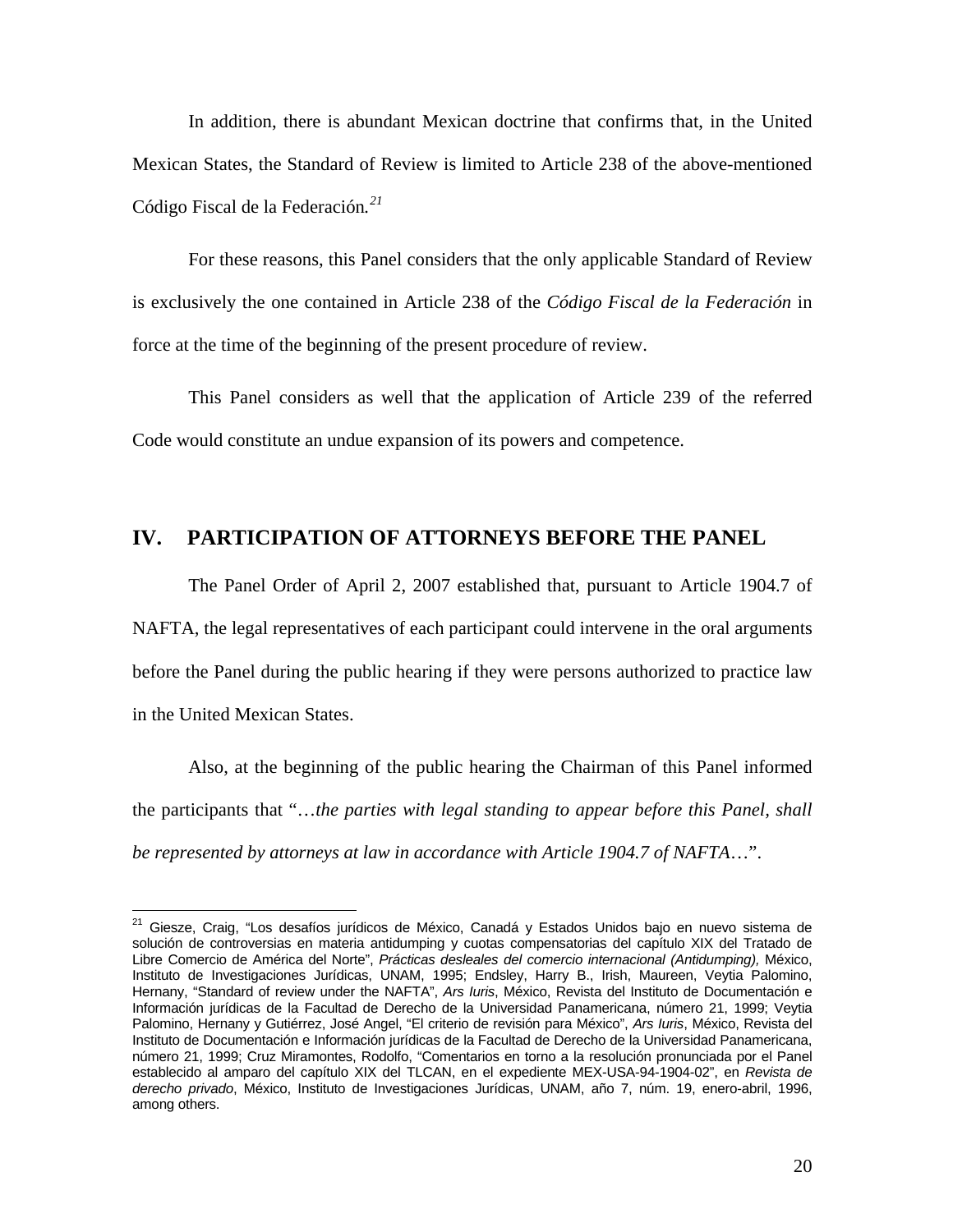In this context, the Panel required the participants to submit a copy of their *cédula profesional* (professional practice license), corresponding to each representative, to authorize their participation in the public hearing.

Without exception, the participants appointed attorneys at law, authorized to practice law in the United Mexican States.<sup>[22](#page-20-0)</sup>

This Panel believes that the strict application of Article 1904.7 of NAFTA is of vital importance. This provision requires the participation of lawyers during the review procedure and the public hearing(s) that take place in the Binational Panel reviews, pursuant to Article 1904 of NAFTA.

This issue has arisen twice before Binational Panels, first, in the Panel case MEX-USA-94-1904-01, in the matter of Imports of *Imports of Flat Coated Steel Products from the United States of America*, and later in the Panel case MEX-USA-98-1904-01, in the matter of *High Fructose Corn Syrup from the United States of America.* 

Professions are activities or jobs of the individuals in a society, and their free practice is subject to the norms and administrative requirements established by law with the purpose of guaranteeing the common wealth. These requirements include the granting and registration of a degree, which demonstrate that the studies corresponding to a particular professional career have been completed, and that all the relevant requirements, determined by the authorized higher education institutions, have been complied with.

 $\overline{a}$ 

<span id="page-20-0"></span> $^{22}$  TUBACERO filing on 20 April, 2007; TUBERIA LAGUNA, filing on 20 April, 2007; STUPP and ACIPCO, filing on 19 April 2007; BERG filing on 19 April, 2007, and the IA, filing on 20 April, 2007.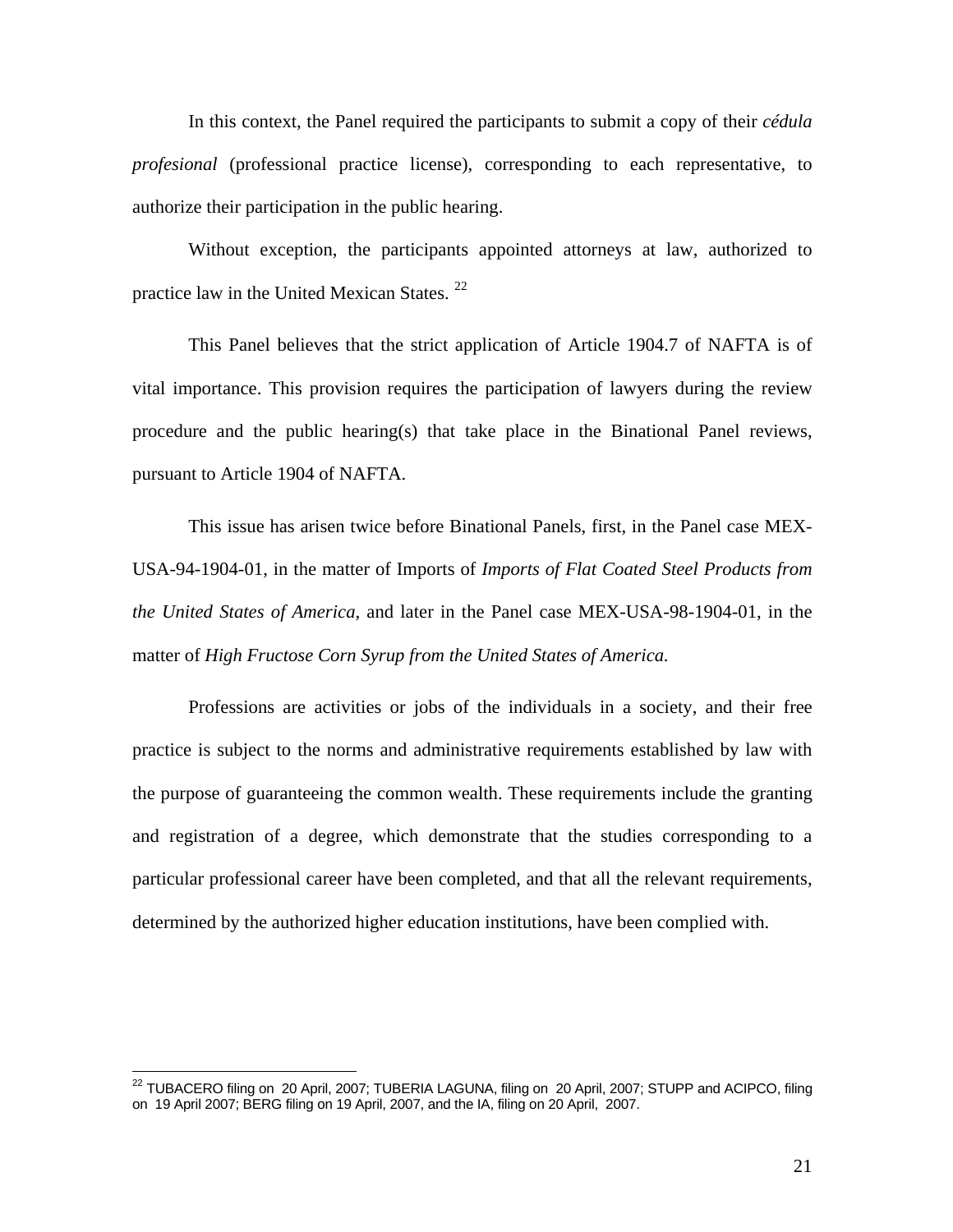According to Article 24 of the *Ley Reglamentaria del Artículo 5° Constitucional*, related to the practice of professions in the Federal District, a professional exercise or practice is:

ARTICLE 24. - "Professional exercise, for the purposes of this law, is the habitual undertaking, with or without payment, of all acts or services rendered that are characteristic of each of the professions, even when it is a mere consulting or the promotion of a person as a professional by means of business cards, advertisements, plaques, insignia, or in any other manner. Any action taken in situations of emergency with the purpose of immediate assistance, shall not be considered as professional exercise."

From this definition we can distinguish those elements that are part of the professional exercise, which applied to the specific case of the law profession, are the following:

• The habitual exercise with or without payment;

 $\overline{a}$ 

- Of all acts or services rendered that are characteristic of the legal profession; and
- The labor of consulting, and/or the display of such professional skills through business cards, advertisements, plaques, insignia, or any other mean.

The limits in the exercise of profession are founded in the State interest to protect the general public requiring professional services. The legal disposition that establishes the rules for the exercise of a profession determine – *inter alia* - the conditions to obtain a professional degree, point out which legal institutions are the ones authorized to grant the degrees and determine the prohibitions to foreigners to exercise these activities in our country.[23](#page-21-0)

<span id="page-21-0"></span><sup>23</sup> See *Diccionario jurídico mexicano,* 7a ed., México, Instituto de Investigaciones Jurídicas, UNAM, Volume P-Z, entry: *Profesiones*.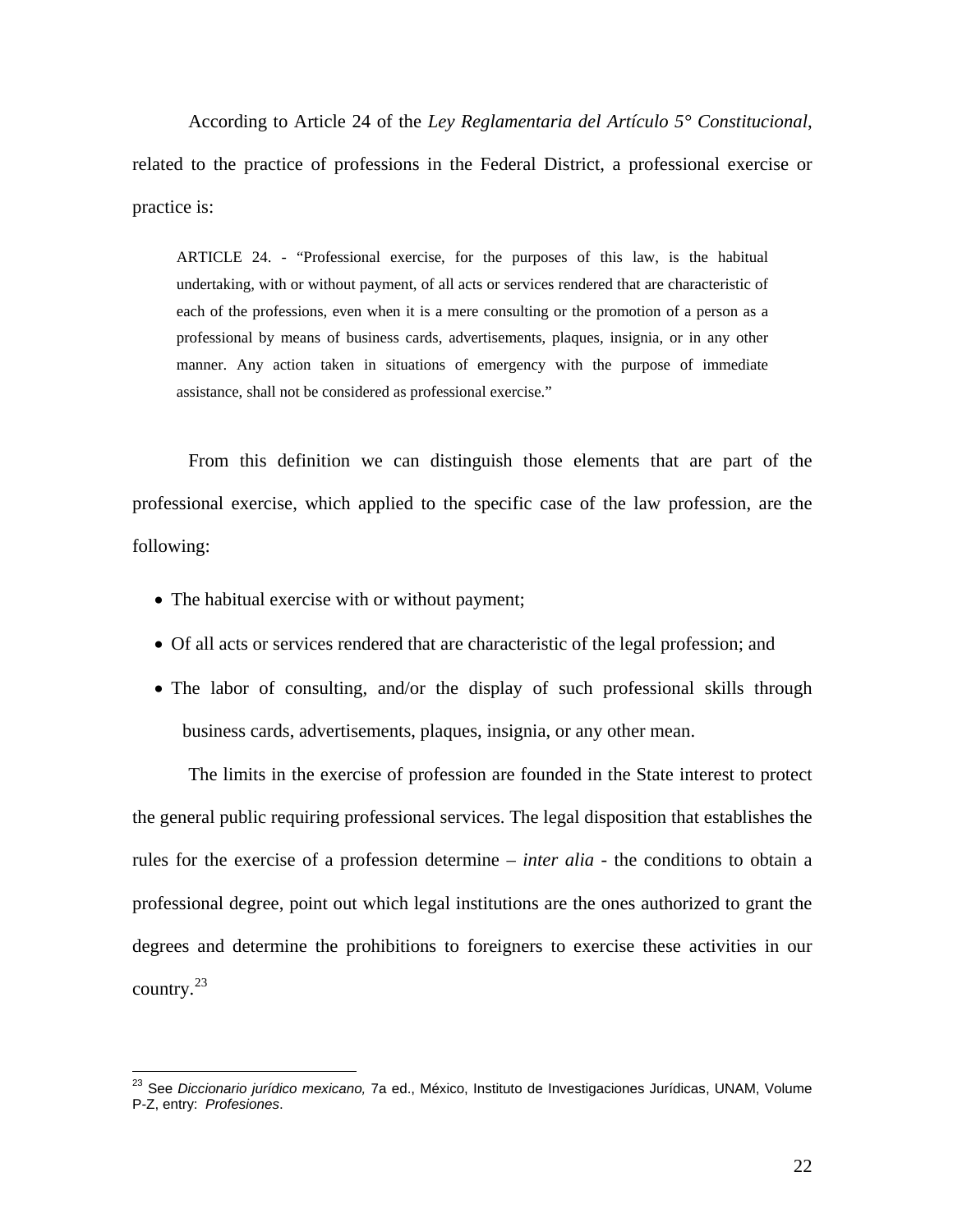In order to be lawfully exercised in the United Mexican States, any profession should subject to the provisions of the *Ley de Profesiones.* 

It is important to highlight that, to exercise a profession in the *Federal District*, Article 25 of that Law requires the following:

- To be in full legal capacity to exercise the civil rights.
- To have a professional degree legally granted and duly registered, and
- To obtain the patent for the exercise from the *Dirección General de Profesiones*.

On the other hand, the same law establishes that, to obtain a professional degree, it is indispensable to prove that all the academic requirements provided by law have been satisfied. For the registration of the degrees granted by institutions outside of the national educational system, it is necessary to have a validation of the corresponding studies by the *Secretaría de Educación Pública*, and an accreditation that a community service has been performed. [24](#page-22-0)

In addition, the judicial authorities and those in charge of administrative litigation matters, are obliged to reject the submissions, as agents or technical advisors of the persons with legal standing, of any individual without a registered professional degree. Moreover, a power of attorney for any judicial or administrative litigation matter can only be granted to those professionals with a duly registered professional degree, as required by  $law.<sup>25</sup>$  $law.<sup>25</sup>$  $law.<sup>25</sup>$ .

In summary:

 $\overline{a}$ 

<sup>24</sup> *Ley de Profesiones,* Art. 8.

<span id="page-22-1"></span><span id="page-22-0"></span><sup>25</sup> *Id,* Art. 26.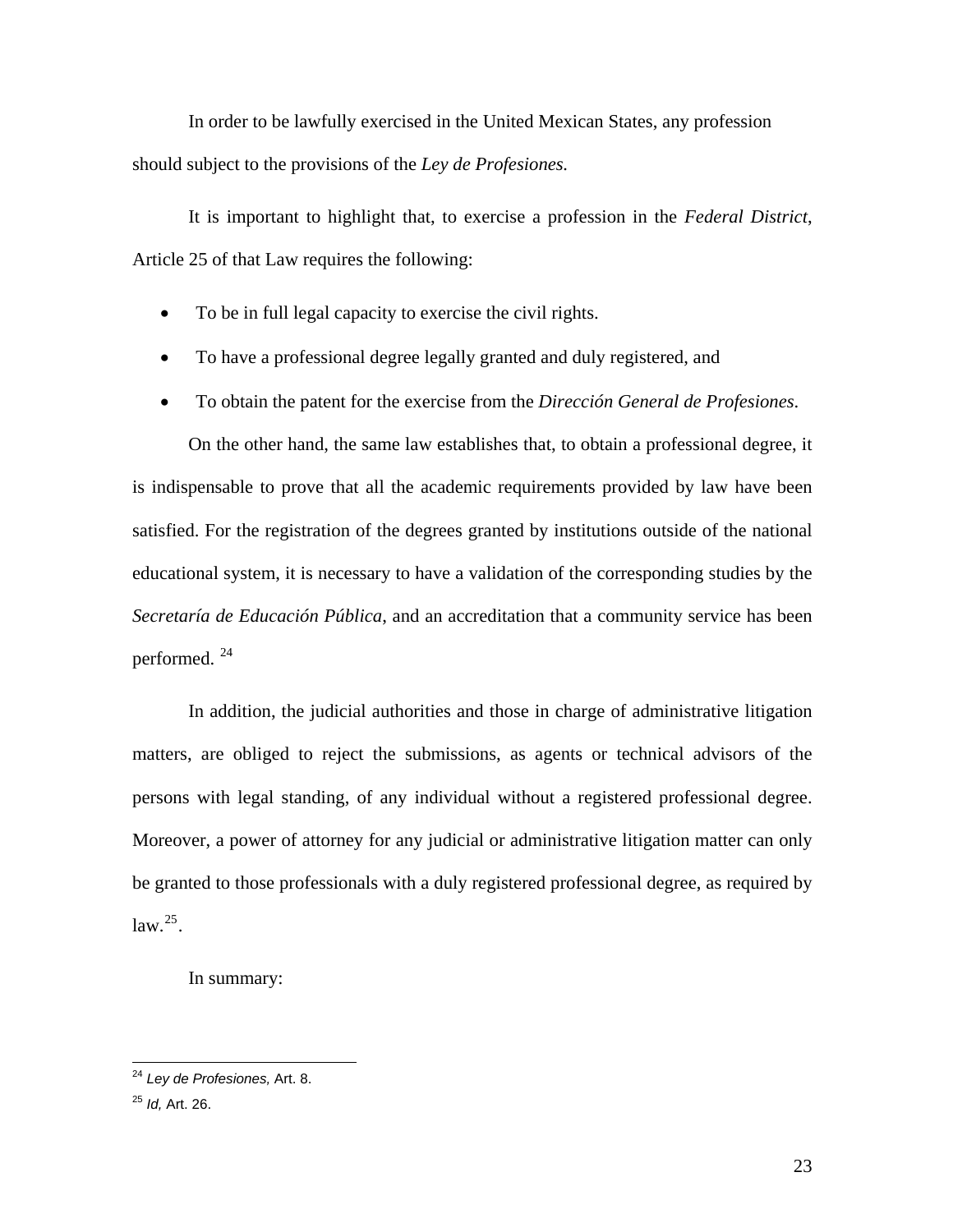- A professional exercise involves the habitual undertaking, with or without payment, of all acts or services rendered that are characteristic of each of the professions, even when it is a mere consulting or the promotion of a person as a professional by means of business cards, advertisements, plaques, insignia, or in any other manner, including the authorization in writing before domestic authorities; and
- To be exercised in Mexico, any profession should be subject to the provisions of the *Ley de Profesiones.*

We now proceed to refer to the specific provisions of Chapter 19 and to the final decisions adopted in the above-mentioned cases pursuant to NAFTA Article 1904.

In the case MEX-94-1904-01, involving Flat Coated Steel Products from the United States of America**,** when a motion for lack of legal personality was filed, the Panel resolved to recognize two Mexican lawyers as accredited legal representatives, with the condition that they prove to the Panel their status as attorneys at law by showing their *cédulas profesionales*, issued by the *Dirección General de Profesiones* of the *Secretaría de Educación Pública*. In the interim, a lawyer who did not comply with the abovereferenced requirements was only recognized as a legal advisor, and not as a legal representative. $26$ 

NAFTA Article 1904, paragraph 7, clearly establishes that:

*"The competent investigating authority that issued the final determination in question shall have the right to appear and be represented by counsel before the panel. Each Party shall provide that other persons who, pursuant to the law of the importing Party, otherwise would have had the right to appear and be represented in a domestic judicial review proceeding* 

<span id="page-23-0"></span> $^{26}$ Final decision in the case MEX-94-1904-01, p. 9.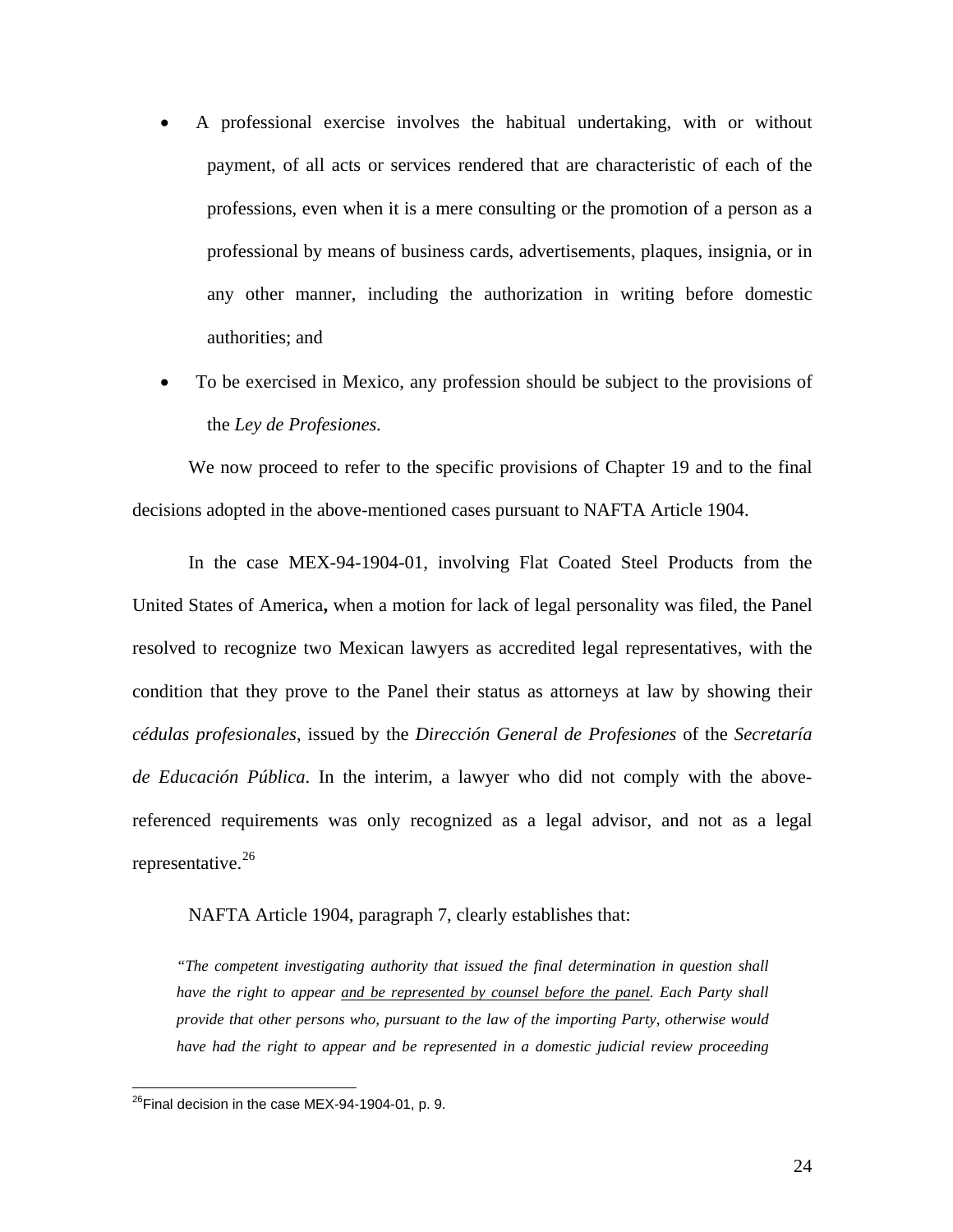*concerning the determination of the competent investigating authority, shall have the right to appear and be represented by counsel before the panel*.*." (emphasis added)* 

It is important to highlight that the word "and" in this Article joins the verbs "to appear" and "to be represented" in an affirmative manner. In other words, the appearance of the participants before the Panel should be made through the representation of a counsel or attorney at law.

On the other hand, Rule 3 of the Rules of Procedure establishes that an "*interested person*" means a person who, pursuant to the laws of the country in which a final determination was made, would be entitled to appear and be represented in a judicial review of the final determination; this definition is related to the last paragraph of Article 200 of the *CFF*, in force at the beginning of this procedure, which establishes that to appear as a representative before the Tribunal, a person shall have a degree in Law.

From the plain reading of the cited provisions we conclude that only the lawyers or attorneys at law can be appointed by the participants to be represented in the proceedings before the Panels reviewing final determinations established pursuant to NAFTA Chapter 19.

The appearance of juridical persons and government entities before the dispute resolution Panels can only be made through their duly accredited representatives or attorneys, individuals who, pursuant to Article 1904.7, shall be attorneys at law.

Thus, for a person to be considered as an accredited legal representative of any of the participants, they are required to be an attorney and to sign a document before the Panel.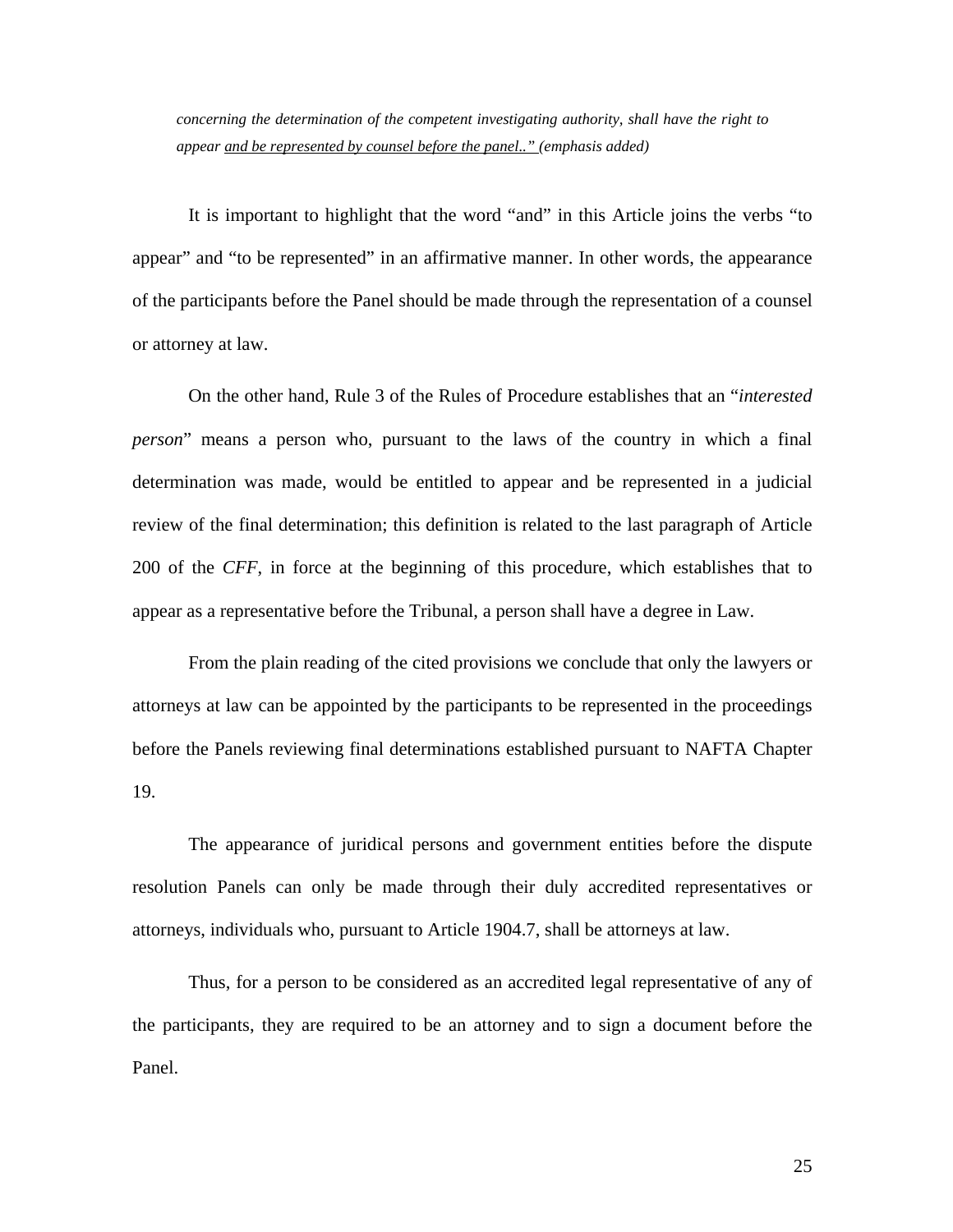In accordance with the second paragraph of NAFTA Article 1904, the applicable legal provisions in this case are the relevant statutes, legislative history, regulations, administrative practice and judicial precedents to the extent that a court of the importing Party would rely on such materials in reviewing a final determination; in this context, it is necessary to rely on Article 5 of the Constitution, Article 24 of the *Law Regulating Article 5 of the Constitution and its Regulations,* , as well as the Decree of December 31, 1973 in its second transitory Article.

In reading of the above-referred legislation, we conclude that the legal profession and its practice is a right established and regulated by law, which is limited for reasons of public policy by the applicable legal provisions that have been indicated.

Also, other requirements should be fulfilled to permit lawful professional exercise, from the accreditation of being an attorney at law or lawyer by means of the professional degree and the corresponding *cédula profesional*, the latter issued by the *Dirección General de Profesiones de la Secretaría de Educación Pública*.

Of course, a fundamental element is the fact that the interested person is in full exercise of his/her civil rights.

A question arises in this context: Is a power of attorney - granted for a representation to a person, lawyer or not, national or not - sufficient to appear and present arguments before a Panel?

An issue at this point is: what does the exercise or practice of law mean? By answering this question it is possible to determine whether the representation before a NAFTA Article 1904 Panel involves such a professional practice and, as a consequence,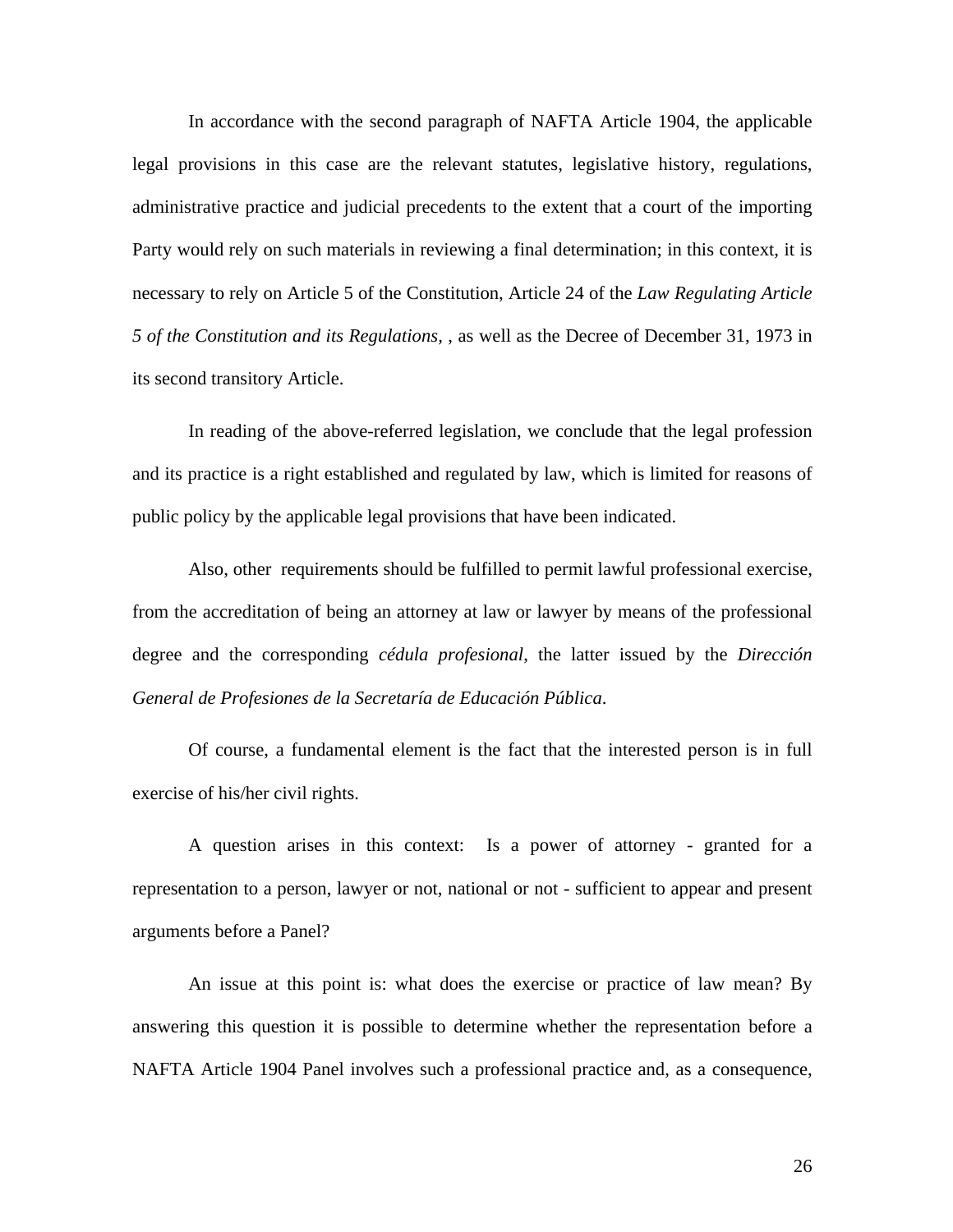the fact that the accredited representatives should be lawyers in accordance with the expressed text of the relevant agreement.

The most important part of the legal profession is precisely to speak and to write in legal terminology. In other words, the art of writing and speaking in juridical terms are fundamental skills of a lawyer. By definition, arguments of law have a distinctive legal technical component, in contrast with the testimonial or experts' evidence.

If the main task of a NAFTA Chapter 19 Panel is to determine whether the Investigating Authorities, of each of the three Parties, have rendered their determinations in accordance with their own domestic antidumping and countervailing duty legislation (that in the case of the United Mexican States include the *Ley de Comercio Exterior* (Hereinafter "LCE"), the *Reglamento de la Ley de Comercio Exterior* (Hereinafter: "RLCE"), the Agreement on the Implementation of Article VI of GATT 94 (Hereinafter "Antidumping Agreement"), the Agreement on Subsidies and Countervailing Measures of GATT 1994 and the Agreement on Safeguards of GATT 1994, as well as the Understanding on Rules and Procedures Governing the Settlement of Disputes of the World Trade Organization (Hereinafter "WTO"). It is evident that all arguments presented before the Panel, orally or in writing, necessarily have a legal component, because they seek to demonstrate before the Panel whether, or not, the authority based its determination on the domestic legal provisions.

Also, the presentation of arguments orally or in writing, before a Chapter 19 Panel is an exercise of the legal profession under the terms provided by Article 24 of the *Ley Reglamentaria del Artículo 5° Constitucional*.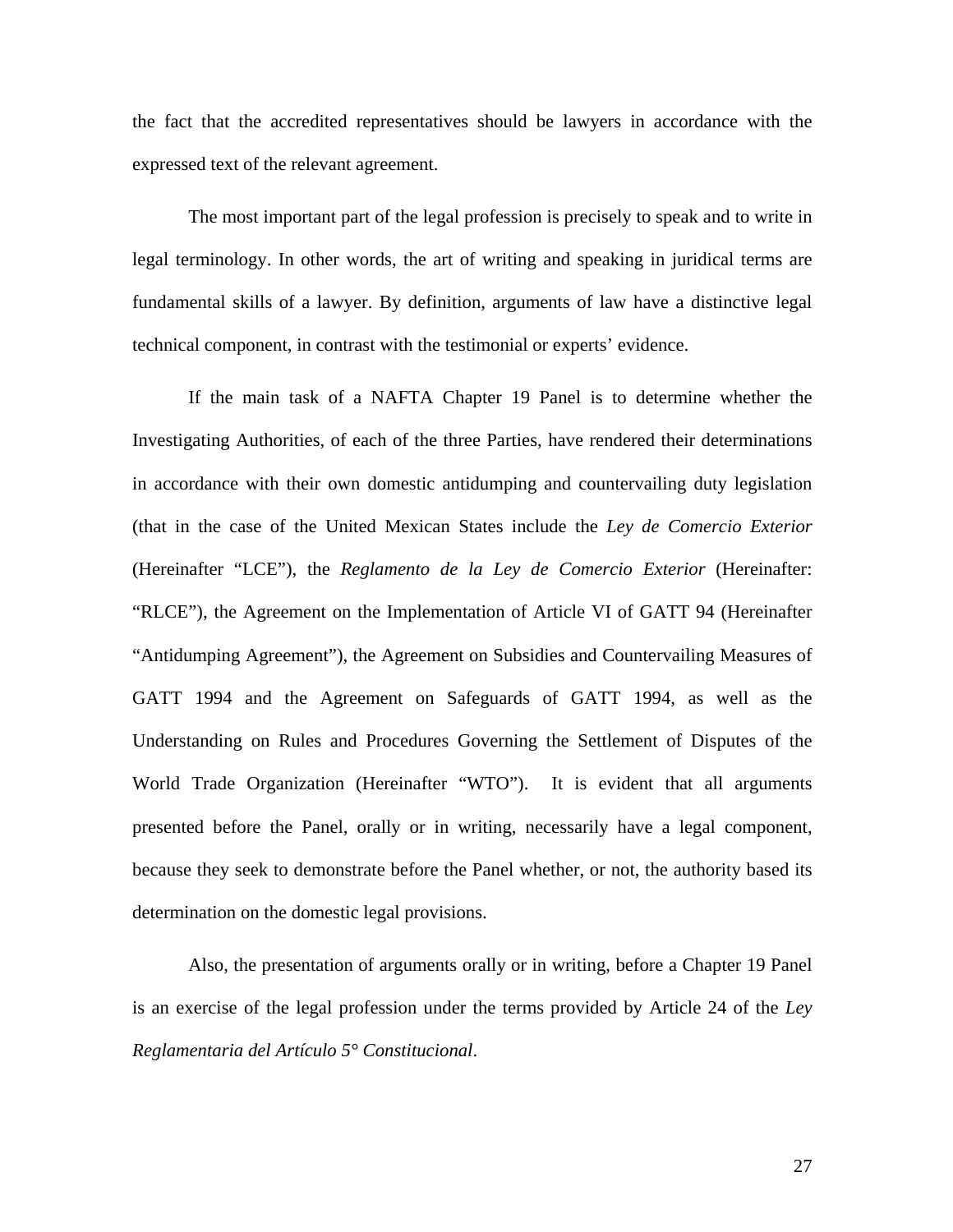To represent a participant in a dispute settlement mechanism, such as a NAFTA Chapter 19 Panel, pursuant to the above-mentioned Article 1904, paragraph 7, either advising or defending the interests of the participants, necessarily requires a demonstration that the representative has a *cédula profesional* that allows him/her to practice law.

Therefore, it is not enough that any lay person, or a lawyer without a proper professional certificate, appear before the Panel as legal representatives of any of the participants in the procedure, but it is necessary to demonstrate that they have complied with all the other relevant requirements directly related to the practice of law.

Thus, with respect to this issue, this Panel considers that in order to appear before a body established pursuant to NAFTA Chapter 19, it is necessary to demonstrate the possession of a professional degree and a certificate that authorizes the practice of law. This requirement was fulfilled by all of the legal representatives of the participants at the public hearing.

#### **V. ISSUES**

According to the points raised by BERG, in its Complainant's Brief, dated 24 October, 2005, the Final Determination violates the following legal provisions:

- 1. Articles 3.1, 3.2, 3.4 and 3.5 of the *Antidumping Agreement*; articles 39 and 41 of the LCE; articles 59, 64, 65, 69 and 76 of the RLCE, and article 238, paragraphs II, III and IV, of the CFF*,* when it determined, as the period of investigation the dates between January 1 and December 31, 2001.
- 2. Articles 14, 16 and 17 of the *Constitución Política de los Estados Unidos* Mexicanos (Hereinafter, "Constitution"); article 5.10 of the *Antidumping*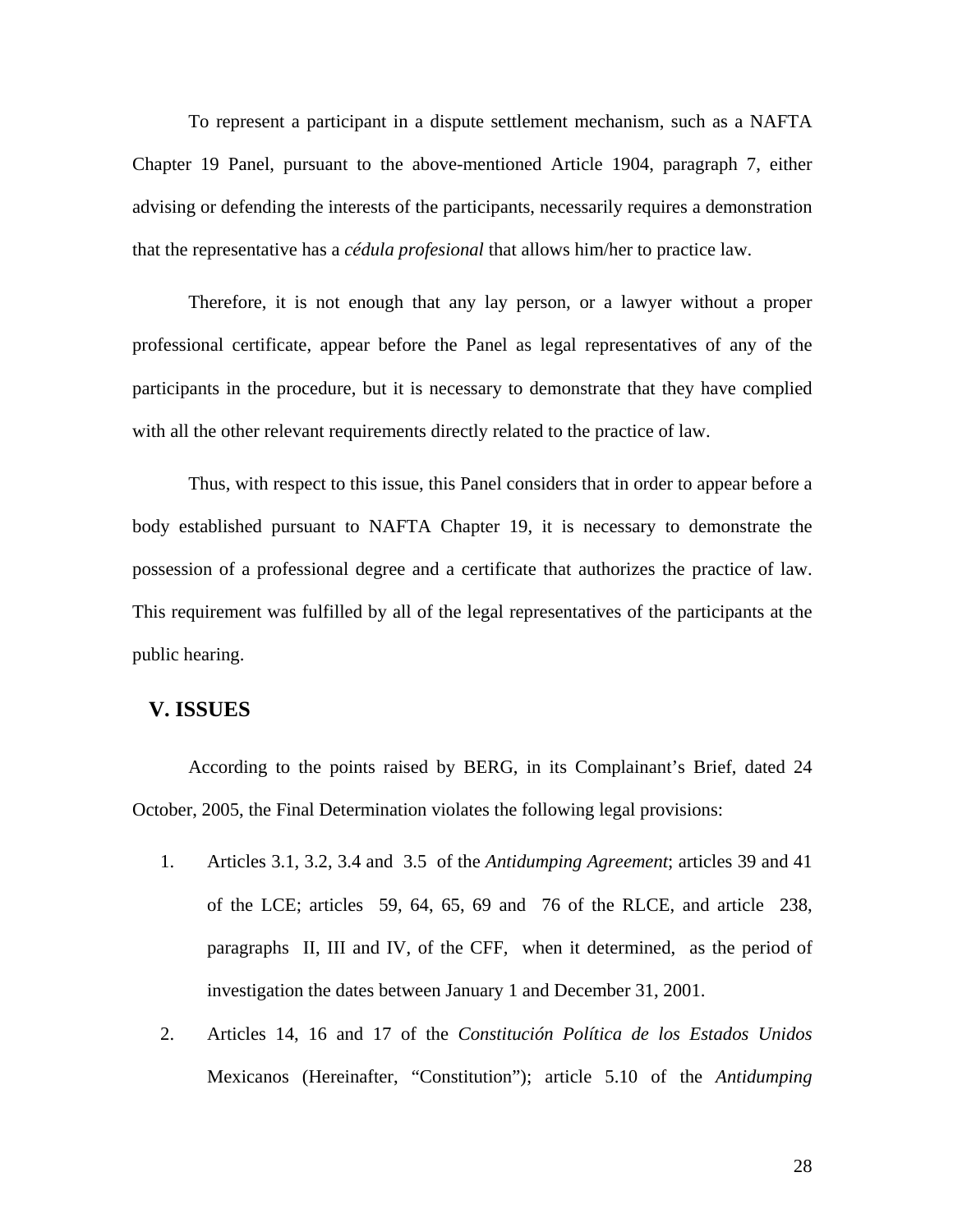*Agreement*; article 59 of the LCE and article 238, paragraphs II, III and IV, of the CFF, as well as the essential formalities of due process and various judicial precedents, when it rendered the final determination beyond the term provided by law.

- 3. Articles 14 and 16 of the Constitution; article 2.2 of the *Antidumping Agreement*; article 32 of the LCE; article 43 of the RLCE; paragraphs II, III and IV of article 238 of the CFF*,* and its own administrative practice, when it changed the mechanism to determine the normal value from prices to costs, without consideration of any evidence provided by any of the participants.
- 4. Article 80, paragraph II, of the RLCE; article 238, paragraphs II and IV, of the CFF*,* and articles 14 and 16 of the Constitution*,* when it imposed a duty for "all other exporters".
- 5. Articles 62 of the LCE, article 9.2 of the *Antidumping* Agreement; article 80, paragraph II, of the RLCE, article 238, paragraph II, of the CFF and articles 14 and 16 of the Constitution, when it ordered the imposition of antidumping duties based on the customs value.
- 6. Articles 3.1, 3.2, 3.4 and 3.5 of the *Antidumping Agreement*; article 41 of the LCE; article 64 of the RLCE; article 238, paragraph II, of the CFF, and articles 14 and 16 of the Constitution, when it did not consider, in their proper context, the arguments and evidence of the administrative record, incorrectly determining the existence of injury to domestic production.

# **VI. ANALYSIS OF THE ALLEGED VIOLATIONS COMMITTED BY THE INVESTIGATING AUTHORITY BY DETERMINING**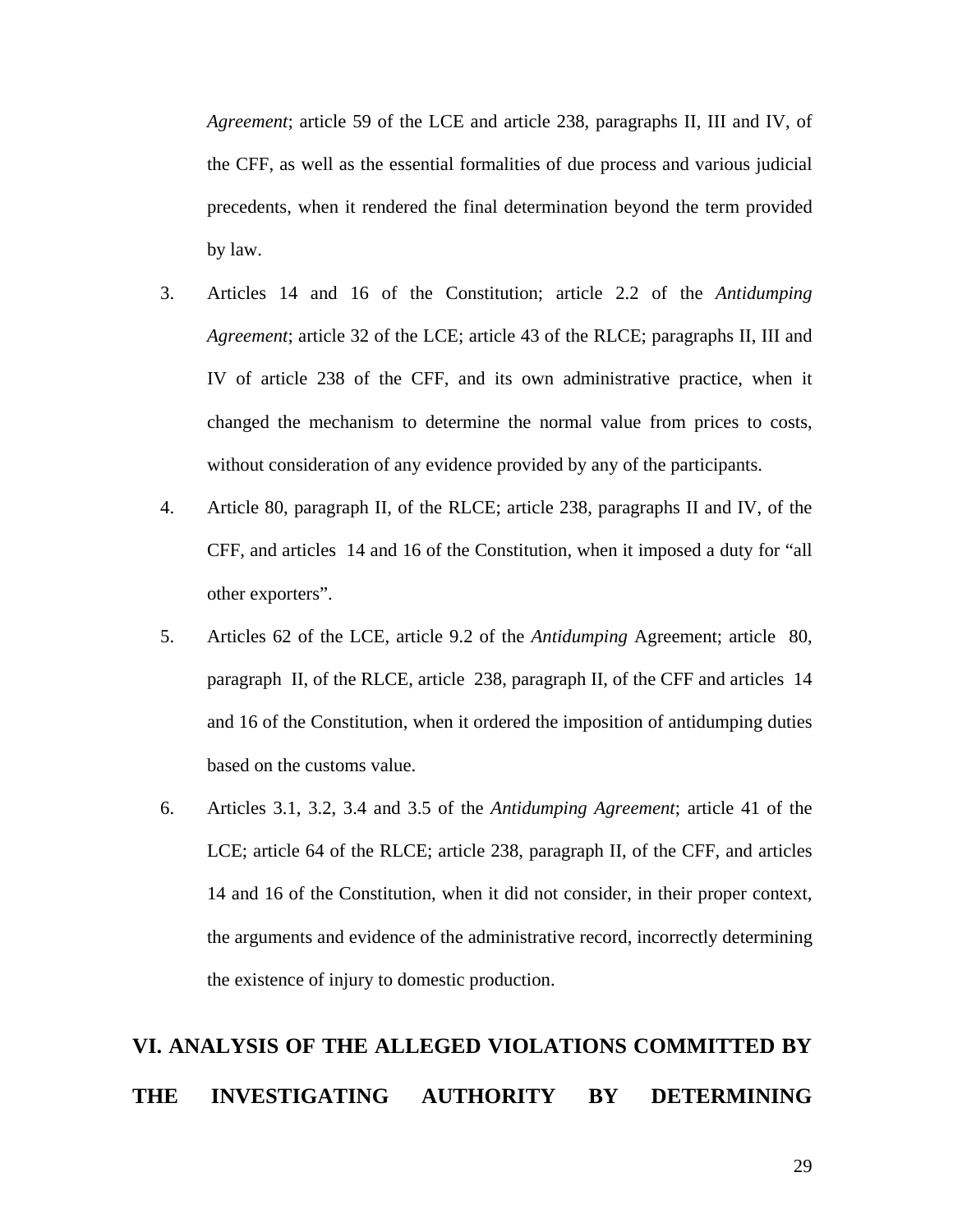# **JANUARY 1 TO DECEMBER 31, 2001 AS THE PERIOD OF INVESTIGATION.**

The Complainant alleged that the Investigating Authority determined as the period of investigation, the time between January 1, 2001 and December 31, 2001, which is too distant from April 28,  $2003$ <sup>[27](#page-29-0)</sup>, the date when the request for the investigation was filed. This is a difference of sixteen months between the period of investigation and the filing of the above-mentioned request, which is when the petitioner businesses proposed the period of investigation should begin.

According to BERG, this time difference violated articles 3.1, 3.2, 3.4 and 3.5 of the *Antidumping Agreement*, articles 39 and 41 of the LCE; articles 59, 64, 65, 69 and 76 of the RLCE; and article 238, sections II, III and IV, of the CFF.<sup>[28](#page-29-1)</sup>

It is important to highlight that the Investigating Authority decided to respond to each one of the alleged violations filed by the Complainant.

The Investigating Authority responded that the Complainant did not present "Any arguments that explain in what form or in what way the Investigating Authority has violated or omitted the legal precepts applicable to the case before us.*"*[29](#page-29-2) Therefore, according to the Investigating Authority, by not filing arguments that would explain the alleged wrongs, the allegations are rendered ineffective, since they preclude the defense of the Investigating Authority and of the businesses requesting the antidumping investigation.

<span id="page-29-0"></span> $^{27}$  Request for Initiation of the Investigation. Administrative Record. Non-Confidential version. Sheet 0301726.

<span id="page-29-1"></span><sup>&</sup>lt;sup>28</sup> BERG's Brief. Non Confidential version. P. 15.

<span id="page-29-2"></span> $29$  Brief of the Investigative Authority. Non Confidential version. P. 14.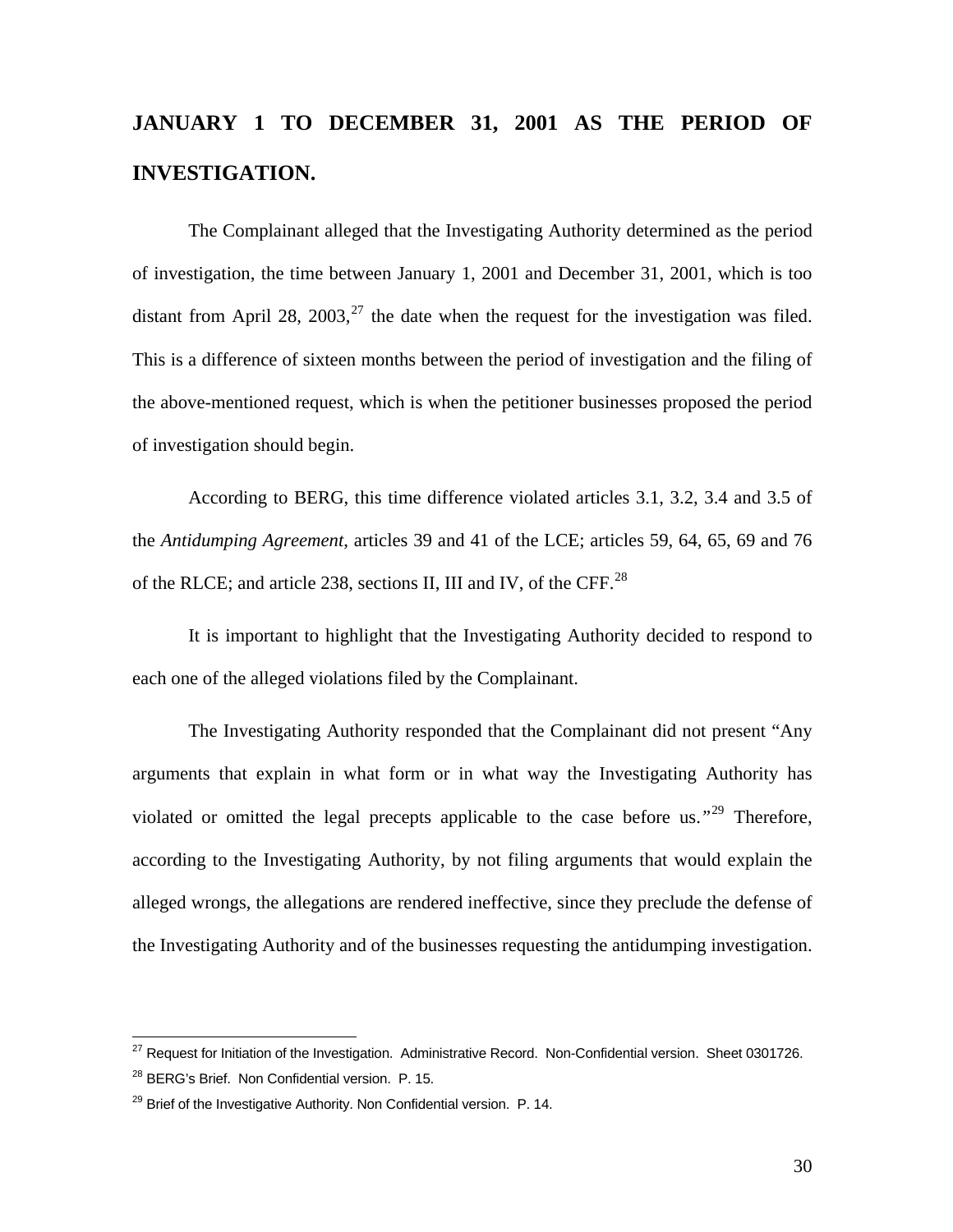Additionally, the Investigating Authority, in its Brief filed in opposition to the complaint, indicated that in this type of procedure, the replacement of the complaint by action of the Panel is inapplicable, according to article 238 of the CFF, which states the following in its last paragraph:

*"The arbitration agencies or binational Panels derived from alternative dispute resolution mechanisms regarding unfair practices concerning treaties and international agreements which Mexico is a party to, will not be able to revise, without request, the causes of action referred to in this article"* 

In accordance with this legal precept, this Panel finds that it does not have the authority to replace the deficiencies in the complaint due to the lack of argument by the Complainant or its failure to relate each one of the above-mentioned articles to the alleged violations.

Likewise, it is important to note that in order to reinforce its argument, the Investigating Authority's Brief cited diverse precedents and jurisprudential theses, which, although they only represent persuasive arguments to the Panel, according to article 1904.2 of the NAFTA<sup>[30](#page-30-0)</sup>, they form part of the legal authorities that the Panel should consider in its review. Said precedents and jurisprudential theses state the following:

*"VIOLATION UNDER REVIEW." It is understood for violation, an error is committed within a judicial determination by having unduly applied the law, or by omitting to apply the law that governs the case; consequently, in describing each violation, the complainant must indicate what is the part of the description that causes the violation, cite which legal precept was violated, and explain why the concept was infringed; it is improper to take into consideration, consequently, the violations that lack those requirements ." (Emphasis added)* 

<span id="page-30-0"></span> $30$  Article 1904.2 [...] For this purpose, the antidumping or countervailing duty law consists of the relevant statutes, legislative history, regulations, administrative practice and judicial precedents to the extent that a court of the importing Party would rely on such materials in reviewing a final determination of the competent investigating authority. […]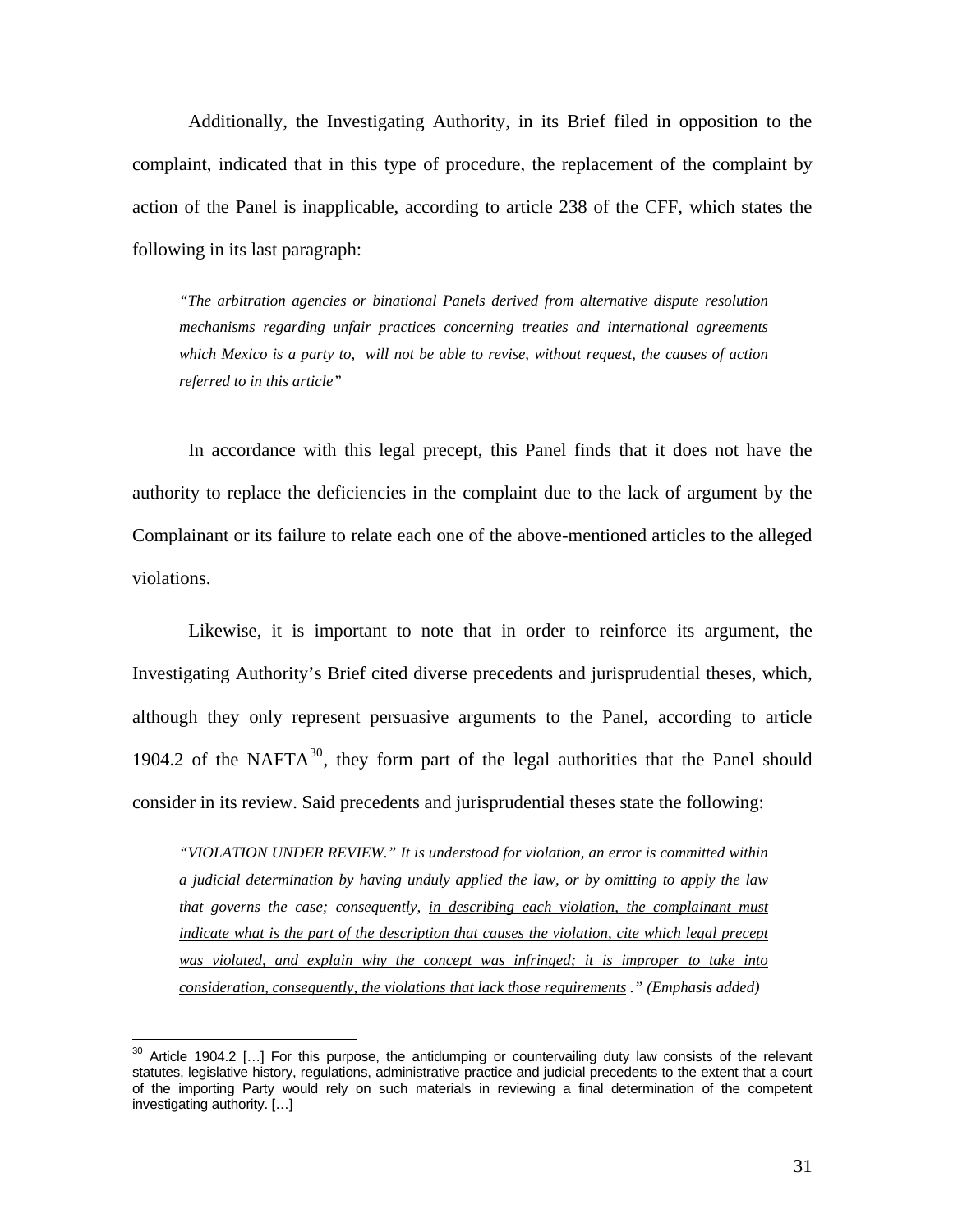*SECOND COLLEGIAL TRIBUNAL OF THE FIFTH CIRCUIT. Precedent. Protection in review 254/91.- Clemente Cordoba Hazard.- February 11, 1992.- Unanimity of votes.- Speaker Adam Gilberto Villarreal I Neuter.- Secretary: Arturo Ortegón Heron. Protection in review 148/92.- Francisco Barraza Gutiérrez.- June 26, 1992.- Unanimity of votes.- Speaker José Nabor González Ruíz.- Secretary Sergio Cross Carmona. Protection in review 238/92.- National Financial, S.N.C.- October 28, 1992. Unanimity of votes.- Speaker Pike Antonio Castle González.- Secretary Ramón Vine López. Protection in review 121/93. Sure The Provincial one, INC.- June 18, 1993. Unanimity of votes.- Speaker Alicia Rodriguez Cross.- Secretary Eduardo Anastacio Chávez Garcia. Protection in revisión110/93.- Soul Yadira Petterson Téllez.- June 23, 1993.- Unanimity of votes. Speaker Alicia Rodriguez Cross.- Secretary Juan Carlos Luque Gómez. Eighth Era, T. C. C. Judicial Seminar of The Confederacy. XII. September of 1993. Thesis V. 2°J/76. Jurisprudence. P. 39.* 

*"EXISTENCE AND NON-EXISTENCE OF THE VIOLATIONS.- there are violations against a judicial decision, when expressly formulated reasoning is subject to direct attack, in the conclusions and the diverse arguments of the disputed Determination, but it is indisputable that violations do not truly exist, while to attempt to undermine the Determination, only mere allegations are put forward ." (Emphasis added)* 

*Sixth Era, Second Room, Judicial Weekly of the Confederacy, Third Part, CXXI, p. 13.* 

 *INSUFFICIENT OFFENSES.- THOSE THAT ALLEGE THE VIOLATION OF A LEGAL PRECEPT WITHOUT EXPLAINING WHAT CONSTITUTED THE VIOLATION .- When the authority, in using its discretion of review, alleges that the Sala de Reconocimiento of the court violated, to its disadvantage, specific legal precepts, without expressing the reasoning supporting its conclusion that said appraisal was performed, it should be considered that the violations expressed in such manner are insufficient to counteract the failure incurred, since by not indicating which action caused the concrete injury, the judging body is precluded from making any pronouncement in the issue, at risk of incurring the replacement of the complaint ." (Emphasis added)Judgment of Suggestive Competency No. 18/89.- Resolved in session of May 2, 1990 unanimously of 7 votes.- Judge Speaker: Gilberto Garcia Camberos.- Secretary Mentioning Magaña Herrejón.- Preceding.- Review Not. 1548/85.- Resolved in session of July 9, 1986 unanimously of 8 votes.*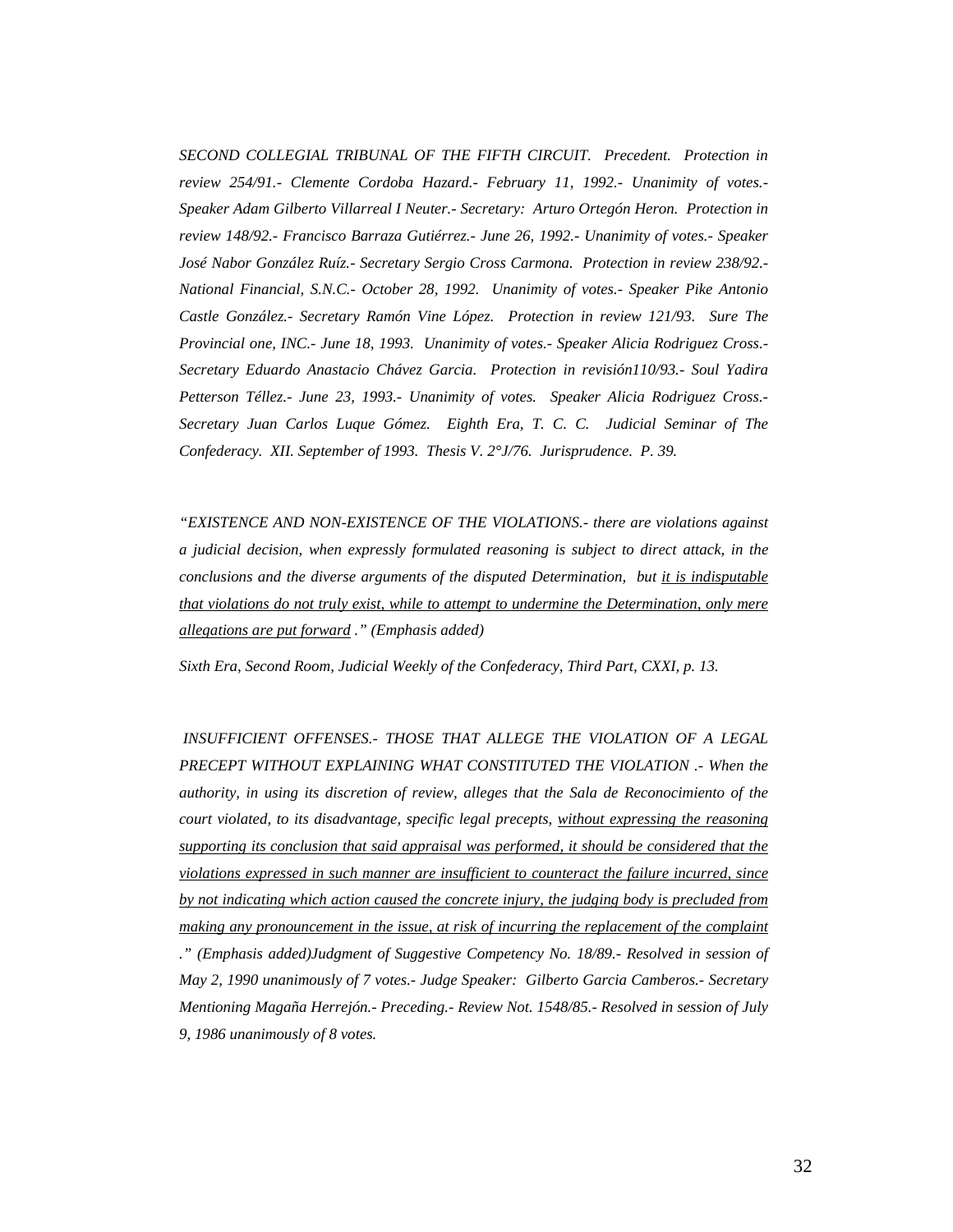Regarding this point, the Panel agrees with the reasoning provided by the Investigating Authority, since according to Annex 1911 of NAFTA, the Panel must apply the Standard of Review described in article 238 of the CFF and, consequently, it cannot supply the deficiencies in the presentation of the Complainant's arguments. Correspondingly, this Panel declares that it has carefully studied each one of BERG's allegations and has afforded them the weight that the legal logic permits.

According to BERG, the consequences of the difference between the period of investigation and the initiation of the investigation are:

- *"…That the examination of the volume and effects of the prices performed by the Secretaría de Economía was not subjective and was not based on positive tests, as required by paragraphs 1 and 2 of Article 3 of the Antidumping Agreement;*
- *that the examination of 'all the pertinent economic factors' that influence the national production which was performed by the Secretaría de Economía was not subjective and was not based on positive tests, as required by paragraphs 1 and 4 of Article 3 of the Antidumping Agreement;*
- *that the Investigating Authority's Determination regarding imports subject to dumping causing injury to the national production was not subjective and was not based on positive tests, as required by paragraphs 1 and 5 of Article 3 of the Antidumping Agreement …"[31](#page-32-0)*

<span id="page-32-0"></span><sup>&</sup>lt;sup>31</sup> Brief of BERG. Non Confidential version. P. 18.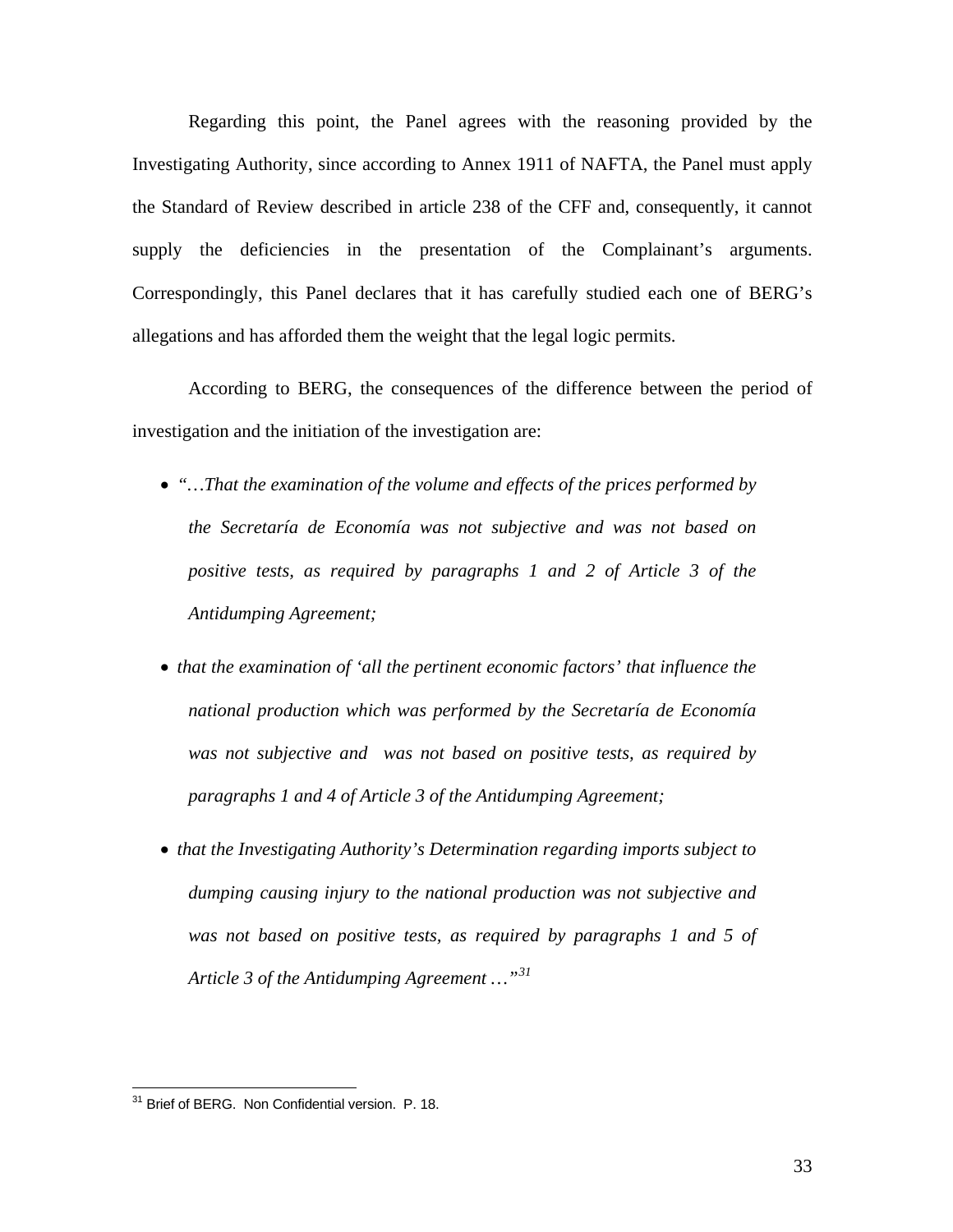In its Brief the Investigating Authority points out that the articles of the *Antidumping Agreement* indicated by BERG *"…refer to some of the elements and conditions that an Investigating Authority should keep in mind to use as decisive guidance regarding the existence of injury, …"*[32](#page-33-0)*.* They establish the elements to be considered to determine the existence of the injury, but they fail to indicate the time that should exist between the period of investigation and the initiation of the investigation.

In fact, this Panel has verified that the articles of the *Antidumping Agreement* stated by the Complainant which were supposedly violated, do not mention anything regarding the period of investigation. On the other hand, they indicate the following:

"3.1 A determination of injury for purposes of Article VI of GATT 1994 shall be based on positive evidence and involve an objective examination of both (a) the volume of the dumped imports and the effect of the dumped imports on prices in the domestic market for like products, and (b) the consequent impact of these imports on domestic producers of such products.

3.2 With regard to the volume of the dumped imports, the investigating authorities shall consider whether there has been a significant increase in dumped imports, either in absolute terms or relative to production or consumption in the importing Member. With regard to the effect of the dumped imports on prices, the investigating authorities shall consider whether there has been a significant price undercutting by the dumped imports as compared with the price of a like product of the importing Member, or whether the effect of such imports is otherwise to depress prices to a significant degree or prevent price increases, which otherwise would have occurred, to a significant degree. No one or several of these factors can necessarily give decisive guidance. [ . . . ]

3.4 The examination of the impact of the dumped imports on the domestic industry concerned shall include an evaluation of all relevant economic factors and indices having a bearing on the state of the industry, including actual and potential decline in sales, profits, output, market share, productivity, return on investments, or utilization of capacity; factors affecting domestic prices; the magnitude of the margin of dumping; actual and potential negative effects on cash flow, inventories, employment, wages, growth, ability to raise capital or

<span id="page-33-0"></span> $32$  Brief of the Investigating Authority. Non Confidential version. P. 18.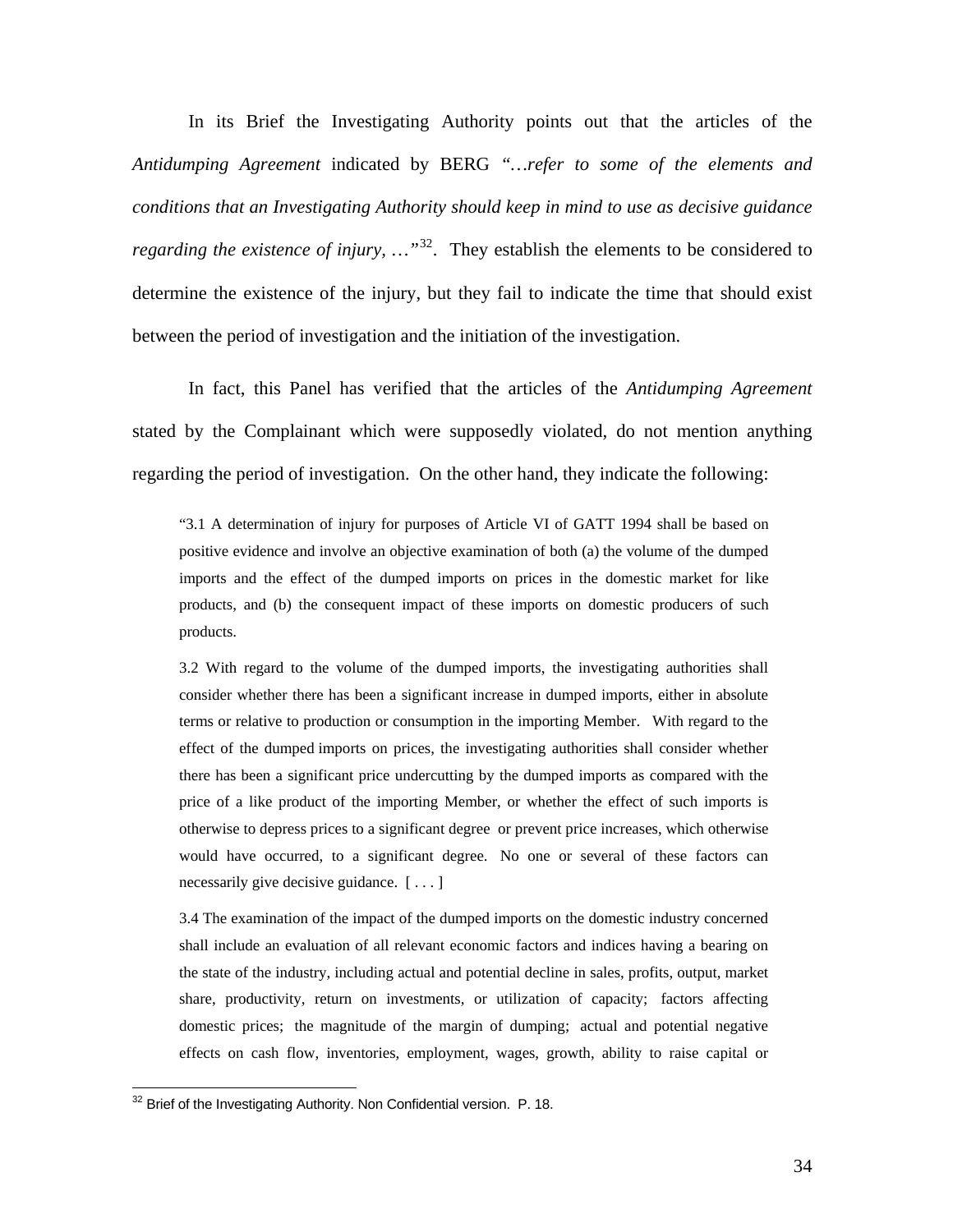investments. This list is not exhaustive, nor can one or several of these factors necessarily give decisive guidance.

3.5 It must be demonstrated that the dumped imports are, through the effects of dumping, as set forth in paragraphs 2 and 4, causing injury within the meaning of this Agreement. The demonstration of a causal relationship between the dumped imports and the injury to the domestic industry shall be based on an examination of all relevant evidence before the authorities. The authorities shall also examine any known factors other than the dumped imports which at the same time are injuring the domestic industry, and the injuries caused by these other factors must not be attributed to the dumped imports. Factors which may be relevant in this respect include, inter alia, the volume and prices of imports not sold at dumping prices, contraction in demand or changes in the patterns of consumption, trade restrictive practices of and competition between the foreign and domestic producers, developments in technology and the export performance and productivity of the domestic industry."

Likewise, BERG alleged that the determination of the period of investigation violated the Investigating Authority's own instructions, since in the norms for petitioner businesses it is established as a clear criterion that the injury and the causality *"…should cover at least six months and should be closest to the date when the request was filed…. "*  [33](#page-34-0)

In turn, the Investigating Authority indicated in its Brief and during the public hearing, that from the initiation of the investigation<sup>[34](#page-34-1)</sup> it explained to all the parties that the national consumption of the investigated product responds to a distinctive situation of the market and of the industry, since its importation depends on the purchases made by means of tenders or bids for the construction of hydraulic projects, petroleum, petrochemical or similar plants and some purchases to wholesale clients. This implies that the demand for

<span id="page-34-0"></span> $33$  Brief of BERG. Not Confidential version. P. 15, citing the Section I.B. 8. of the form for applicants.

<span id="page-34-1"></span><sup>&</sup>lt;sup>34</sup> Determination by the Investigating Authority that the request of the interested party is accepted and the initiation of the antidumping duty investigation is declared concerning the imports of carbon steel tubing with straight longitudinal seams.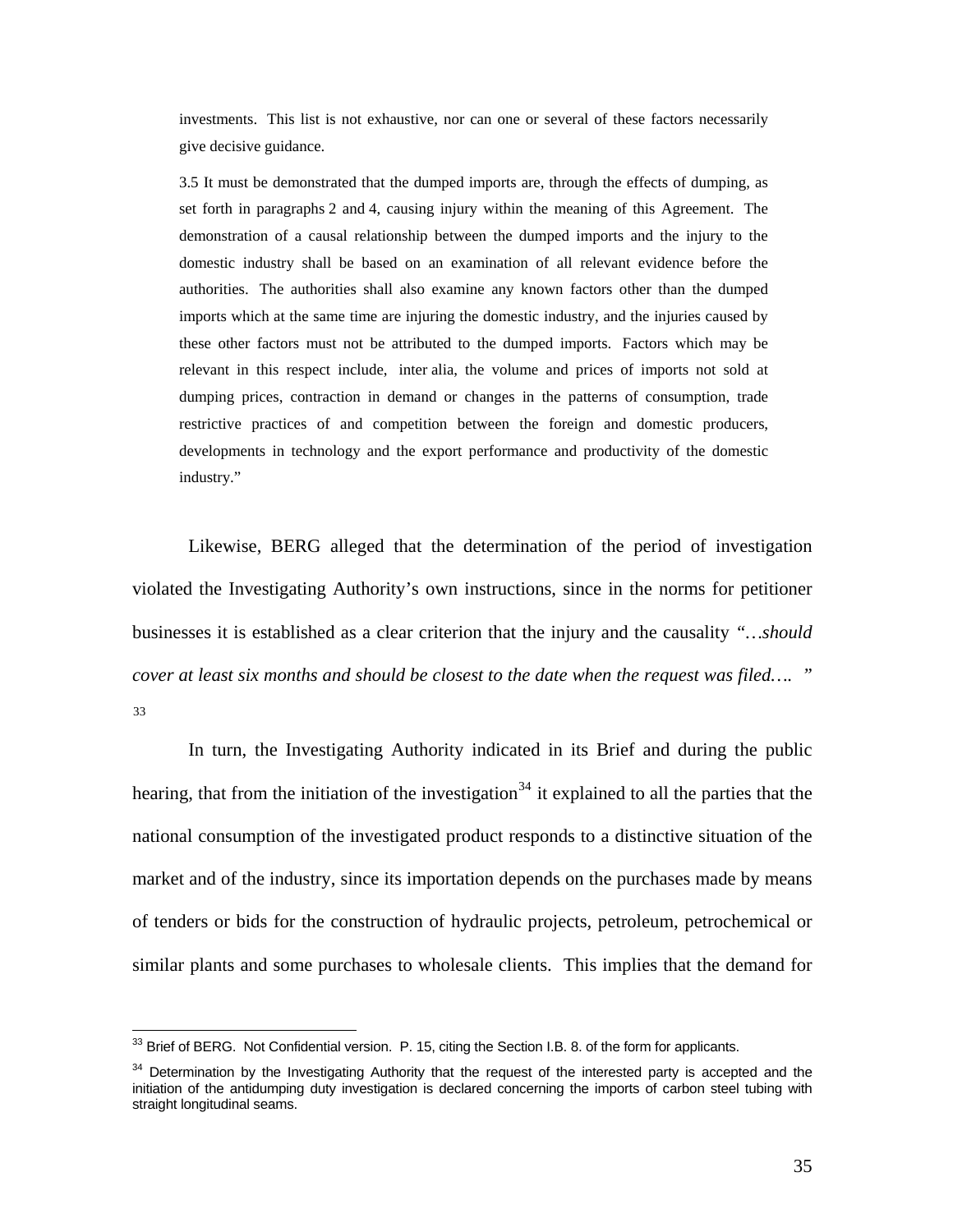the merchandise cannot respond to a predefined seasonal pattern, as is the case for the agricultural products or of permanent consumption.<sup>[35](#page-35-0)</sup> This same explanation is taken up again in points 117 to 120, 160 and 197 of the Final Determination and it is based on tests included in the administrative file.

Likewise, the Investigating Authority indicated<sup>[36](#page-35-1)</sup> that the period of investigation was proposed by the petitioning businesses when they gave their answers in the forms included with their initial request for the investigation. There, the applicants TUBACERO and TUBERIA LAGUNA explained the reasons why this period was selected as representative. It is appropriate to note that this Panel has observed that the administrative practice of the Investigating Authority is oriented to making use of said information, when the same is considered as representative and reasonable, just as it happened in the case at hand. Likewise, included in the brief filed by the Investigating Authority and during the argument at the public hearing<sup>[37](#page-35-2)</sup> the Investigating Authority emphasized that the election of that period of investigation was due to the unique nature of the tubing market, since it does not have cyclical periods, as is the case for agricultural products.<sup>[38](#page-35-3)</sup>

Additionally, the Investigating Authority noted that even when there is evidence for the need to consider this period of investigation in particular, and even when this was made known to all of the parties during the administrative investigation, giving extensive legal opportunity to the parties to make their corresponding arguments on the matter, the BERG Corporation contributed no argument or questioning during the administrative

<u>.</u>

 $35$  Brief of the Investigating Authority. Not Confidential version. P. 21-25.

<span id="page-35-1"></span><span id="page-35-0"></span><sup>&</sup>lt;sup>36</sup> Response of the Investigating Authority to the Request for Additional Information formulated by the Panel subsequent to the public Hearing. Confidential version. May 14, 2007. P. 2-3.

<span id="page-35-2"></span><sup>37</sup> April 26, 2007.

<span id="page-35-3"></span><sup>&</sup>lt;sup>38</sup> Brief of the Investigating Authority. Non Confidential version. P. 21-26.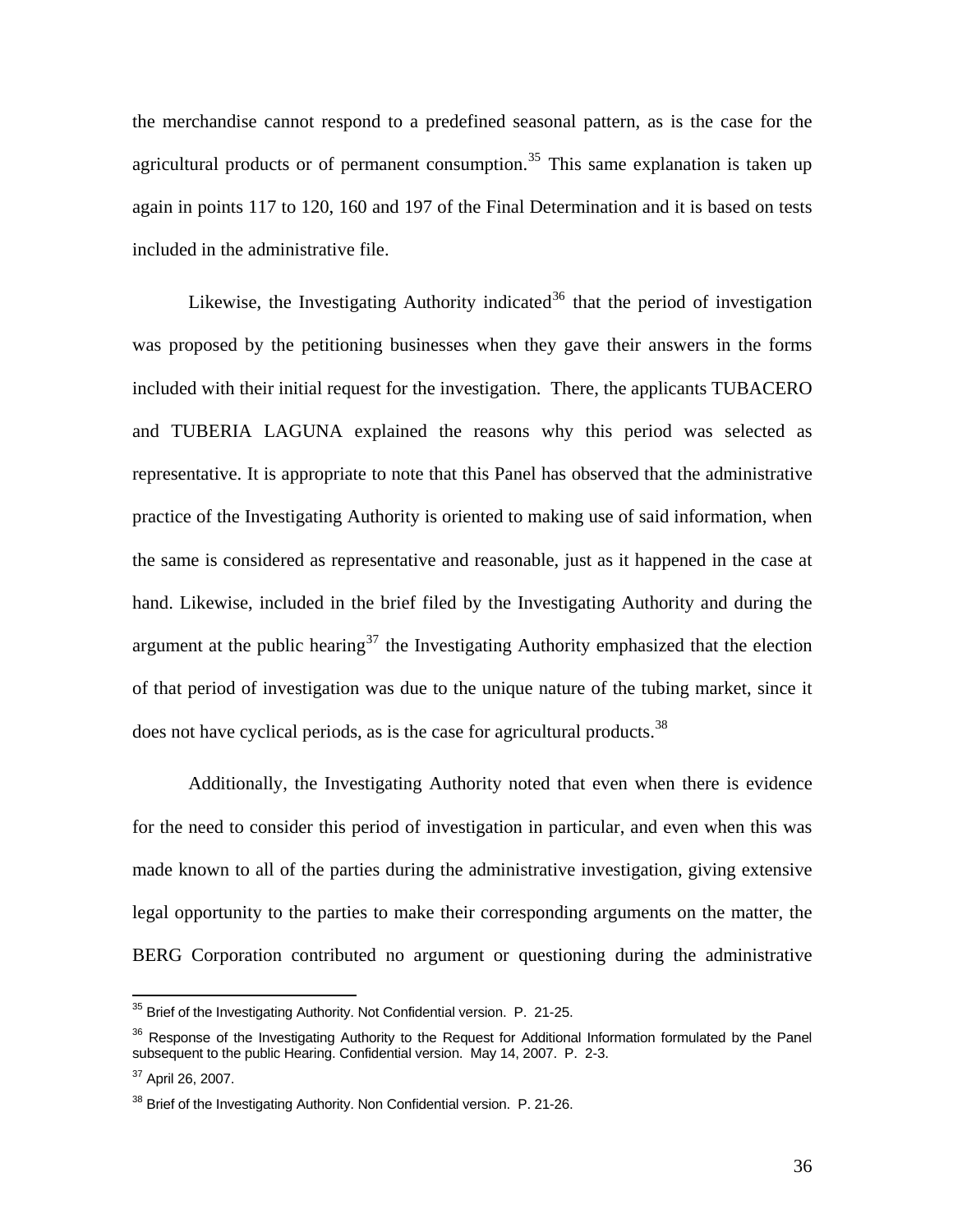procedure in relation to the selection of such period of investigation. In other words, it appears that they failed to exhaust their administrative remedies for this issue by not raising any concerns prior to the Panel proceeding.

The Investigating Authority also pointed out that the forms to request the initiation of the investigation, where the applicants should propose a period of investigation, were in conformity with the Antidumping Agreement. Notwithstanding that the forms require that the period of investigation should cover at least six months and be closest to the date when the request was filed, neither these forms nor the applicable legislation established fatal deadlines for the selection of the period of investigation nor prohibit the consideration of a more extensive or more distant period. It is a matter of discretion for the Investigating Authority for each of the members of the World Trade Organization (Hereinafter "WTO").

It is important to note that the applicable legislation limits such discretion of the Investigating Authority, according to articles 65 and 76 of the RLCE*.* In fact, Article 65 of the RLCE states the following:

*Article 65. - The Office of the Secretary should evaluate the economic factors described in the previous article within the context of the economic cycle and the specific conditions of competition of the affected industry. In that respect, the petitioners will contribute the information corresponding to the relevant factors and characteristic indicators of the industry concerning at least three years prior to the filing of the request, including the period of investigation, unless the business in question had occurred in a smaller period of time. Likewise, the national producers, petitioners or the organizations that represent them will contribute economic studies, monographs, technical literature and national and international statistics on the behavior of the market in question, or any other documentation that would permit the identification of the economic cycles and the specific conditions of competition of the affected industry (emphasis added).*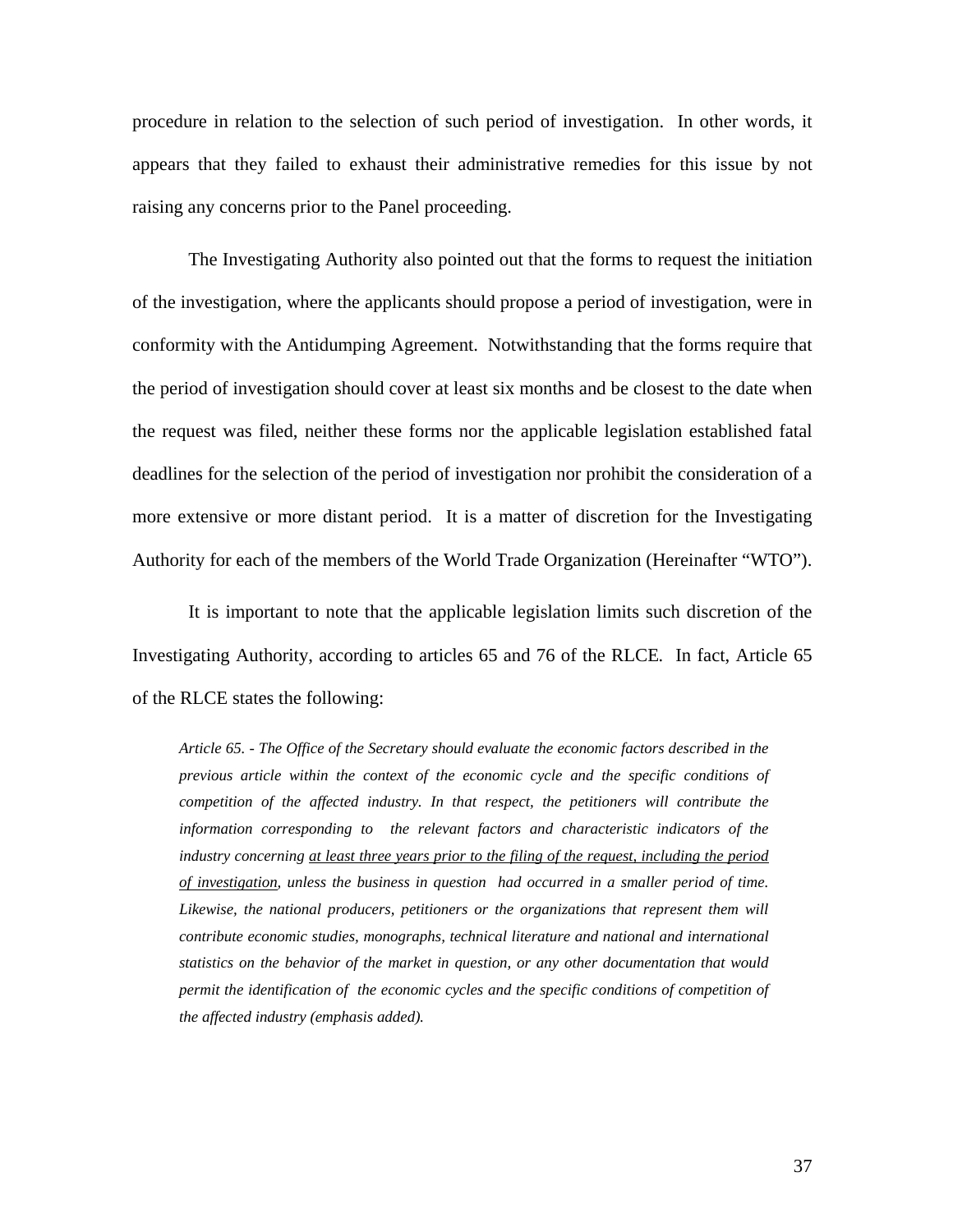In this respect, the Investigating Authority alleged that it evaluated the pertinent economic factors in the context of the economic cycle and the specific conditions of competition of the affected industry and that, due to the nature of the industry, it had to elect the period of investigation within the three years indicated by the above-mentioned article 65 of the RLCE.

On this subject, Article 76 of the RLCE indicates:

*Article 76.- The investigation of unfair practices in international trade will discuss the existence of price discrimination or subsidy and the injury caused or that can be caused to the national production. It will cover a period which includes imports of merchandise identical or similar to those of the national production that could as a result be affected, which had been performed during a period of at least six months prior to the initiation of the investigation*.

*The period of investigation above mentioned will be able to be modified at the discretion of the Office of the Secretary by a period covering the imports that occurred after the initiation of the investigation. In this case, the Determinations which impose provisional or final antidumping duties will apply to the original period as well as to the expanded period. (Emphasis added)* 

According to the above mentioned article, this Panel finds that the period of investigation should cover *"at least"* six months and be *"prior"* to the initiation of the investigation and that the period of investigation in this case is greater than six months and occurs prior to the initiation of the investigation, for which reasons it complies with the legal precepts required by law.

The Investigating Authority stated that it had complied with the requirements dictated in Articles 65 and 76 of the RLCE, and that the period in question, *"…is of twelve months; is prior to the initiation of the investigation; the injury evaluation period of time included three years and, said period was appropriate to the specific characteristics of the case, the industry and the domestic market …".* [39](#page-37-0)

<span id="page-37-0"></span> $39$  Brief of the Investigating Authority. Not Confidential version. P. 11.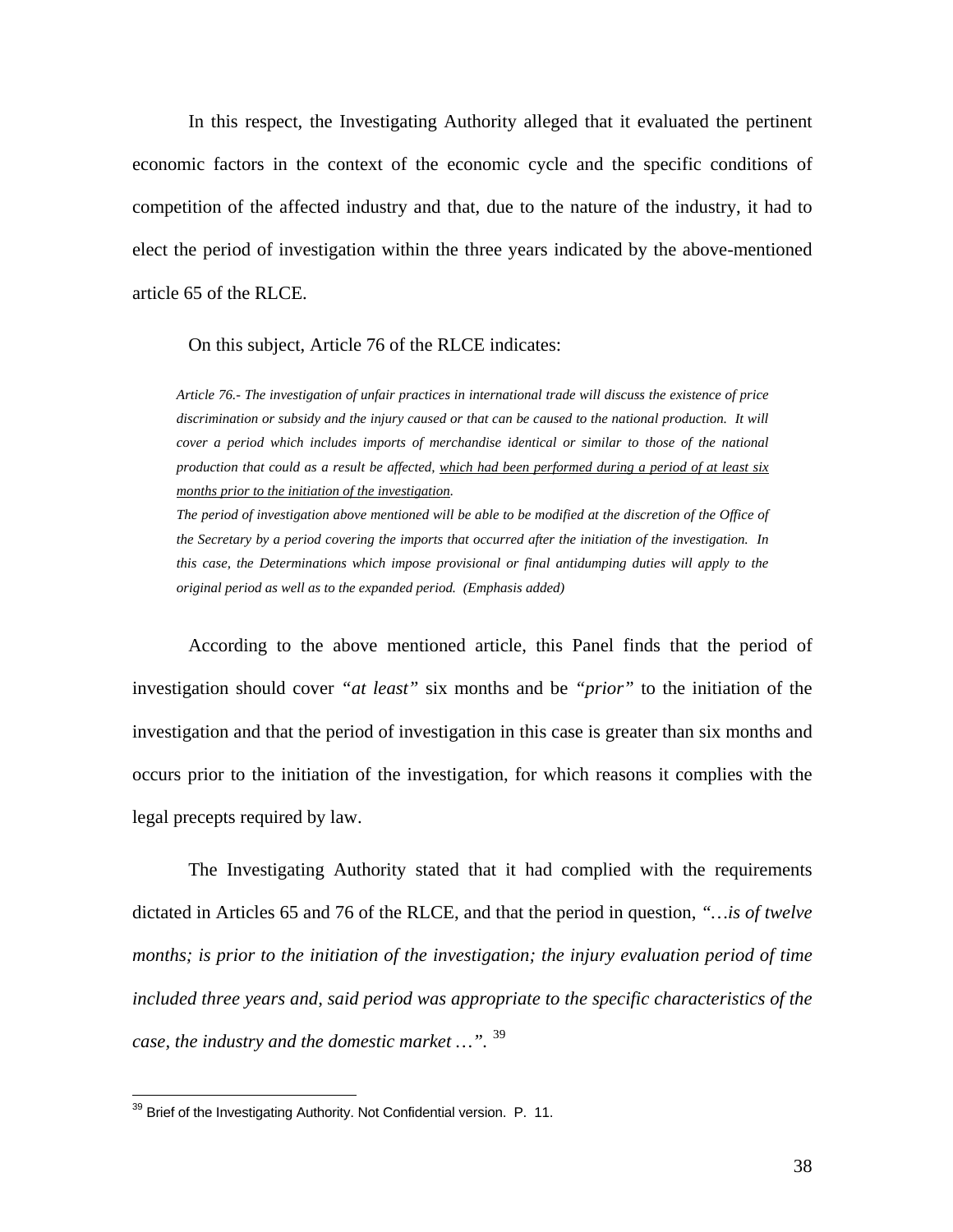In that respect, BERG argued in its brief and during the public hearing, that Article 76 of the RLCE requires an interpretation, since the term *"prior"* should be understood as *"immediately preceding"*, every time that it is applied, upon being written in the past tense, the legislators *"…adhered tacitly the concept of 'immediacy' as an implicit attribute to the concept of 'priority'* …*"*. [40](#page-38-0)

Concerning these arguments, the Investigating Authority indicated that Article 76 only specifies that the period should be previous to the initiation of the investigation, and it does not speak of immediacy. Likewise, the Investigating Authority alleges that there is no legal decision that defines a specific parameter indicating how far back the months that comprise the period of investigation should begin, for which this determination remains subject to the discretion of the Investigating Authority.

Consequently, this Panel declares that it finds that the aforementioned intention of the legislature in article 76 of the RLCE is sufficiently clear and exact, for which it does not require any interpretation.

Likewise, BERG alleged that the Investigating Authority violated sections II, III and IV of the article 238 of the CFF, which state:

*"It will be declared that an administrative Determination is illegal when some of the following causalities are shown:* 

*I. [ ]...* 

1

*II. Omission of the formal requirements provided by law, which affects an individual's defenses and impacts the result of the challenged resolution, including the lack of legal foundation or reasoning, as the case may be.* 

*III. Procedural errors which affect an individual's defenses and impact the result of the challenged resolution.* 

<span id="page-38-0"></span><sup>&</sup>lt;sup>40</sup> Response Brief of BERG. Not Confidential version. P. 6.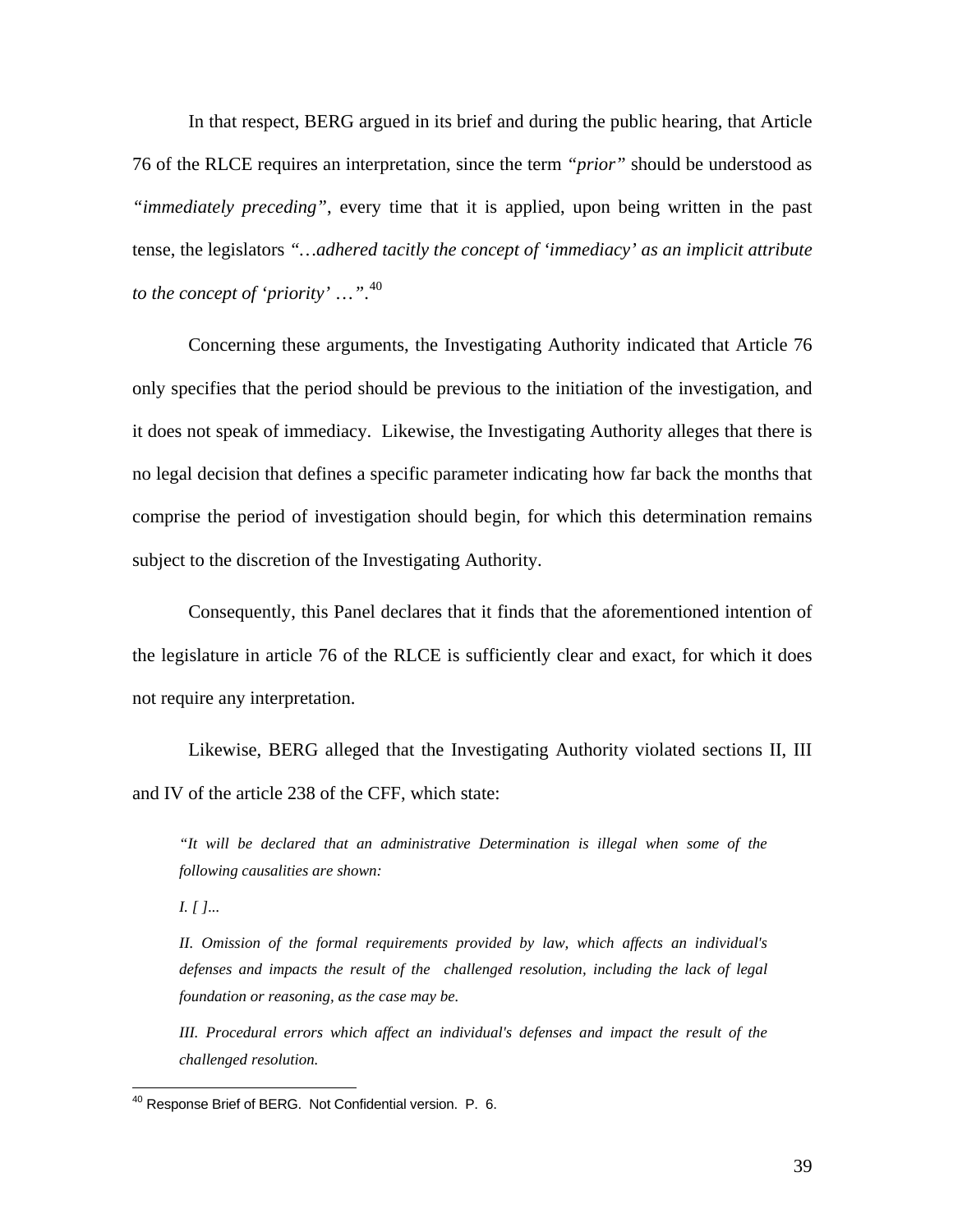*IV. If the facts which underlie the resolution do not exist, are different or were erroneously weighed, or if (the resolution) was issued in violation of applicable legal provisions or if the correct provisions were not applied*.

 *[ ]..."*

It should be noted that the Investigating Authority maintained that the Complainant did not argue the reasons why the above-mentioned sections were violated, in spite of the fact that they presented some general allegations about this issue.

As for section II of the article above indicated, regarding the omission of formal requirements, the Investigating Authority declared that it complied with the legal requirements related to the acceptance of the request and the initiation of the investigation; since it notified the interested parties and called for their participation in the administrative procedure, exactly as was required in accordance with the requirements of the LCE and the RLCE*.* 

Additionally, the Investigating Authority alleges, that the above-mentioned section II requires that those omissions must affect the defense of the individual and that, nevertheless, it is understood from the administrative file that the right of hearing and of reply was granted during the procedure to all the interested parties; so this was not an obstacle which would force the exporting businesses (among them BERG) and the importers to choose not to participate in the public hearing or to file subsequent briefs. Therefore, the Authority maintained that there were no omissions that weaken the sense of the Final Determination, since during the corresponding period of investigation, which is the subject of analysis for this Panel, such decision was properly supported and warranted. Based on this reasoning, the Investigating Authority took the position that the precepts stated in section II of Article 238 of the CFF were not violated.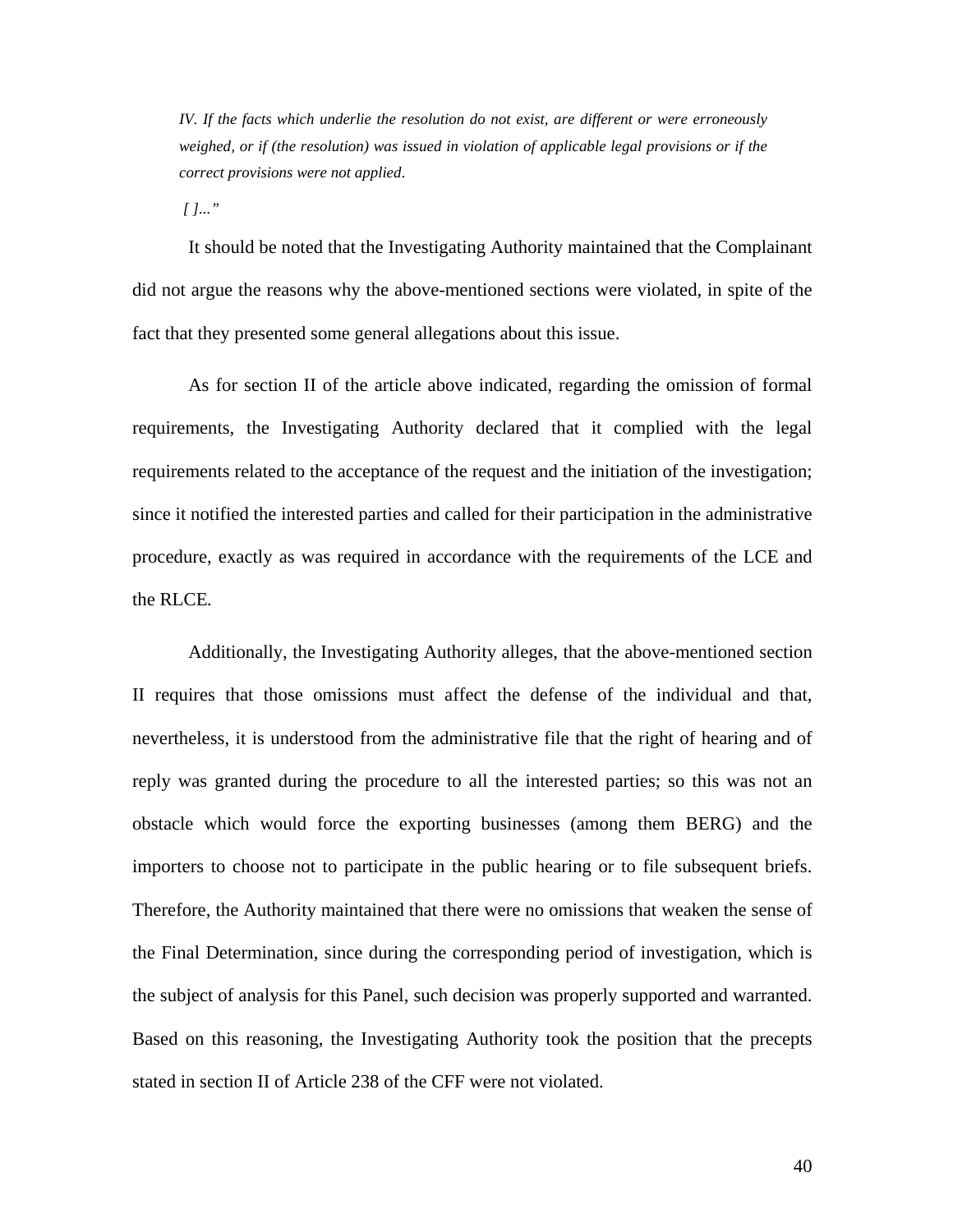In relation to section III of the article at hand, that refers to the errors in the procedure, the Investigating Authority supports its arguments citing the jurisprudential thesis issued by the *Suprema Corte de Justicia de la Nación*, which says:<sup>[41](#page-40-0)</sup>

*VIOLATION OF THE CAUSES FOR ANNULMENT STATED IN ARTICLE 238, SECTIONS II AND III OF THE CÓDIGO FISCAL DE LA FEDERACIÓN.* 

*"The errors of procedure are translated in the contempt to the consequences of legal and logical order foreseen by the objective norms for the issuance of the administrative determinations or in the omission of the formalities established by the laws, which is in violation of the legal guarantees of THE SENTENCES FROM THE TRIBUNAL FISCAL DE LA FEDERACIÓN. Tribunales Colegiados de Circuito. Seminario Judicial de la Federación. 8ª Época. Tomo X. July. Thesis I. 3º A. 457 TO. P. 411.*

Considering the previously stated principle, this Panel finds that the decision by the Investigating Authority regarding the determination of the period of investigation was performed without errors, was within its discretion and that it adhered to the legal and logical consequences foreseen by the objective norms previously stated to issue its Determination. Therefore, there were no errors that could affect either the Final Determination, or an action incurred in any of the other two causalities foreseen in this section, since the Authority did not affect the defense of the individual and did not weaken the sense of the Determination. That is to say, the precepts from section III of Article 238 of the CFF were not violated.

Finally, the precepts included in section IV of the before mentioned article 238 were not violated, since the facts that warranted the decision of the Investigating Authority existed and were properly verified with conclusive documents in the administrative record, and the administrative procedure, as well as the Final Determination, adhered properly to the law.

<span id="page-40-0"></span><sup>&</sup>lt;sup>41</sup> Brief of the Investigating Authority. Not Confidential version. P. 33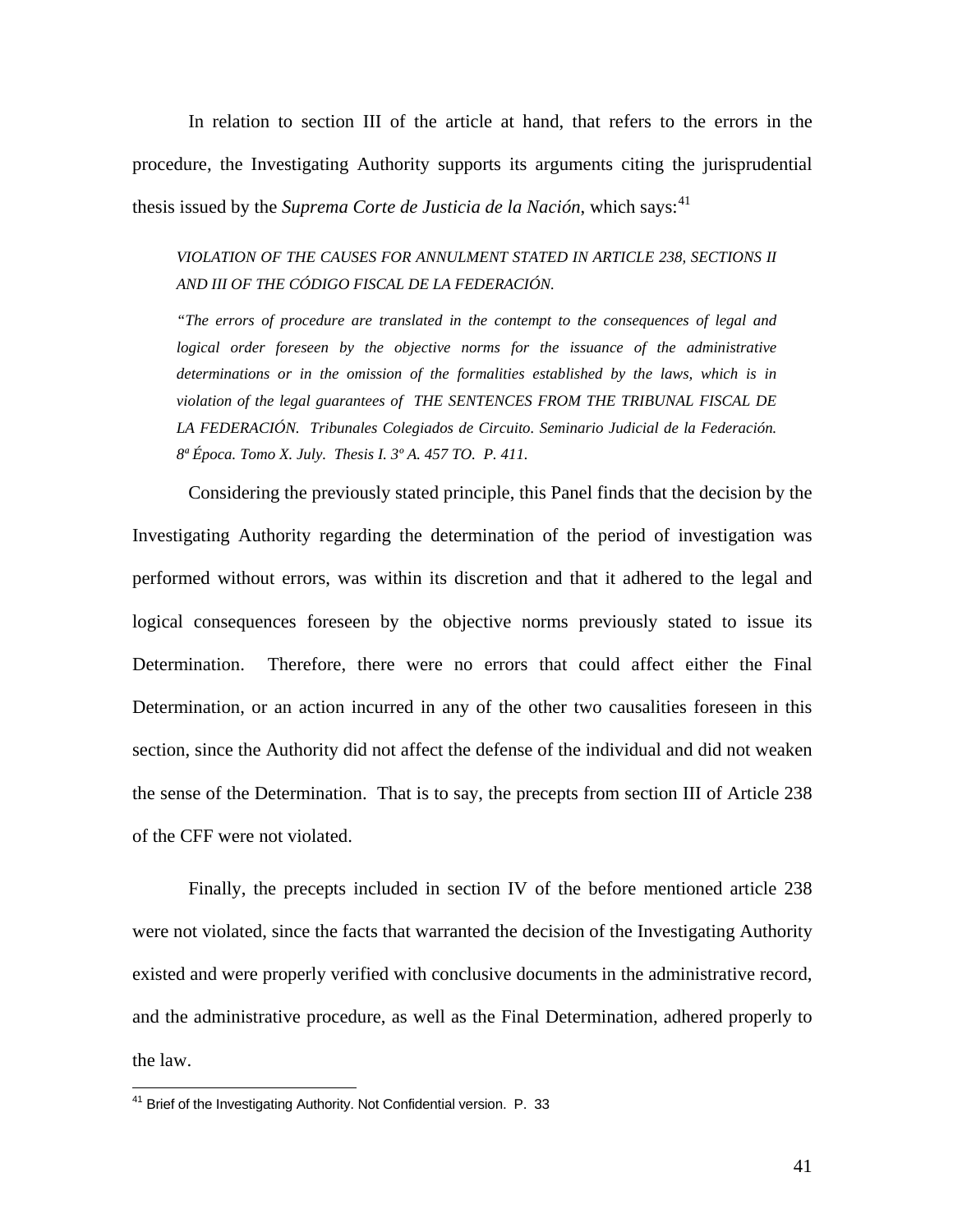On the other hand, the Complainant alleged that the information gathered by the Investigating Authority could not be a sufficient foundation to subjectively verify the existence of the dumping, injury and the causal relation or a decision based on positive tests; and indicated that the Investigating Authority did not have the necessary information to determine that the investigated imports were subject to dumping and that they were the cause of the present injury in the industry<sup>[42](#page-41-0)</sup>. The Investigating Authority argued that the conclusions drawn from the administrative record and the unfair practices shown could not simply dissipate with time.

It should be noted that this allegation of BERG raises the idea that the Investigating Authority should have determined the existence of discrimination of prices and actual injury up to the present. Nevertheless, we will not enter into the discussion of this allegation, since this is not a function of this Panel.

In its Brief, to support its position, BERG referred to the report of the WTO dispute resolution panel which issued Antidumping Measures on Bovine Meat and Rice, where it was also found that various interpretations of the LCE were incompatible with the *Antidumping Agreement*, and it was found that the period of investigation established by the Investigating Authority had been too distant from the initiation of the administrative investigation.<sup>[43](#page-41-1)</sup>

Consequently, the Investigating Authority argued that the Complainant ignored the principle that each antidumping investigation presents special characteristics and that the case before this Panel has specific conditions of competition of the investigated product

 $\overline{a}$ 

<sup>&</sup>lt;sup>42</sup> Brief of BERG. Non Confidential version. P. 17-18.

<span id="page-41-1"></span><span id="page-41-0"></span><sup>43</sup> Case WT/DS295/R. May, 2005.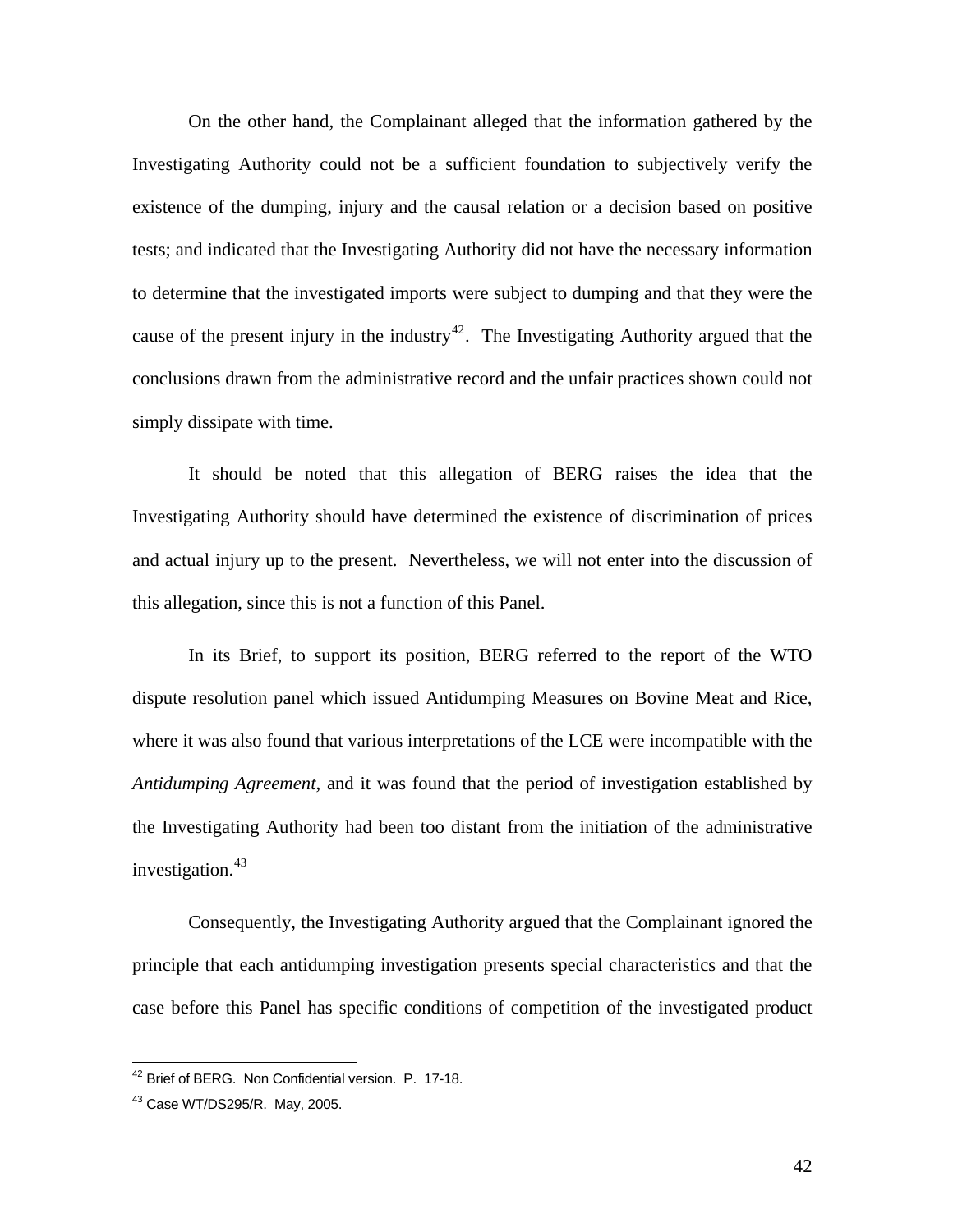which are very different from those of the rice or the beef cases.<sup>[44](#page-42-0)</sup> It also argues that the decisions of the WTO dispute resolution panels are not mandatory precedents for the Binational Panels of Chapter 19 of NAFTA and that each case is unique and different and should be analyzed in a specific way considering each one of the circumstances that influenced the case.

Considering the previous facts, the Panel finds that although the decisions of other multilateral dispute settlement bodies are not mandatory precedents for the Panel, nor to any other panels of NAFTA Chapter 19, it analyzed the cited case with attention to the differences existing among the case at hand and the matter referred to by the Complainant, giving the due doctrinal weight that all decisions issued in this subject have, which are valuable for the construction of the international trade law. Nevertheless, the Panel is well aware that its abilities are established by article 1904 of NAFTA which does not list the ability to determine whether the LCE is compatible with the *Antidumping Agreement* or with any other legal instrument.

In the same manner and in spite of the fact that the issue regarding the appropriate Standard of Review for the Panel has been already discussed in depth during the beginning of this decision, it is nevertheless necessary to clarify the panel's scope of authority, as indicated in article 1904.2 of NAFTA, which states:

*" An involved Party may request that a panel review, based on the administrative record, a final antidumping or countervailing duty determination of a competent investigating authority of an importing Party to determine whether such determination was in accordance with the antidumping or countervailing duty law of the importing Party*. *...."* 

<span id="page-42-0"></span><sup>&</sup>lt;sup>44</sup> Brief of the Investigating Authority. Not Confidential version. pp. 21-26.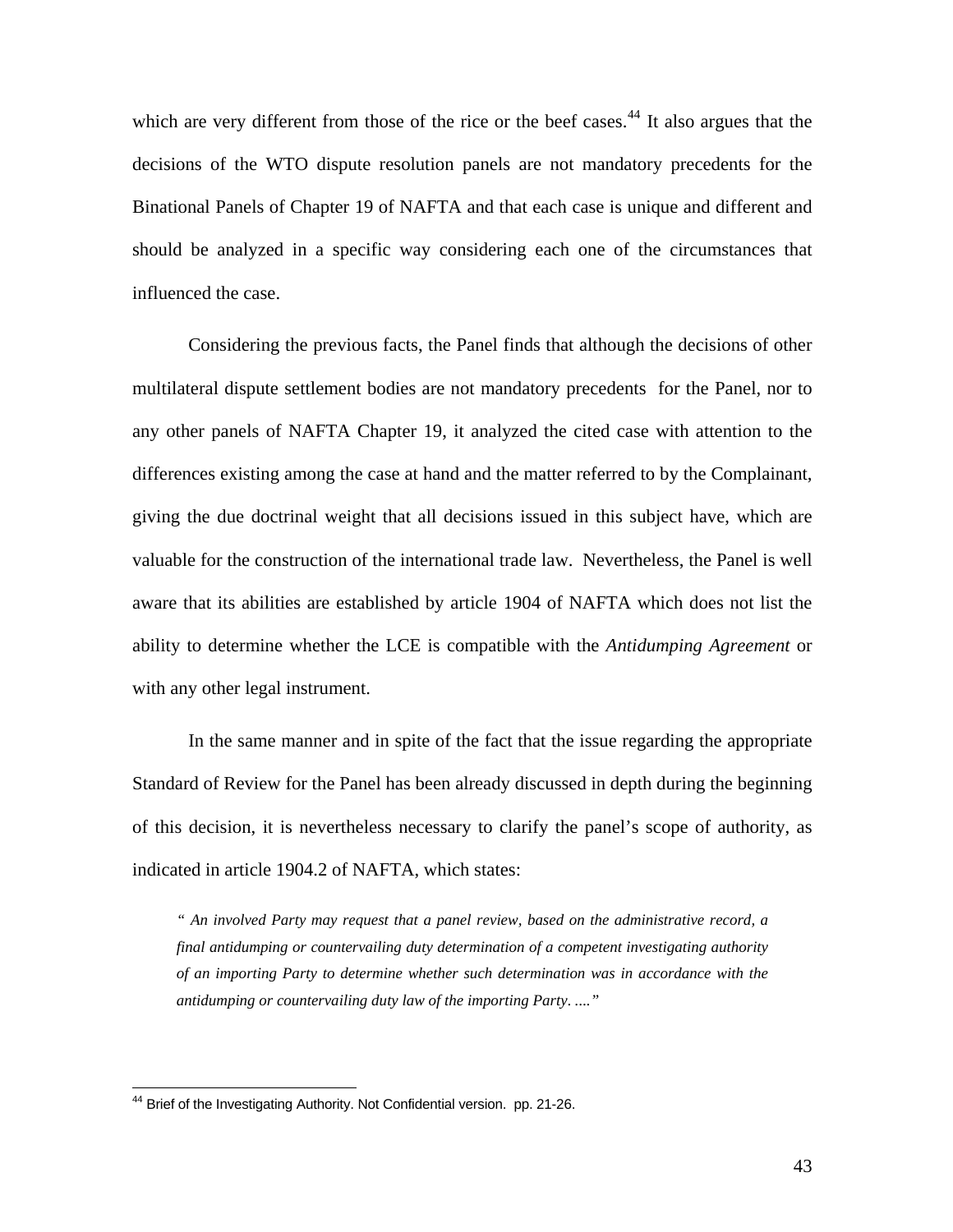Then, it is clearly stated that this Panel does not have any authority to verify whether or not the LCE is in violation of the *Antidumping Agreement*, and that the Panel's function is to review the Final Determination in this case in light of the conclusive tests in the administrative record and their conformity with the applicable legislation.

Consequently, having reviewed with extreme care all the arguments filed by the Participants, equally in their briefs as in their oral appearances, as well as the conclusive evidence in the administrative record and their due relation to each one of the abovementioned legal precepts, this Panel affirms this issue of the Final Determination, since it is in compliance with the applicable legislation, since the Investigating Authority based its opinion on conclusive evidence in the administrative record, the participants did not raise the issue with sufficient clarity during the administrative review, the Investigating Authority properly exercised its legal discretion, and used them to correctly determine the period of investigation.

## **VII. ANALYSIS OF THE ALLEGED VIOLATIONS OF THE INVESTIGATING AUTHORITY WHEN IT RENDERED ITS FINAL DETERMINATION BEYOND THE TERM ESTABLISHED BY LAW.**

BERG alleged that the Final Determination was performed outside of the legal period, without citing any justification. The arguments of BERG refer to the fact that the investigation was performed in 21 months (beginning with the publication in the DOF of August 29, 2003, of the Determination under which the request was accepted and the initiation of the antidumping investigation that occupies us was declared, and concluding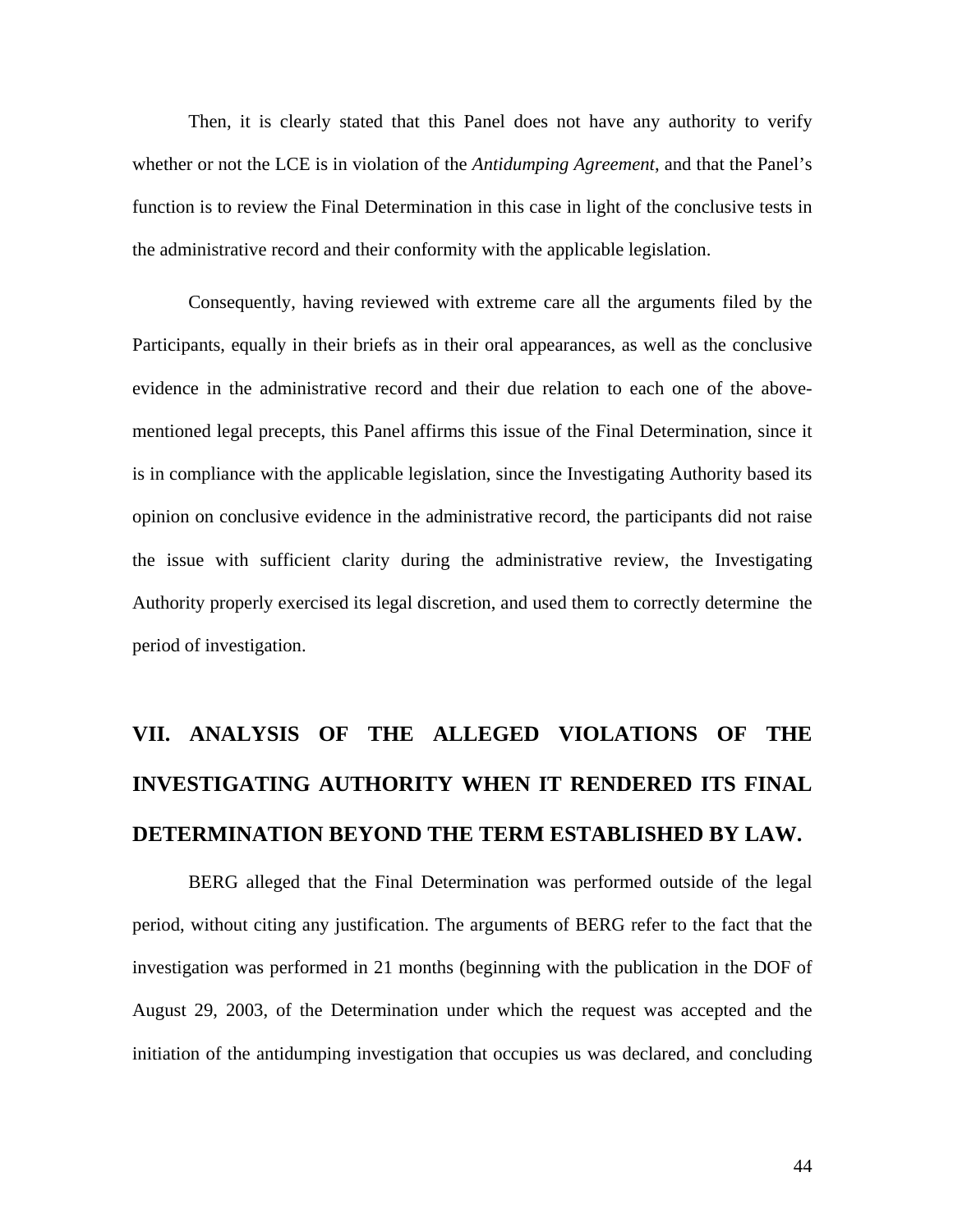with the publication of the Final Determination in the DOF of May 25, 2005).<sup>[45](#page-44-0)</sup> Consequently, BERG alleges that the Investigating Authority violated provisions of the Constitution, the *Antidumping Agreement*, the LCE, the CFF, and essential procedural formalities and various jurisprudential precedents.

Specifically, the Complainant alleged that the delay in the filing of the Final Determination violates article 5.10 of the *Antidumping Agreement*, which establishes that:

5.10 "Investigations shall, except in special circumstances, be concluded within one year, and in no case more than 18 months, after their initiation".*[46](#page-44-1)*

BERG indicated that this provision does not allow the Investigating Authority to continue investigating after 18 months. It indicates that the investigation was not finished within this period and expressed that no exceptional circumstances existed to justify such delay.[47](#page-44-2)

Likewise, BERG declared that the Final Determination also contravenes article 59 of the *LCE*, which establishes:

*"Within a period of 210 days from the day following the publication in the Diario Oficial de la Federación of the determination to initiate the investigation, the Secretary shall render the final determination*.*"[48](#page-44-3)*

According to BERG, there is no discretion or justification to carry out the Final Determination outside the period of 210 days, which indicates that the Final Determination should have been issued on October 8, 2004 and not on May 27, 2005. In this case, the delay of 146 days had, as a consequence, the filing of the Final Determination in 356 work

<sup>&</sup>lt;sup>45</sup> Brief of BERG, p. 21

<span id="page-44-1"></span><span id="page-44-0"></span><sup>46</sup> *Antidumping Agreement*, article 5.10

<span id="page-44-2"></span><sup>&</sup>lt;sup>47</sup> Brief of BERG, p. 22

<span id="page-44-3"></span> $48$  Id.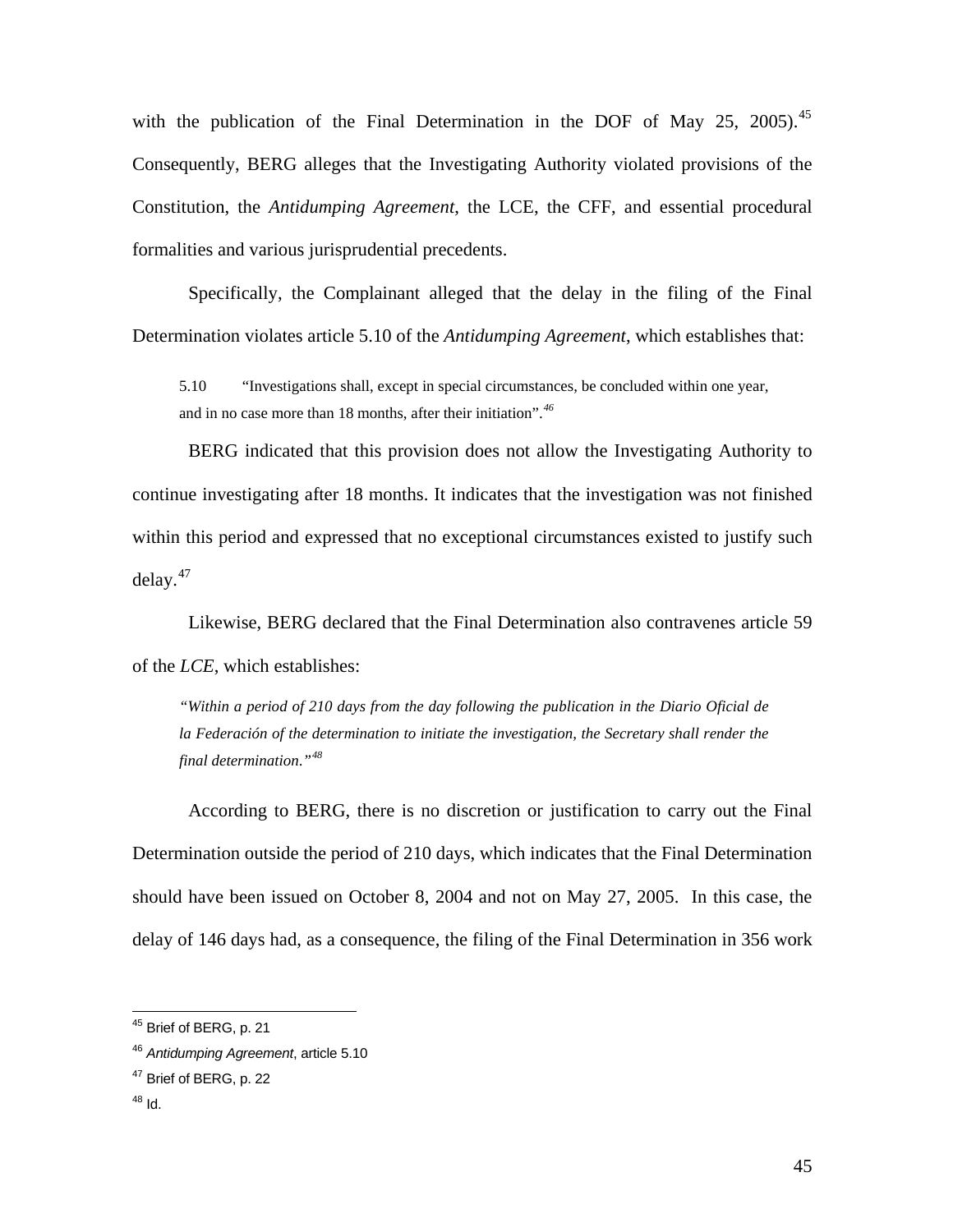days<sup>[49](#page-45-0)</sup>.

BERG alleged that the infringements of the *Antidumping Agreement* and of the LCE resulted in a violation of the Constitution*.* It expressed specifically that the delay in the filing of the Final Determination implies that the Investigating Authority did not comply with the essential formalities of the procedure. Likewise BERG alleged that such delay violates constitutional articles 14, 16 and 17, which establish the guarantees of judicial legality and security. It indicated that these requirements are currently in force and that the authorities cannot indefinitely and arbitrarily act in a way that affects them or that affects the individuals.<sup>[50](#page-45-1)</sup> The Complainant alleged that its position is supported in the jurisprudential theses referred to by the *Suprema Corte de Justicia de la Nación*, which states in relevant part:

*"…even when the precepts cited do not establish expressed sanctions regarding cases when the authority does not comply with the specified period in the law, such illegality causes the smooth and plain nullification of that Determination, in terms of section IV of article 238 of the Código Fiscal de la Federación, since the contrary would imply that the authorities act arbitrarily in indefinite form, maintaining control of the duration of their actions, which would be a violation of the guarantee of legal security contained in article 16 of the Constitución Política de los Estados Unidos Mexicanos …"[51](#page-45-2)*

The Complainant alleged that this thesis of jurisprudence clearly establishes that when the Investigating Authority does not file a Determination within the period legally established, the illegality causes the expressed nullification, which was what happened in the present case, and was the reason by which it requested to the Panel that it release a

<sup>&</sup>lt;u>.</u>  $49$  Id.

<span id="page-45-0"></span> $50$  Id.

<span id="page-45-2"></span><span id="page-45-1"></span><sup>&</sup>lt;sup>51</sup> Jurisprudential Thesis (2<sup>a</sup>./J.140/2002 consulted in page 247, Volume XVI, December 2002, Novena Época. Seminario Judicial de la Federación y su Gaceta, Segunda Sala de la Suprema Corte de Justicia de la Nación, registration number 185, 344.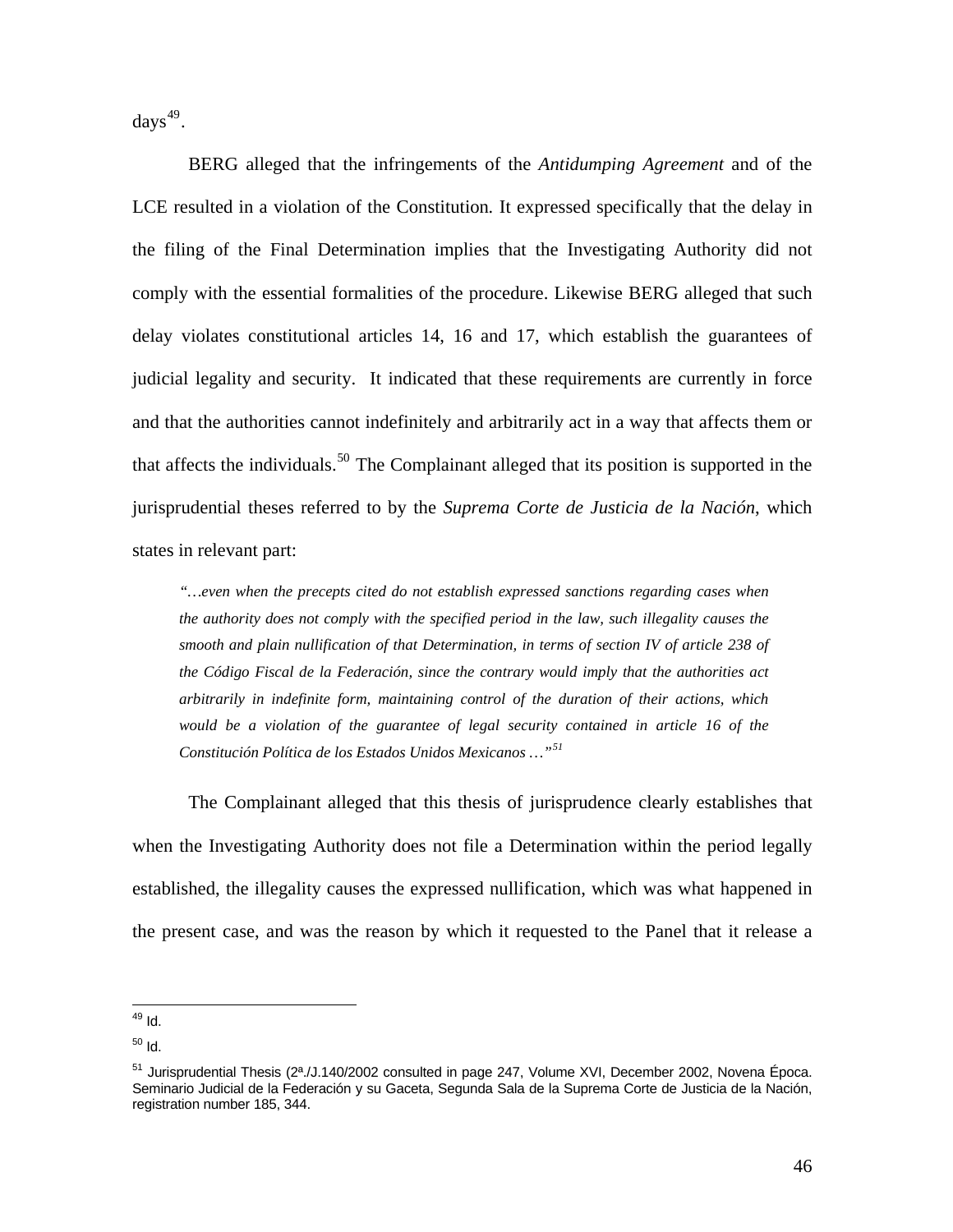statement of nullification of the effects produced by the Final Determination<sup>[52](#page-46-0)</sup>.

BERG likewise maintained that the Panels of Chapter 19 of the NAFTA Agreement have also recognized the importance of filing Determinations within the period legally established and, on that matter, cited the Decision issued by the Panel that was established under NAFTA Chapter 19 in the case relating to Laminated Steel from the USA, which stated:

*"… the Investigating Authority has the obligation to strictly comply with the maximum limits established… and to present the special circumstances that justify the delay…"*[53](#page-46-1)

The Complainant considered that the Constitution extends protection of individual guarantees, since article 17 establishes:

*"…Every person has the right to be administered justice by courts that will do so promptly and within the time limits and terms set by the laws, producing its Determinations in a prompt, complete and impartial manner…"[54](#page-46-2)*

Likewise, BERG invoked diverse jurisprudential theses that interpret article 17 of the Constitution, regarding the filing of Determinations which were outside the period established by law. It maintained that the Supreme Court of Justice has confirmed the quick and prompt administration of justice upon establishing:

*"… the reserve of law by virtue of which the cited constitutional precept indicates that justice will be administered in the time limit and terms set by the laws…"*[55](#page-46-3)

The Complainant also referred to a jurisprudential precedent established by the Supreme Court of Justice, which indicated that article 17 of the Constitution establishes

 $52$  Brief of BERG, p. 24

<span id="page-46-1"></span><span id="page-46-0"></span><sup>53</sup> MEX 96-1904-02

<span id="page-46-2"></span><sup>54</sup> *Constitution*, article 17

<span id="page-46-3"></span><sup>&</sup>lt;sup>55</sup> Registration No. 902206.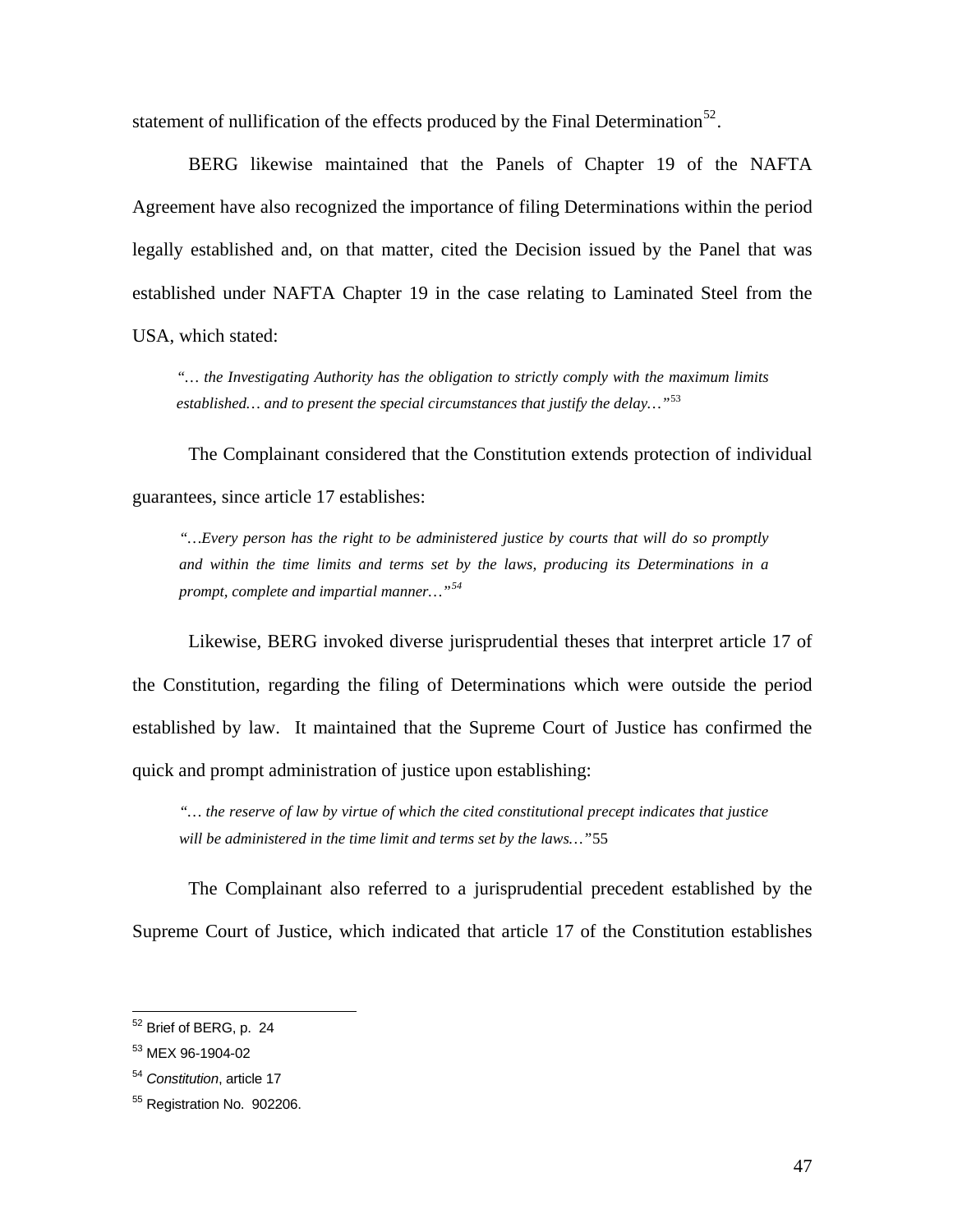diverse principles that form the subjective public law, obligating the authorities to act according to the law, which requires the following:

*"… prompt justice, which translates into the obligation on the part of the authorities responsible for adjudicating it, to resolve the controversies within the terms and times established by the laws…"*[56](#page-47-0)

BERG argued that the interpretation of the Court refers to the fact that justice should be administered within the time and the terms legally established, which should not be interpreted in any other manner by the legislators and much less by administrative agencies.

Similarly, the Complainant argued that, by acting outside the time periods established by the law, the Investigating Authority imposed an antidumping duty in an illegal manner. BERG alleged that the Final Determination is in violation of article 238, sections II, III and IV of the CFF. $57$ 

The Investigating Authority declared that the Final Determination was correctly filed within the time period established by law and, continues to argue that the determination was submitted according to the law, properly founded and warranted, without defects and without causing any injury to the Complainant.

The Investigating Authority also indicated that it complied with the *Antidumping Agreement*, stating that the agreement has a provision for exceptional circumstances and that, due to the fact that said agreement does not specify what are considered exceptional circumstances, the Investigating Authority considered as such the following situations:

• complexity of the investigation,

1

<span id="page-47-0"></span><sup>&</sup>lt;sup>56</sup> Registration No. 921075: PROMPT JUSTICE, WHICH IS REPRESENTED BY THE OBLIGATION OF THE AUTHORITIES RESPONSIBLE FOR ITS ADMINISTRATION, TO RESOLVE THE CONTROVERSIES BEFORE THEM, WITHIN THE TERMS AND TIME LIMIT THAT THE LAWS ESTABLISH FOR SUCH EFFECT.

<span id="page-47-1"></span><sup>57</sup> Brief of BERG, p. 28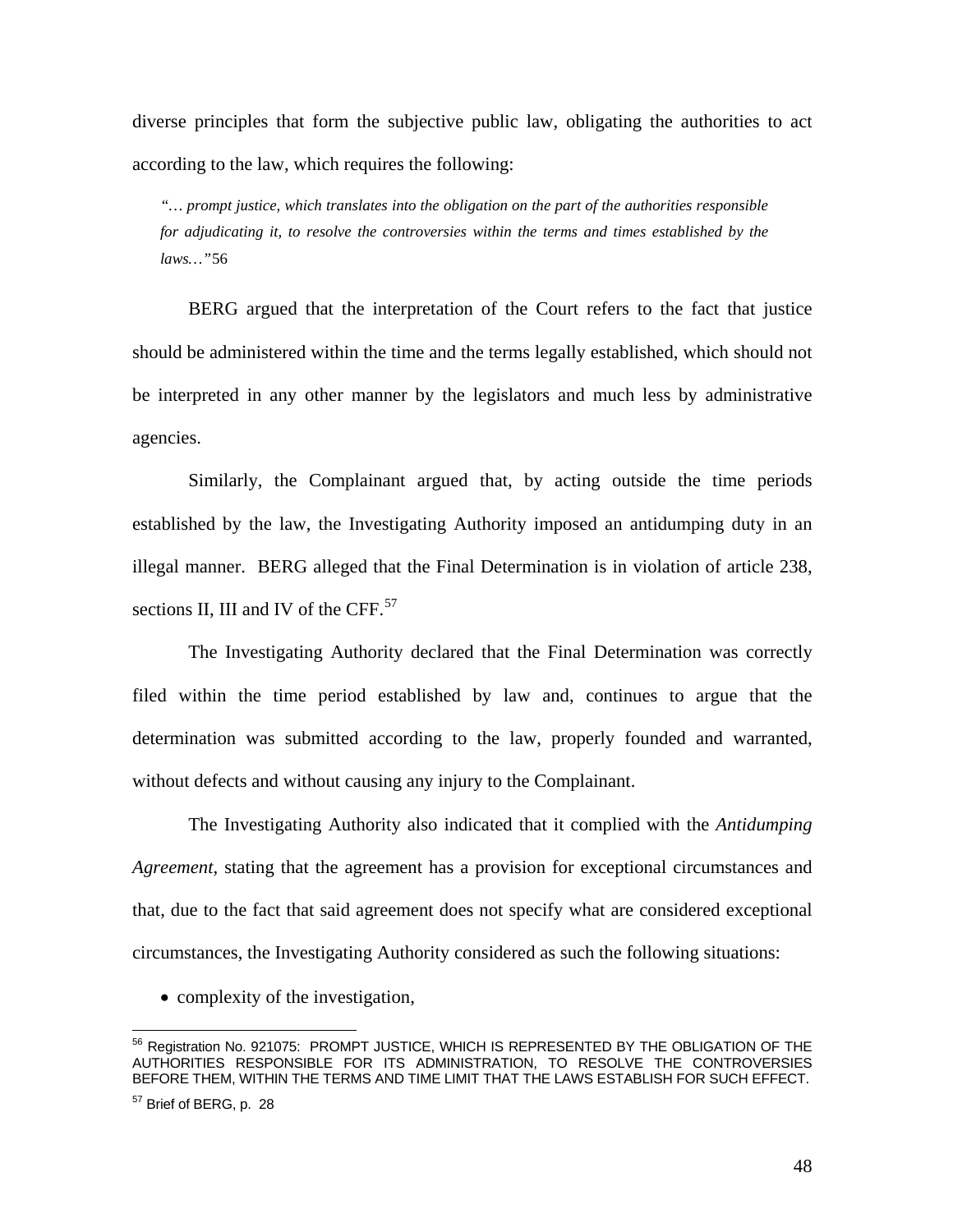- the volume of the information.
- the number of participants involved,
- the difficulty of obtaining the information, data or evidence;
- extensions, requirements of information, and
- $\bullet$  the opportunity for compliance, among others.<sup>[58](#page-48-0)</sup>

The Investigating Authority subsequently argued that the investigation that was the foundation of the present review presented exceptional circumstances and it was necessary to add at least 58 more work days to the investigation to allow the participants to respond to the requirements. Since they also requested and received numerous extensions, the Investigating Authority also maintained that the additional time was lost as a consequence of intending to carry out an on-site verification for OREGON. Likewise, it noted that the reluctant contribution by the participants in the investigation complicated the procedure even more.[59](#page-48-1)

The Investigating Authority declared that it did not contravene the *LCE*. It maintained that said law has to be interpreted in harmony with other laws regarding unfair trade practices, such as the *RLCE*, and the *Antidumping Agreement*. It indicated that the text of the LCE allows for exceptions to the terms established and that the delays of the investigation were justified by the circumstances. $60$ 

The Investigating Authority stated that simply alleging a delay in the filing of the Final Determination is insufficient to dispute it and argued that BERG had not shown how it had presumably been injured by such delay. It also indicated that in the case of Chapter 19 of the NAFTA regarding the Panel of Laminated Steel, it was established that any requested review based on a delay in the filing of the Final Determination should be

 $58$  Brief of the Investigating Authority, pp. 92-95 and the Public Hearing Record, p. 40

<span id="page-48-0"></span><sup>&</sup>lt;sup>59</sup> Brief of the Investigating Authority, pp. 95-99

<span id="page-48-2"></span><span id="page-48-1"></span> $60$  Brief of the Investigating Authority, p. 102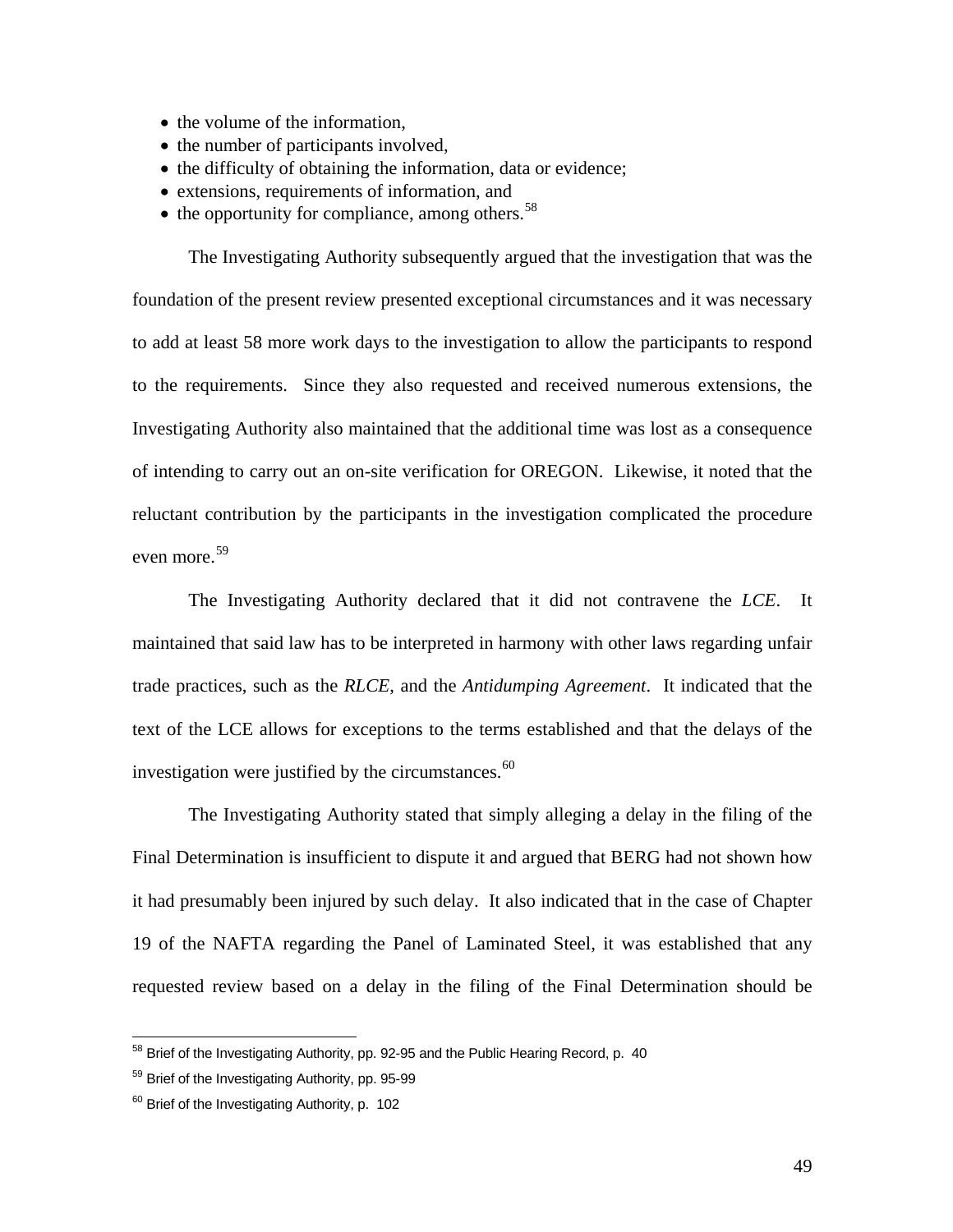founded on the demonstration of an economic or legal injury, indicating that the Panel had maintained that:

*"…In conclusion, this Panel considers important to emphasize that in this case, the plaintiffs did not show the economic or legal injury caused or potentially caused by the excessive delay in the filing of the preliminary and final decisions by the Investigating Authority….*[61](#page-49-0)

The Investigating Authority maintained that the Complainant did not suffer, nor did it show to have suffered, some economic or legal injury caused by the delay in the filing of the Determination, and it maintained that it offered extensive opportunities to all the participants to intervene in the investigation. Also, it pointed out the extensions requested by the Participants, which were granted, as well as the fact that the Preliminary Determination was filed without the imposition of an antidumping duty.

The Investigating Authority also argued that the arguments of the Complainant related to the violations to the Constitution and to the CFF, are unworkable. It maintained that BERG failed to specify the supposed constitutional violation that occurred and that, in any event, it has been already established that the constitutional violations were beyond the capacities granted to this Panel by article 238 of the CFF. The Investigating Authority also stated that the Complainant did not specify how article 238 of the code was violated and that it failed to show the injury suffered and the legal link established by the CFF. It insisted that this Panel should affirm the Final Determination and it declared that, in any event, the review of the Panel is limited to affirming or remanding the Determination without being authorized to reverse it or to declare its nullification.<sup>[62](#page-49-1)</sup>

As previously stated, this Panel emphasizes that the review performed is conducted in strict compliance with the NAFTA. In fact, as it has been stated, it is important to

 $\overline{a}$ 

<span id="page-49-0"></span><sup>&</sup>lt;sup>61</sup> MEX-96-1904-02

<span id="page-49-1"></span> $62$  Brief of the Investigating Authority, pp. 114-115 and the Public Hearing Record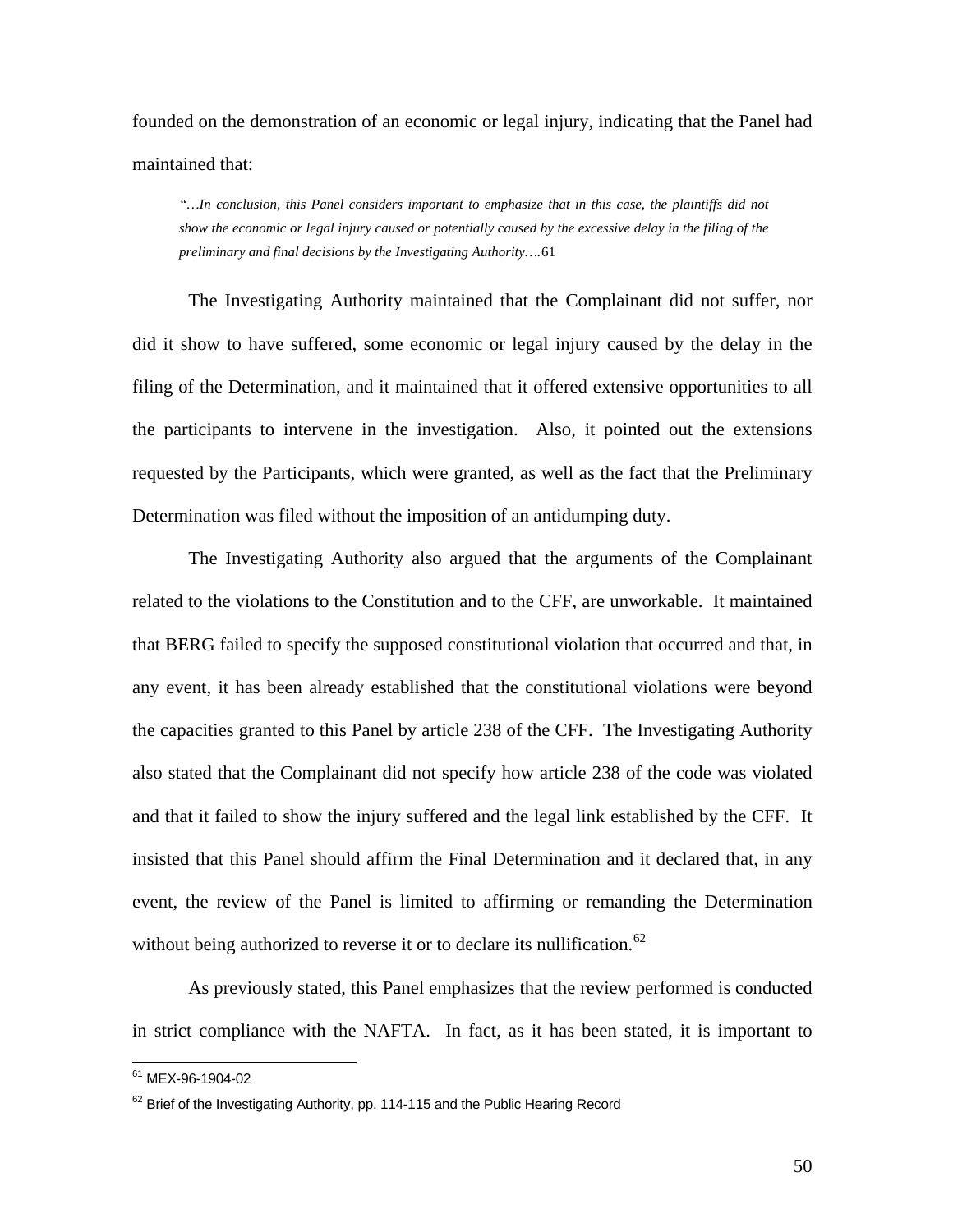emphasize that NAFTA restricts the review of the Panel to what is stated in Annex 1911 and the general principles of law that the court of the importing Party would apply for the review of a decision filed by the competent authority.<sup>[63](#page-50-0)</sup> As we have stated, NAFTA determines the Standard of Review to utilize, which in the case of the United Mexican States is established in Article 238 of the CFF or any other law that substitutes for it, relying only on the administrative record.<sup>[64](#page-50-1)</sup> Therefore, this Panel is incompetent to replace the Investigating Authority or to annul the Final Determination; it is simply limited to affirming or remanding the Determination so that the Investigating Authority can carry out actions that are not incompatible with the Decision of the Panel.<sup>[65](#page-50-2)</sup> To a greater extent, as already was stated, under the Mexican law this Panel is not competent to make findings regarding constitutionality, for which reason the Panel will not resolve questions of constitutionality alleged by the Complainant.

Regarding the allegation concerning the violation of article 238, sections II, III, and IV of the CFF, this Panel finds that BERG has not shown that it suffered any injury or prejudice from the delay of the filing of the Final Determination. In fact, after having analyzed the Briefs filed by BERG, the verbal arguments made by it during the public hearing and the administrative record, this Panel concludes that the Investigating Authority did not intentionally delay the procedure for the purpose of causing prejudice to the Complainant, so that BERG would suffer some harm, or so that the Final Determination would have been affected because of it. Likewise, in the event that the Complainant would have suffered some harm, the burden of proof rested on the

 $63$  NAFTA, article 1904 (3)

<span id="page-50-1"></span><span id="page-50-0"></span><sup>&</sup>lt;sup>64</sup> NAFTA, Anexo1911

<span id="page-50-2"></span><sup>&</sup>lt;sup>65</sup> NAFTA, Annex 1911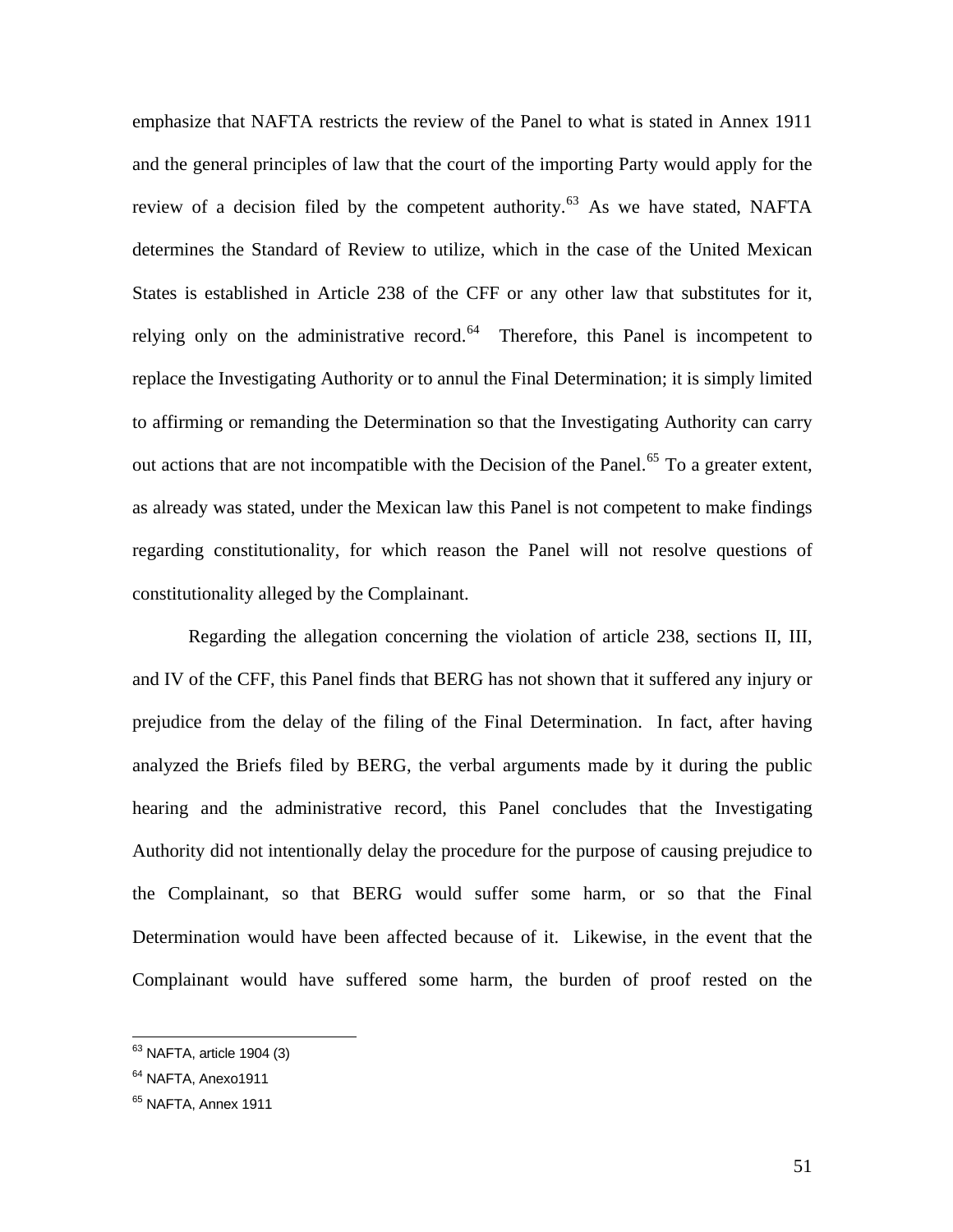Complainant to show it and not on the Investigating Authority to explain it.

It is important to emphasize that Article 238, sections II and III of the CFF

establishes that an administrative decision is illegal when:

*"… II. Omission of the formal requirements provided by law, which affects an individual's defenses and impacts the result of the challenged resolution, including the lack of legal foundation or reasoning, as the case may be.* 

*III. Procedural errors which affect an individual's defenses and impact the result of the challenged resolution.…"* 

Therefore, BERG was obliged to prove the following three elements to prove the violation of article 238 of the cited code by the Investigating Authority:

- The existence of the alleged failure or omission in the procedure;
- That said failure or omission in the procedure negatively affected its defense, and
- That this situation negatively affected the result of the disputed Determination.

Consequently, the success of the arguments of BERG in this respect depends on the proof of these three elements. In fact, if BERG has only shown that the delay is illegal, but the injury is not confirmed, then the situation created is described by the Mexican laws as *"not disabling illegalities"*. [66](#page-51-0) This means that the illegality of the act does not affect the validity of the administrative decision. The Mexican courts have opined on the matter, establishing by means of a jurisprudential precedent that for administrative decisions to be challenged, *"it is necessary that the failures or procedural omissions affect the defenses of the individual and transcend to the sense of the disputed Determination, and consequently a material harm be caused*".<sup>[67](#page-51-1)</sup>

<span id="page-51-0"></span> $66$  The concept of harmless error is well accepted in the U.S. and appears analogous to this situation.

<span id="page-51-1"></span><sup>67</sup> *ADMINISTRATIVE ACT. THEIR VALIDITY AND EFFICACY ARE NOT AFFECTED BECAUSE OF "NOT DISABLING ILLEGALITIES" THAT DO NOT TRANSCEND NOR CAUSE DEFENSELESSNESS OR INJURY. If the illegality of the act of the authority is not translated into an injury that affects the individual, such error turns out to be irrelevant, while the end desired was obtained, that is to say, to offer the opportunity to offer*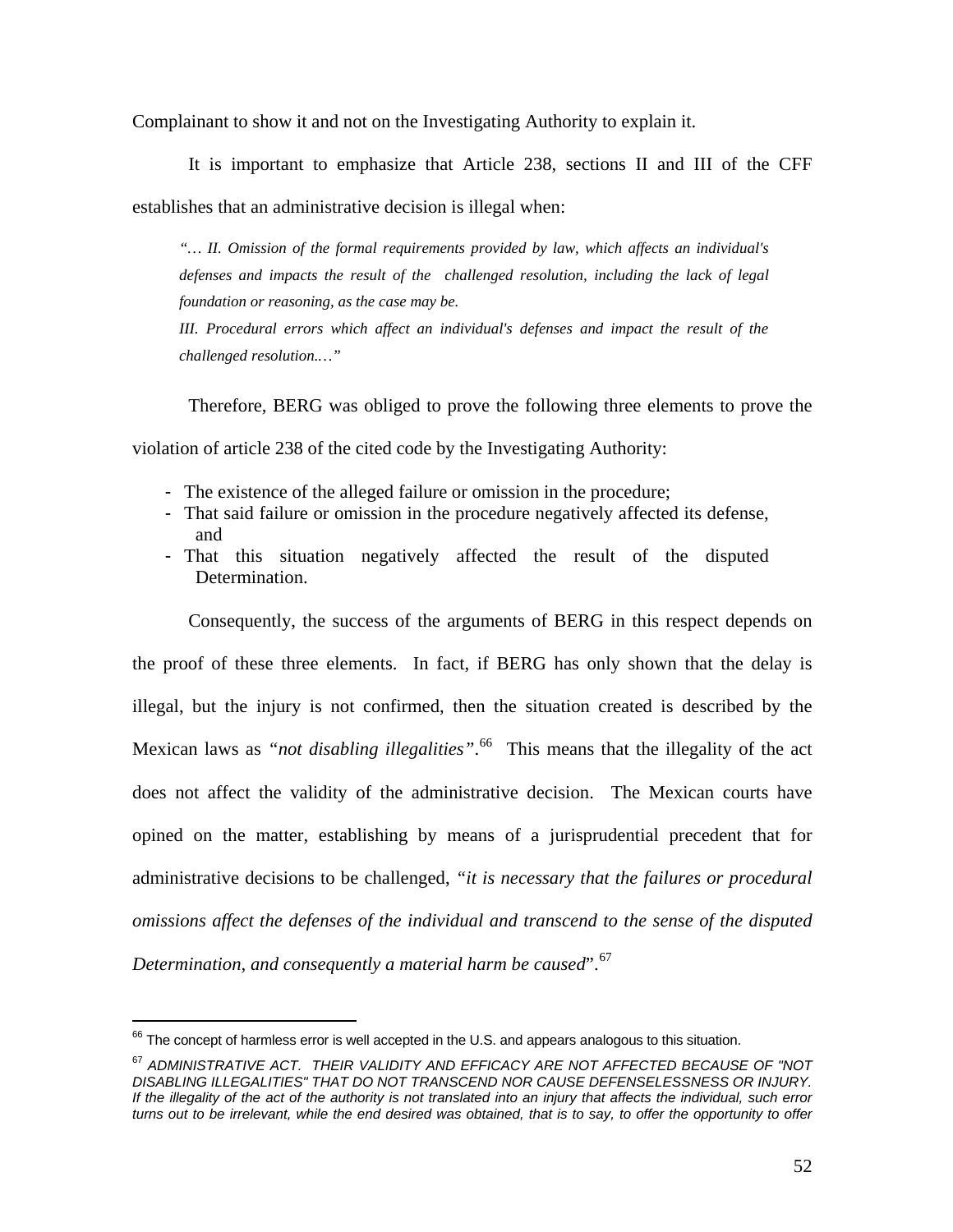As previously stated, this Panel finds that the Complainant did not allege that the delays of the Investigating Authority constituted an *"omission of the necessary formal requests"*, according to section II of Article 238 of the CFF, or in which way such delay amounted to *"the existence of failures in the procedure that affect the defenses of the individual and that transcend to the sense of the disputed Determination"*, according to the section III of the same article. To a greater extent, BERG did not declare the existence of some *"failure on the part of the authority or public official in relation to the filing of a Determination that was founded and warranted"*. In this context, this Panel finds that it is authorized to have knowledge of the alleged causes for the argument made by the authority*, without request,* since Article 238, last paragraph of the present code specifically prohibits the Binational Panels from establishing investigations in relation to these causes when the complainants do not validate them.<sup>[68](#page-52-0)</sup>

Finally, this Panel observes that the Complainant did not properly establish the

*CUARTO TRIBUNAL COLEGIADO EN MATERIA ADMINISTRATIVA DEL PRIMER CIRCUITO.* 

tests and allegations as to what to its rights corresponds prior to a decision. Consequently, it is evident that *the supposed illegality is not present regarding article 238, paragraph III, of the Código Fiscal de la*  Federación, since the defenses of the individual were not affected even though the legal conditions were not *satisfied for the efficacy of the illegality in question, it is improper to declare a nullification when the ratio legis is very clear, in the sense of preserving and to conserve actions of the administrative authority that, although illegal, do not generate effects on the individual, therefore should also be attended and pursue the conducive, collective interests to assure effects such as an adequate and efficient fiscal collection, which justifies the*  prevention, clear and unconditional of the legislature, in the sense of safeguards the validity and efficacy of *certain actions. And it is thus, that article 237 of the Código Fiscal de la Federación develops the legitimacy presumption principle and conservation of the administrative acts, that includes what in the theory of the administrative right is known as "not disabling illegalities", regarding which, of course, does not proceed to declare its nullification, but to confirm the validity of the administrative act. Then, it is necessary that such omissions or errors affect the defenses of the individual and they transcend to the sense of the disputed determination and that cause an effective damage, Because otherwise the concept of annulment used would*  be insufficient to declare the nullification of the disputed administrative determination. (emphasis added)

*Amparo Directo 44/2004. Mauricio Chavero Blázquez and other. April 28, 2004. Unanimity of votes. Speaker: Jean Claude Tron Petit. Secretary: Claudia Patrician Peraza Espinoza. See: Semanario Judicial de la Federación, Octava Época, Tomo VII, March of 1991, page 106, thesis I.2o.A.268 TO, of area: "ADMINISTRATIVE ACTS, LIGHT VICES OF THE."*

<span id="page-52-0"></span>*<sup>68</sup> See article 238, last paragraph of CFF which states, that: "…The arbitral bodies or binational Panels, established as alternative dispute resolution mechanisms for unfair trade matters, pursuant to the various*  international treaties and agreements of which Mexico is a Party, shall not review the causes of action contained *in this Article when the claimant has not specifically raised them"*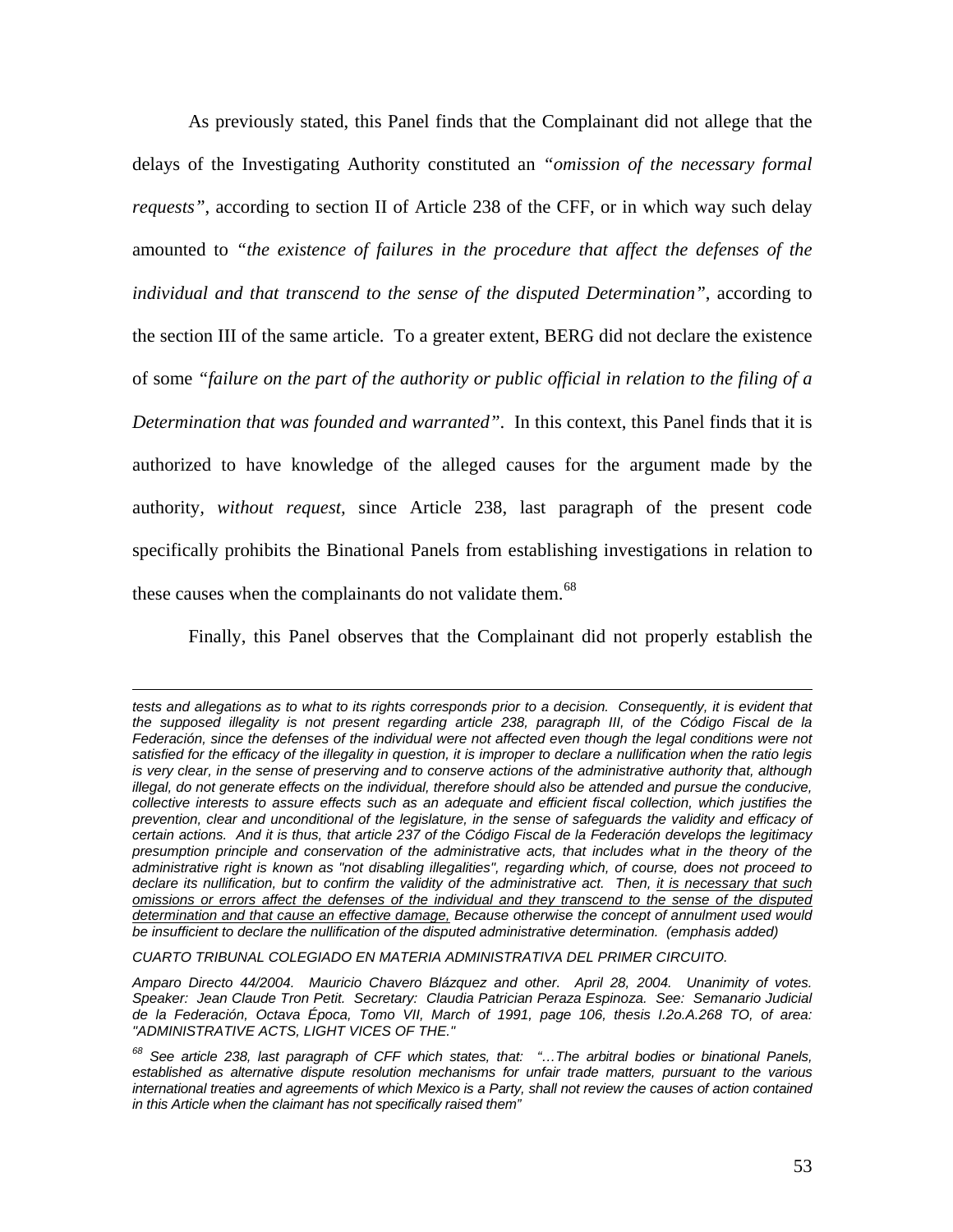difference between the criteria established to declare as illegal an administrative decision in compliance with sections II and III of Article 238 of the CFF and section IV of such disposition. In fact, BERG limited itself to alleging that the Investigating Authority's delay in filing its Determination violated those three sections; nevertheless, the Mexican jurisdiction has established by means of jurisprudential theses that section III refers to errors in the *"procedure"* while section IV refers to errors *iudicando* – law enforcement-. In that sense, an offense based on section IV applies to cases in which the administrative authority issues a decision based on laws which differ from the ones that it should have applied. On the contrary, an offense based on section III can be validated in those cases in which the administrative authority has made a mistake itself in the application of the procedural norms (not in the substantive norms).<sup>[69](#page-53-0)</sup>

The Complainant alleged, correctly, that the Investigating Authority exceeded the period established by article 59 of the LCE*,* which states:

*"Article 59.- Within a period of 210 days from the day following the publication in the Diario Oficial de la Federación of the determination to initiate the investigation, the Secretary shall* 

1

 *DÉCIMO SEGUNDO TRIBUNAL COLEGIADO EN MATERIA ADMINISTRATIVA DEL PRIMER CIRCUITO.* 

<span id="page-53-0"></span>*<sup>69</sup> LEGAL PROCEDURAL AND SUBSTANTIVE VIOLATIONS FORESEEN IN ARTICLE 238, PARAGRAPHS*  III AND IV, OF THE CÓDIGO FISCAL DE LA FEDERACIÓN. SPECIFIC DIFFERENTIATION. When in an *administrative procedure an extra adjudicative code is applied which differs from the one that, in accordance*  with the corresponding decisions, turns out to be applicable, it should be understood that the cause of *nullification is to be found according to paragraph III and not to paragraph IV, both of Article 238 of the Código Fiscal de la Federación. Therefore, while the above-mentioned paragraph III details, in an express way, specifically and clearly, the hypothesis at hand, that errors of procedure that affect the defenses of the individual and effect the result of the opinion, while paragraph IV refers to the failure to apply appropriate authorities, and in spite of the apparent congruency among these hypothesis within said paragraphs, the specific difference rests in which the first one of them will be seen as a violation of the procedure as a byproduct of the undue application of an adjudicative norm, while the second is created in the undue application of a substantive norm… The difference between both hypothesis has a direct relation with the classification that has been doctrinally defined as errors in adjudication, that would correspond to that contained in paragraph IV, and the errors in proceeding, which correspond to what is indicated in paragraph III. (emphasis added)* 

*Revisión Fiscal 4292/2001. Titular del Area de Responsabilidades del Órgano Interno de Controlen el Instituto de Seguridad y Sevicios Sociales de los Trabajadores del Estado (ISSSTE). 13 of September of 2001. Majority of votes. Dissident: Hilario Bárcenas Chávez. Speaker: Jorge Arturo Camero Ocampo. Secretary: Alfredo Cid Garcia. Direct protection 7072/2001. Roberto Damián Rivers. 13 of September of 2001. Unanimity of votes. Speaker: Roberto Avendaño. Secretary: Minerva H. Mendoza Cross.*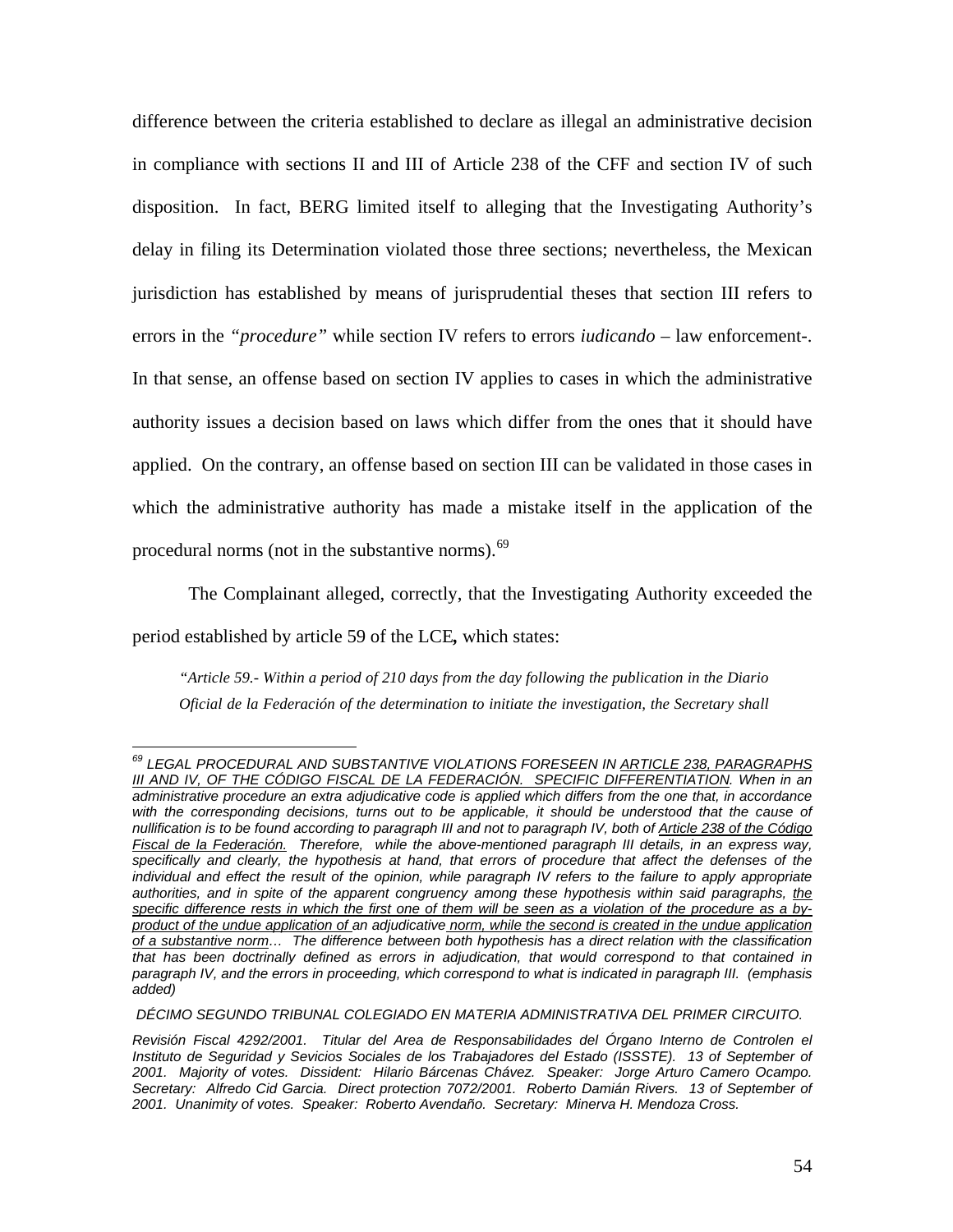## *render the final determination*.*".*

Nevertheless, this Panel agrees with the Investigating Authority in the sense that the Complainant did not show that it would have been legally harmed or prejudiced by the delay or that the Final Determination would have been affected as a result of such delay.<sup>[70](#page-54-0)</sup>

Regarding the provisions contained in the *Antidumping Agreement*, this Panel considers that the Investigating Authority did not comply with the terms established, and although it cautions about differences of tone among the official WTO texts in English and in Spanish, it finds that the Investigating Authority exceeded the requirements. In fact, the texts previously mentioned, respectively state:

*"5.10. Investigations shall, except in special circumstances, be concluded within one year, and in no case more than 18 months, after their initiation".* 

*5.10. Salvo en circunstancias excepcionales, las investigaciones deberán haber concluido dentro de un año, y en todo caso en un plazo de 18 meses, contados a partir de su iniciación".* 

Thus, this Panel finds that the text in Spanish can be interpreted as giving to the Investigating Authority greater flexibility and, in spite of this, the Panel does not consider that the Investigating Authority complied with such period in any event. In fact, the phrase *"except in exceptional circumstances"*, at the beginning of the text of the cited article in the Spanish version, can be interpreted to modify the annual period as well as the period of the 18 months. Nevertheless, and taking into account the WTO editing of the text in English (where only the period of a year is modified), the history of article 5.10 and the previous one, 5.5, as well as the insertion *"in every case"* (in its Spanish version upon being referred to the period of 18 months), obliges this Panel to conclude that the interpretation made by BERG regarding article 5.10 turns out to be incorrect. Because of

<span id="page-54-0"></span> $70$  Brief of the Investigating Authority, p. 102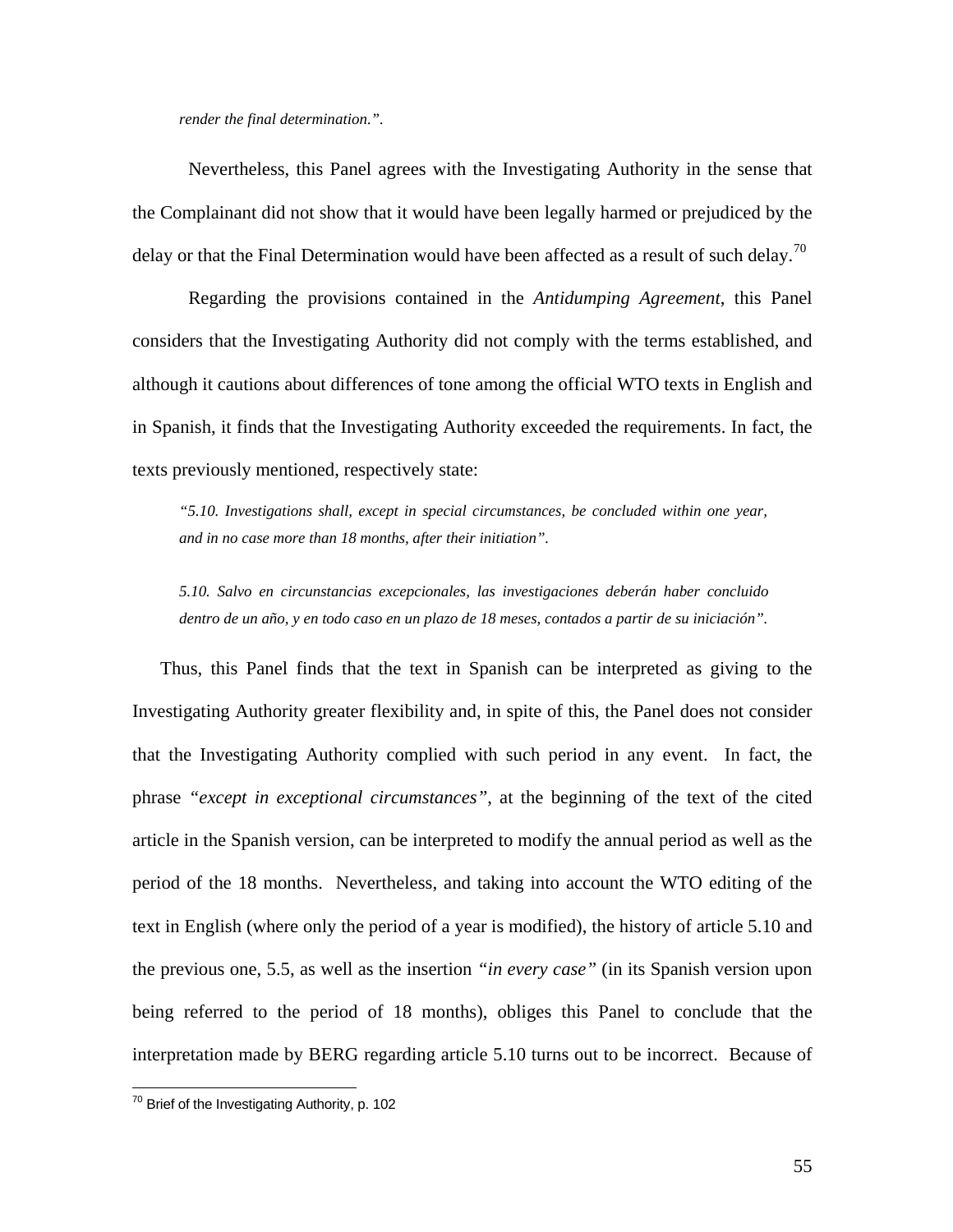this, despite the fact that the Investigating Authority violated the *Antidumping Agreement*, such situation does not yield a result favorable to the Complainant.

This Panel finds that according to the hierarchy of the international treaties in the Mexican legal order, in the United Mexican States the authorities should apply the Mexican law in a way which does not contradict the international agreements. Therefore, it affirms the interpretation offered by the Investigating Authority with regard to the prominent provisions of the LCE and of the *Antidumping Agreement*.

Even when it is accepted as a fact that the Final Determination was filed after the periods established by the *Antidumping Agreement* and the LCE this Panel declines to declare as illegal the Determination filed by the Investigating Authority in the issue that is analyzed. In fact, it is evident that the Complainant did not comply with the consistent legal requirement in showing the economic or legal injury produced by the late filing of the Determination or that such circumstance affected the same. Apparently the existing delays are the direct result of circumstances of the investigation and, in fact, such delays offered to the Complainant the opportunity to participate with greater depth in the administrative procedure and to solidify its arguments.

**VIII. ANALYSIS OF THE ALLEGED VIOLATIONS OF THE INVESTIGATING AUTHORITY WHEN IT CHANGED THE METHODOLOGY TO DETERMINE THE NORMAL VALUE FROM PRICES TO COSTS WITHOUT REFERENCE TO ANY EVIDENCE PROVIDED BY THE COMPLAINANTS.**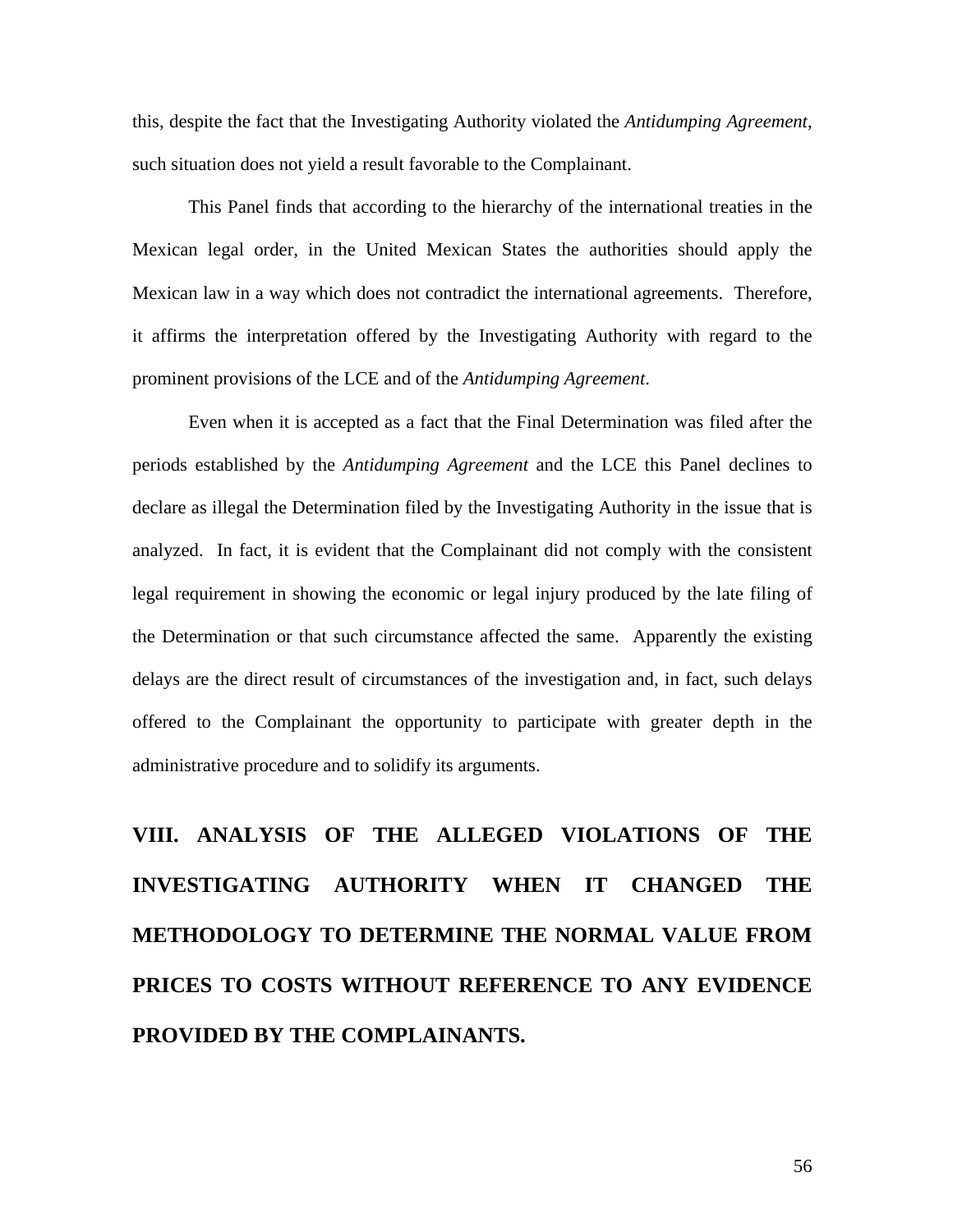The complainant alleges that once the investigation was initiated using the method of domestic prices for calculating the normal value of the investigated product, the Investigating Authority, without any basis, also required information about its cost of production with the purpose of determining the normal value under that methodology, in order to compare this with the export price, deriving from this comparison an artificial dumping margin. $71$ 

BERG argued that the companies that requested the antidumping investigation never requested the Investigating Authority to exclude any sales made at a loss and never filed any evidence or information in the record that supported such an exclusion, in accordance with the RLCE*.* In this sense, BERG relied upon the second paragraph of article 32 of the LCE and also a portion of article 43 of the RLCE. These articles are cited as follows:

*Article 32 LCE- "Sales in the ordinary course of trade are those commercial transactions which reflect market conditions in the country of origin, that have been made regularly or during a representative period between independent buyers and sellers.* 

*In calculating the normal value of the merchandise subject to investigation, home-market or third-country sales which reflect persistent losses shall be excluded. Such sales shall be defined as transactions the prices of which do not permit the exporter to cover production costs and general expenses incurred in the ordinary course of trade within a reasonable period, which may be a period longer than the period of investigation.* 

*When the home-market or third-country market sales transactions that generate profits are insufficient for such sales to be considered representative, the normal value of the merchandise subject to investigation shall be established in accordance with the constructed-value methodology.* 

*Article 43 RLCE." In accordance with article 32, paragraph two of the LCE, the petitioner shall provide information that supports the requested exclusion. In these cases, the Authority shall take into account the fact, that during the period of investigation, the selling prices have been exceptionally low or the costs exceptionally high, due to temporary or critical situations.* 

*As a general rule, domestic sales with profits or export sales to a third country in the same condition, shall be considered as representative when they account for, at least 30 per cent of the relevant market."* 

<span id="page-56-0"></span> $71$  BERG's Brief. pp. 28-30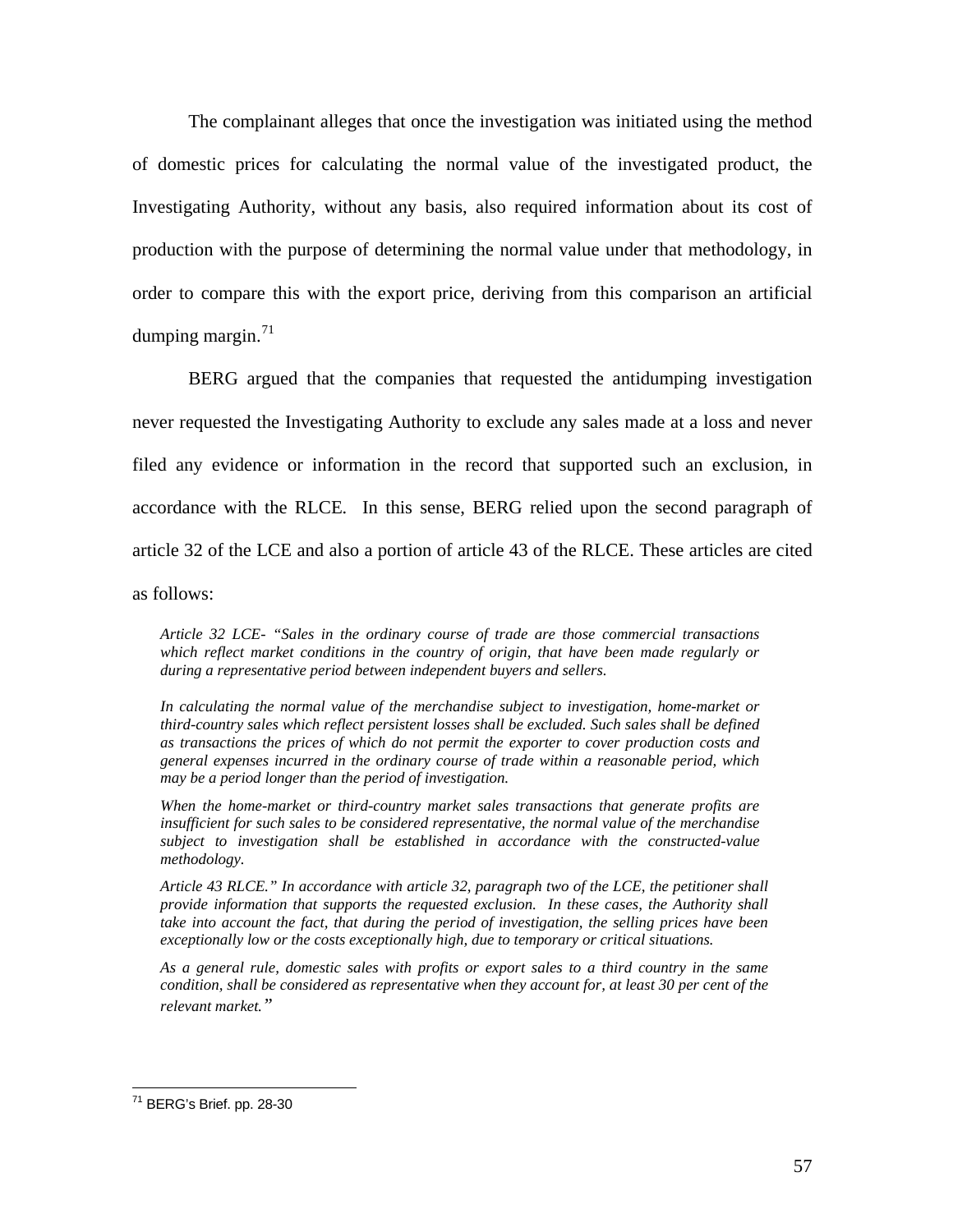Also the complainant argued that …" *It is the case that in this investigation the petitioner did not request any exclusion of sales with losses, and neither filed an evidence or information that supported such an exclusion in accordance with the RLCE. In addition, the petitioners filed as proof for calculating the normal value domestic prices in the U.S. market; which implies the use of prices rather than costs to determine the normal value…."*[72](#page-57-0)

BERG in its Brief referred to point 44 of the Initiation Determination, which literally states: *"44. Based on articles 31 of the LCE and 2.2 of the Antidumping Agreement, the Secretary accepted the information filed by the petitioners for calculating the normal value in accordance with the option of the domestic selling price in the country of origin".* 

Due to the preceding argument, the complainant alleges that, "….*in this explicit way the petitioners and the Investigating Authority both recognized that the Normal Value should be, and can be determined using the domestic market prices of such country…"[73](#page-57-1)*

BERG additionally argued that the only document filed by the petitioners, that is in the administrative record and in which a similar issue is mentioned only in two paragraphs, is "*clearly insufficient*" because it does not contain any information that supports the decision to change the methodology to use costs rather than prices.

The complainant argues that based on the preceding argument, it can be concluded that: "….*When changing the methodology without evidence or proof filed by the petitioners, the Investigating Authority violated Articles 14 and 16 of the Mexican Constitution, 2.2 of the Antidumping Agreement, 32 of the LCE and article 43 of the* 

 $\overline{\phantom{a}}$ 

 $72$  BERG's Brief, p. 29

<span id="page-57-1"></span><span id="page-57-0"></span><sup>73</sup> BERG's Brief , p. 30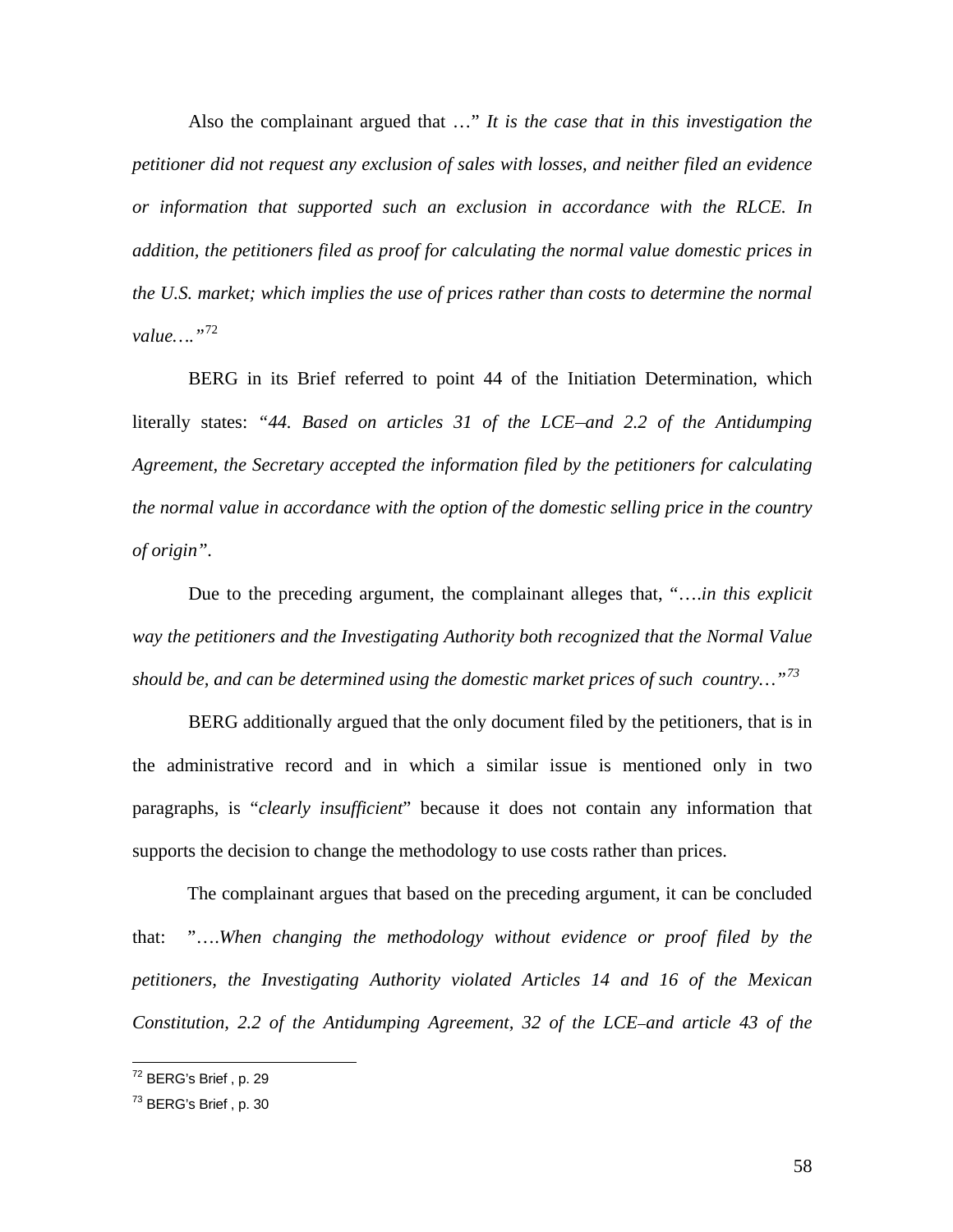RLCE*, in addition to its own administrative practice, so that the Final Determination is illegal because it violates paragraphs II, III and IV of article 238 of the Código Fiscal…."[74](#page-58-0)*

The Investigating Authority argued that a Final Determination legally issued in compliance with the legal framework, necessarily fulfills the requirements of the Mexican Constitution (Articles 14 and 16). The authority considers as irrelevant the argument of the complainant in the sense that the Investigating Authority did not violate the aforementioned articles of the Constitution, confirming that the investigation was issued in accordance with the legal framework".  $^{75}$  $^{75}$  $^{75}$ 

 The Investigating Authority argued, in addition, that article 2.1 of the *Antidumping Agreement* establishes that the comparable price to the export price has to be in the ordinary course of trade, stating that *"for this reason nobody should be surprised due to the cost requirement of the Mexican Authority*".[76](#page-58-2) In support of this proposition, the Authority cited article 2.2.1 of the *Antidumping Agreement.* 

The investigating Authority also argued that for the purpose of determining whether the domestic sales in the market of the USA had been made in the ordinary course of trade, using price comparisons, it requested the North American exporters to provide information about their costs of production, a situation that permitted the Authority to use the test of "*below-cost sales*" mentioned in points 91-95 of the Final Determination.[77](#page-58-3)

The Investigating Authority, during the public hearing, also pointed out that article 2.2.1 and in the general way, the *Antidumping Agreement* "*….do not forbid or identify the* 

<sup>1</sup>  $^{74}$  Id

<span id="page-58-1"></span><span id="page-58-0"></span><sup>75</sup> Op. Cit. Number 31, pp. 54-61.

<span id="page-58-2"></span><sup>76</sup> Id.

<span id="page-58-3"></span><sup>77</sup> Points 91 to 95 of the Final Decision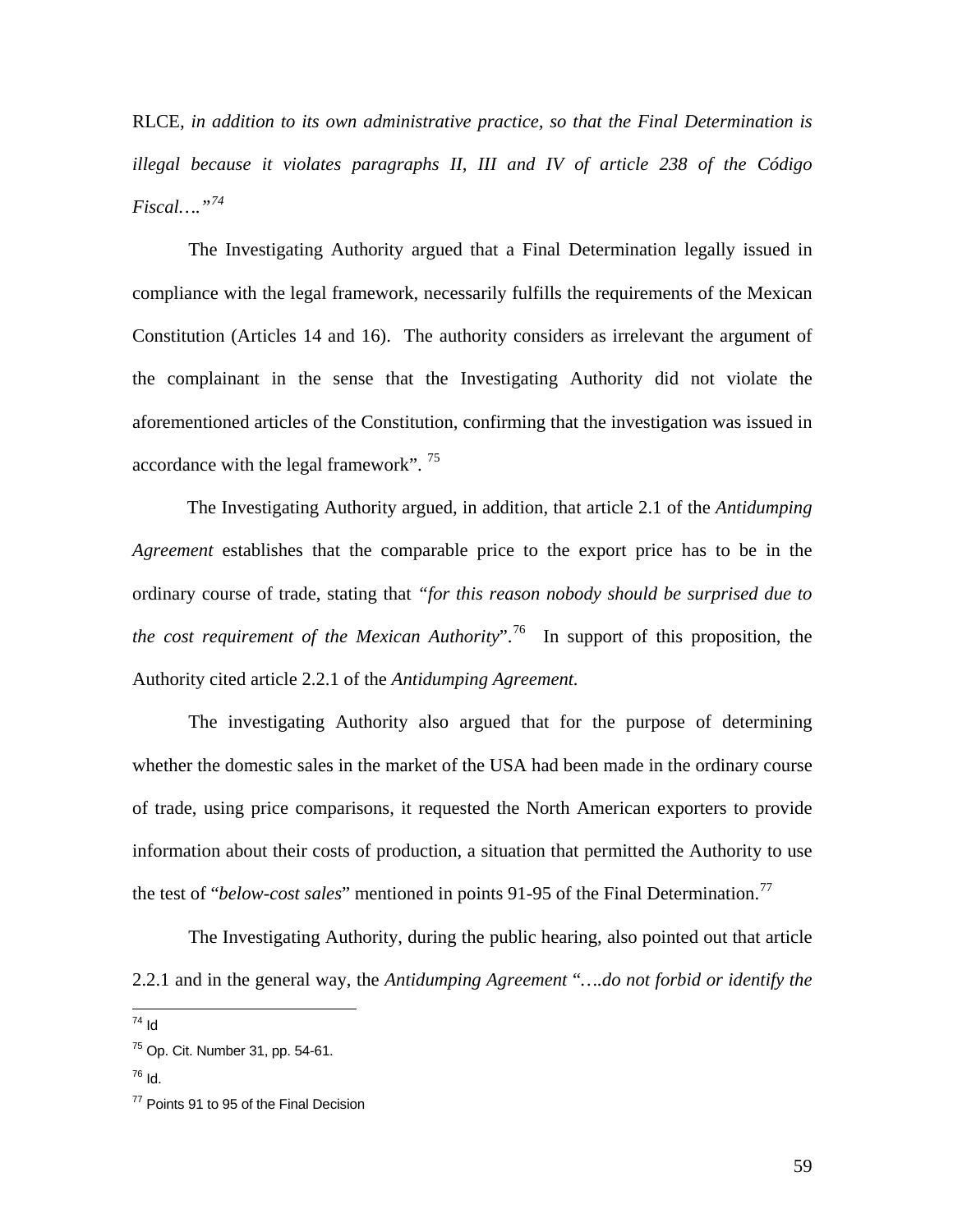*specific moment during the investigation when the Investigating Authority can require necessary information for determining that the sales reported by the export companies were made during the ordinary course of trade…."[78](#page-59-0)* The Authority rejects the allegation that it violated article 32, second paragraph of the LCE when requiring the companies to provide the necessary information for performing the test of costs pointed out above.

After referring to the first paragraph of article 43 of the RLCE, the Investigating Authority stated that when the petitioner companies initiating the antidumping investigation make arguments that the sales of export companies were not made in the ordinary course of trade, the petitioners shall file information and evidence to support this argument.

The Investigating Authority also argued that article 43 of RLCE quoted above is not applicable to this antidumping investigation, *"….because the petitioners of the antidumping investigation did not show that the domestic sales in the USA market were made below-cost…"[79](#page-59-1)*

The Investigating Authority argued that it is not necessary to have a specific argument from the petitioners companies, in accordance with articles 2.1 and 2.2 of *Antidumping Agreement*, requesting that the comparable price to the export price to Mexico is in the ordinary course of trade<sup>[80](#page-59-2)</sup>, from this situation, it is understandable the Authority used its discretion in requiring the use of cost information, with the purpose of achieving this determination.

<span id="page-59-0"></span><sup>78</sup> Op. Cit. Number 39, p. 63

<span id="page-59-1"></span> $79$  Op Cit. Number 31 p.59

<span id="page-59-2"></span> $80$  See paragraph 131 of the Brief of the Investigating Authority.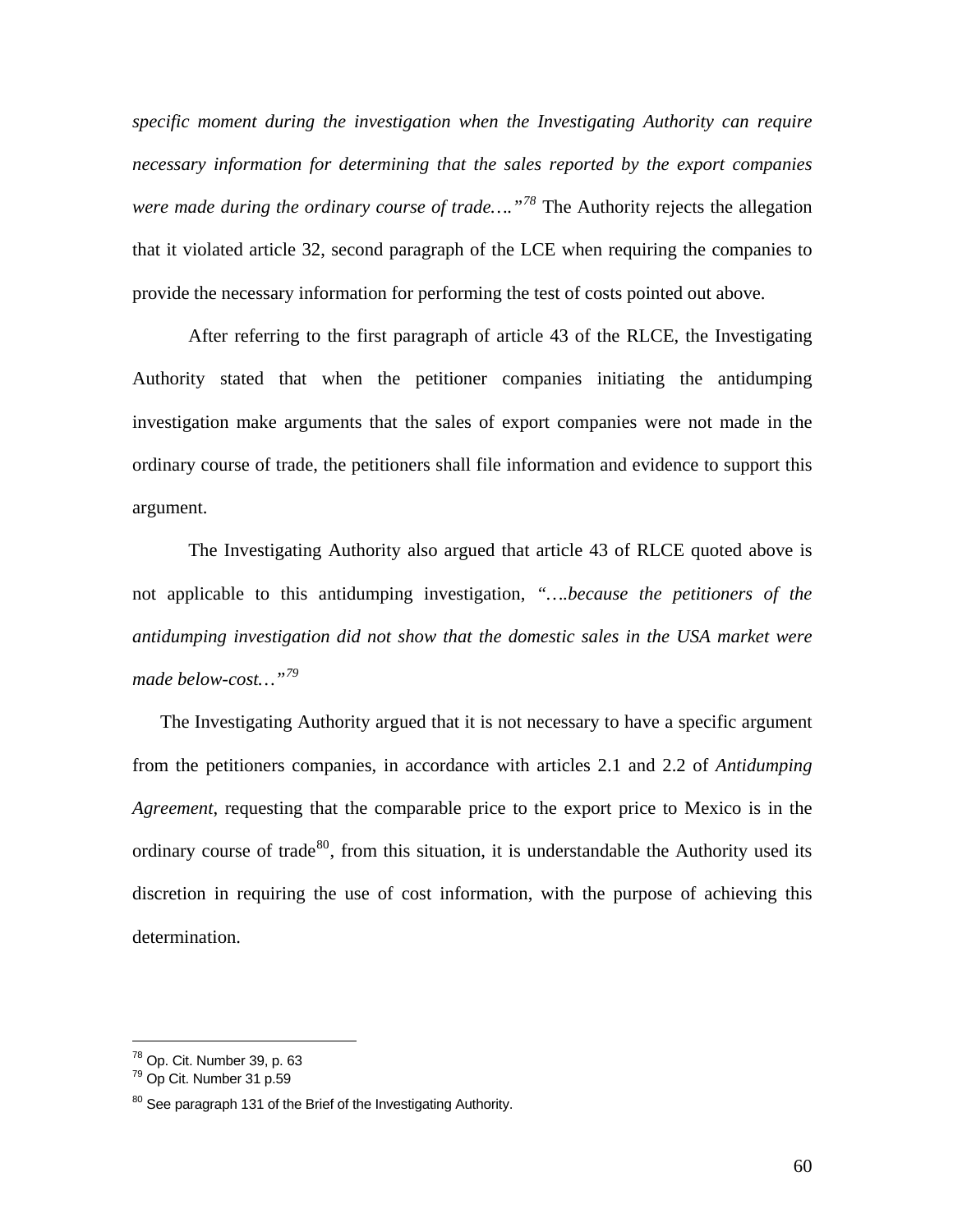Likewise, the Authority denied that it had violated the rights of the complainant under sections II, III and IV of article 238 of the *CFF* because there was no failure to follow the formal requirements demanded by the laws or errors in the procedure that influenced the sense of the Determination.

Regarding the violation of the Authority's administrative practice, argued by the complainant, the Authority argued that "*the Investigating Authority acts in accordance*  with the particular conditions of each issue, taking into account the legal *framework….".[81](#page-60-0)*

The complainant in its Reply Brief argued that it is the obligation of the Authority to verify that sales in the domestic market are in the ordinary course of trade, *"….it is also obligatory to use this test (for below-cost sales) after the exporter files its response to the formal questionnaire...*<sup>[82](#page-60-1)</sup> because, otherwise the exporter's capacity to defend itself is violated, when losing its *procedural* opportunity to file information about another alternative with the Authority in order to determine the normal value.

During the public hearing, the counsel of the complainant  $83$  alleged that the Investigating Authority violated its rights under several sections of article 238 of the *CFF*, when requiring BERG, during the antidumping investigation, to file cost information in order to determine the normal value, because, "….*even though it is an obligation of the Authority to verify that the sales in the domestic market are in the ordinary course of trade, it is equally obligatory for the Authority choosing the methodology, once the exporter files its answer to the antidumping investigation questionnaire, not by choosing* 

<span id="page-60-1"></span>

<span id="page-60-0"></span> $81^{81}$  Op. Cit Number 31 p.61<br> $82$  Op. Cit. Number 39 pp. 20-22

<span id="page-60-2"></span><sup>83</sup> Op. Cit. Number 39, pp. 20-26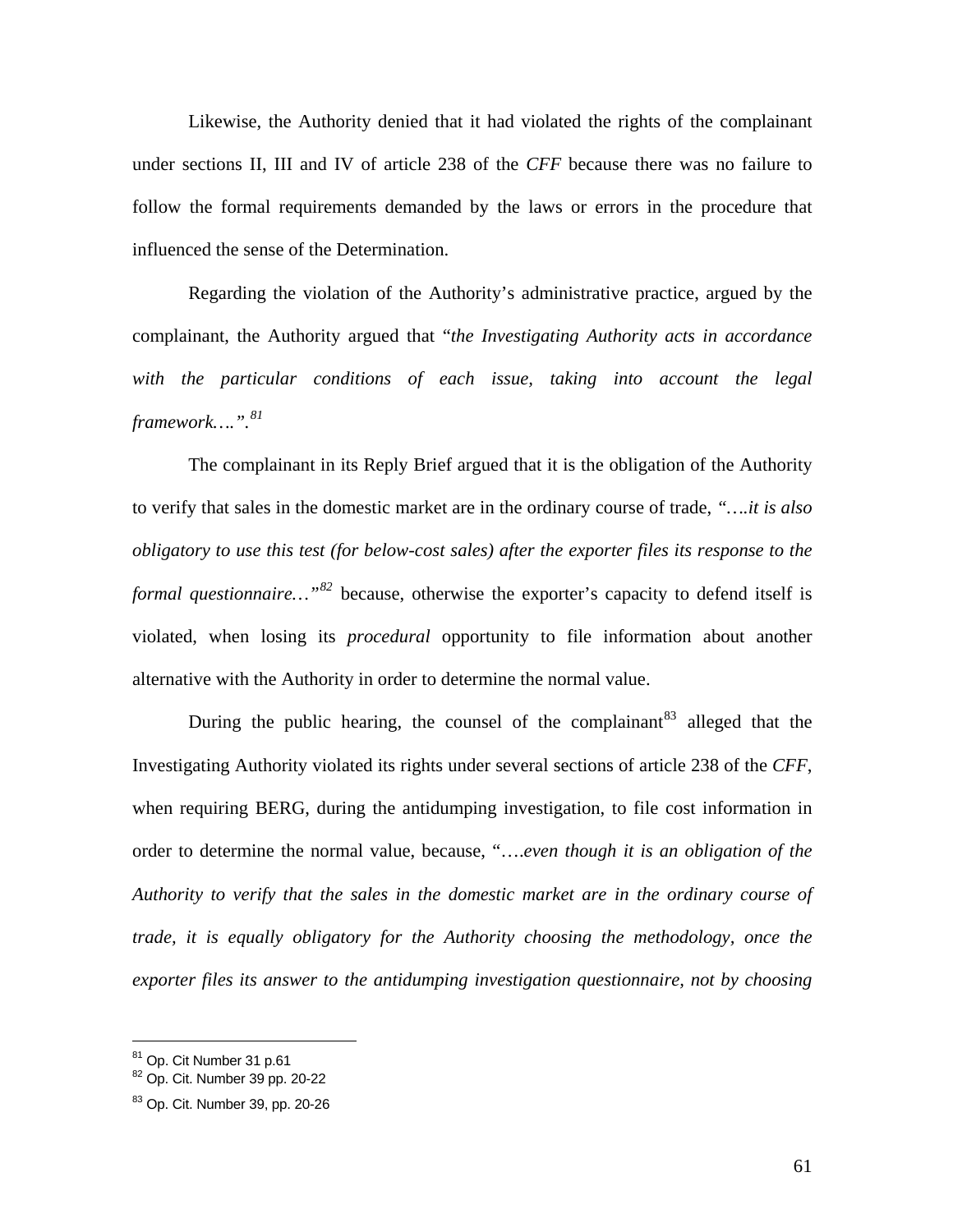*the methodology - as the Authority did in this case - in later phases of the procedure….."* [84](#page-61-0)

BERG stressed that eight months after the Initiation of the Antidumping Investigation the Investigating Authority issued a requirement for the complainant requesting them to file cost information, which implied an absolute change in the methodology. *"….. the argument of my client is: why? ¿Why did the Authority change at that time its methodology, eight months after the Initiation of Antidumping investigation was published? ¿Why did the Authority not provide notice from the beginning, after the filing of the petitioner's request?"[85](#page-61-1)* 

The complainant also argued that article 43 of the RLCE explains article 32 of the LCE when establishing that the petitioner in an antidumping investigation shall provide information that supports the antidumping duties. Also, the complainant pointed out that there was no proof from the petitioners, but however, the Investigating Authority's requirement was still there.<sup>[86](#page-61-2)</sup>

Regarding the issue mentioned above, BERG concluded that such violation affected the guarantees established in articles 14 and 16 of the Mexican Constitution, violating article 2 of *Antidumping Agreement*, article 32 of LCE and article 43 of the RLCE, and likewise the Authority's administrative practice, because it never had applied such a decision in other cases, and therefore, that article 238 of the CFF was also violated against BERG's interests.<sup>[87](#page-61-3)</sup>

During the public hearing the Panel asked BERG's counsel whether, when the Investigating Authority required BERG to provide cost information, the complainant had

<u>.</u>

 $84$  Op. Cit. Number 60, pp 20-26.<br> $85$  Id.

<span id="page-61-1"></span><span id="page-61-0"></span>

<span id="page-61-2"></span><sup>86</sup> Id.

<span id="page-61-3"></span><sup>87</sup> Id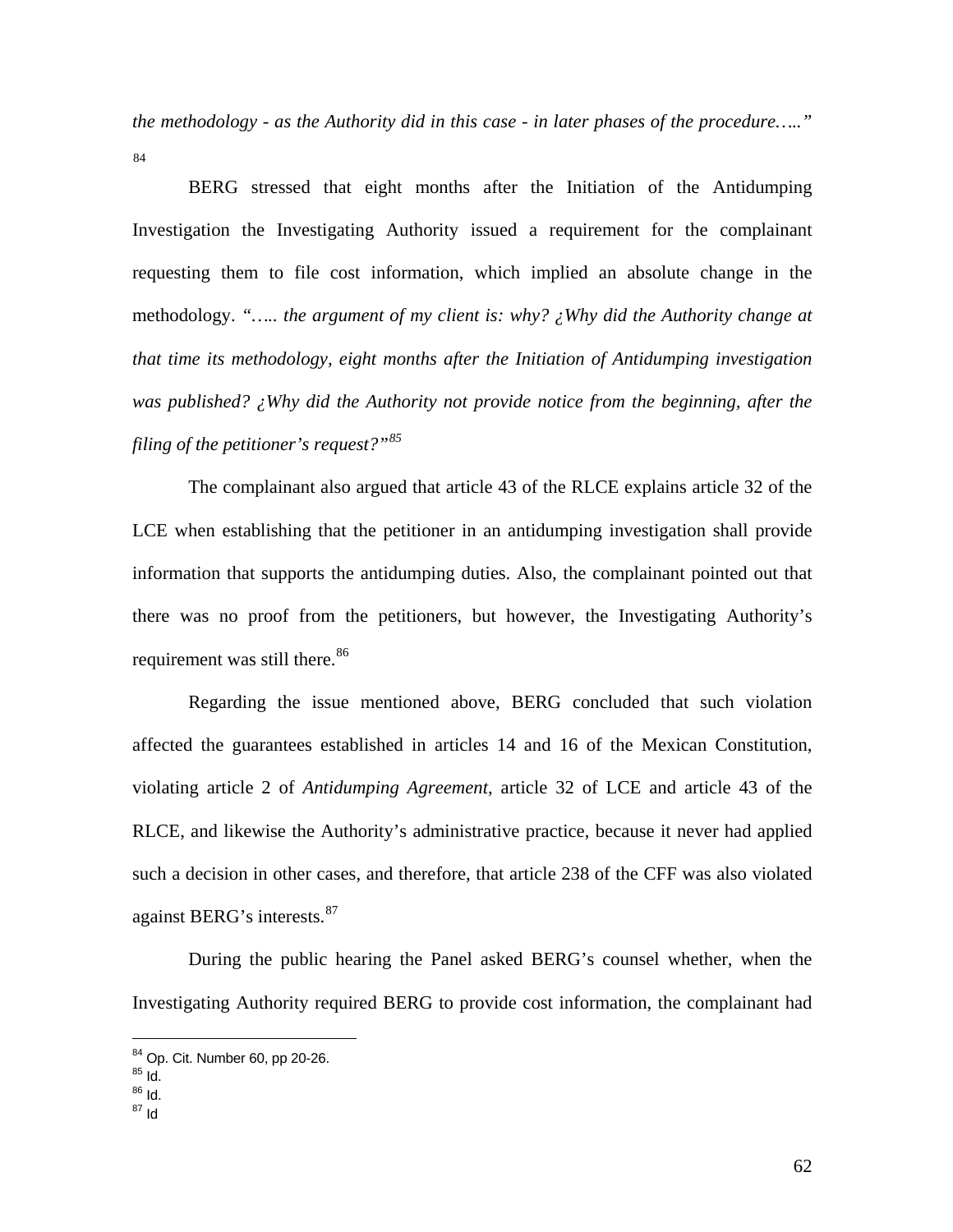delivered such information to the Authority. In response, the counsel answered "*YES"*. The panel also asked whether, during the procedure, BERG had stated its disagreement with the Investigating Authority's decision to change the methodology when using constructed value; in response, BERG answered that effectively it had showed its disagreement, and in supporting this, it would inform the panel of the date of the document where such manifestation had been done.<sup>[88](#page-62-0)</sup>

Later, the Panel insisted that BERG point out exactly which document was mentioned above, and the counsel responded in the affirmative, adding: "….*Now, only I want to mention an, an important situation, we said also by writing, we will point out the exact document, but where eh, I cannot remember eh, I do not know if there was a technical information meeting that normally eh we required. I will confirm this situation in case that happened, in order to defend also eh this issue. Here the, the point, it is important to say that unfortunately these technical meetings do not have a transcript ¿no?. These meetings are very general, anyway, these are recorded. In any case, it is in others, in others, documents or appearances….."* [89](#page-62-1)

During the Public Hearing, also the Panel asked BERG whether, in its opinion, the change of methodology shifting Normal Value to Constructed Value had any affect on the calculation of the *dumping* margin. The answer of BERG's counsel was in the sense that effectively the margin of dumping had been affected due to the change of methodology, resulting in a margin of 6.77 percent. "….*With the change of methodology the dumping margin was affected. If our original proposal had been respected with domestic prices, we would have had a dumping margin of zero, even negative…."*

<sup>1</sup>  $^{88}$  Id.

<span id="page-62-1"></span><span id="page-62-0"></span><sup>89</sup> Ibid., pp 22-23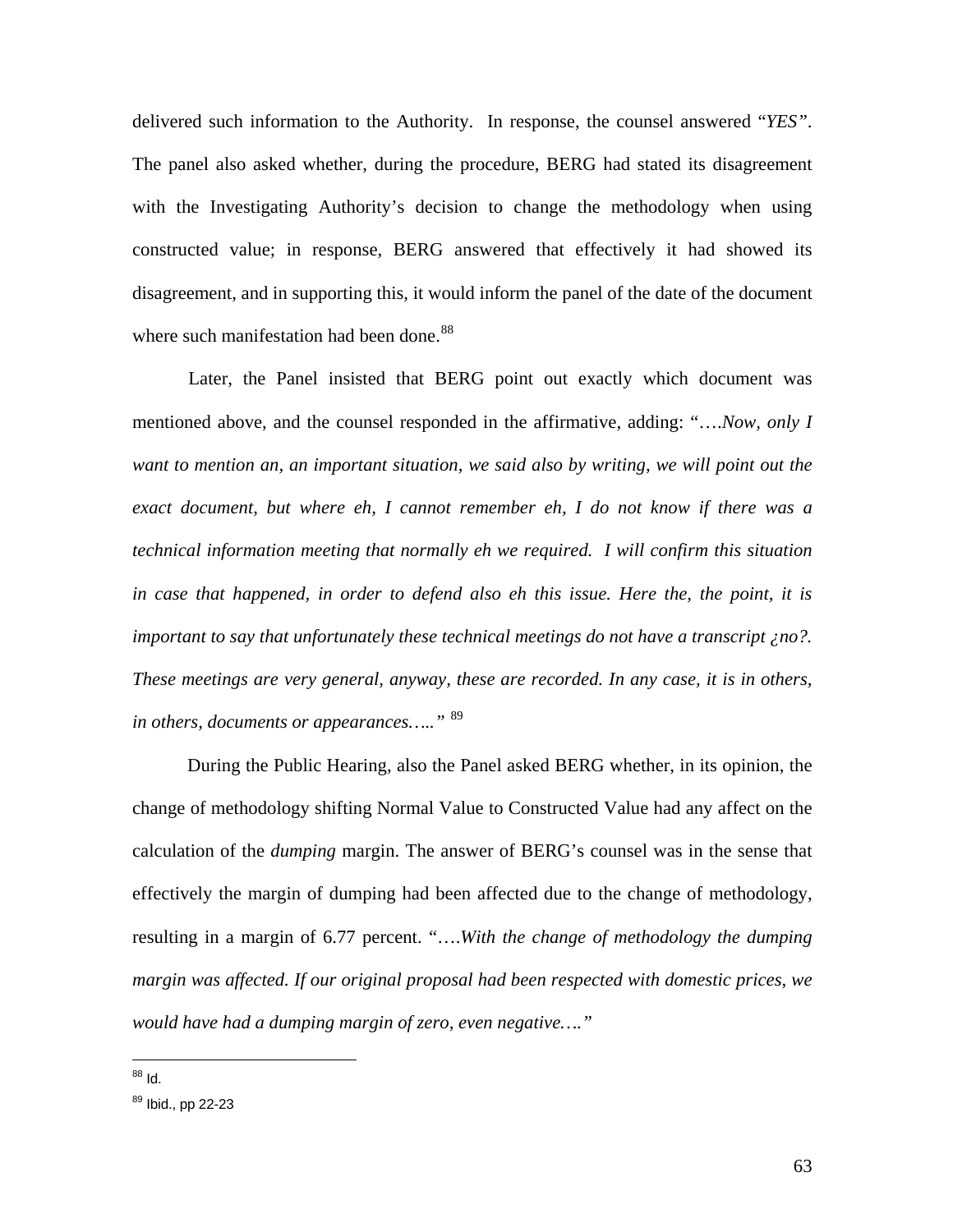Likewise, in the Public Hearing the Panel asked BERG's counsel whether the Constructed Value was erroneous calculated. In response, the counsel said that, first the methodology used was not properly notified to the exporter, because: "…. *If had been notified, probably we would have requested access to the proprietary record, in answering the Panel's question we need to see the proprietary data, specifically the calculation made by the Authority, in order to know whether there are specific mistakes in its methodology, that surely there are flaws, but we do not know because we lost the opportunity of having access to the proprietary record and the Authority decided, in the middle of the procedure, to change the methodology".* 

In regard to domestic sales, in the Public Hearing the Panel asked the Complainant's counsel if the information related to this issue was given to the Authority, that is, information to show sales in accordance with the ordinary course of trade; the counsel answered affirmatively, stressing that even in this situation, the Investigating Authority had reached a contrary conclusion.

During the Public Hearing, the Panel also pointed out that the Investigating Authority frequently used Constructed Value in order to get trustworthy information, which is a practice that is not seen as a violation against the Authority's administrative practice, because Administrative Law has the main characteristic of being malleable.

Also the Complainant's counsel in the Public Hearing pointed out that even if the Panel agreed with the Investigating Authority's broad exercise of discretion, there are limits imposed by the LCE, the RLCE, the *Antidumping Agreement* and other supplementary Law, so that, *"…. In this case, in accordance with article 43 of the RLCE, for the Authority to shift from option one – domestic prices - to option three - constructed value - it is necessary to have a request from the petitioner, asking about this issue. In the*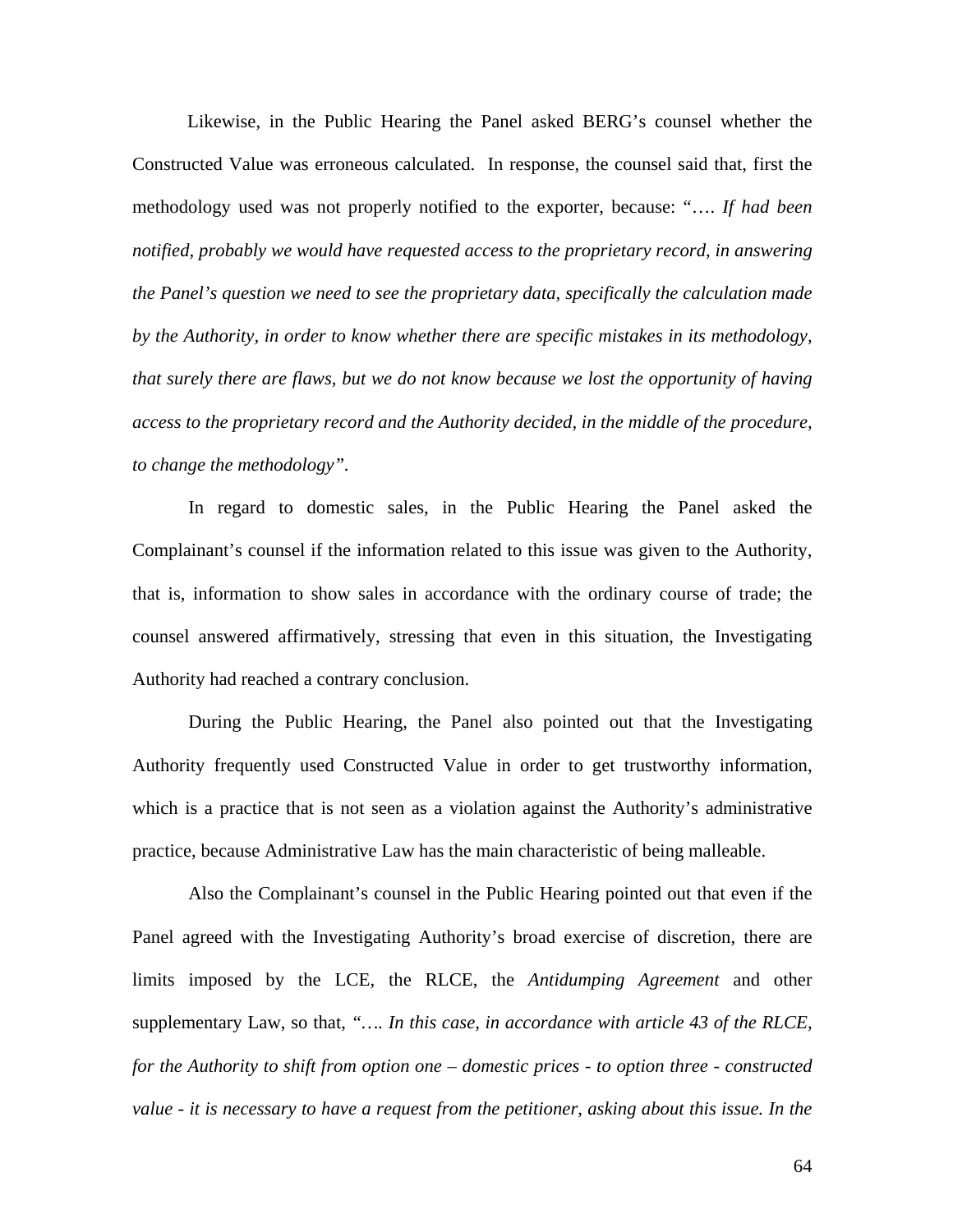*record, there is no such request, so that, in legal terms, this exercise of discretion should not be applied at the Authority's own initiative…"[90](#page-64-0)*

Regarding the ordinary course of trade, the Complainant's counsel, during the Public Hearing, argued that the Investigating Authority should have identified what type of ordinary course of trade operation it was relying upon. These kinds of operations should be transactions that reflect market conditions in the country of origin and that have been made regularly or in a representative period, between independent buyers and sellers. The complainant stressed that there was also a lack of justification, meaning the reasons, circumstances and clear motives that the Authority should have invoked for changing the methodology in calculating the Normal Value and in accordance with the applicable legal framework.[91](#page-64-1)

In determining the Normal Value, the Investigating Authority, during the Public Hearing, argued<sup>[92](#page-64-2)</sup> that it had acted based on the Law and in accordance with its administrative practice, which was never violated when asking for cost information. For the Investigating Authority, article 2.1 of *Antidumping Agreement* establishes that Normal Value has to be set in the ordinary course of trade, but this article does not point out the specific moment when the Authority can request information to determine this situation. Likewise, the Investigating Authority affirmed that in determining that the domestic sales in the USA market, reported by the exporters, had been made in the ordinary course of trade, it requested information related to costs of production and made the test of belowcost sales, as it was explained in points 91-95 of the Final Determination.

<span id="page-64-0"></span><sup>90</sup> Ibid., pp. 25-26.

<span id="page-64-1"></span> $91$  Id

<span id="page-64-2"></span><sup>92</sup> Ibid., pp. 62-68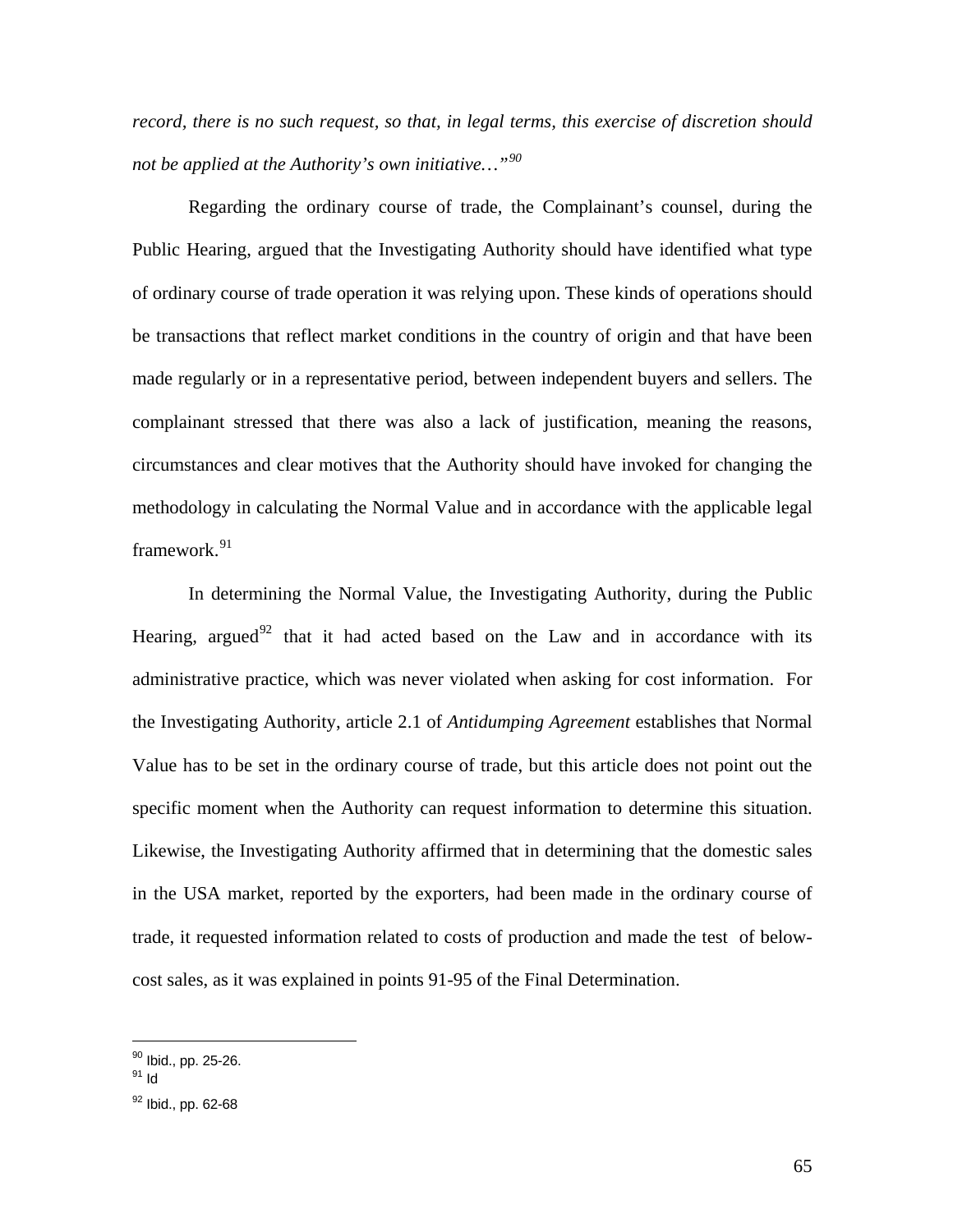Therefore, the Investigating Authority argued that there was no violation of article 32 of the LCE when it required export companies to provide information to enable it to determine, through the test of below-cost sales whether the domestic sales in the USA had been made in the ordinary course of trade. $93$ 

During the Public Hearing, the Investigating Authority affirmed that, in accordance with articles 2.1 and 2.2 of *Antidumping Agreement*, it has the authority to see whether the comparable prices fulfill the criteria for being in the ordinary course of trade and also that it can legally ask for cost information in order to reach such determination, "….*without the need for any specific request from the petitioners….."*

Even if the Antidumping Investigation was initiated by calculating Normal Value using the option of domestic prices in the USA, considering the evidence that the petitioners reasonably had provided, as is established in article 75, section XI of *the RLCE*, this fact does not prevent the Authority, during the investigation, from requiring information about costs that can support calculating the normal value using the option of constructed value. [94](#page-65-1)

The Investigating Authority also argued that it did not omit any of the requirements established in the legal framework or commit errors in the procedure that would have affected the defense of BERG. Rather, the Authority argued "….. *to the contrary, we gave a broad opportunity to the complainant to defend its interests, having influence on the procedure used to render the determination and not formally opposing the change in* 

<span id="page-65-0"></span><sup>1</sup>  $^{93}$  Id.

<span id="page-65-1"></span> $94$  Id.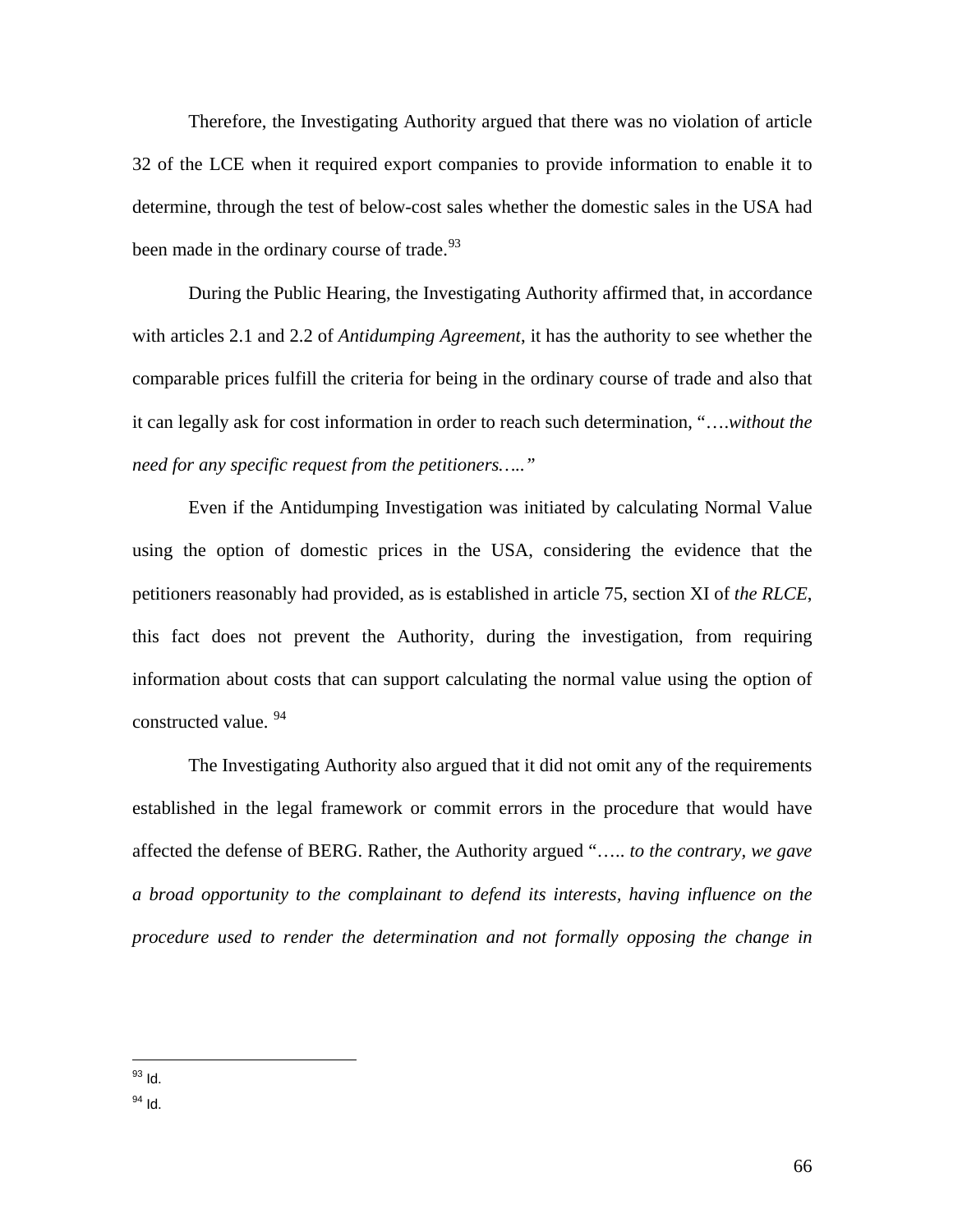*procedure,, which was therefore issued in accordance with law, without violation of sections II, III and IV of article 238 of the Código Fiscal de la Federación…".[95](#page-66-0)*

The Panel asked the Authority during the Public Hearing whether it is necessary to notify the participants in the antidumping investigation, regarding the change of the methodology. The Authority's counsel answered that article 46 of the *RLCE* establishes that the petitioners can request a change in the methodology, "*But article 2.1 of Antidumping Agreement, no, article 2.2.1, does not set any requirement, giving to the Authority the opportunity for making that change….".[96](#page-66-1)* 

In addition, during the Public Hearing the Panel asked the Authority if in accordance with article 2.2 of *Antidumping Agreement* and the LCE there are only two hypothesis for changing the methodology, which are referred to "*when there are no sales of the like or similar product in the country of origin "* and "*when such sales do not allow a valid comparison"*. The Investigating Authority's counsel answered that cost information had been requested from BERG, because with the existing information on the record, it could not determine whether the sales were representative in the market of the USA, so that "… *Once we had that information, we could determine that the right way was the methodology applied…."[97](#page-66-2)* 

It is important to point out that during the Hearing the Panel requested all participants to provide various information related to questions that arose. The Panel ordered all responses to be filed not later than May 14, 2007. Also it is important to

- <span id="page-66-1"></span>
- <span id="page-66-2"></span> $97$  Id.

<sup>1</sup>  $^{95}$  Id.

<span id="page-66-0"></span><sup>96</sup> Id.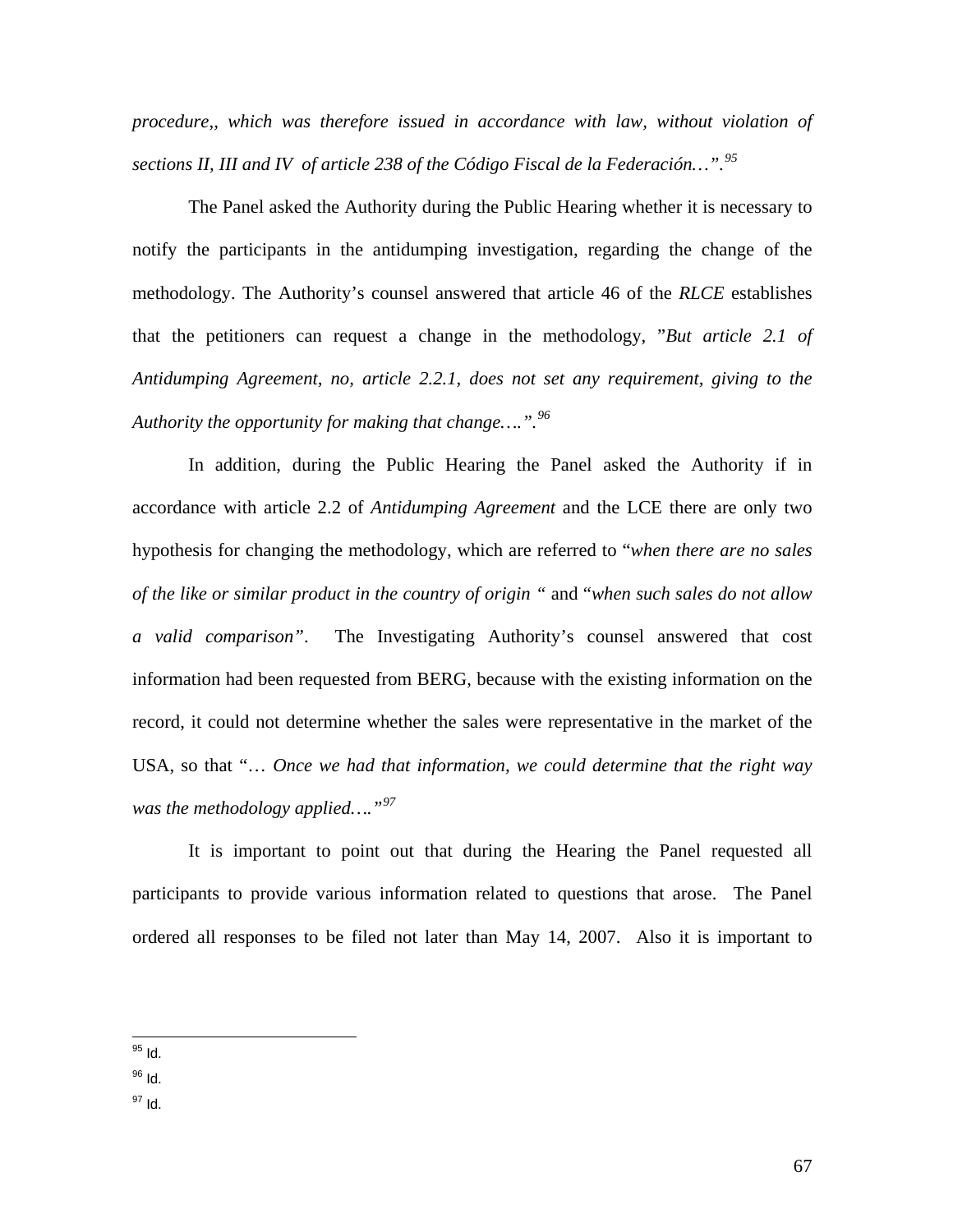mention, that through an Order issued by this Panel on April 27, 2007, in regards to this issue, the following information was requested from the complainant:

- To point out specifically the documents in the administrative record that contain the arguments related to the antidumping margin found by the Investigating Authority during the preliminary stage of the administrative investigation.
- To point out specifically the documents in the administrative record that show that BERG opposed the methodology of Constructed value during the administrative investigation.

The complainant filed a document on time on May 14, 2007, with the Mexican Secretariat. The complainant responded that during the technical information meeting held on August 31, 2004, "…..*BERG talked about its disagreement due to the change of the dumping methodology when using costs instead of domestic prices in the market of*  USA. It is important to mention, that these arguments were not included in the report of *this meeting…*" and continued with: "*In this way, even though BERG expressed very clearly and with detail its disagreement with the change of the methodology made by the Authority, there is no evidence in the record about this situation,[98](#page-67-0) due to the omission made by the Authority in the report of the technical meeting."* 

In the aforementioned Order issued by this Panel, the following information was required from the Authority:

- To point out the legal basis for changing the methodology used in calculating the Normal Value, and
- To identify in the administrative record the information it relied upon to make such a change according to paragraph 94 of the Final Determination.

The Investigating Authority filed a document on time on May 14, 2007, with the Mexican Secretariat. The Investigating Authority, in response to the information requested, argued that it had the power to change the methodology during the investigation

<span id="page-67-0"></span><sup>1</sup> <sup>98</sup> Emphasis added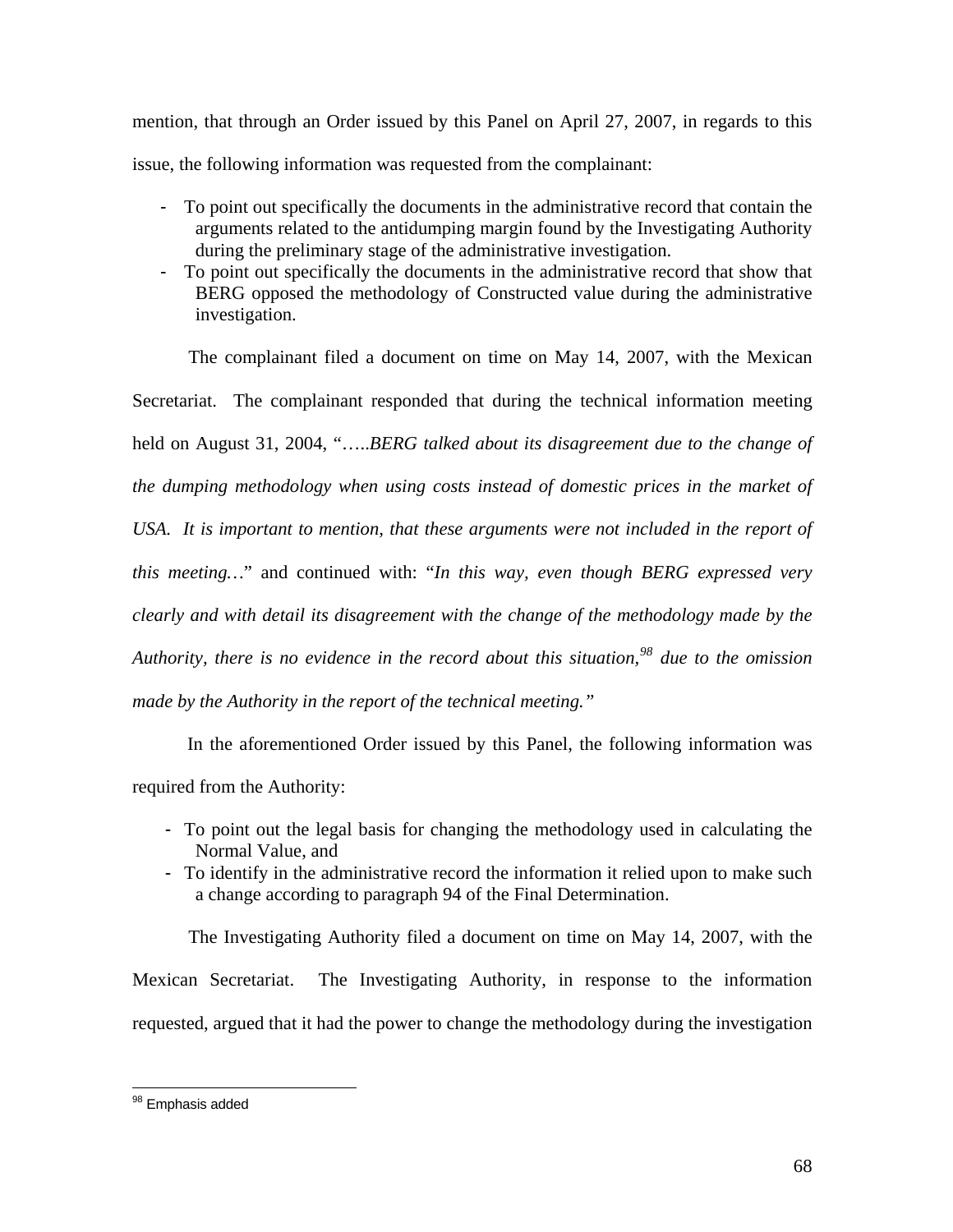in accordance with articles 2.1, 2.2, 2.2.1 and 6.8 of the *Antidumping Agreement* and articles 31, 32 and 54 of the *LCE.* The Authority noted that "….*the information taken into account by the Authority for determining the change of the methodology was the proof of below-costs sales*…" and that, "*based on the nature of the current case and the result of the price analysis, the Authority decided to require cost information from both exporter companies in order to make the determination established in article 2.2.1 of the Antidumping Agreement"*. Similarly, the Authority argued that in the administrative record, the basis of the procedure used to reach the determination was in accordance with the working documents of the *Dirección General Adjunta de Investigación de Dumping y Subsidios*. The Authority identified the number of the documents in the administrative record, through which it decided to change the methodology.

Based on the arguments of all the Participants in the administrative record, those expressed during the Public Hearing and the answers to the requests of this Panel filed after the mentioned Hearing, this Panel finds the following:

It is important to stress that article 32 of the LCE establishes that transactions in the ordinary course of trade are the trade operations that reflect market conditions in the country of origin, and that have been made regularly, or in the representative period, between independent buyers and sellers.

In addition, the article above mentioned, in its second paragraph, establishes that "*for calculating the normal value, the sales of the country of origin or export sales to a third country shall be excluded if the Authority determines that such sales reflect constant losses.*" Transactions which are considered as losses are those transactions where the prices do not cover the costs of production and the general costs incurred during the ordinary course of trade in a reasonable period, which can be more extensive than the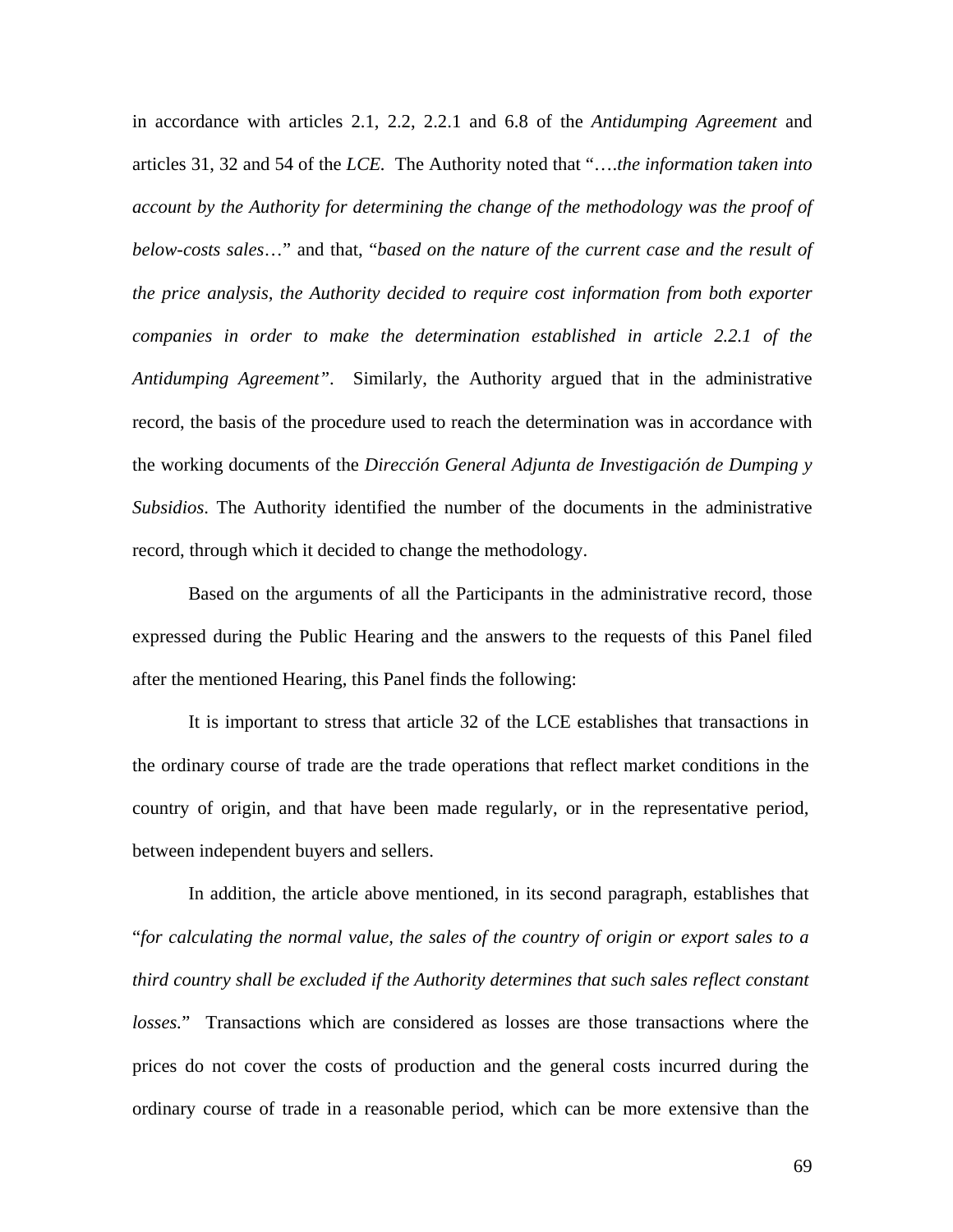period of investigation. Then, when the operations in the country of origin or export sales to a third country do not have sufficient profits to qualify as representative, then normal value shall be established in accordance with constructed value.

In this sense, article 43 of the *RLCE* points out that in regards to second paragraph of article 32 of the *LCE*, the petitioner of an antidumping investigation "*shall file*" the information that supports the exclusion. In these cases, these criteria require the Authority to determine whether during the period of investigation, the selling prices have been exceptionally low or the costs exceptionally high, due to situations of temporary or critical character.

This Panel stresses that the *RLCE* does not demand that the petitioner of an Antidumping Investigation to request the exclusion of sales with losses, because it is enough that it only provides the information for the Authority to use in its calculations. This Panel also considers that the requirement set by the RLCE concerning the obligation of the petitioner to provide the information mentioned above, is not contained in article 32 of the LCE*.* Therefore, this Panel considers the fact that the Investigating Authority has stated in point 44 of the Notice of Initiation of the Investigation that it had "…. *accepted the information filed by petitioners in calculating the normal value based on the option of domestic prices of country of origin,"* does not mean an obstacle for, in accordance with articles 32 of *the LCE* and 2.2.1 of *Antidumping Agreement*, changing the methodology in accordance with the information obtained during the investigating procedure. The Authority could legally initiate the investigation based on domestic prices due to the simpler requirements for beginning to collect evidence. The investigation, by its factfinding nature is designed to enable the Authority to collect and analyze the information necessary to determine whether dumping has occurred. If the price evidence was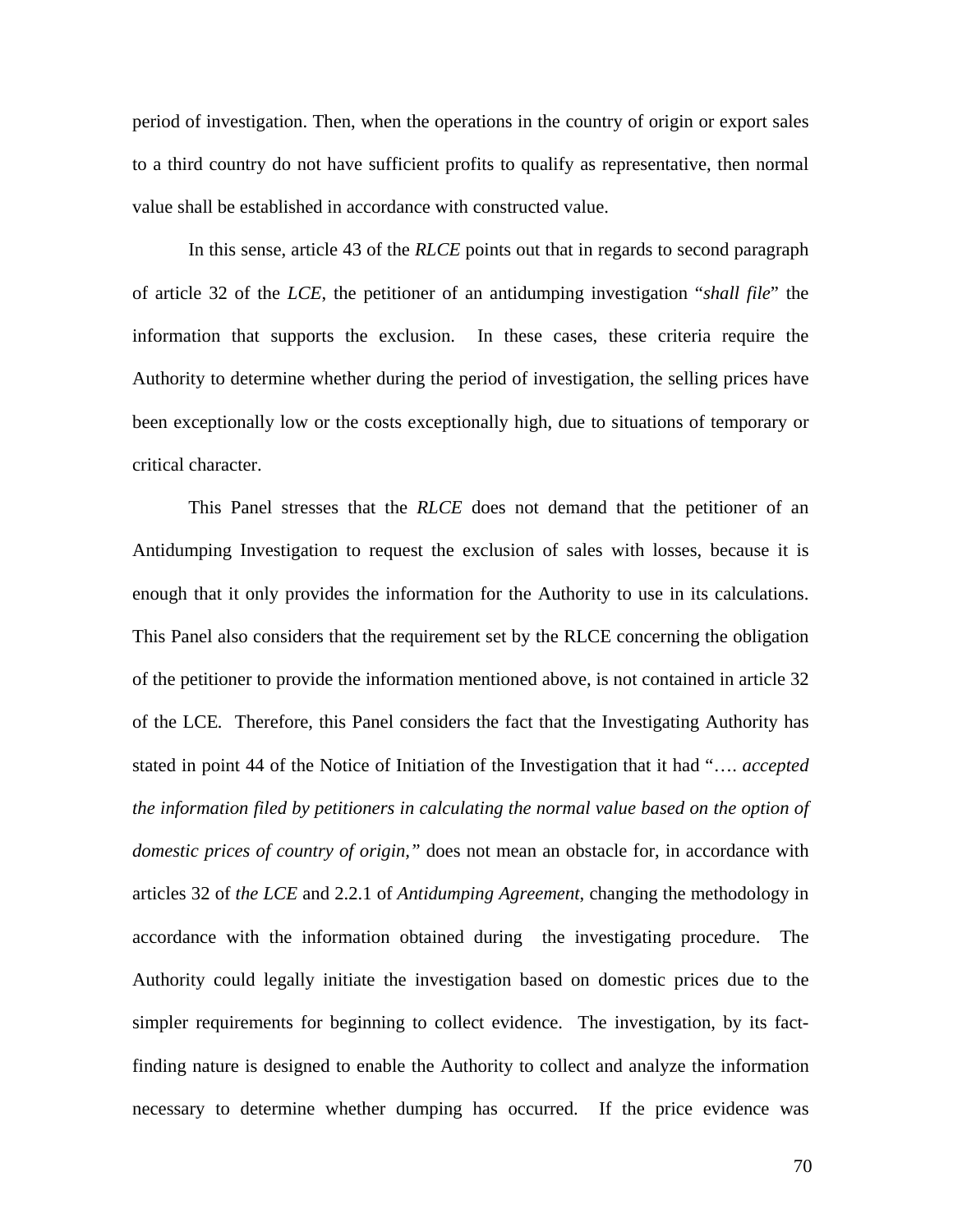unreliable and the cost evidence was more reliable for making a determination of dumping, the Authority has the discretion to rely upon the evidence it reasonably finds the most reliable and persuasive.

Regarding the arguments of the complainant that the Investigating Authority found against BERG in violation of articles 14 and 16 of the Mexican Constitution, this Panel declares that it cannot resolve such arguments because these are outside of its authority and jurisdiction, a situation that can be solve only under the exclusive competence of the *Poder Judicial de la Federación de los Estados Unidos Mexicanos.* 

In regards to the argument of BERG that the Authority violated its own administrative practice, this Panel considers this argument inadequate because the complainant did not point out what the administrative practice was and also did not indicate what was the legal basis that results in such practice (if there is in one sense or other) becoming binding on the authority in issuing its future determinations.

This panel stresses the fact that during the Public Hearing it asked BERG's counsel whether, when the Authority asked BERG for cost information, the complainant had given such information. The counsel answered yes. Likewise, this Panel also stresses that during the Hearing, BERG's counsel was asked whether at any time during the investigation, it had filed its disagreement because the Authority changed the methodology using constructed value. The counsel answered that of course BERG had manifested its argument against such a change, and that it would inform the Panel exactly which document it had filed in which such argument had been raised. However, when the complainant filed its response to the requirements of the Panel, related to this issue, BERG's counsel pointed out that such argument against the methodology had been filed during the technical meeting hold on August 31, 2004, *" … BERG talked about its*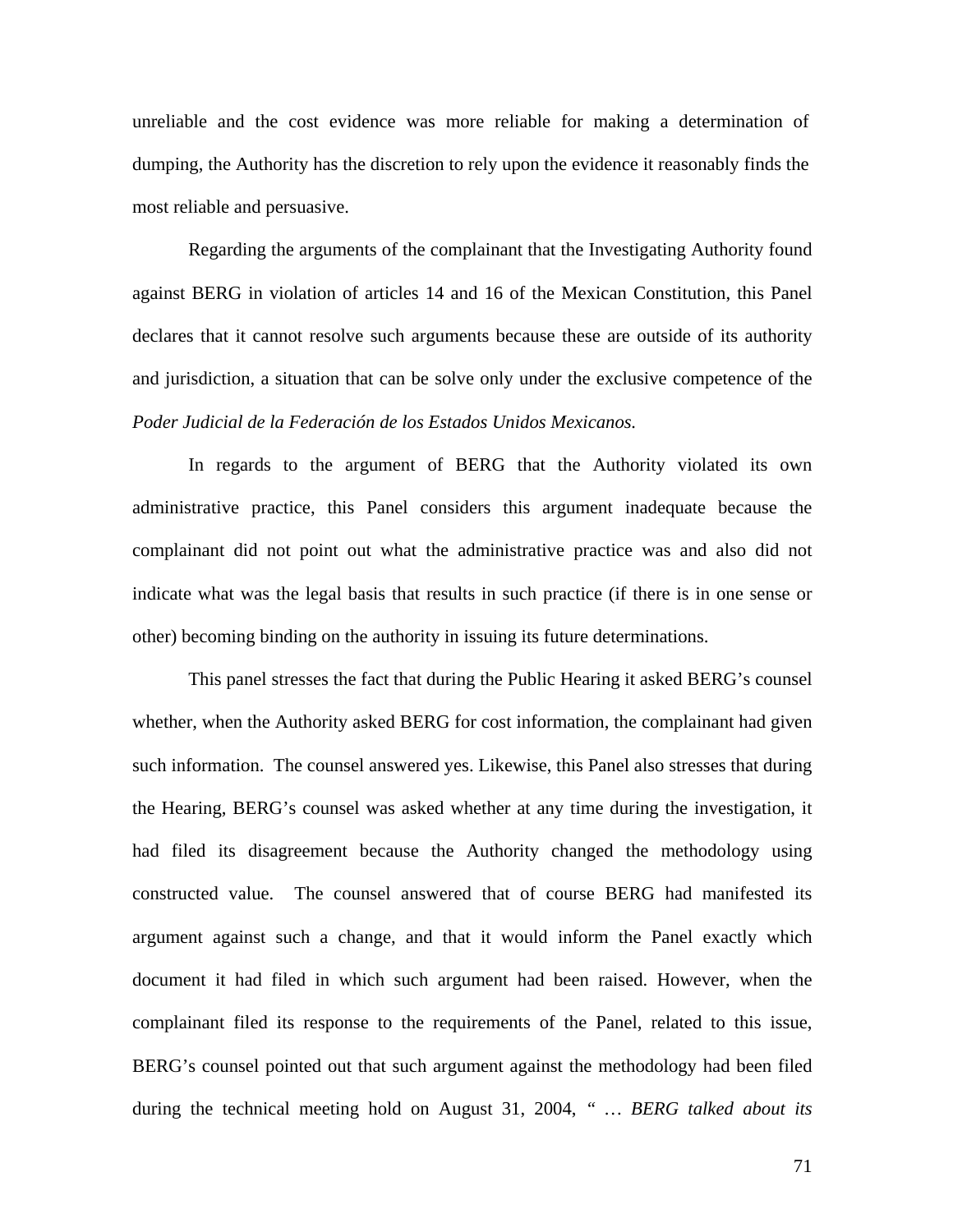*arguments related to its disagreement due to the dumping methodology when using costs instead domestic prices in the market of the USA. It is important to mention that these arguments were not included in the report of the technical meeting…"* and continued with, "*In this way, even though BERG expressed very clearly and with detail its disagreement with the change of the methodology made by the Authority, there is no evidence in the record about this situation, due to the omission made by the Authority in the report of the technical meeting"[99](#page-71-0).* Therefore, the complainant itself points out that there is no evidence in the record about its opposition to the change of the methodology. In this sense, this Panel declares that it is not able to resolve issues that are not based on the administrative record, in accordance with article 1904.2 of NAFTA and rule 41 of *the Rules of Procedure.* Also, this Panel wonders why if BERG´s objections were not included in the report of the technical meeting, the complainant had not filed any document complaining about that omission immediately after the meeting or later during the Antidumping Investigation.

It is important to point out, that during the Public Hearing this Panel asked BERG's counsel whether he considered that the change in the methodology shifting from normal value to constructed value affected the calculation of the dumping margin. The answer of the counsel was in the sense that yes, they had been affected because with the change in the methodology resulted in a dumping margin of 6.77 percent, stressing that: *"…. There is an affect. If our original proposal had been respected using domestic prices, we would have had a zero dumping margin, even negative…."[100](#page-71-1)*

 $\overline{a}$ 

<span id="page-71-0"></span><sup>&</sup>lt;sup>99</sup> Emphasis added.

<span id="page-71-1"></span><sup>100</sup> Ibid., p.23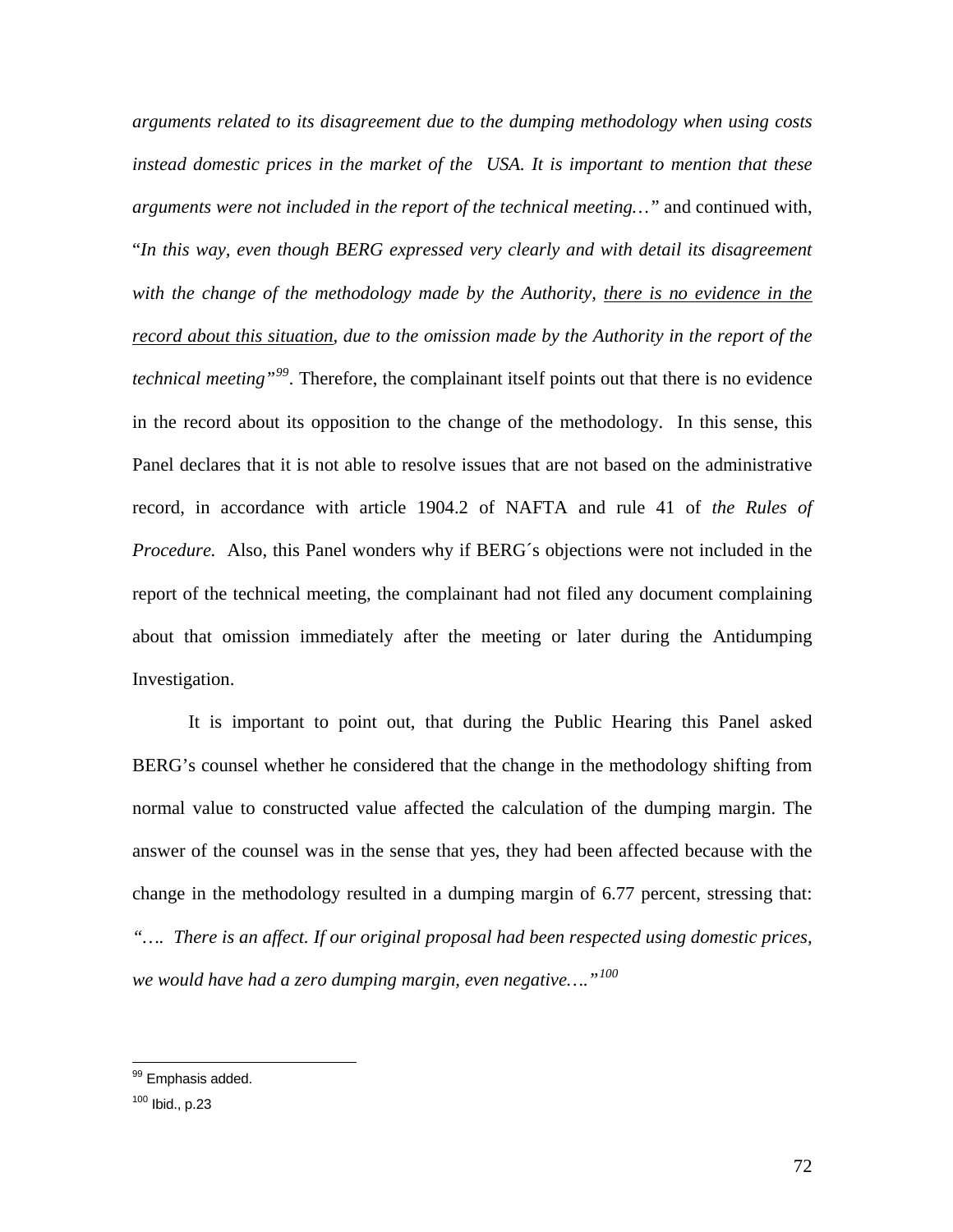In regards to this quote above, for this Panel it is clear that the power established in article 2, paragraph 2.1, 2.2 and 2.2.1 of *Antidumping Agreement* granted to the Investigating Authority the authority and discretion to change its methodology. Indeed, such articles set out that:

"Article 2. Determination of Dumping

 $\overline{a}$ 

2.1 For the purpose of this Agreement, a product is to be considered as being dumped, i.e., introduced into the commerce of another country at less than its normal value, if the export price of the product exported from one county to another is less than the comparable price, in the ordinary course of trade, for the like product when destined for consumption in the exporting country.

2.2 When there are no sales of the like product in the ordinary course of trade in the domestic market of the exporting country or when, because of the particular market situation or the low volume of the sales in the domestic market of the exporting country,<sup>[101](#page-72-0)</sup> such sales do not permit a proper comparison, the margin of dumping shall be determined by comparison with a comparable price of the like product when exported an appropriate third country, provided that this price is representative, or with the cost of production in the country of origin plus a reasonable amount for administrative, selling and general costs and for profits.

2.2.1 Sales of the like product in the domestic market of the exporting country or sales to a third country at prices below per unit (fixed and variable) costs of production plus administrative, selling and general costs may be treated as not being in the ordinary course of trade by reason of price and may be disregarded in determining normal value only if the authorities<sup>[102](#page-72-1)</sup> determine that such sales are made within an extended period of time<sup>[103](#page-72-2)</sup> in substantial quantities<sup>[104](#page-72-3)</sup> and are at prices which do not provide for the recovery of all costs within a reasonable period of time. If prices which are below per unit costs at the time of sale

<span id="page-72-0"></span><sup>&</sup>lt;sup>101</sup> Sales of the like product destined for consumption in the domestic market of the exporting country shall normally be considered as sufficient quantity for the determination of the normal value if such sales constitute five per cent or more of the sales of the product under consideration to the importing Member, provided that a lower ratio should be acceptable where the evidence demonstrates that domestic sales at such lower ratio are nonetheless of sufficient magnitude to provide a proper comparison.

<span id="page-72-1"></span><sup>&</sup>lt;sup>102</sup> When in this Agreement the term "authorities" is used, it shall be interpreted as meaning authorities at an appropriate senior level.

<span id="page-72-2"></span> $103$  The extended period of time should normally be one year but shall in no case be less than six months.

<span id="page-72-3"></span><sup>&</sup>lt;sup>104</sup> Sales below per unit costs are made in substantial quantities when the authorities establish that the weighted average selling price of the transaction under consideration for the determination of the normal value is below the weighted average per unit costs, or that the volume of sales below per unit costs represents not less than 20 per cent of the volume sold in transactions under consideration for the determination of the normal value.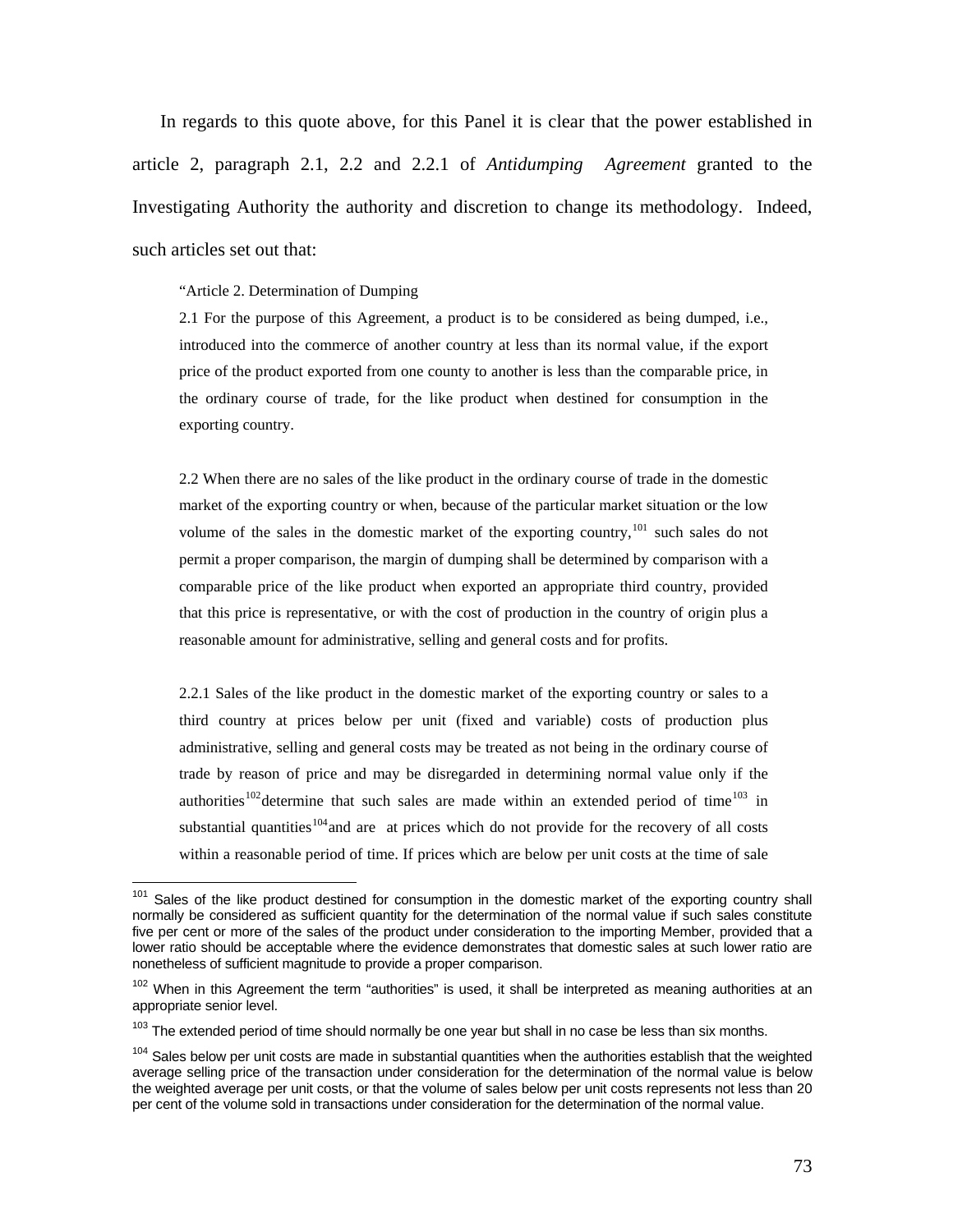are above weighted average per unit costs for the period of investigation, such prices shall be considered to provide for recovery of costs within a reasonable period of time".

This Panel further stresses that point 91 of the Final Determination states that, "In regard to article 2.2.1 of the *Antidumping Agreement*, the Secretary identified the domestic sales in the USA of those identical codes that were not incurred in the ordinary course of trade, through a comparison between the domestic selling prices and cost of production plus general cost (total cost of production), determined with the information filed by BERG Steel", point 94 of the Determination establishes in a very concise way that, "As result of the comparison between the prices and total costs of production, the Secretary determined that the total transactions for each one of the 5 identical codes to those exported to Mexico, did not perform in the ordinary course of trade.*"* And the point 95 goes on to say that, *"*According to article 2.1 of the *Antidumping Agreement* and 31 of the LCE, the Secretary determined not to take into account the Normal Value estimated with the domestic selling price in the country of origin and decided to establish the Normal Value in accordance with the Constructed Value of the identical codes of those exported to Mexico*".* It is therefore clear that the Authority took into account article 2.2.1 of the *Antidumping Agreement* rather than relying upon article 43 of the RLCE. As it was established in point 91 of the Final Determination, article 2.2.1 of the *Antidumping Agreement* provides the Authority with the discretion to choose to use below-costs sales for this calculation.

Therefore, this Panel finds that the legal basis is linked to Mexican Law and in accordance with the interpretation made by the *Poder Judicial de la Federación* to article 133 of the Mexican Constitution that international treaties are ranked in the second place immediately after the Constitution and above the Federal and Local Law. It is important to point out that the *Suprema Corte de Justicia* has established recently that the systematic interpretation of article 133 of the Constitution allows it to identify the existence of a superior legal order with a national character, composed of the Constitution, international treaties and general laws. From this interpretation, which is in accordance with the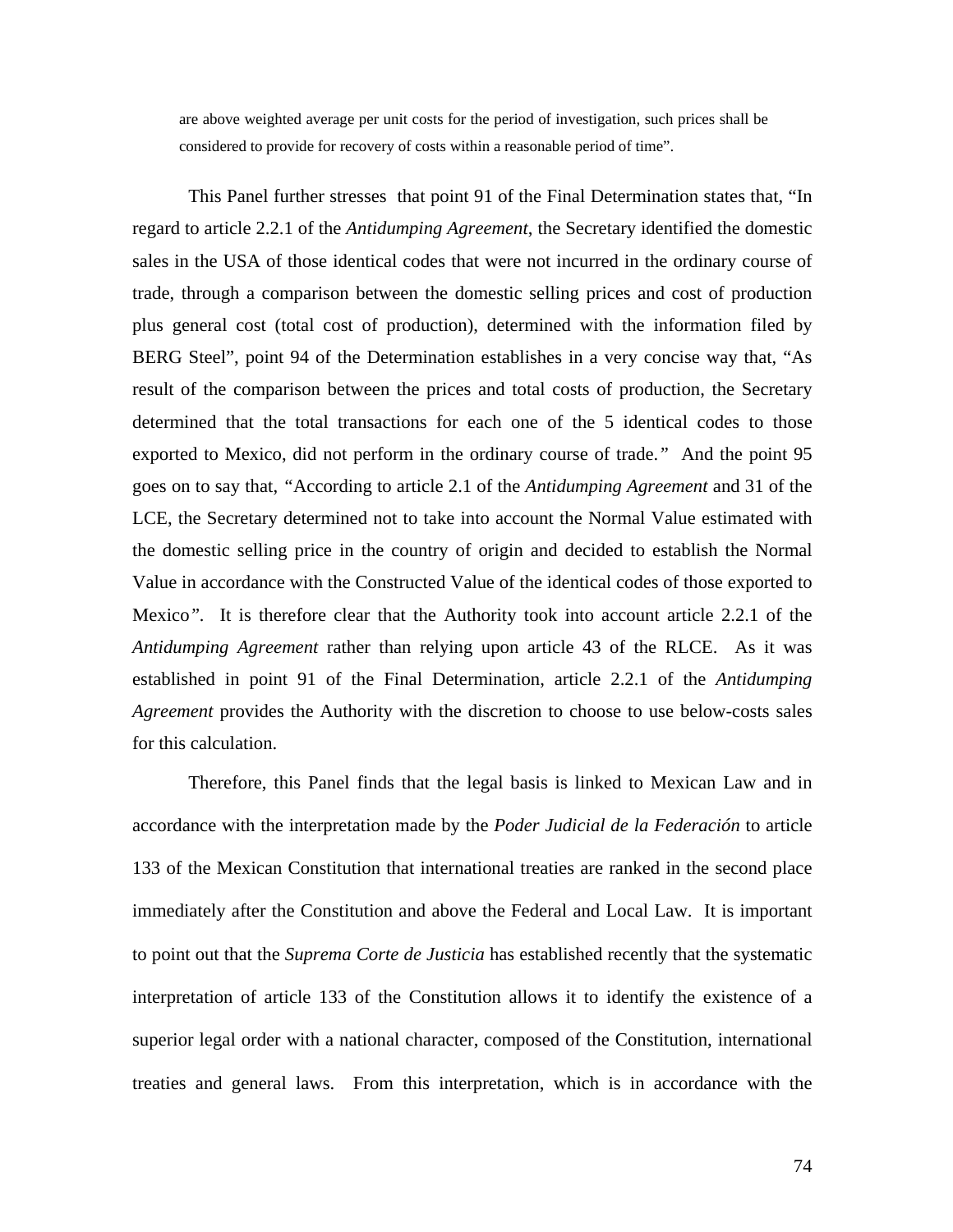General Principles of Law that are spread within the text of the Constitution, and in the RLCE and fundamental premises of that area of the Law, the conclusion can be drawn that international treaties are below the Constitution in the hierarchy of laws and above general, federal and local laws, because treaties are ratified by the Mexican Government in accordance with the Vienna Convention of the Treaties Law between States and International Organizations or between International Organizations. In this legal evaluation, we take into account the fundamental principle of the consuetudinary International Law "*pacta sunt servanda*", through which countries that have signed Conventions freely acquire obligations before the international community that can not be disavowed by invoking rules of domestic Law so that the failure to fulfill such obligations doubtless leads to a responsibility of international character. To support this position we are relying upon the following legal precedents:

#### INTERNATIONAL TREATIES ARE ABOVE THE FEDERAL LAWS IN THE LEGAL HIERARCHY AND IN SECOND PLACE IN RELATION TO THE FEDERAL CONSTITUTION.

Constantly, the question in the doctrine has been formulated about the hierarchy of legal dispositions in Mexican Law. There is unanimity that the Federal Constitution is the fundamental rule and even the expression "will be the Supreme Law in all the Union" presupposes that not only is the Constitution the supreme law, any objection is overcome by the fact that the laws should come from the Constitution and be approved by a constituted body, like the Congress and treaties should be in accordance with the Supreme Law, which clearly indicates that only the Constitution is the Supreme Law. The problem about the hierarchy of the other legal dispositions in the system, has resulted in the jurisprudence and the doctrine yielding different solutions, among which stand out: the supremacy of federal law vs. local law and the same hierarchy of both in their plain meaning and with the existence of "constitutional laws" and the law that will be supreme and qualified as constitutional. Nonetheless, this Supreme Court of Justice considers that international treaties are in second place immediately under the Fundamental Law and above the federal and local law. This interpretation of the article 133 of the Constitution derives from the fact that these international commitments are accepted by the Mexican State and they create commitments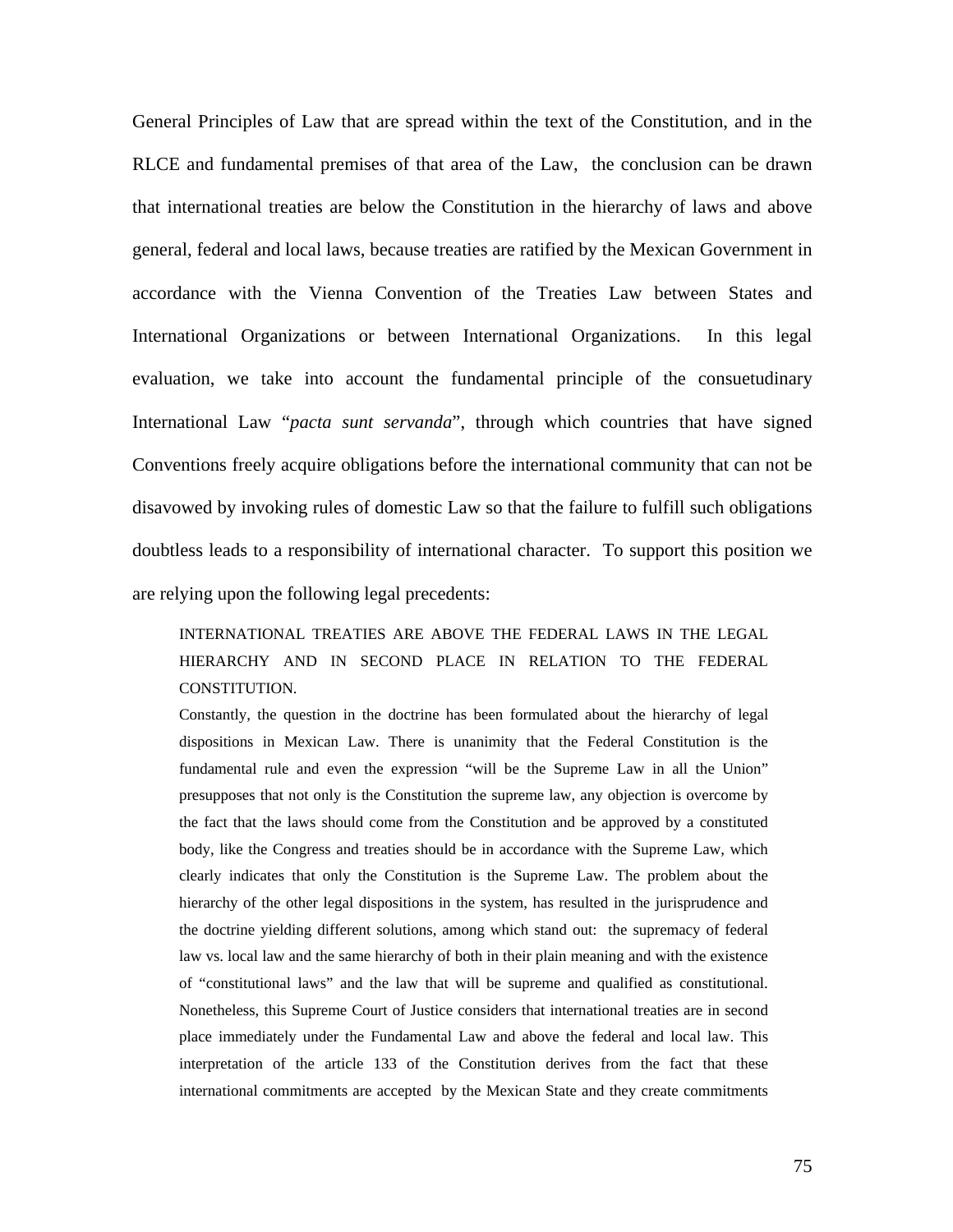for all its authorities in relation to the international community; so that it is understandable that the Congress has created faculties for the President of the Mexican Republic for subscribing to international treaties in the capacity of Chief of the Mexican State, and in the same way, the Senate intervenes representing the will of the federal states and, through its faculty of ratification binds all of its authorities. Another important aspect in considering this hierarchy of the treaties, is that there is no limit in the competence between the Federation and the federal states, which means, there is no taking into account the federal or local competence of the content of the treaty, but in accordance with article 133, the President and the Senate can bind the Mexican State in any subject, independently that for other effects such subject is within the competence of the federal states. As consequence, the interpretation of article 133 involves placing federal and local Law in the third place within the same hierarchy based on the article 124 of the Fundamental Law, which requires that, "The powers that are not expressly granted by this Constitution to the federal officials, are reserved to the States". It is important to keep in mind, that the Supreme Court of Justice, in its previous conformation, had adopted a different position in the thesis P. C/92, Published in the Gazette of Judicial Power, Number 60, December 1992, page 27, titled: "FEDERAL LAWS AND INTERNATIONAL TREATIES HAVE THE SAME HIERARCHY RULING"; however this Tribunal considers it opportune to abandon that criterion and assumes the criterion that considers the superior hierarchy of the treaties even vs. the federal Law.

Amparo that is being reviewed 1475/98. *Sindicato Nacional de Controladores de Tránsito Aéreo.* May 1, 1999. Unanimity for ten votes. Absent: José Vicente Aguinaco Alemán. Lecturer:: Humberto Román Palacios. Secretary: Antonio Espinoza Rangel.

The Tribunal in its private session held on October 28 approved, with the number LXXVII/1999, the thesis, deciding that with the votes the jurisprudential thesis can be affirmed. México City. October 28, 1999.

Note: This thesis abandons the criterion of the thesis P. C/92 Published in the Gazeta del Poder Judicial, Number 60, December 1992, page 27, titled: "FEDERAL LAWS AND INTERNATIONAL TREATIES HAVE THE SAME HIERARCHY RULING";

Thesis Subject (s): Constitutional, Novena Época, Instancia: Pleno, Source: Gazeta del Poder Judicial, X, November 1999, Thesis: P. LXXVII/99, Page 46.

"INTERNATIONAL TREATIES ARE AN INTEGRAL PART OF THE SUPREME LAW OF THE UNION AND ARE PLACED HIERARCHICALY ABOVE THE GENERAL, FEDERAL AND LOCAL LAWS. INTERPRETATION OF ARTICLE 133 OF THE CONSTITUTION. The systematic interpretation of article 133 of the Mexican Constitution permits us to identify the existence of a superior legal order with a national character conformed by the Federal Constitution, the international treaties and general laws. Likewise from this interpretation, that is in accordance with the principles of International Law spread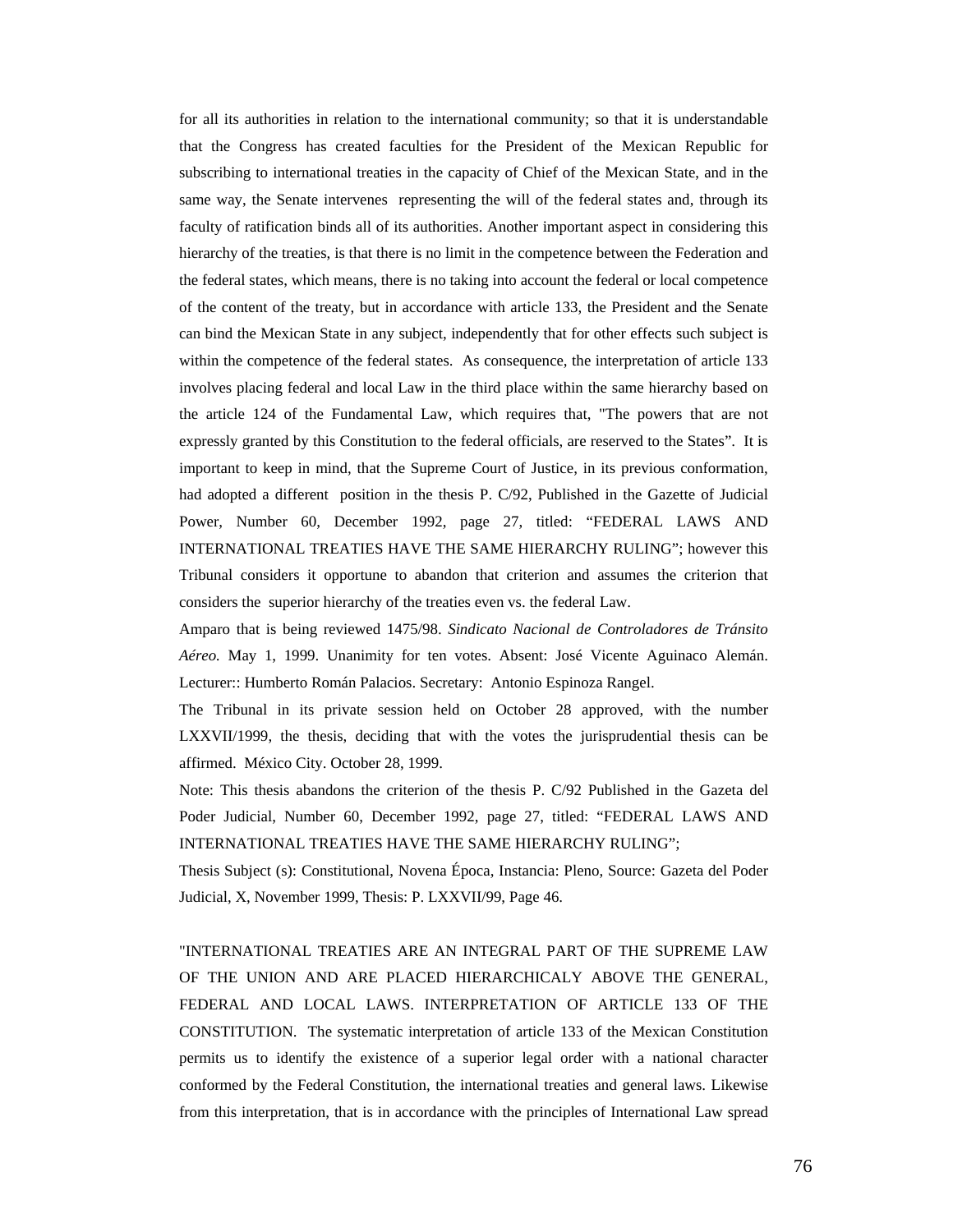within the text of the Constitution, and also the legal dispositions and fundamental premises of this Law, it can be concluded that international treaties are placed hierarchically under the Federal Constitution and above the general, federal and local laws in the sense that the Mexican State when signing such treaties, according to the Vienna Convention about the Law of Treaties between States and International Organizations or between International Organizations and others, adopted the fundamental principle of the consuetudinary international law "pacta sunt servanda", acquiring freely obligations before the international community that can not be ignored by invoking domestic legal dispositions, and the lack of fulfillment of such obligations, implies a responsibility of international character". Thesis Number P. VII/2007 pronounced by the *Pleno de la Suprema Corte de Justicia de la Nación* resolving Amparo 120/2002, February 13, 2007.

In regards to the issue analyzed in this section, this Panel finds that the Complainant did not justify the existence of any of the points included within article 238 of the *CFF* and that the Investigating Authority, in changing the methodology, applied correctly the *Antidumping Agreement*, which was clearly supported by the explanation and analysis in points 91 to 95 of the Final Determination.

## **IX. ANALYSIS OF THE ALLEGED VIOLATIONS OF THE INVESTIGATING AUTHORITY WHEN IT ESTABLISHED AN ANTIDUMPING DUTY FOR "ALL OTHER EXPORTERS"**

In the Final Determination, the Investigating Authority determined:

"The antidumping duties imposed by this Determination are equivalent to the dumping margins calculated at this point in the procedure in the following terms:

- A) 6.77 per cent for the imports of like product produced by Berg Steel Pipe Corporation.
- B) 25.43 per cent for the imports of like product produced by Oregon Steel Mills, Inc.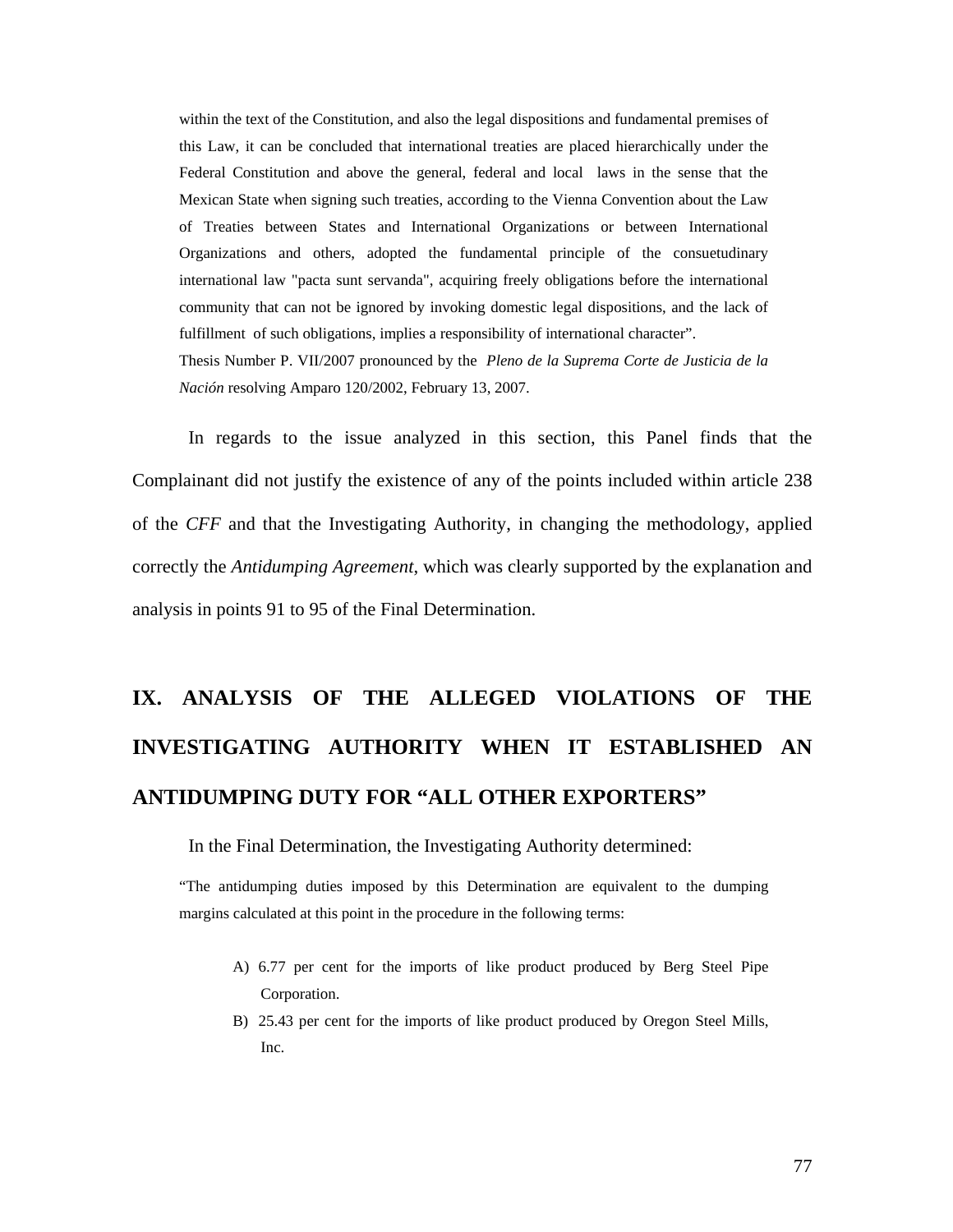C) 25.43 per cent for the imports of like product produced by all other exporter companies from USA.*[105](#page-77-0)*

In its Complainant Brief, BERG alleged that article 54 of the LCE refers to the possibility of analyzing facts based on the information available, only in the case when exporters, from whom the Authority required information, evidence and data, had not fulfilled such requirements in a satisfactory way.<sup>[106](#page-77-1)</sup>

BERG also alleges that the Authority had not described with detail in its Final Determination, those exporters to whom the Authority had sent the information requirements and which of them had not responded in a satisfactory way. The Investigation Authority instead had imposed an artificial dumping margin and determined an antidumping duty over unknown persons, e.g., all other exporters of the like product, current and future. So that, the complainant alleges that article 54 of the LCE is not a legal basis for supporting the decision of the Investigating Authority, because its content involves a different set of assumptions.<sup>[107](#page-77-2)</sup>

Similarly, the Complainant alleged in its reply brief that article 6.8 of *Antidumping Agreement* is also not a legally applicable basis, even though it was also invoked by the Investigating Authority in its Final Determination, which prejudiced the complainant for the following reasons:

- Article 6.8 of the *Antidumping Agreement* establishes that in cases in which any interested party refuses access to, or otherwise does not provide necessary information within a reasonable period or significantly impedes the investigation,

<sup>1</sup> <sup>105</sup> Point 94 of the Final Determination.

<span id="page-77-1"></span><span id="page-77-0"></span><sup>106</sup> Op. cit. Number 27, p. 38

<span id="page-77-2"></span> $107$  Id.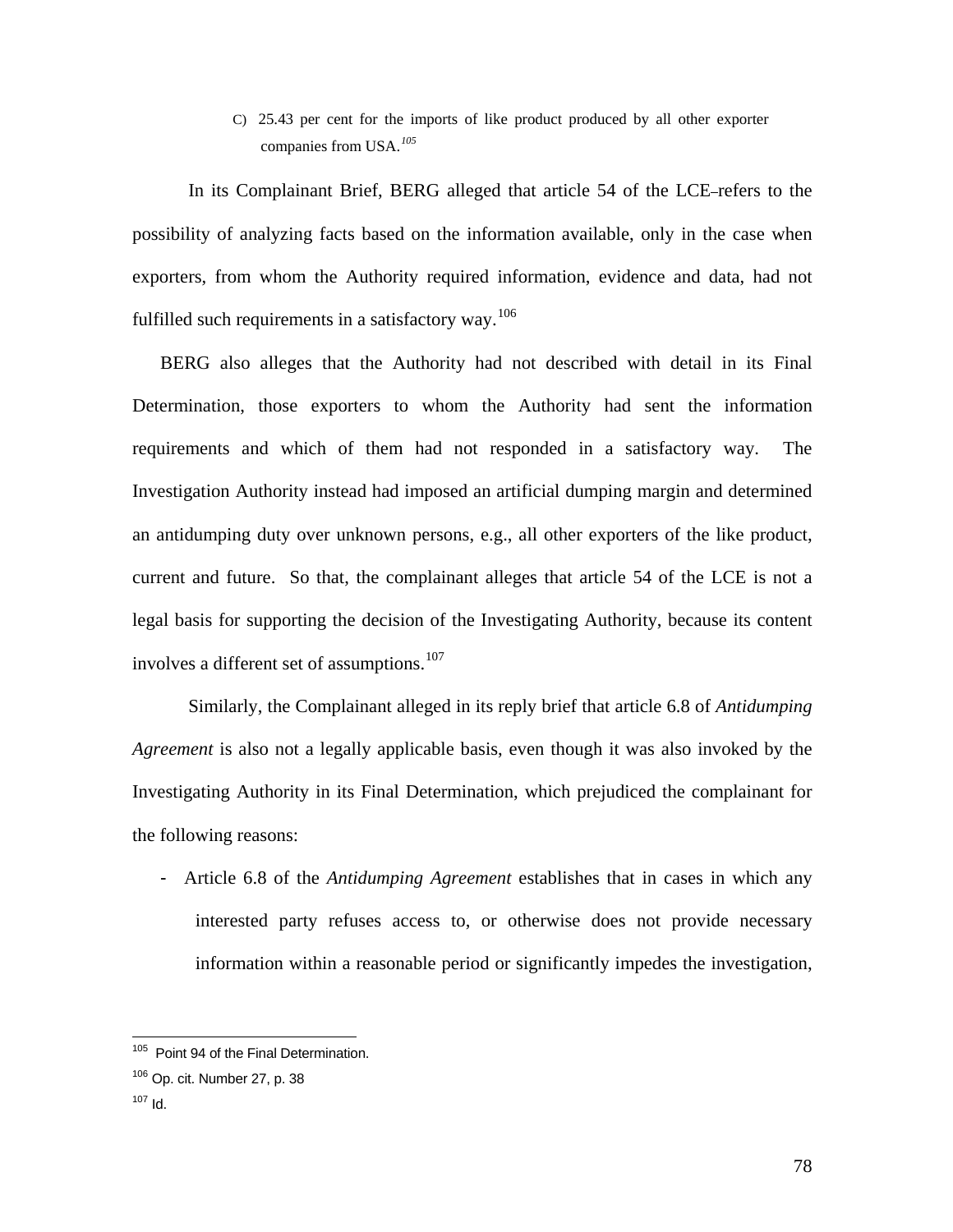preliminary and final determinations, affirmative or negative, may be made on the basis of the facts available.

With a simple reading of the Final Determination, it is clear that there is no argument or issue, because in this case this situation did not happen, that shows that all other exporters of the like product in the USA had refused access to the Investigating Authority to the necessary information or otherwise have not provided responses. The Final Determination simply does not establish anything about those exporters placing substantial obstacles to the investigation.<sup>[108](#page-78-0)</sup>

BERG also argued that using the logic of the LCE, the Investigating Authority should have proved that all other exporters entered the Mexican Market with unfair international trade practices, like dumping.<sup>[109](#page-78-1)</sup> The methodology through which the Investigating Authority estimated Antidumping margins and imposed Antidumping duties on all other exporters of the like product from the USA, involving diverse economic agents linked to the export activity of this merchandise in the USA, was not correct.

According to BERG, there is no doubt that the assumptions mentioned are not in accordance with articles 54 of the LCE and 6.8 of *Antidumping Agreement* which are not mentioned by the Investigating Authority in its Determination. Therefore in consequence, the decision of the Authority when imposing in the Final Determination an antidumping margin on all other exporters and determining antidumping duties for the importers of the like product from all other exporters in the USA, does not have a legal basis. For this reason, the Determination falls into the category of nullification established in paragraphs

 $\overline{a}$ 

<sup>108</sup> Ibid., pp.39-40

<span id="page-78-1"></span><span id="page-78-0"></span> $109$  Id.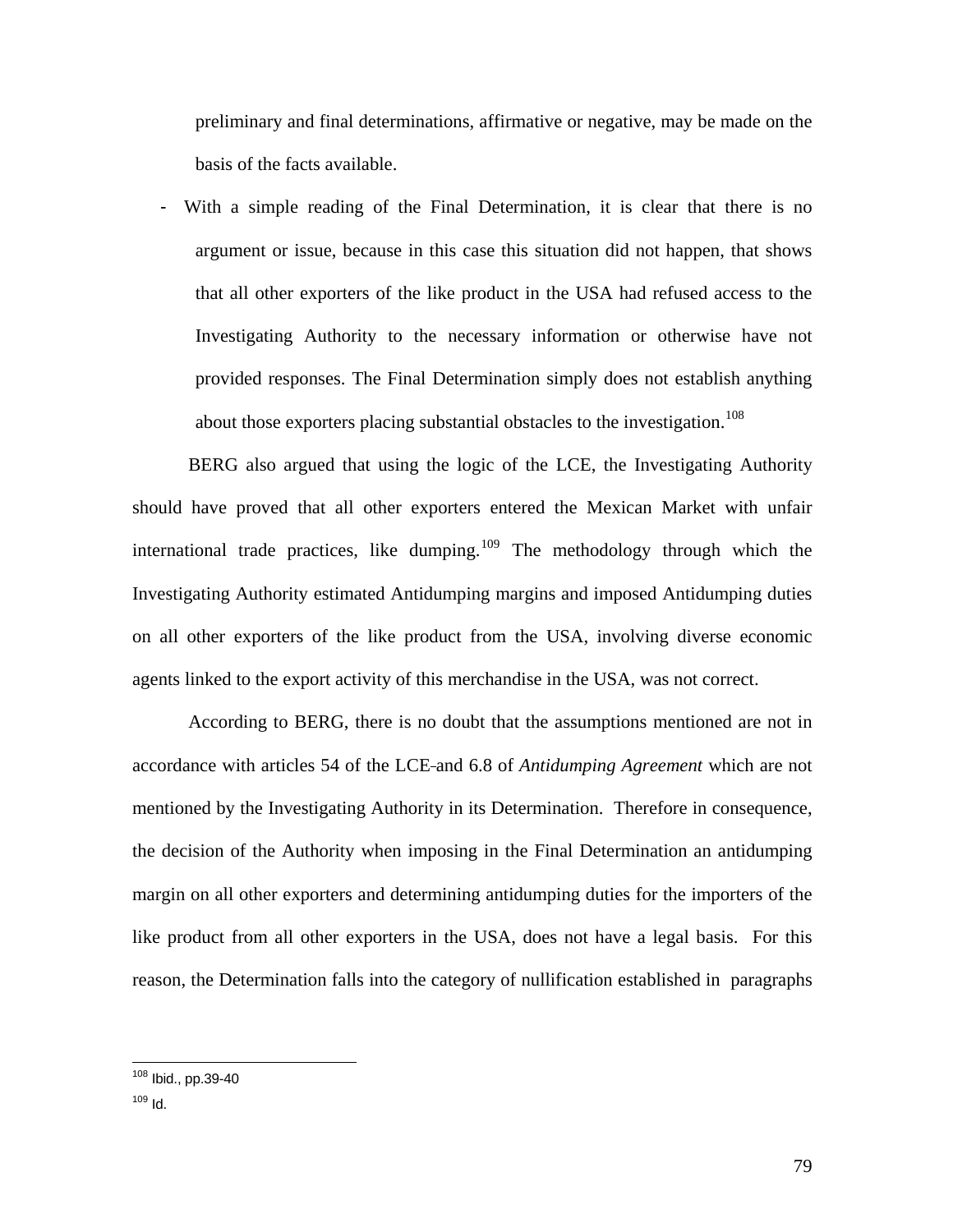II and III of article 238 of the CFF, so that in terms of article 239, paragraph II, of the same Code, it is appropriate that the Panel orders the nullification of the Determination.<sup>110</sup>

In its Reply Brief, the Investigating Authority, affirmed that when it established a dumping margin for all other exporters that did not appear in the antidumping investigation, it did not violate the terms of article 80, paragraph II, of the RLCE because the legal basis for setting such a margin was established in articles 54 of the *LCE*, and 6.8 of the *Antidumping Agreement,* as the Authority described in point 102 of Final Determination.<sup>[111](#page-79-1)</sup> The Authority argued that when it published its Initiation of Investigation in the *DOF* on August 12, 2003, it was released to all interested persons in the investigation, either domestic or foreign, asking them to appear before the Authority in order to participate in the procedure, through a formal questionnaire.<sup>[112](#page-79-2)</sup>

Likewise, in the Brief, the Authority established that the formal questionnaires had been sent to all exporter and importer companies the Authority knew about it (companies that are mentioned in point 19 of the Determination of Initiation of the Investigation). From these companies, the only ones that filed a questionnaire showing their legal interest, were the exporter companies OREGON and BERG. Therefore, the Authority had requested information, evidence and data from all the exporter companies through the formal questionnaires, fulfilling the requirements of with article 54, paragraph I of the  $LCE.<sup>113</sup>$  $LCE.<sup>113</sup>$  $LCE.<sup>113</sup>$ 

According to the Authority's Brief, it determined that all other exporter companies fulfilled the requirements of the paragraph II of article 54 of the LCE, because these

 $110$  Ibid., p.40.

<span id="page-79-1"></span><span id="page-79-0"></span><sup>111</sup> Op-cit. Number 31, p.63-64

<span id="page-79-2"></span> $112$  Ibid., p. 65

<span id="page-79-3"></span> $113$  Ibid., p. 66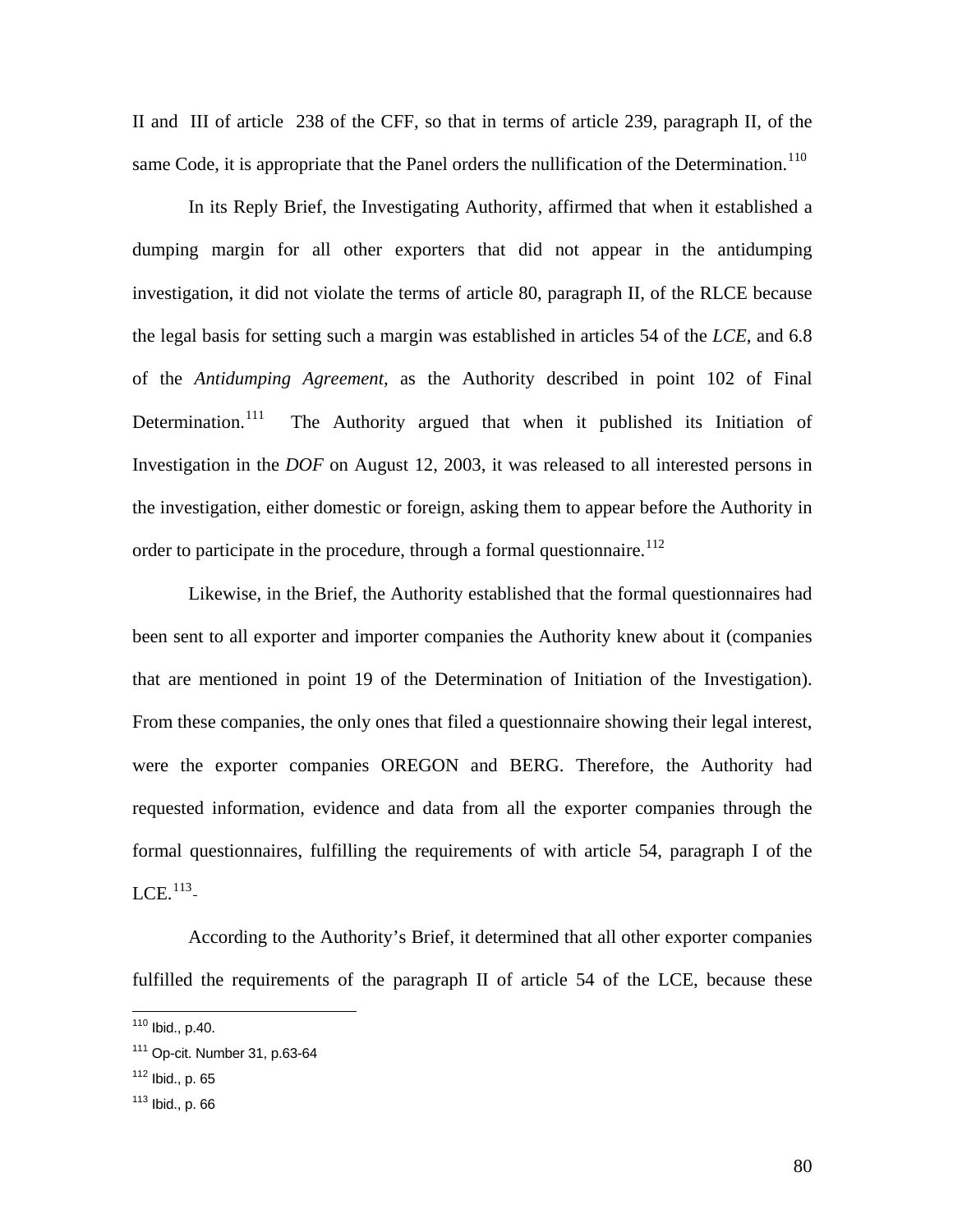companies did not file information, data or evidence required by the Authority through the formal questionnaires. Therefore, the Investigating Authority could make its determination based upon facts available.<sup>[114](#page-80-0)</sup> In its Reply Brief the Authority pointed out that article 6.8 of the *Antidumping Agreement* was sufficient to support its reasoning and its decision to apply a residual antidumping duty to STUPP, ACIPCO and all other exporter companies, based on the facts available. This article establishes the following:

*In cases in which any interested party refuses access to, or otherwise does not provide, necessary information within a reasonable period or significantly impedes the investigation, preliminary and final determinations, affirmative or negative, may be made on the basis of the facts available. The provisions of Annex II shall be observed in the application of this paragraph.[115](#page-80-1)*

 Also in its reply brief, the Authority established that for those companies that did not file the information required during a reasonable period of time, which is the situation for all other exporters (companies that did not appear), the Authority can decide to take into account the facts available, as it did in the Antidumping Investigation that resulted in the Final Determination that is the object of this review. Also the Authority stressed that had properly exercised its discretion in issuing a determination based on the facts available. $116$ 

Further to this point, the Authority stated that through an integral interpretation of points 102 and 243 of the Final Determination, it arrived at the conclusion that the Authority had determined a residual Antidumping Duty, referring to in point 245 (C) of the Determination, based on articles 54 and 62 of the LCE, 6.8 and 9.1 of the *Antidumping Agreement*, and article 89 of the RLCE, this situation clearly showed that the decision

<sup>1</sup>  $114$  Id.

<span id="page-80-1"></span><span id="page-80-0"></span><sup>115</sup> Ibid, p.67.

<span id="page-80-2"></span> $116$  Id.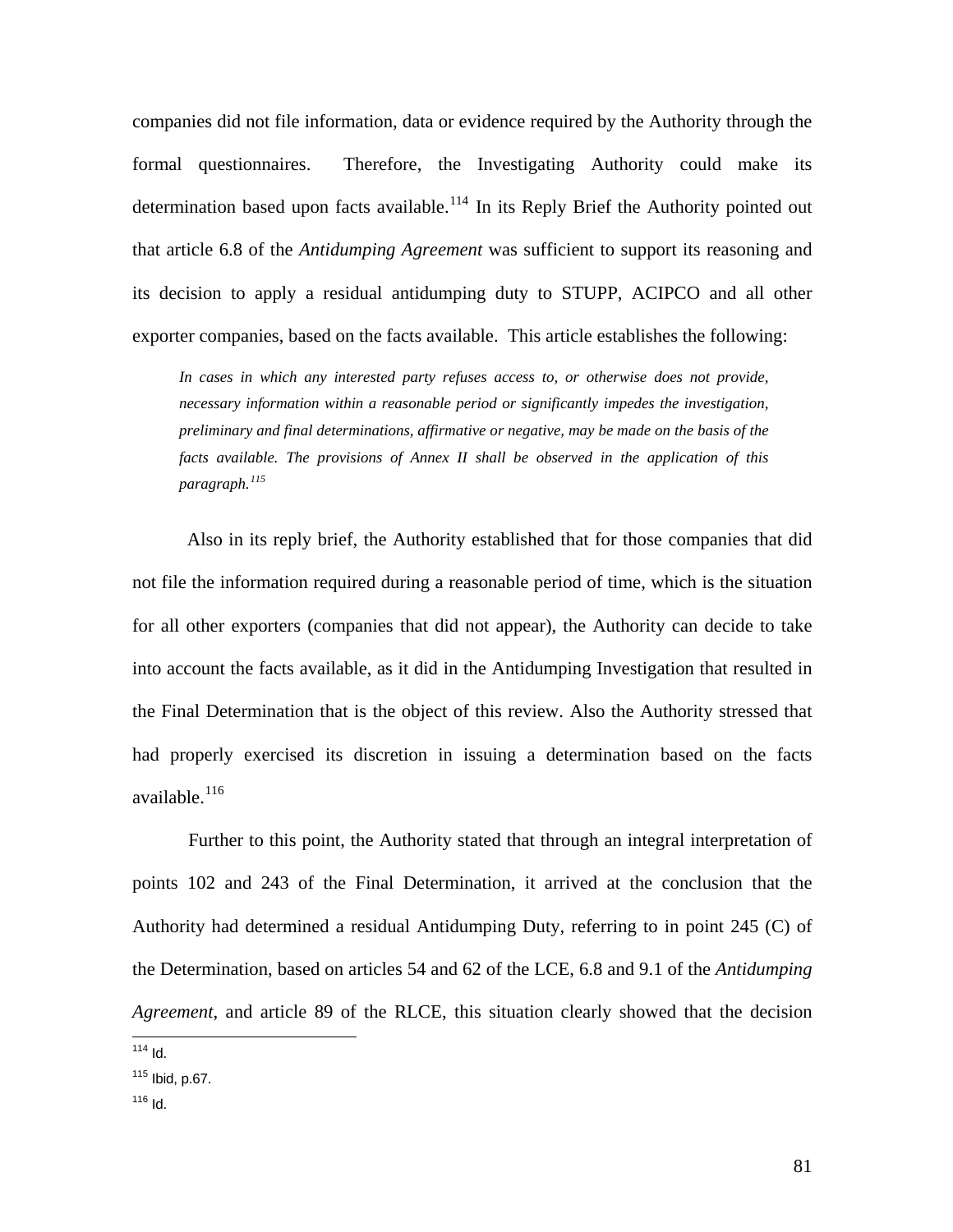made by the Authority was in accordance with the legal framework, because it is evident that the Authority has the power to impose a definitive residual antidumping duty on all those companies that did not appear in the antidumping investigation. More importantly, it is possible that a new exporter procedure could be initiated, as provided for in article 89 (D) of the LCE and article 9.5 of *Antidumping Agreement*, with the purpose of determining a specific margin for all those companies that did not export during the period of investigation.<sup>[117](#page-81-0)</sup>

In its Reply Brief, the Authority, continued saying that the Binational Panel that reviewed the final determination of the imports of flat coated steel products, from the USA (MEX-94-1904-01) and the Binational Panel in the case of rolled steel plate originating from Canada (MEX-96-1904-02) had rejected the idea of nullification or revocation of the determinations issued by the Investigating Authority, and this decision is based, fundamentally, on the fact that a Binational Panel is not the *Tribunal Federal de Justicia Fiscal y Administrativa* (Hereinafter, "TFJFA", previously called the *Tribunal Fiscal de la Federación*).<sup>[118](#page-81-1)</sup>

BERG in its Reply Brief in response to the Authority's, pointed out that it was evident that article 54 of the LCE-does not refer to other factual assumptions, such as giving the power to the Authority to make determinations based on the facts available in cases when exporter companies that did not export during the period of investigation, but exported after this period, and that, the Investigating Authority could not act beyond what the legal framework allowed it. $^{119}$  $^{119}$  $^{119}$ 

 $\overline{a}$ 

<sup>&</sup>lt;sup>117</sup> Ibid., p.69.

<span id="page-81-1"></span><span id="page-81-0"></span><sup>118</sup> Ibid., p.76.

<span id="page-81-2"></span><sup>119</sup> Op. Cit. Number 42, p. 17.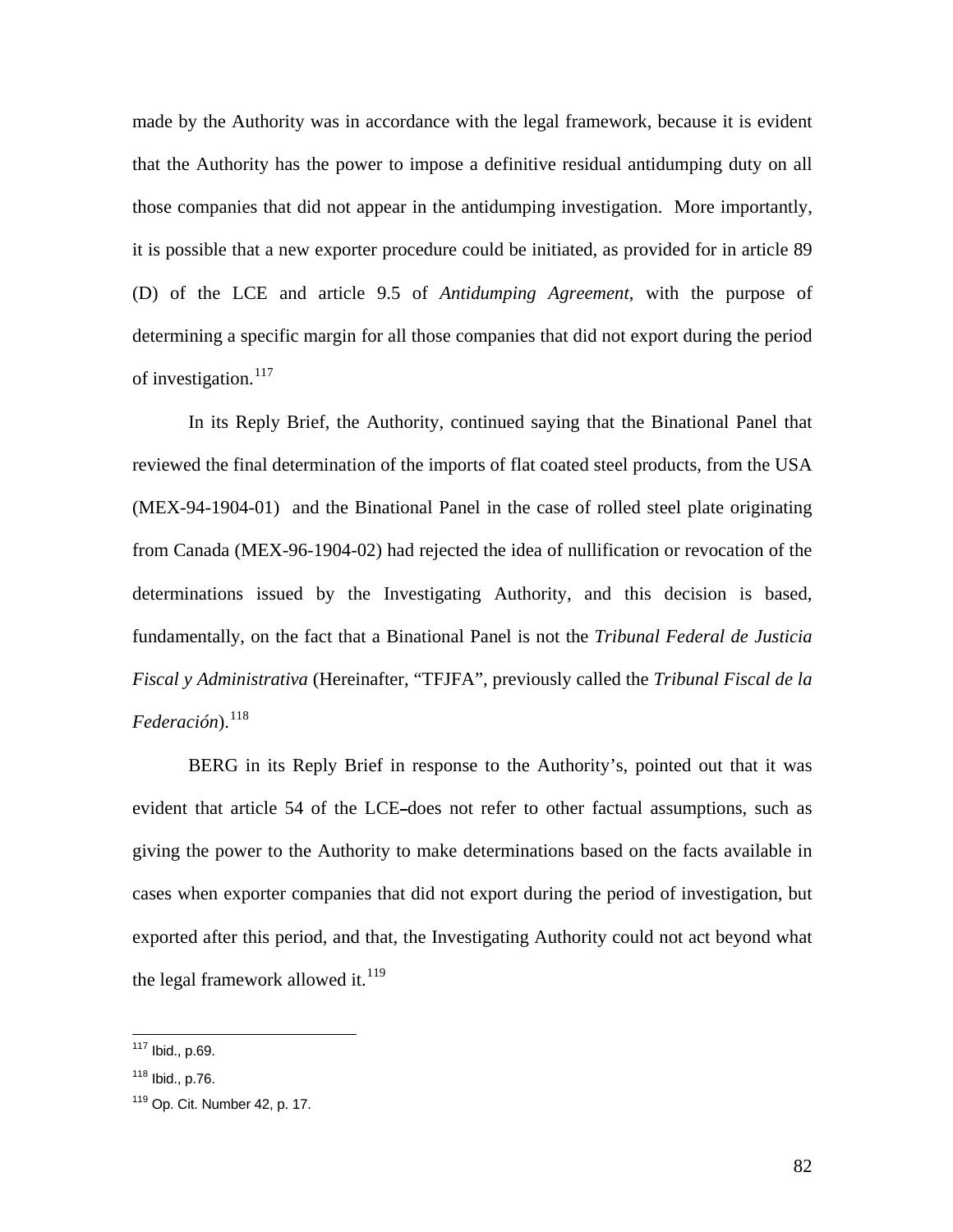BERG also argued in its Reply Brief, that in this case the Authority imposed Antidumping duties in an extensive way, without limits, on the importers that acquired the like product from those exporters whom the Authority did not notify and on other exporters that did not sell the like product in the Mexican market but exported outside the period of investigation. The Antidumping measure is in force unfairly on all other exporters that sold the merchandise after the issuance of the Final Determination or those who will export in the future. As a consequence, BERG confirmed its argument that the Investigating Authority had not made such its determination based on the legal framework when it imposed a dumping margin and residual antidumping duties on all other exporters, alleging that "*…*based on the same argument that BERG Steel described in accordance with article 54 of the LCE, article 6.6 of *Antidumping Agreement* neither is applicable nor can it serve as the legal basis for the Investigating Authority to impose dumping margins on all other exporters that did not appear in the antidumping proceeding, or antidumping duties on the importers that acquired the merchandise from the other exporters that were not notified according to the Law, and did not export during the period of investigation, but exported after this period*…"[120](#page-82-0)*

In its Reply Brief to the Investigating Authority, BERG argued that the Authority pretended to repair its flawed reasoning by covering itself with an instrument that, in legal terms, could not be taken as a notification, specifically, the publication of the Notice of Initiation of the Investigation in the *DOF* on August 12, 2003. This is not a legally sufficient instrument for notifying the interested parties, because article 53 of the LCE requires that the day following the publication of the Notice of Initiation of the

<span id="page-82-0"></span> $120$  Ibid., pp. 17-18.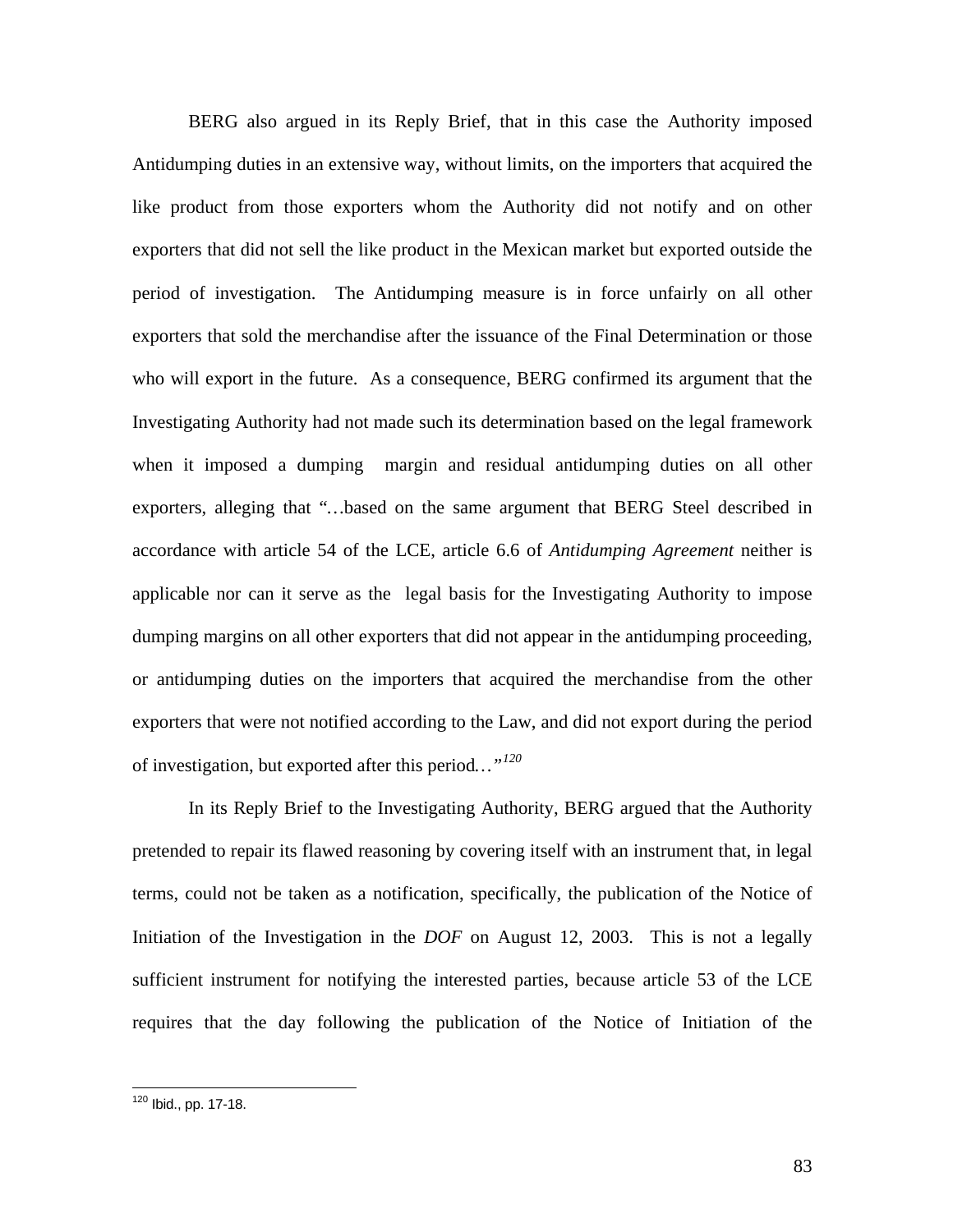Investigation in the *DOF*, the Secretary of Economy should notify the interested parties that it knows, with the purpose that these parties can appear to protect and defend their rights. Therefore, BERG argued that it is evident that the Investigating Authority had the obligation of notifying all exporters about the Initiation of the Investigation, that it knew about, and it should have sent to each one of them the formal questionnaire referred to in article 54 of the LCE.<sup>[121](#page-83-0)</sup>

Likewise, the Complainant argued that the Investigating Authority had pointed out in its Reply Brief that it was bound to take into account other articles that were a legal base for its actions, such as article 62 of the LCE, article 89 of the RLCE, and article 9.1 of the Antidumping Agreement*,* [122](#page-83-1) so that,

"*…*In attention to articles 89-D of the LCE and 9.5 of Antidumping Agreement, the procedure for new exporters is used in cases when the companies have not exported during the period of investigation, and for this reason, they cannot be characterized as interested persons. Nonetheless this procedure does not have any relation to the fact that the Authority imposes antidumping duties on the operations of the importers of the other exporters that sell its products outside the period of investigation […] articles 89-D and 9.5 of Antidumping Agreement do not give any power to the Authority taking such actions as these articles represent only a procedural instrument that new exporters can use for proving to the Secretary of Economy that they did not commit dumping, but with the decision of the Authority, the importers that conduct business with these exporters have to face a residual antidumping duty, the highest obtained by the Authority and with an antidumping duty in the same level imposed on the importers in national territory. The result, in accordance with the decision of the Investigating Authority and based on the articles above mentioned, is that all other exporters have the right to invoke a special procedure that in event it is accepted, the Investigating Authority exempts these importers from paying the antidumping duties..."<sup>[123](#page-83-2)</sup>

 $121$  Op. Cit Number 42, p. 20.

<span id="page-83-0"></span><sup>122</sup> Ibid., p.21.

<span id="page-83-2"></span><span id="page-83-1"></span><sup>123</sup> Ibid., p. 23.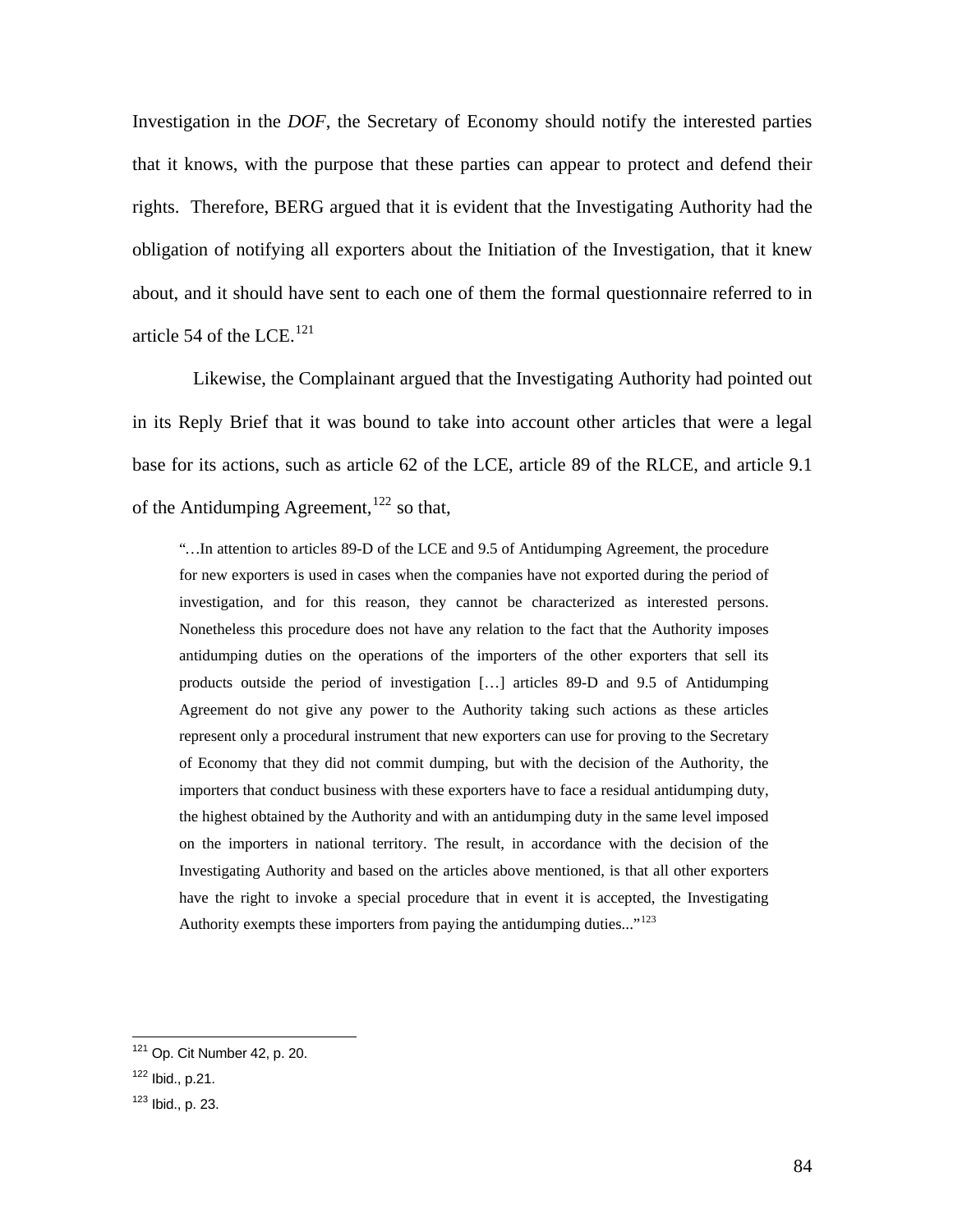In the above mentioned Reply Brief, BERG also argued this situation legally implies that all other exporters that sold the investigated merchandise in the period of investigation, even when they would not have been notified, those that export outside the period of investigation and those that in the future will export the merchandise (after the issuance of the Final Determination that imposed the antidumping duties), despite the fact that they had no chance to defend their interests, automatically have dumping margins. This implies that there is a legal presumption that they committed dumping, and therefore, if their importers want to sell the merchandise in the Mexican market they must pay a definitive antidumping duty. Nonetheless, they have the option that the Authority, in another proceeding, can review their situation and resolve whether they have, in fact, committed dumping when they exported to Mexico.<sup>[124](#page-84-0)</sup>

#### BERG argued that,

"The investigating Authority argues that it has the power to impose the highest dumping margin obtained upon based on the facts available in accordance with article 64 of the LCE. However, this precept, in accordance with the amendments of the LCE—in 2003, is not invoked in the Final Determination. More importantly it has been declared by the Dispute Settlement Body of the World Trade Organization as not compatible with the Rules of the Antidumping Agreement..."<sup>[125](#page-84-1)</sup>

"In this sense, it is important to point out the report of the Appellate Body of the WTO in case WT/DS295/AB/R on November 29, 2005, which concluded that the lack of compatibility of article 64 of the LCE with the requirements of the Antidumping Agreement: '… iv) confirms the decisions made by the Panel that established in paragraphs 7.242 and 8.5, b) of its report, that article 64 of the LCE is not compatible with itself, paragraph 8 of article 6 and paragraphs 1, 3, 5 and 7 of Annex II of Antidumping Agreement and with paragraph 7 of article 12 of such Agreement"<sup>[126](#page-84-2)</sup>

"Based on these arguments, it is evident that the use of the highest dumping margins as the 'best available option' as the Authority decided to apply for determining a 'residual'

<sup>1</sup>  $124$  Id.

<span id="page-84-0"></span><sup>125</sup> Ibid., p.25.

<span id="page-84-2"></span><span id="page-84-1"></span><sup>126</sup> Ibid., p.26.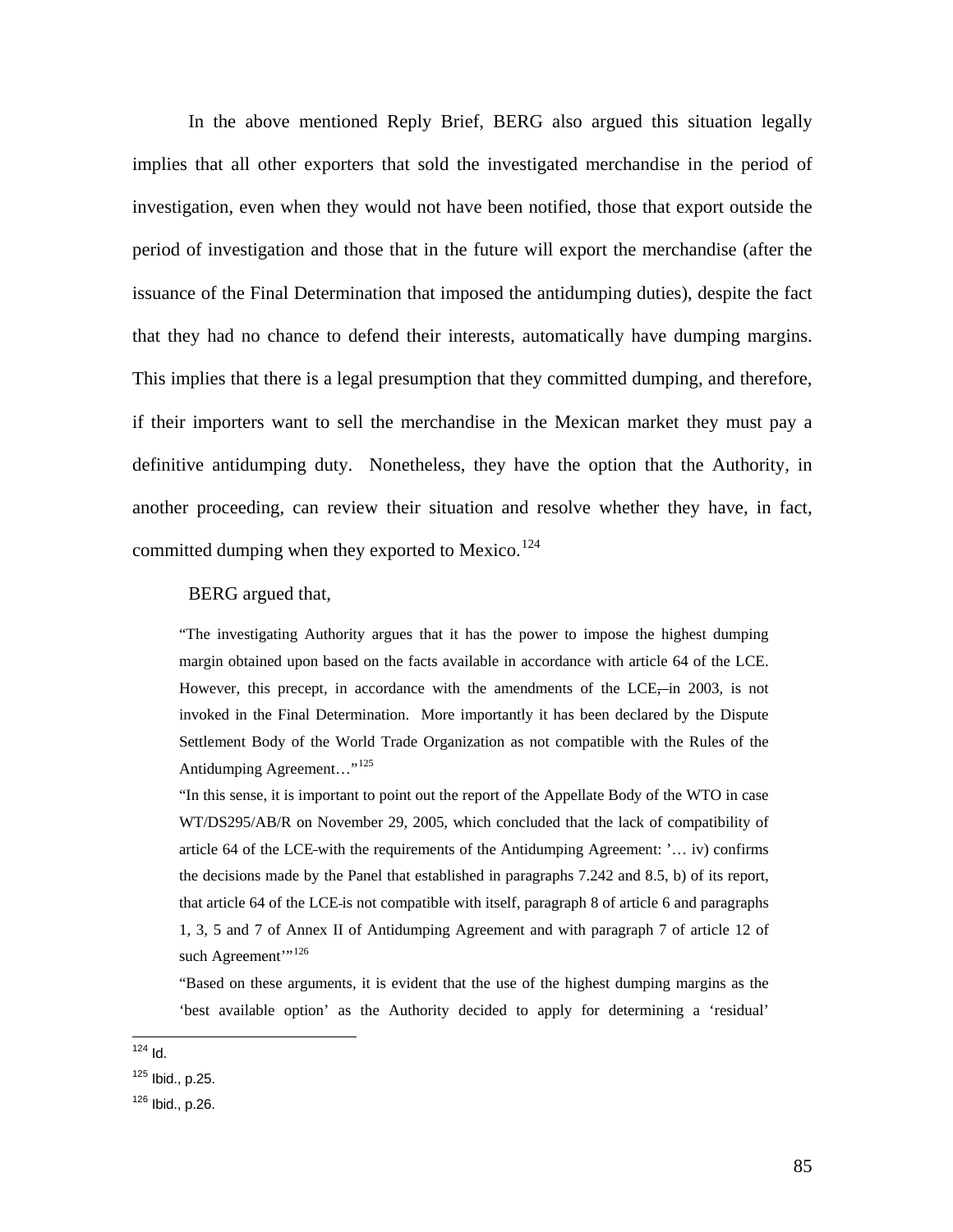antidumping duty, is illegal and against BERG's interests, as this company has expressed in its brief, and therefore a new determination should be issued eliminating such residual duty  $\dots$ <sup>[127](#page-85-0)</sup>

During the Public Hearing, BERG's counsel further argued before the Panel that the Investigating Authority can only make determinations on the basis of the facts available and as consequence it does not have the power to impose dumping margins on all other exporters, current and future, that do not appear in the investigation or that did not export during the period of investigation. BERG argued that article 6.8 of *Antidumping Agreement* allows the Authority to use a procedure on the basis of the facts available when an interested party refuses access to, or otherwise does not provide, necessary information within a reasonable period or significantly impedes the investigation, but such article does not represent the legal basis for the Authority to impose a dumping margin on all other exporter companies, current and future, that did not appear in the proceeding. In order to make this determination it was necessary for the Authority to have taken into account as the legal basis articles 54 of the LCE and 6.8 of *Antidumping Agreement*, that require the authority to notify and to send the formal questionnaire to all the companies that exported during the period of investigation.<sup>[128](#page-85-1)</sup> Despite this requirement, the Authority did not prove or demonstrate which companies exported during the period nor how each one of the exporter companies was notified.

In addition, BERG pointed out that the publication of the Notice of Initiation of the Investigation in the *DOF* does not imply a notification, and even though the RLCE points out that when the Investigating Authority does not have knowledge of all of the exporters,

 $\overline{a}$  $127$  Id.

<span id="page-85-1"></span><span id="page-85-0"></span><sup>128</sup> Op. cit. Number 60, p. 48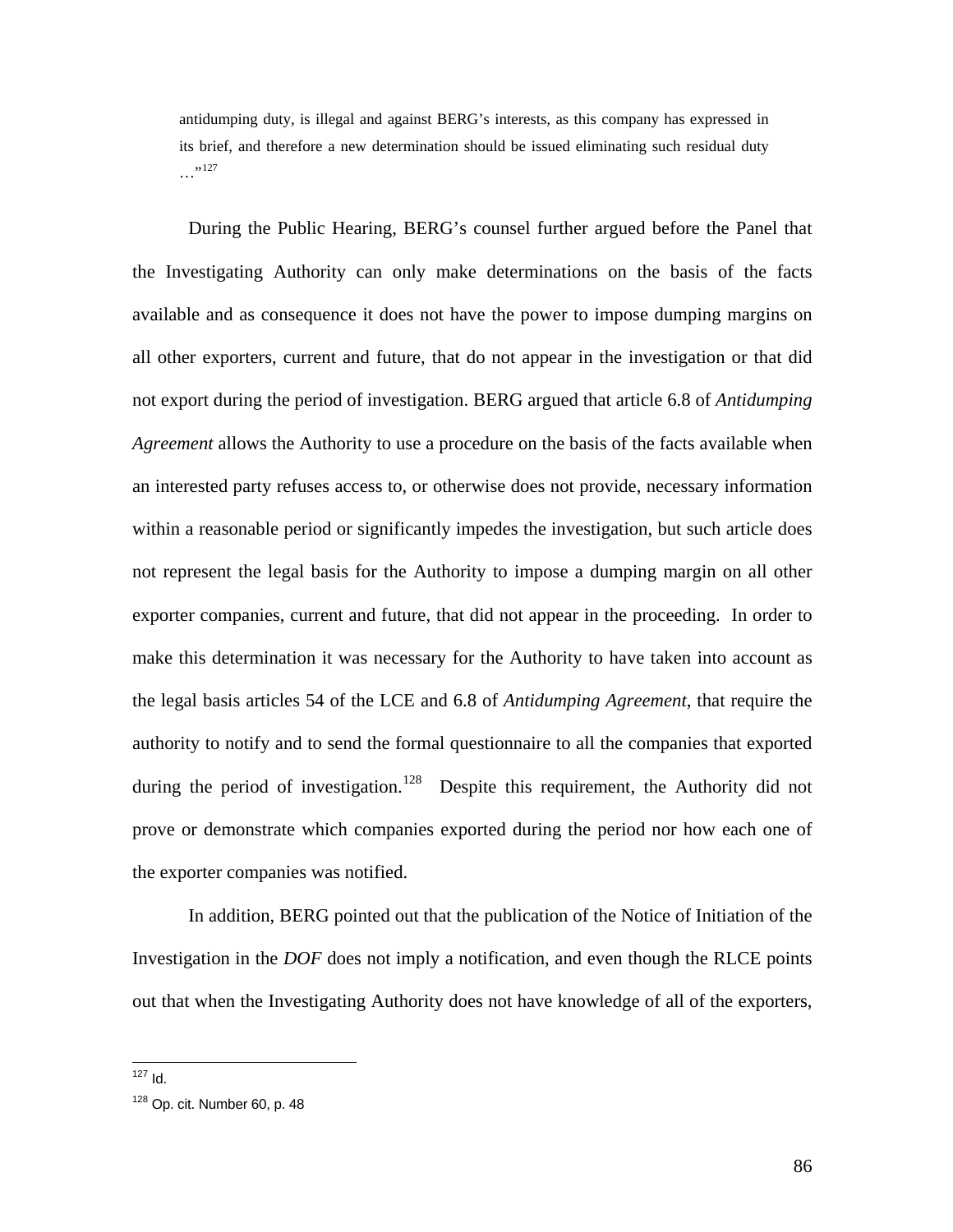it must provide notice only to the exporters it really knows about, so the Authority has the obligation to publish, in a Newspaper with a broad release in Mexico, a summary of the reasons and motives why the Authority decided to initiate the investigation, a situation that it was not fulfilled by the Authority in this case.<sup>[129](#page-86-0)</sup> During the Hearing when BERG's counsel was questioned by the Panel about whether he considered that BERG was legally authorized to speak on behalf of all other exporters, the counsel answered "definitively yes", because BERG is an exporter company free to export directly or through its facilities, distributors, subsidiaries, or using any other economic agent.<sup>[130](#page-86-1)</sup> Also in its Reply, BERG's counsel stated that he had listened to the Investigating Authority's argument that it was logical and fair to establish a general antidumping duty, an argument that even BERG agreed with, but also argued that the Authority's position was not legal and in this case we were talking about legality not justice or logic. BERG argued that the Authority only can proceed and act when the Law permits it.<sup>[131](#page-86-2)</sup>

Analyzing the arguments expressed by the parties about this issue, it is clear for this Panel that the BERG company is not legitimately able to bring this cause of action (*legitimation ad causam*) to initiate the defense of those interests that only fall to "all other exporters," even though it is evident for the Panel that the companies STUPP and ACIPCO, which supported BERG's complaint, can be benefited by the arguments raised by the complainant. It is important to point out, that in accordance with articles 28 and 39 of the LCE, the imposition of antidumping duties by the Investigating Authority has the purpose of protecting the Mexican industry against the imports of merchandises from

<sup>129</sup> Ibid., pp. 48-49.

<span id="page-86-1"></span><span id="page-86-0"></span><sup>130</sup> Ibid., p.49.

<span id="page-86-2"></span> $131$  Id.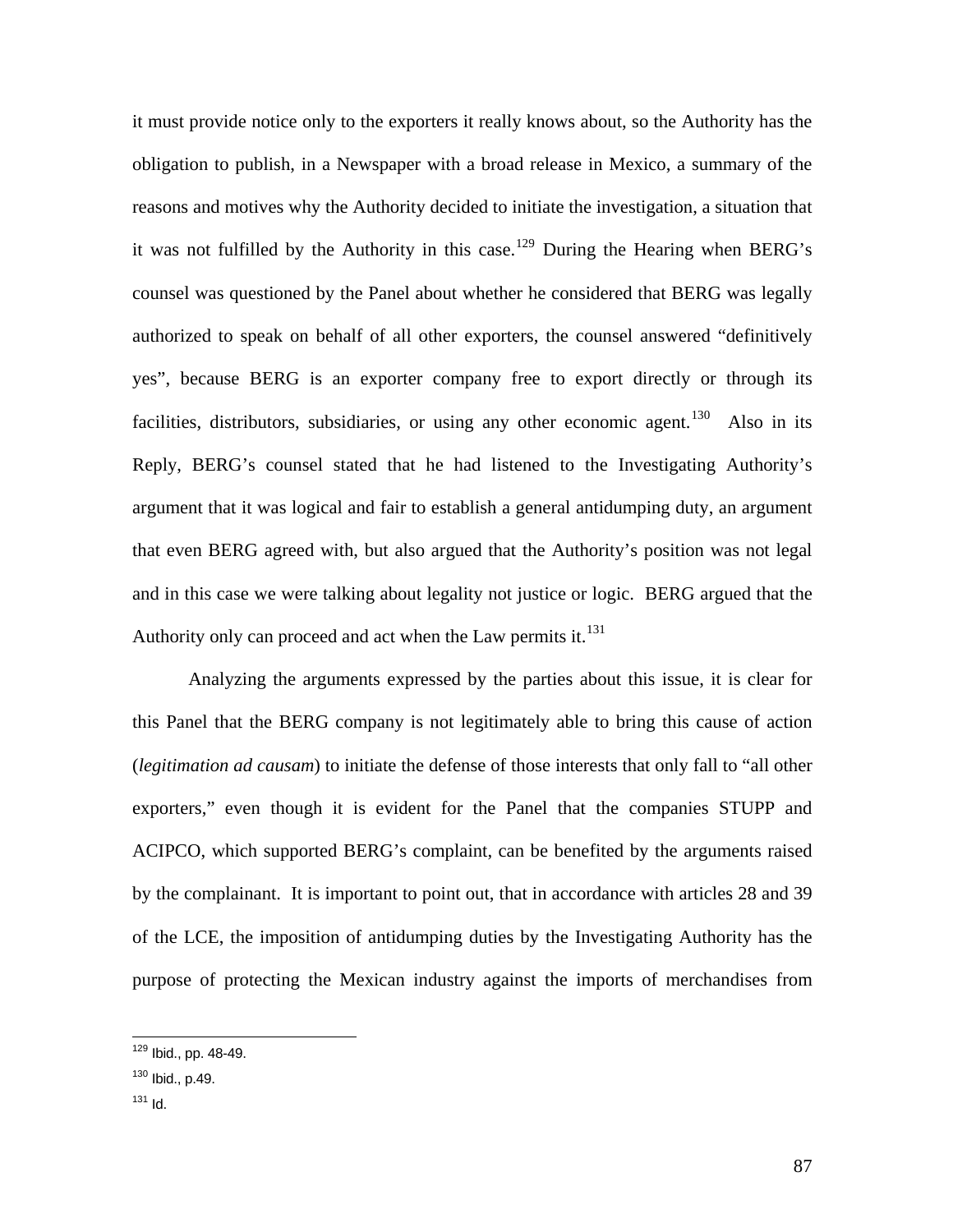other countries that enter in the Mexican market through unfair trade practices. For this reason the Authority, in accordance with article 62 of the LCE*,* has the power to establish the antidumping duty. In this sense, based on articles 28, 66 and 67 of the LCE*,* the authority for establishing antidumping duties, is not restricted to the importers that appeared during the administrative antidumping investigation because it also involves those persons that imported the merchandise from the country that has committed unfair trade practices, when such merchandise are located in the tariff heading identified in the Determination, so that, such determinations have a general character and should be applied to all importers of the like product. This criterion has consistently been sustained by the *Tribunal* Fiscal de la Federación de los Estados Unidos Mexicanos (current Tribunal Federal de Justicia Fiscal y Administrativa) and also by the *Tribunales Colegiados de Circuito* in several theses and jurisprudential precedents. Some of the more important precedents are presented below:

#### ANTIDUMPING DUTIES, THE DETERMINATIONS ARE ESTABLISHED TO BE OF GENERAL APPLICATION.

In accordance with articles 28 and 39 of the LCE, the issuing of antidumping duties by the Secretary of Economy, has as the main purpose to protect the Domestic Industry in order to face the imports of merchandise that enter in the Mexican Market through unfair trade practices, for this reason, the Secretary, based on article 62 of the LCE can establish an antidumping duty. According to articles 28, 66 and 67 of this Law, the issuing of antidumping duties is not restricted only to the interested importers that appeared during the administrative procedure, but the determination of duties is established for all those persons that import merchandise from the country in which unfair trade practices occurred, when these imports are located in the tariff heading specified in the determinations issued by the Secretary, which is sufficient reason for considering that the determinations have a general application (general character) and therefore can be applied to those importers of the like product.

*Judgment No. 100(20)15/98/453/97.- Resolving by the Segunda Sección de la Sala Superior del Tribunal Fiscal de la Federación, May 21, 1998, voting in favor 4 votes, and 1 vote against. Magistrada Ponente; Silvia Eugenia Díaz Vega.- Secretario: Lic. Miguel Ángel Luna Martínez. (Thesis proved in session on June 2, 1998), Cuarta Época, Year I, September 1998.*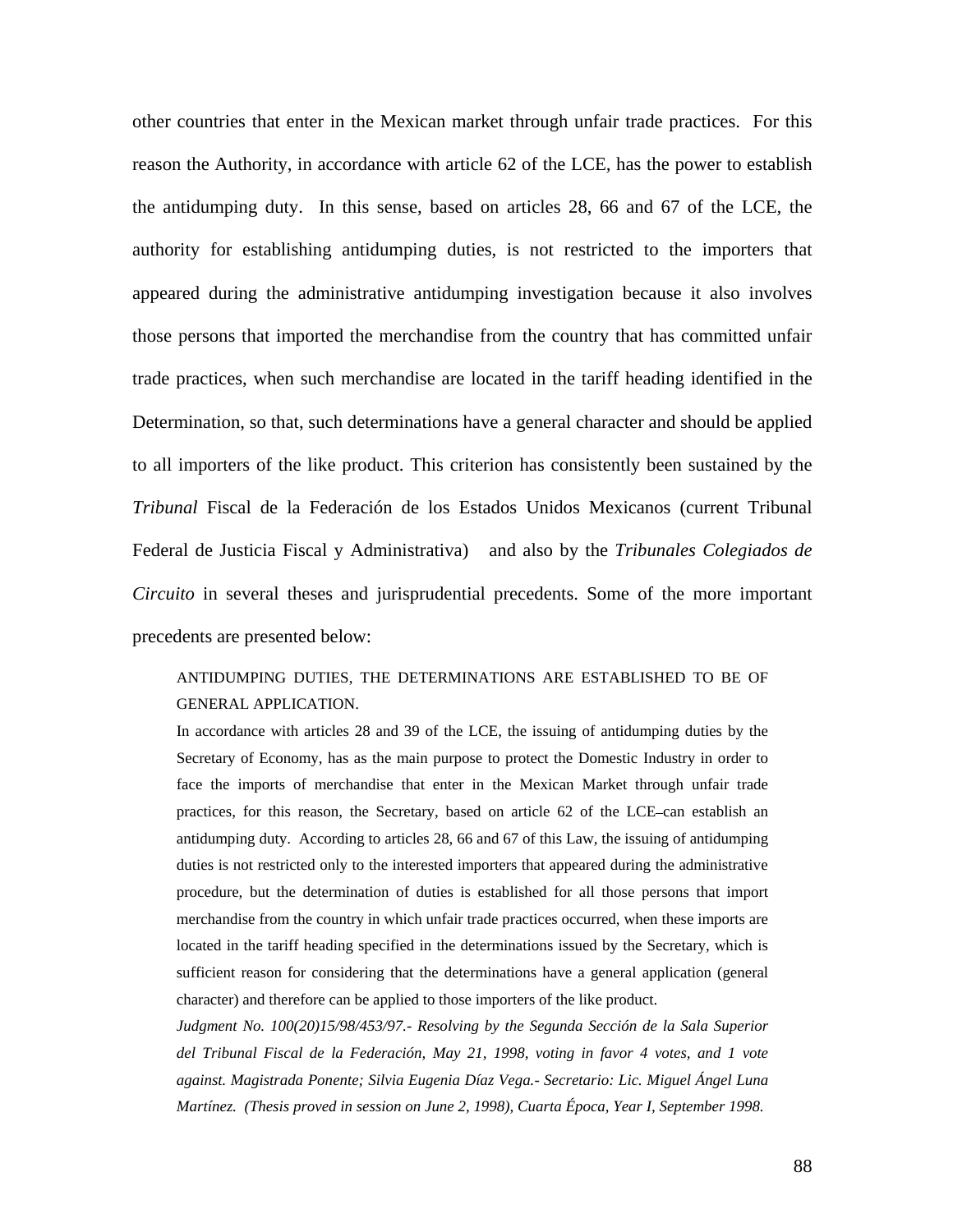ANTIDUMPING DUTIES. THE LEGAL INTEREST TO CLAIM THEM ONLY FOR THEIR APPLICABILITY DURING THE JUICIO DE AMPARO NEEDS TO DEMONSTRATE THAT THE COMPLAINANT REGULARLY IMPORTS THE MERCHANDISE, AND THE SITUATION CAN BE SUPPORTED WITH ENTRIES IN THE REGISTER OF IMPORTERS. The antidumping duties are established by the federal administrative authority as a means to control and regulate a specific domestic productive sector, in relation to the international industry of the same sector, so that it implies special taxes that are obligatory for any person that imports legally a product that enters into the national territory, in this sense, the fact of imposing the duties is applied naturally on the imports of the merchandise. Based on these issues, it is clear that those duties can be claimed in the juicio de amparo due to its application, which can be demonstrated with the import document that shows the payment of a specific amount for such operation, and in consequence, the legal interest needed to file the judgment established on Article 73, paragraph V, of the Ley de Amparo. It is also possible that complaints can be based on antidumping duties through the method of posing a guaranty; however in this case, the demonstration of the legal interest needs the proof that the complainant is dedicated regularly – not merely occasionally - to importing the merchandise, a situation that clearly shows that such burden, only for its entrance in force, affects its legal interests, because the importers have the unavoidable obligation to pay the duty when importing, an evidence could be its current inscription in the register of importers, which shows before the administrative authority that they are registered as habitual importers. Therefore, in this latest case, it is not enough to prove the legal interest to file only an import document issued before the entrance into force of the duty, because it does not prove that the person has as a habitual activity to import the merchandise, neither, does it demonstrates the application of the current antidumping duty.

*DÉCIMO QUINTO TRIBUNAL COLEGIADO EN MATERIA ADMINISTRATIVA DEL PRIMER CIRCUITO. Amparo en revisión 103/2004. Tavistock Holding, S.A. de C.V. and others. September 22, 2004. Unanimity voting. Lecturer: Armando Cortés Galván. Secretary: Ricardo Gallardo Vara. Novena Época, Instancia: Tribunales Colegiados de Circuito, Source: Semanario Judicial de la Federación and its gazeta, XXI, February 2005, Page: 1669, Thesis: I.15o.A.21 A, Tesis Aislada, Materia(s): Administrativa* 

DEFINITIVE ANTIDUMPING DETERMINATIONS. LEGAL NATURE. The investigation of unfair trade practices by the Secretary of Economy implies an investigation in the public interest, the purpose of which is to protect the domestic production against unfair or injurious trade practices and also to be concerned about the interest of all national producers, and not to protect the rights of one particular person; such investigation culminates with the definitive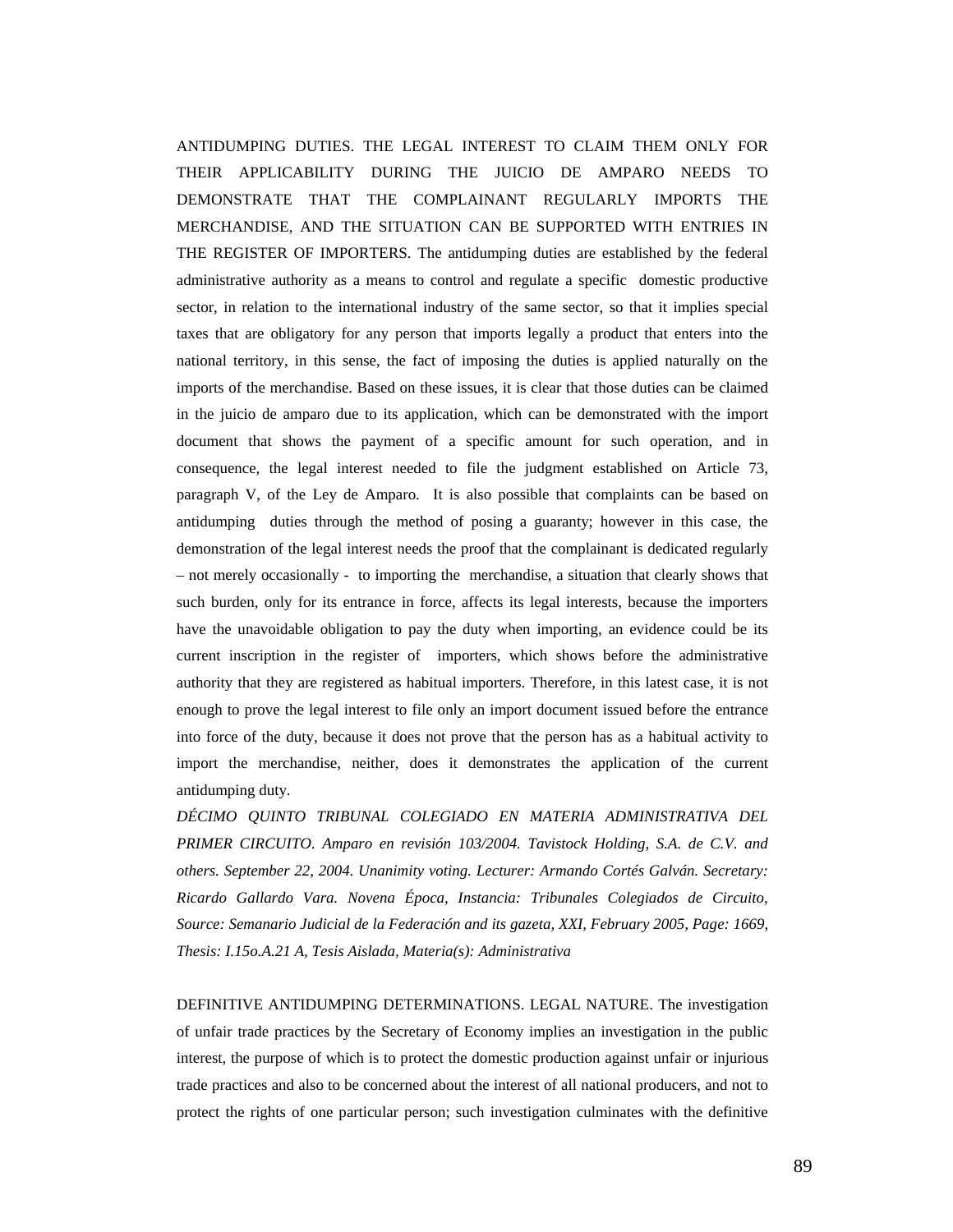antidumping determination that can establish antidumping duties that are obligatory for all importers or consignees of the merchandise that appear in the mentioned determination, beginning the day following its publication in the Diario Oficial de la Federación, independent of the fact that any particular person has or has not participated in such investigation. Therefore, there is no question that the legal nature of such determinations is to be regulatory acts because they create a non-personal legal situation with general character, and are identified with the acts materially legal and in a formal way administrative, because they are issued by the federal public administration centralized and with the power to do that, and not the Judicial Power.

*PRIMER TRIBUNAL COLEGIADO EN MATERIA ADMINISTRATIVA DEL PRIMER CIRCUITO. Amparo directo 442/2003. Rosalinda Núñez Perea. January 13, 2004. Unanimous Vote. Lecturer: Carlos Ronzon Sevilla. Secretary: José Luis Cruz Álvarez. Novena Época Instancia: Tribunales Colegiados de Circuito, Fuente: Semanario Judicial de la Federación y su Gaceta, XXI, Febrero de 2005, Página: 1777, Tesis: I.1o.A.124 A, Tesis Aislada, Materia(s): Administrativa* 

ANTIDUMPING DUTIES DETERMINED BY THE SECRETARY OF ECONOMY IN ISSUING THE DEFINITIVE DETERMINATION IN THE ADMINISTRATIVE PROCEDURE AGAINST UNFAIR TRADE PRACTICES ARE OF GENERAL APPLICATION FOR ALL IMPORTERS OR CONSIGNEES OF THE MERCHANDISE INCLUDED IN SUCH DETERMINATION, INDEPENDENTLY OF WHETHER THESE IMPORTERS HAVE PARTICIPATED IN THE INVESTIGATION. The antidumping duties mentioned in the LCE, are applied once the investigation against unfair trade practices is made, which is initiated by the independent decision of the authority or at the request of an interested party as is required by article 49 of such Law; then, the procedure of the unfair trade practices, is included in articles 49 to 60 of this Law, which establish the rules for the initiation of the investigation, to determine preliminary antidumping duties (article 57) or establish definitive antidumping duties, also this determination even can revoke the preliminary antidumping duty or conclude the investigation with no duty (article 59). In other words, in accordance with article 89 of the LCE, the antidumping duties issued by the Secretary of Economy, are obligatory from the day following its publication in the Diario Oficial de la Federación; therefore, after that date, the importers or consignees shall be required to estimate in the import document, the amounts of the preliminary or definitive antidumping duties, that shall be paid along with the trade duties. This situation clearly shows that the antidumping duties determined by the Secretary of Economy, once the final determination is issued in the investigation against unfair trade practices, have an obligatory character for all the importers or consignees of the merchandise, when the correspondent determination is published in the Diario Oficial de la Federación; furthermore it is not relevant that the particular participant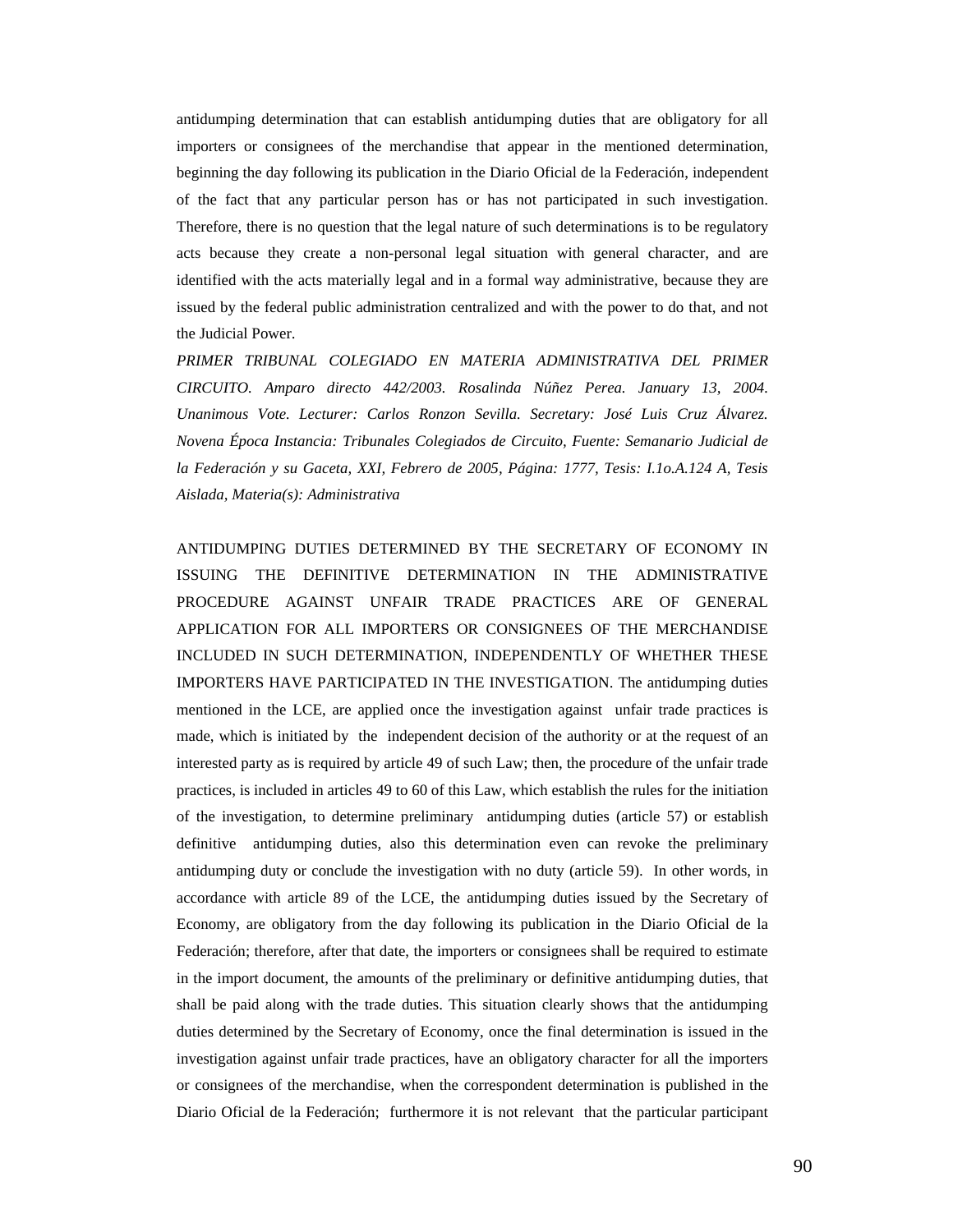whom the antidumping duties are applied, has or has not participated in such investigation, because article 89 of the LCE is strict in establishing that the importers or consignees shall be liable individually for such duties, without regards as to whether the customs authority applies such duties, even when the first assumption does not happen. In supporting this argument, it is the fact that the investigation against unfair trade practices made by the Secretary of Economy, did not involve a procedure for "solving a particular case"; but it implies an investigation in the public interest that has as its main purpose to protect the national production against unfair trade practices that cause injury to this production, through such investigation and with the imposing of the antidumping duties, the interests of all the producers are protected, not indiviudal rights, so that, there are no actors nor defendants, but the procedure can be initiated with a demand or by the independent decision of the authority.

*TRIBUNAL COLEGIADO EN MATERIA ADMINISTRATIVA DEL SEXTO CIRCUITO. Revisión fiscal 393/99. Subadministrador de lo Contencioso "1" de la Administración Local Jurídica de Ingresos de Puebla. July 6, 2000. Unanimous vote. Lecturer: Francisco Javier Cárdenas Ramírez. Secretary: Luz Idalia Osorio Rojas. Novena Época, Instancia: Tribunales Colegiados de Circuito, Source: Semanario Judicial de la Federación y su Gaceta XII, Septiembre de 2000, Página: 736, Tesis: VI.A.79 A, Tesis Aislada, Materia(s): Administrativa.* 

This Panel stresses that the Investigating Authority, acting in accordance with the criterion set out above, has determined in several cases that the imposition of antidumping duties on specific importer companies, but also in general for all those companies importing the like product, even though such companies would not have participated in the administrative procedure or did not import during the period of investigation, situations that it are clearly portrayed in such cases as the final determinations issued in the following antidumping investigations: Estearic acid from USA (Final Determination, April 8, 2005), Epoxidated Soya Oil from the USA (Final Determination, July 29, 2005) and Fatty Acids partially hydrogenated (Final Determination, April 7, 2005).

Therefore, and on the basis on the arguments above mentioned, it is evident for this Panel that in accordance with the Mexican Law it is possible to impose a residual antidumping duty, so that the Investigating Authority did not violate section II nor section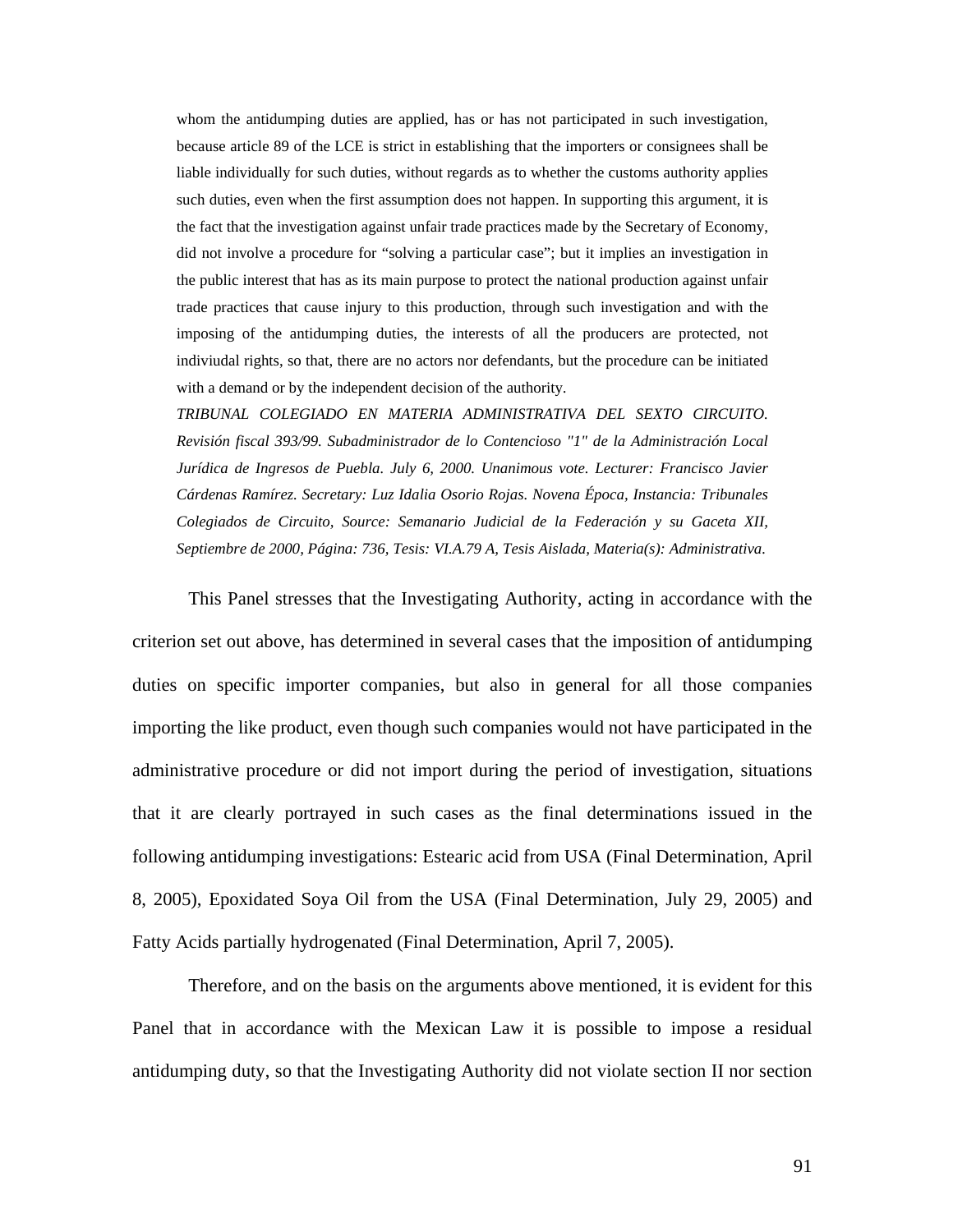IV of article 238 of the CFF, conforming with the Standard of Review that should be applied by this Panel in reviewing the Final Determination<sup>[132](#page-91-0)</sup> and that the complainant alleged violated its rights by the Investigating Authority.

The Investigating Authority, in imposing in its Determination "residual antidumping duties" acted in accordance with the applicable legal framework, for this reason, the Authority did not omit any requirement demanded by the Law affecting the defense of the participants, this situation neither changed nor impacted the result of the Determination, including the lack of legal support and motivation, or the facts needed to impose a residual antidumping duty had not been fulfilled, were different, or had been applied in a wrong manner, or that the Determination had been issued against the applicable dispositions or the necessary dispositions had not been applied. Therefore, the Investigating Authority's final Determination is affirmed with respect to the issue described above.

# **X. ANALYSIS OF THE ALLEGED VIOLATIONS OF THE INVESTIGATING AUTHORITY WHEN IT ORDERED THE ESTABLISHMENT OF ANTIDUMPING DUTIES BASED ON THE CUSTOMS VALUE.**

In the Final Determination issued by the Investigating Authority, it was determined that: "246. The antidumping duties imposed in the previous section of this Determination, will be applied to the declared customs value in the corresponding Customs import application (*pedimento*)."

<span id="page-91-0"></span><sup>&</sup>lt;sup>132</sup> In accordance with article 1904.3 and Annex 1911 of NAFTA.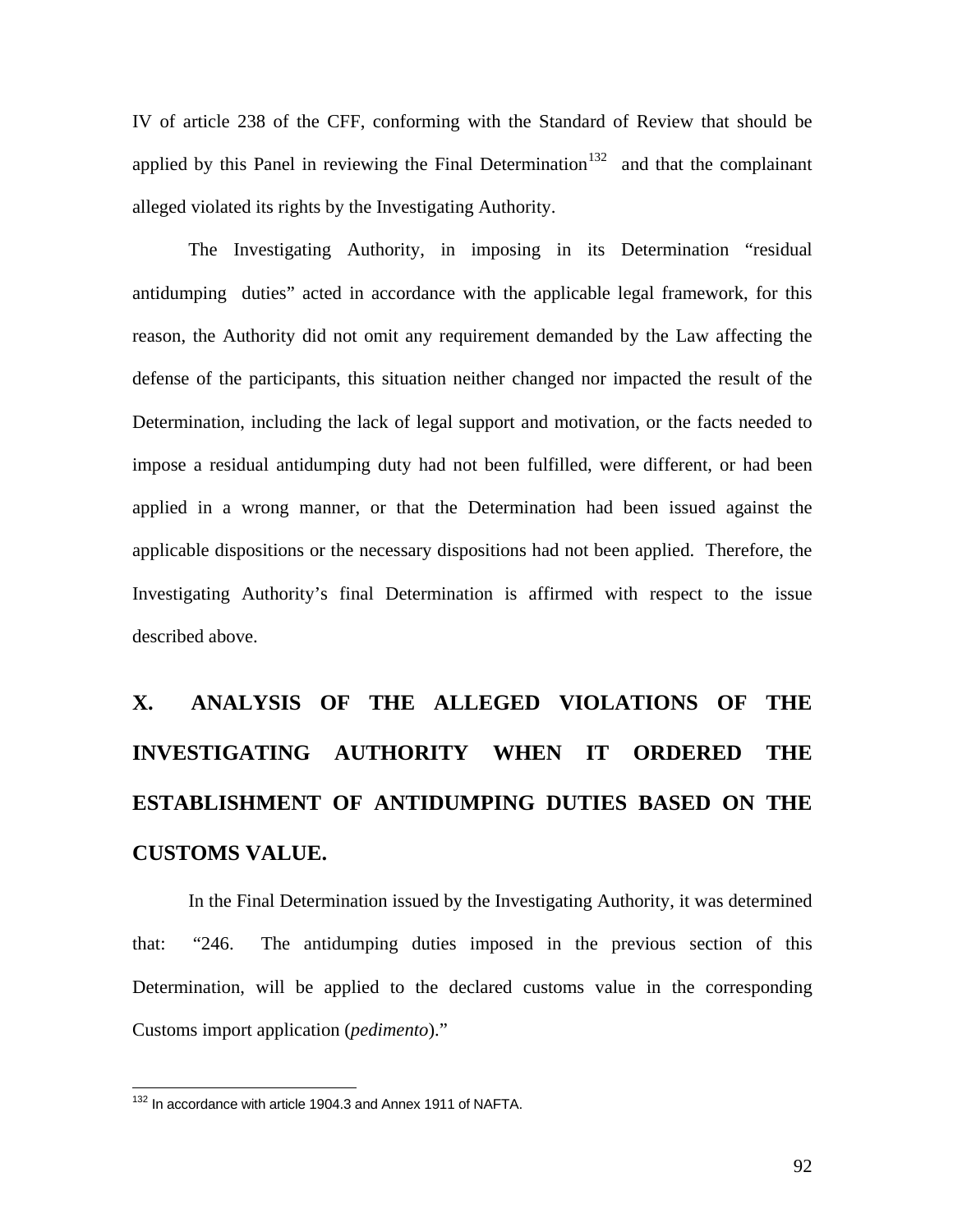In its brief, BERG indicated that, in point 246 of the Final Determination, the Investigating Authority had ordered that the antidumping duties imposed in point 245 of the Determination be applied to the declared customs value in the corresponding Customs import application (*pedimento*). Consequently, BERG alleged that the Determination was illegal since it violated Article 62 of the LCE; article 9.2 of the *Antidumping Agreement* article 80, section II of the RLCE, article 238, section II of the CFF, and articles 14 and 16 of the Constitution. Due to this flaw, the determination lacks absolute foundation and motivation because the Investigating Authority did not invoke any precept on which it could base its decision, nor did it describe the factual circumstances or the special situations with regard to those precepts that it should have invoked or taken into account to support its decision. Likewise, it highlighted that "…Such actions can be inferred to cause a violation of sections II and III of article 238 of the CFF, for which, in terms of article 239, section II, of the Code invoked, it is appropriate to order a nullification of the determination subject to the present review."<sup>[133](#page-92-0)</sup>

In its brief, BERG continued by indicating that the Final Determination, as stated, violated the precepts invoked, to BERG's detriment, since the Mexican importer that acquired steel pipe with straight longitudinal seam, would have to apply an antidumping duty of 6.77 percent over the customs value declared on the customs import application (*pedimento)* of the respective imports, a value that was not considered in the investigation procedures for the margin of dumping calculation. It also indicated that *"….* As it is well known, the dumping margin is obtained from the difference between the adjusted normal value and the adjusted export price, with relation to this last price, in which the value at

<span id="page-92-0"></span> $133$  Op. Cit. Number 27, p.50.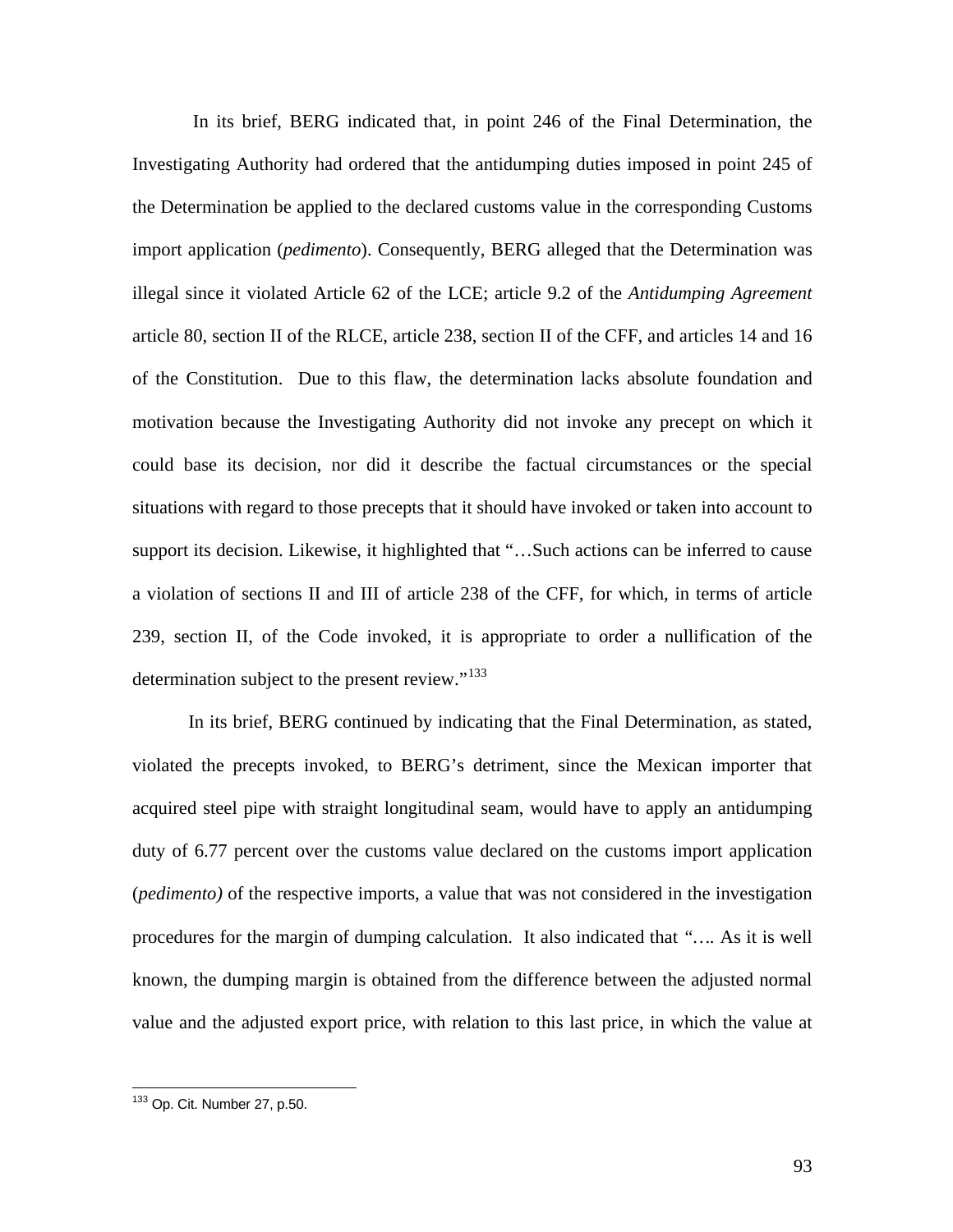customs is not relevant. This decision also affects the Complainant as its exporting capacity is limited by the application of an antidumping duty in Mexico that over protects the national industry..." $134$ 

Finally, in the cited Brief, the Complainant indicated that applying the antidumping duty as the Investigating Authority ordered, based on the customs value declared on the pedimento of the corresponding imports, results in the average itself surpassing the dumping margins already determined, in violation of article 62 of the LCE and article 9.1 of the *Antidumping Agreement*. [135](#page-93-1)

In turn, in its Reply Brief, the Investigating Authority stated that it considered the arguments advanced by the Complainant to be improper and that the legislation regarding the issue did not precisely state on which value the antidumping duties should be applied, since articles 9.1 and 9.3 of the *Antidumping Agreement* only referred to the ability of the Investigating Authority to establish antidumping duties. Although these articles were silent on that issue, the Investigating Authority proceeded according to what is established in the *Ley de Aduanas* (Customs Law), in its Regulation, and in the LCE.<sup>[136](#page-93-2)</sup>

In the above-mentioned Brief, the Investigating Authority continued by stating that:

"In fact, article 64 of the first code cited establishes that the taxable basis of the import tariffs is the value of the merchandise in customs …In turn, article 87 of the LCE indicates that the antidumping duties or antidumping taxes can be determined, if they were ad valorem, by the value of the merchandise in customs ..."<sup>[137](#page-93-3)</sup>

<sup>1</sup>  $134$  Id.

<span id="page-93-1"></span><span id="page-93-0"></span> $135$  Ibid., p.51.

<span id="page-93-2"></span><sup>136</sup> Op. cit. Number 31, pp. 77-78.

<span id="page-93-3"></span><sup>137</sup> Ibid., p.78.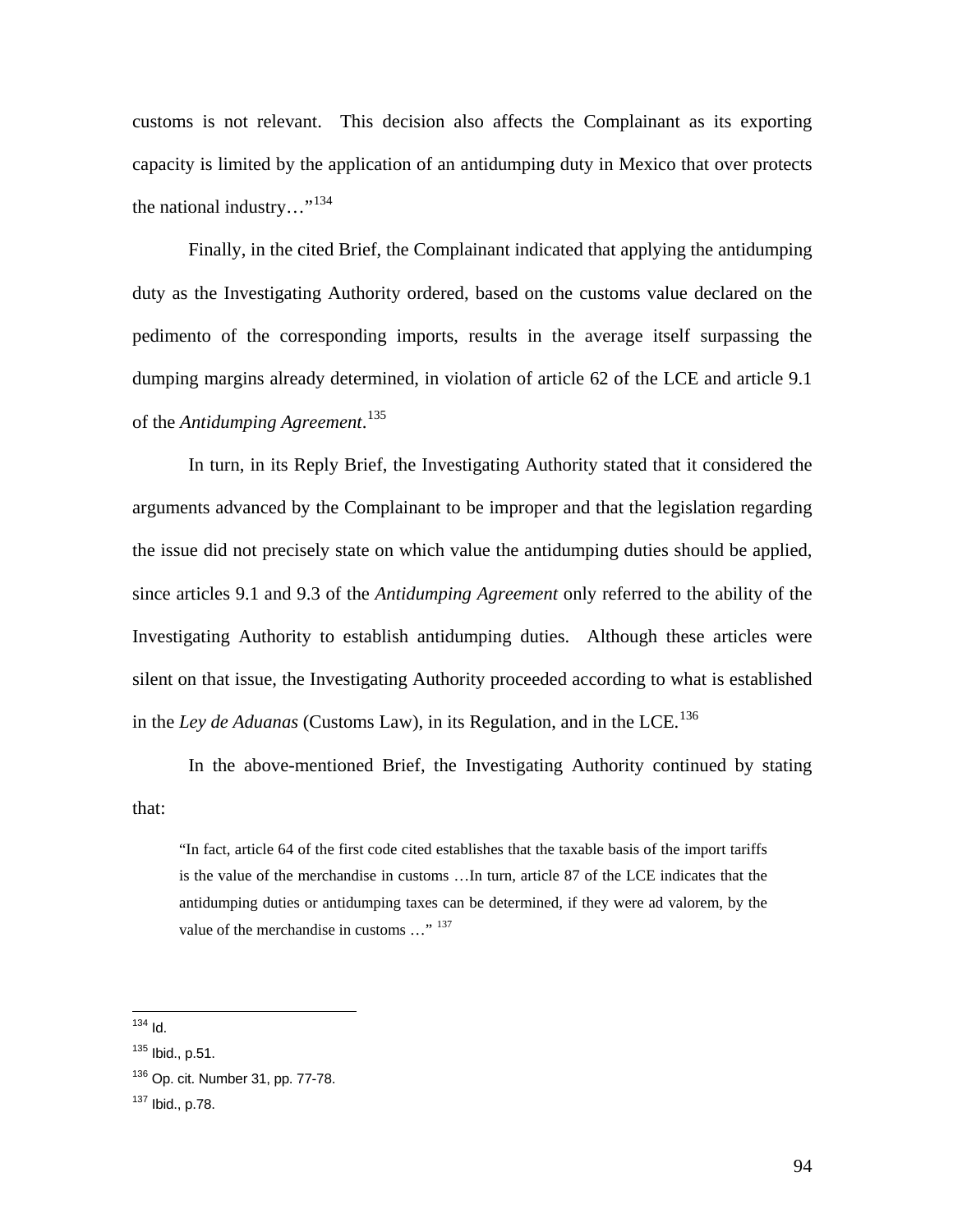"Consequently, the Investigating Authority did not violate articles 62 of the LCE, Article 80 Section II of the RLCE, or 9.2 of the Antidumping Agreement, since it applied antidumping duties on the value of the merchandise in customs, in accordance with the *Ley de Aduanas*, its Regulation, and the LCE, in levels that do not exceed the margins of the dumping found, but that are necessary to re-establish conditions of fair competition…" [138](#page-94-0)

"Articles 64 of the *Ley de Aduanas* and Article 1 of the Agreement Relating to the Application of Article VII of the General Agreement on Tariffs and Trade of 1994 (Customs Valuation Code), establishes that the value of the merchandise in customs will be the value of transaction of the same, meaning the price paid by the importer in a direct or indirect manner to the salesperson on his benefit..."<sup>[139](#page-94-1)</sup>

"From these statements, it is inferred that, in principle, the value in customs will be equal to the value of acquisition or sale (transaction) of the merchandise, meaning the export price, except in exceptional cases in which it is not appropriate to apply said method of customs assessment…"

"In this sense, for the *Servicio de Administración Tributaria* of the *Secretaría de Hacienda y Crédito Público*, the term "customs value" is defined as "…the value of a good for purpose of collection of tariffs on an imported good…" and likewise, in its guide of imports, it details the following: "…. the value of the merchandise for customs purposes is defined as 'customs value'…the value of the merchandise in customs. This is the transaction value, which is the price paid …the 'price paid' is the total payment for the imported merchandise that the importer has performed or will perform, in a direct or indirect manner, to the salesperson for his benefit ..."<sup>[140](#page-94-2)</sup>

"In the same sense, with regard to the fact that the value in customs is preferred to calculate the degree reached by the diverse restrictions to foreign trade, the standard of the national courts is reflected in the following statement: 'the customs value that should be taken into account to calculate the degree reached by the diverse restrictions to the imports...."<sup>[141](#page-94-3)</sup>

"In conclusion, the decision of the Investigating Authority regarding point 246 of the Final Determination that indicates that 'the antidumping duties shall be applied on the customs

<sup>&</sup>lt;sup>138</sup> Ibid., p.79

<span id="page-94-1"></span><span id="page-94-0"></span><sup>139</sup> Ibid., p.80.

<span id="page-94-2"></span><sup>140</sup> Ibid., p.81.

<span id="page-94-3"></span> $141$  Ibid., p. 82.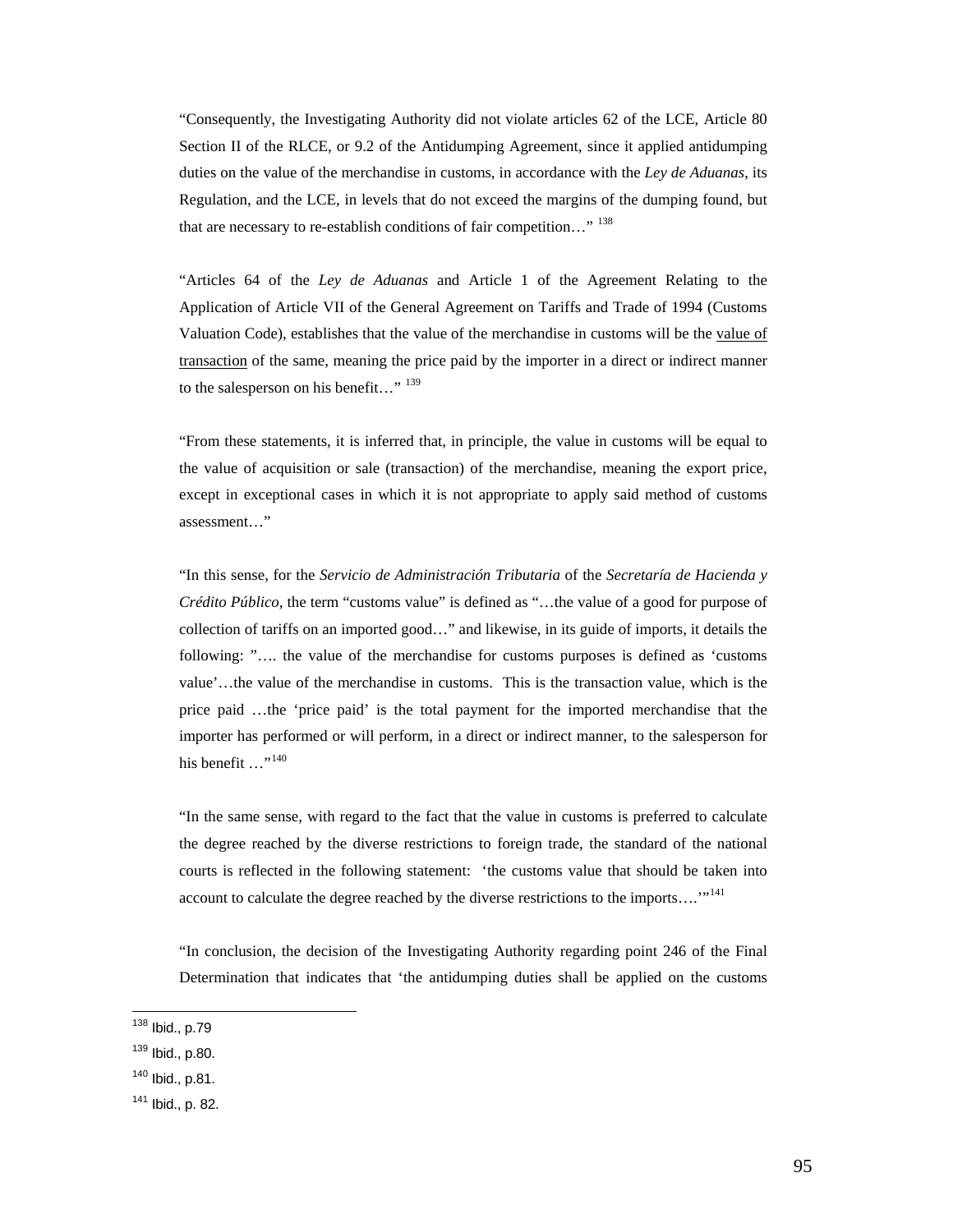value declared on the customs import application (*pedimento)*' is correct, because in such determination, the Investigating Authority clarifies the standard of valuation that should be applied to its collection, and otherwise, the said standard of valuation would remain open, which would imply that the SAT would have to determine the application of this or another standard of valuation, as well as the additional time that this can represent to make the respective collection and the merchandise be allowed to enter. Therefore, the application of the antidumping duty ad valorem on this basis, is in compliance with article 62 of the LCE, which directs that the antidumping duties will be equivalent to the difference between the normal value and the export price, such that the export price equates to the normal value."<sup>[142](#page-95-0)</sup>

Subsequently, the Investigating Authority in its Reply Brief stated that the *Antidumping Agreement* was silent with respect to the modalities that could be adopted to impose antidumping duties, and that, because of this, these remained reserved to each country. BERG confused the nature of the procedures before a binational panel by pretending to validate a nullification in the incorrect court.<sup>[143](#page-95-1)</sup>

In turn, BERG, when responding to the arguments of the Investigating Authority, maintained that "by elementary logic, if the normal value *ex work*, effectively calculated by the authority during the investigation, remains constant, with the variations inherent in the inflationary process in the United States of America, and it so happens that the actual export price, corresponds to the customs value, under the first standard of valuation, for customs purposes, the resulting total would be greater than the dumping margin [ … ] It is an express right that the customs value as stated by the Investigating Authority, is the product of a discussion among several countries in the multilateral forum, that the Mexican authorities validate in their legislation, however, this methodological plan is valid

 $\overline{a}$  $142$  Ibid., p.84.

<span id="page-95-1"></span><span id="page-95-0"></span><sup>143</sup> Ibid., p. 84-85.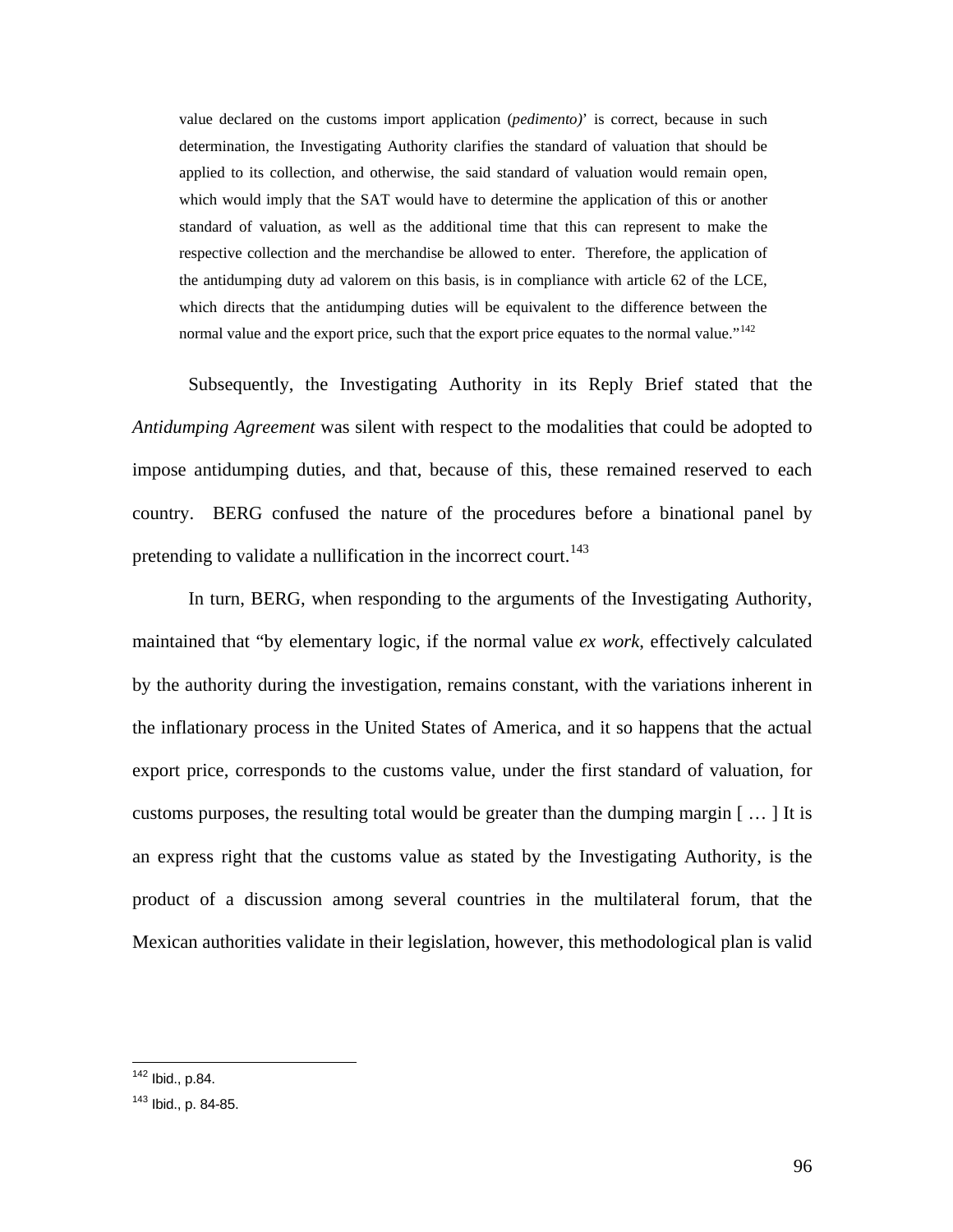for customs tariff purposes, without it being so to correct a supposed commercial distortion caused by a practice of dumping..."<sup>[144](#page-96-0)</sup>

Likewise, the representative of BERG, was interrogated in the Public Hearing by the Panel with respect to why, if article 87 of the LCE established that if the antidumping duties imposed *ad valorem* had to be calculated in terms of percentage over the value of the merchandise in customs, it was possible to set them based on another parameter. BERG's counsel responded that the fact that the Authority did not invoke such basis, by itself was an anomaly; because it was obliged to support its decision and, that by the Authority's order to apply the antidumping duty based on the customs value, this surpassed the dumping margin from a mathematical standpoint and that, because of it, the legislation, both domestic as well as international, allowed the Authority to apply antidumping duties below the margin of dumping with the purpose of not overprotecting the industry.  $145$ 

Subsequently, in the Hearing, the Panel once again interrogated BERG's Counsel asking him to specify whether the problems originated from the need to have the Authority determine a smaller percentage, to which the BERG's counsel responded that the Authority, in its Determination, did not support such decision and that as a rule of law it was obligated to do so. In case that this was an Authority's oversight, it should have been fixed by saying "It is not that we admit that dumping has occurred, but we think that the antidumping duty shall, in any case, be applied on a reasonable basis and with legal logic, since what the law foresees is that the antidumping duty eliminates the distortion but not

 $\overline{a}$ 

<sup>&</sup>lt;sup>144</sup> Op. Cit. Number 42, p.30.

<span id="page-96-1"></span><span id="page-96-0"></span><sup>145</sup> Op Cit. Number 60, pp. 52-53.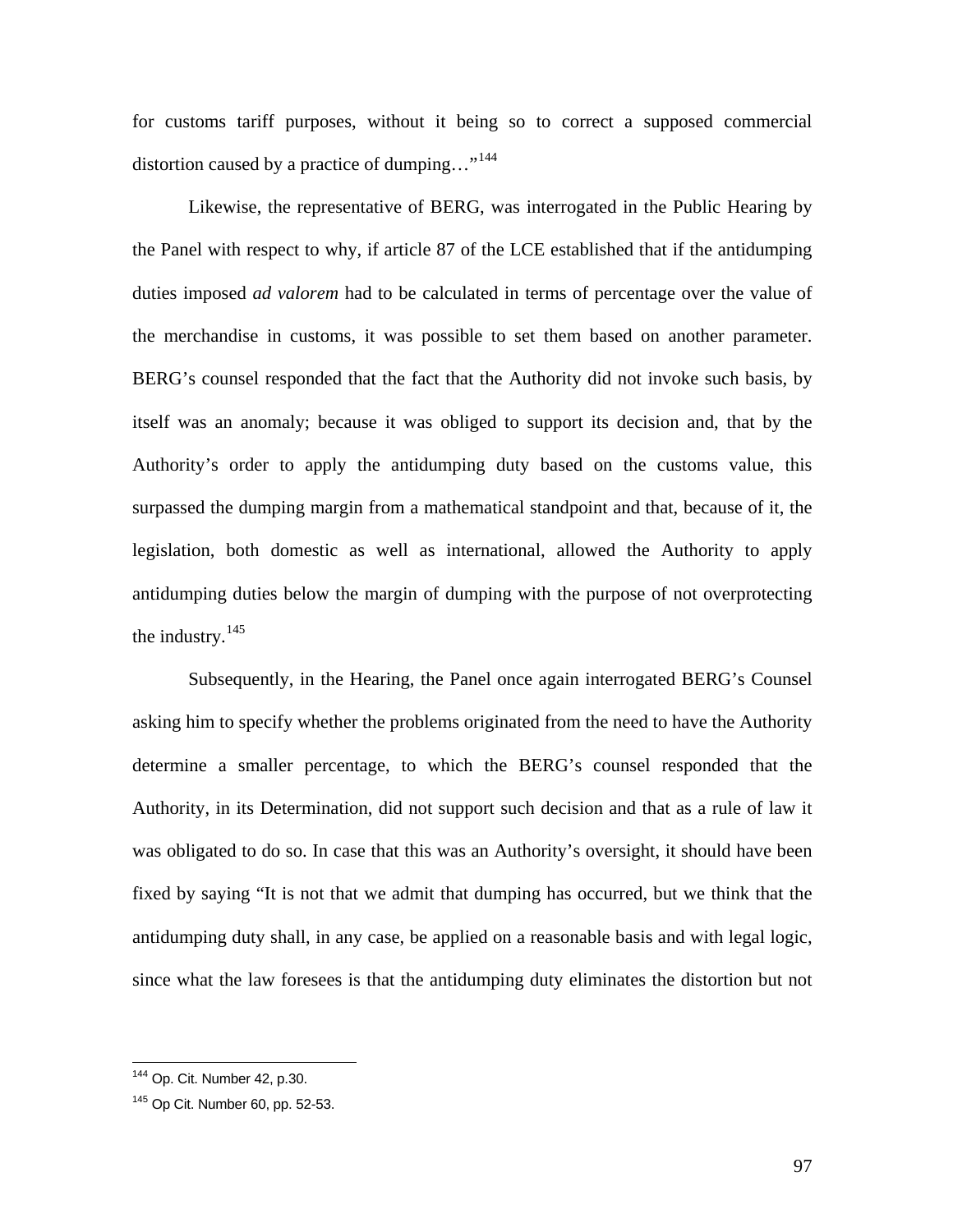that it inhibit the market …"*.* [146](#page-97-0)Subsequently, during the Public Hearing the representative of BERG alleged that the Final Determination lacked the legal foundation that allowed the Authority to impose the duties based on the customs.<sup>[147](#page-97-1)</sup>

In the Public Hearing, the Investigating Authority, upon being interrogated by the Panel with respect to why, in its Final Determination, it had not supported the imposition of the antidumping duties using the customs value, declared that in the cited determination the legal support was not established, but it was definitively not within its responsibilities to collect the antidumping duties, since it only could determine them, but that those who applied and should have supported such application at the time of payment were the customs authority and, concluded: *"…*we probably omitted to mention the article, but the content was stated..."<sup>[148](#page-97-2)</sup>

It is important to note that article 87 of the LCE states that:

"Antidumping duties and safeguards measures can be determined in specific quantity or advalorem … If they are determined ad-valorem, they will be calculated in percentage terms on the value of the merchandise in customs."

Consequently, this Panel finds that the Investigating Authority, upon ordering in its Final Determination that the antidumping duties imposed should be applied on the customs value, declared on the customs import application (*pedimento*), does not violate section II of article 238 of the CFF which contains the Standard of Review that this Panel has to utilize to analyze the Determination in dispute and that the Complainant believes to have been violated by the Investigating Authority in its decision. Regardless of being evident that in the determination subject to this analysis, the Authority failed to support

<sup>146</sup> Ibid., pp- 53-54.

<span id="page-97-0"></span> $147$   $\text{Id}$ .

<span id="page-97-2"></span><span id="page-97-1"></span><sup>148</sup> Ibid., p.73.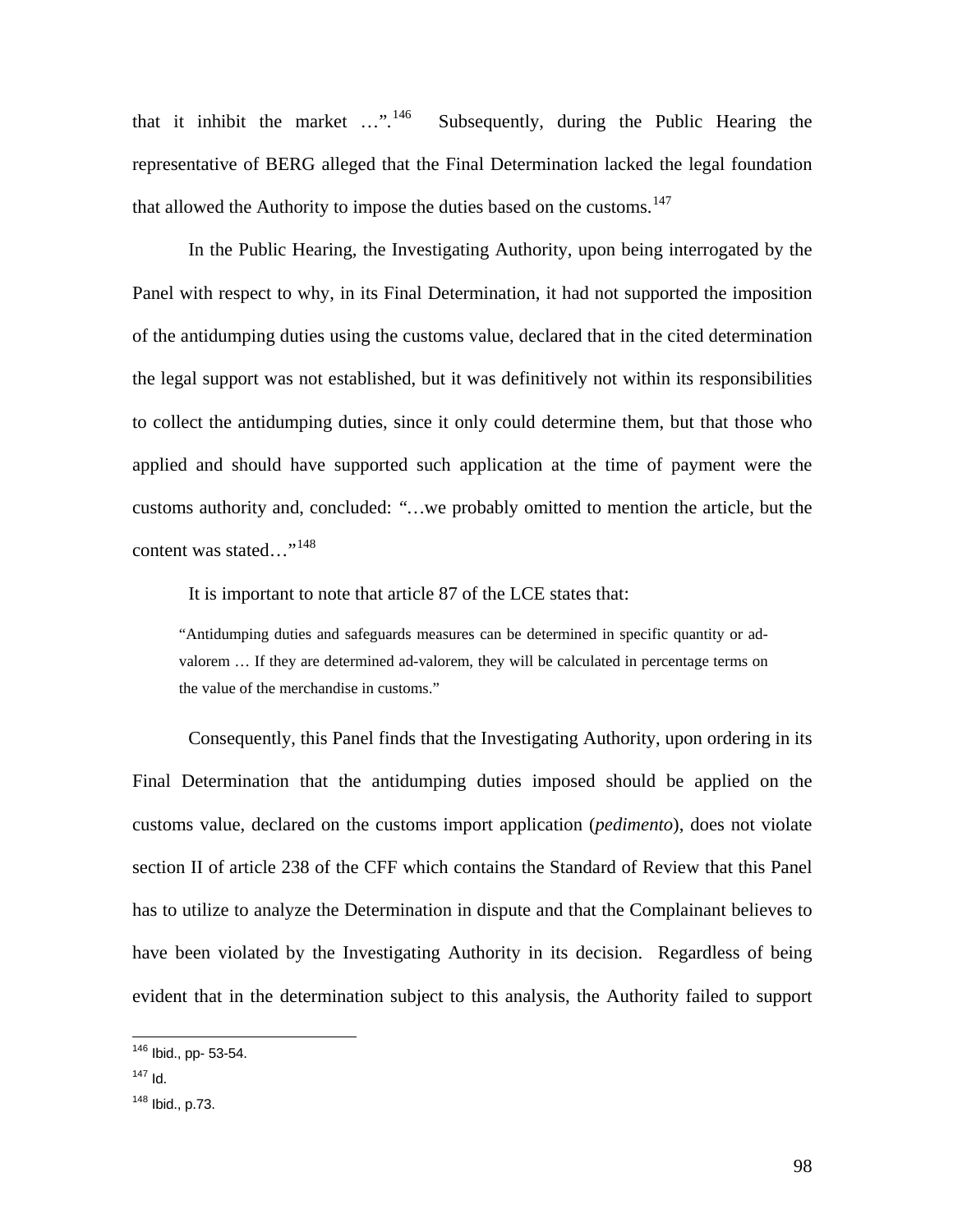this aspect of its decision by not invoking article 87 of the LCE, it is also true that BERG did not allege that such circumstance would have affected its defense or that such omission would have risen to the level of undermining the Determination that is analyzed today, notwithstanding, such lack of support does not suffice for this Panel to remand the determination. On this basis, the Panel affirms the Final Determination on this issue.

#### **XI. ANALYSIS OF THE ALLEGED VIOLATIONS OF THE INVESTIGATING AUTHORITY FOR FAILURE TO CONSIDER, IN ITS PROPER CONTEXT, THE ARGUMENTS AND EVIDENCE CONTAINED IN THE ADMINISTRATIVE RECORD AND ERRONEOUSLY DETERMINING THE EXISTENCE OF INJURY TO THE DOMESTIC PRODUCTION.**

BERG alleged that the Investigating Authority violated Articles 3.1, 3.2, 3.4 and 3.5 of the *Antidumping Agreement*, 41 of the LCE, 64 of the RLCE, 238, section II of the CFF, and 14 and 16 of the Constitution, in not considering, in context, the arguments and evidence contained in the administrative record, and therefore improperly finding that the national production was injured.

From the administrative record, it is evident that the Investigating Authority analyzed the imports during the period of investigation and found that most of the volume that entered the Mexican market from the United States was imported by GASODUCTO BAJANORTE (Hereinafter "GASODUCTO") to build a gas pipeline in the peninsula of Baja California.

The Mexican producers, in particular TUBACERO, did not qualify to participate in supplying product for that project. The Investigating Authority collected substantial amounts of information and analyzed the transactions surrounding the bid process and reached the conclusion that imports from the United States were dumped at margins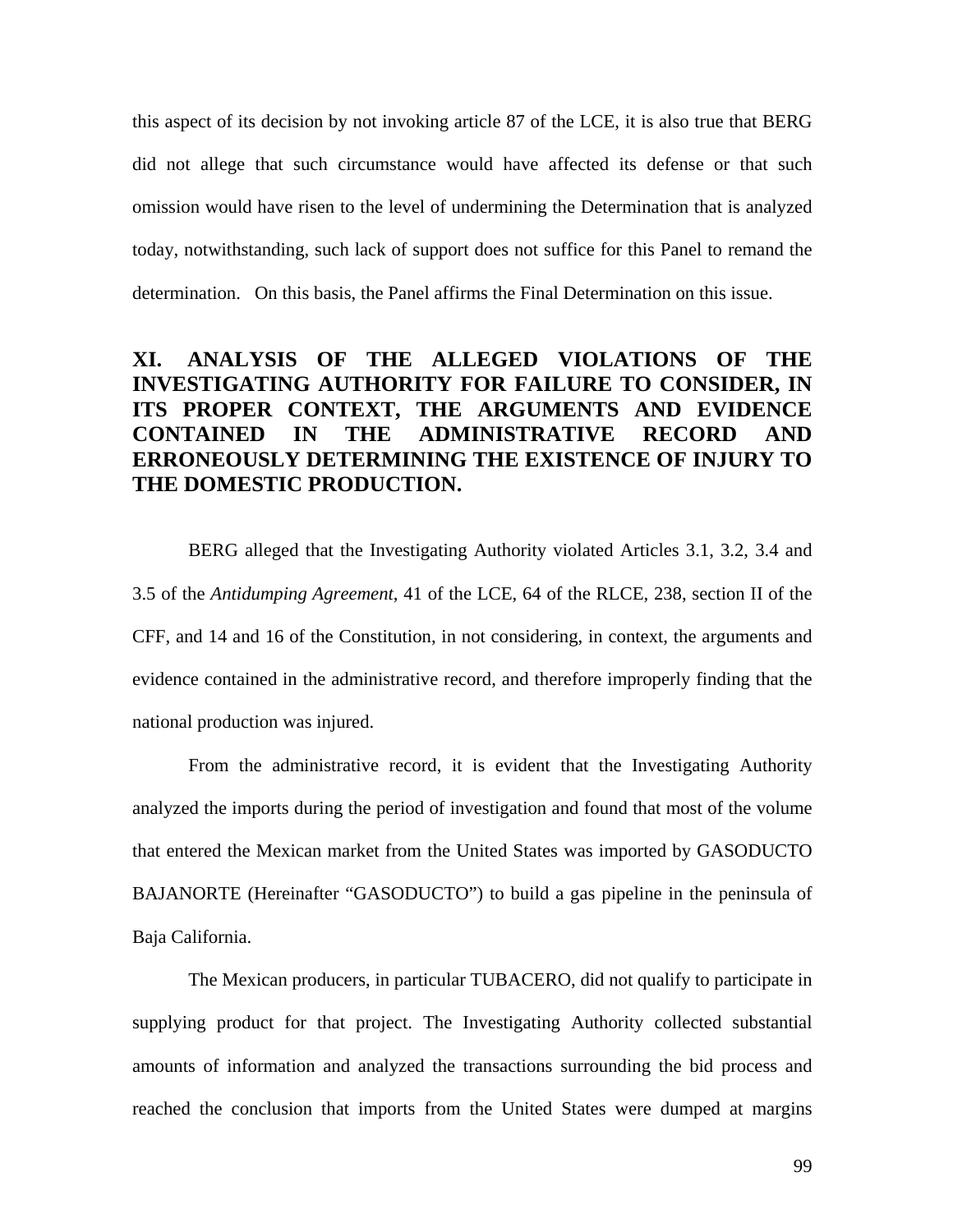causing injury to the domestic industry. After a lengthy explanation, the Investigating Authority found that, "… the Secretary concludes that the trend of imports of the like product and its growing participation in the Mexican market resulted from the dumping which they used in order to achieve a price below the national prices, in particular compared to the price of TUBACERO (applying the pertinent adjustments for making them comparable, as mentioned before) and the imports from other origins, but not due to competitive factors."<sup>[149](#page-99-0)</sup>

### **A. The injury suffered by the domestic production is a consequence of those imports corresponding to the bid of 2001.**

BERG alleged that the Authority failed to conduct an objective analysis of each of the arguments presented by the parties based on the administrative record. BERG also alleged that the imports investigated did not cause injury to the domestic industry in Mexico, since they resulted from bids unfavorable to TUBACERO, which did not satisfactorily comply with technical and financial requirements. According to BERG, most of the import volume from the USA during the period of investigation was purchased by GASODUCTO to satisfy the contract for the pipeline project. In 2001, the volume of GASODUCTO's imports, and the imports from another company, represented 82 percent of the total U.S. imports and 80 percent of the total Mexican imports. Berg added that since TUBACERO could not qualify to supply products for that contract, it could not have been injured by the U.S. imports from the winning bidder.

TUBACERO participated in the 2001 bid, which was the subject of the investigation, but as alleged by BERG, TUBACERO did not comply with the technical,

<span id="page-99-0"></span><sup>&</sup>lt;sup>149</sup> Point 180 of the Final Determination.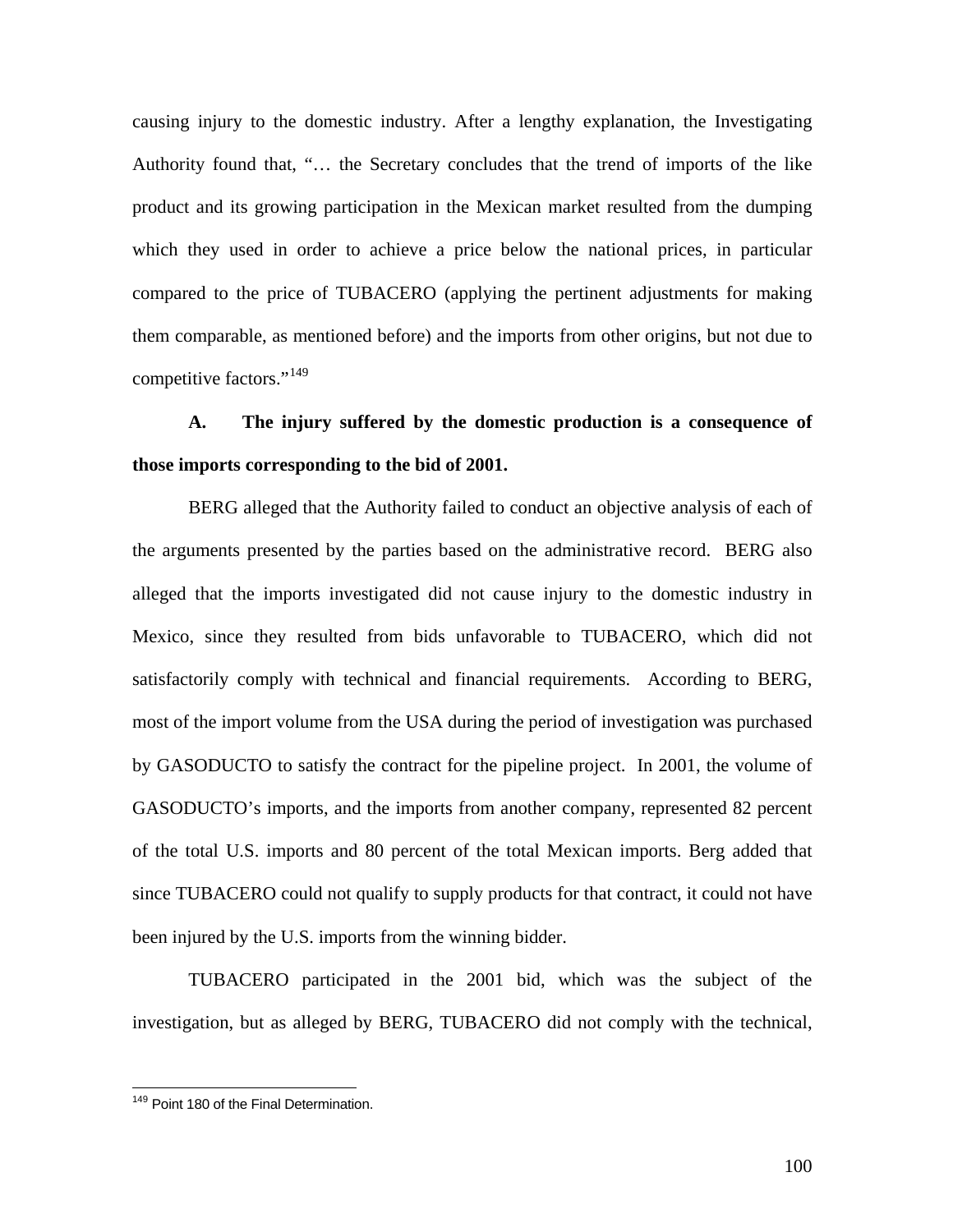logistical, and financial requirements, as determined by GASODUCTO, who managed the bid process. In particular, TUBACERO failed the technical, logistical, and financial requirements of the 2001 bids for following reasons:

- A report by an independent auditor indicated that TUBACERO could not produce the steel pipe in compliance with the timing requirements of the project;
- TUBACERO did not have the number of workers that were qualified to operate the three shifts required for the project;
- TUBACERO depended on third parties for steel plates, which is relevant due to the scarcity and seasonal nature of this product;
- The machinery of this national manufacturer could fail at critical moments, due to the lack of use in the prior 3 years and to its inadequate maintenance;
- TUBACERO proposed to deliver the steel pipe 7 months after the bid award;
- The manufacturing methods proposed by TUBACERO could produce a high number of defective steel pipes; consequently, to remedy this problem, they would have to produce steel pipe in numbers well beyond those of the U.S. companies;
- Because there are no railroads between Monterrey and Mexicali, the steel pipe would have to be transported to the U.S., crossing the border twice resulting in four customs checks to reach the final delivery destination in Baja California; and
- During the 2001 bids, TUBACERO presented fragile finances, lack of liquidity, scarce capital, and insufficient information to evaluate the financial situation of the company, for which Sempra Energy (Hereinafter "SEMPRA"), the bid evaluator, required TUBACERO to provide a letter of credit or performance bond. <sup>[150](#page-100-0)</sup>

<u>.</u>

<span id="page-100-0"></span><sup>150</sup> Op. Cit. Number 27, pp. 55-58.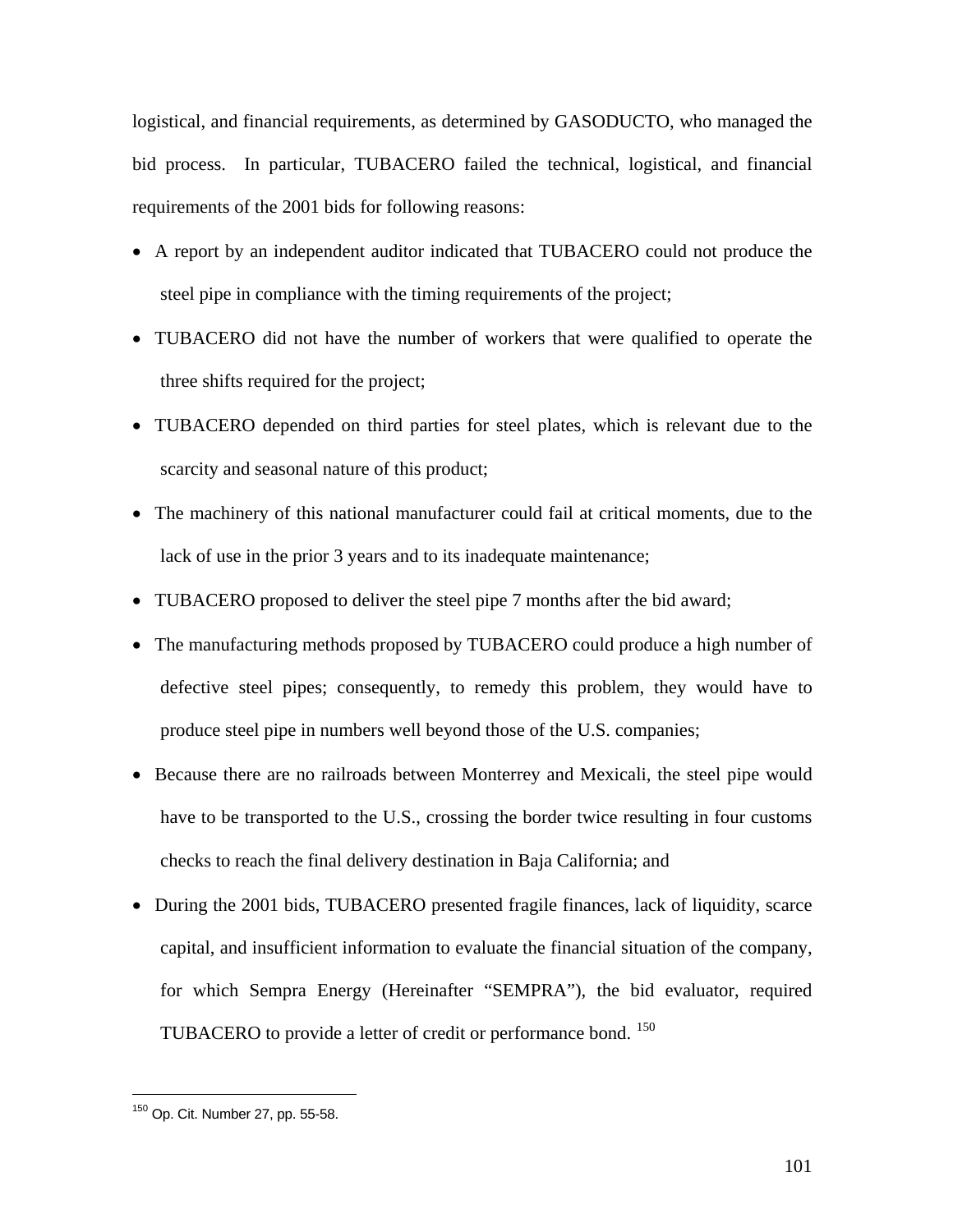BERG alleged several other problems with TUBACERO's bid that could have contributed to its failure to receive the award. First, the company would have no time margins to accommodate unexpected events. Second, the processing plant for steel pipes did not operate according to ISO standards; this plant had not been operated for a year and the machinery used for the coating processes was being utilized in another country. Third, the processing plants were located far from TUBACERO, although in the same city, which could cause deterioration to the steel pipe from the transportation of the pipe.<sup>[151](#page-101-0)</sup>

BERG further alleged that TUBACERO also proposed to conduct the double jointed process in Baja California, after delivering the steel pipe, which means that the revision of the double joints would be conducted with standard x–ray machines and could result in steel pipe below standard quality. On the other hand, conducting the process in the plant allows for extensive revision methods that allow for the correct quality of the steel pipe. Berg also indicated that for TUBACERO to be able to perform the double joint process on campus, SEMPRA would have had to provide a place to accommodate the huge platforms in places close to where the steel pipe would be used.<sup>[152](#page-101-1)</sup>

BERG also alleged that GASODUCTO demonstrated that the imports were independent of the national wholesale market and its prices are in fact similar to those at which the steel pipe commercialized. In effect, the bid was awarded to the provider that offered the third highest price and that, additionally, had the technical, logistical, and financial capacity to manufacture steel pipe in accordance with the quality and timing established.<sup>[153](#page-101-2)</sup>

 $151$  Id.

<span id="page-101-1"></span><span id="page-101-0"></span> $152$  Id.

<span id="page-101-2"></span><sup>153</sup> Ibid., p. 59.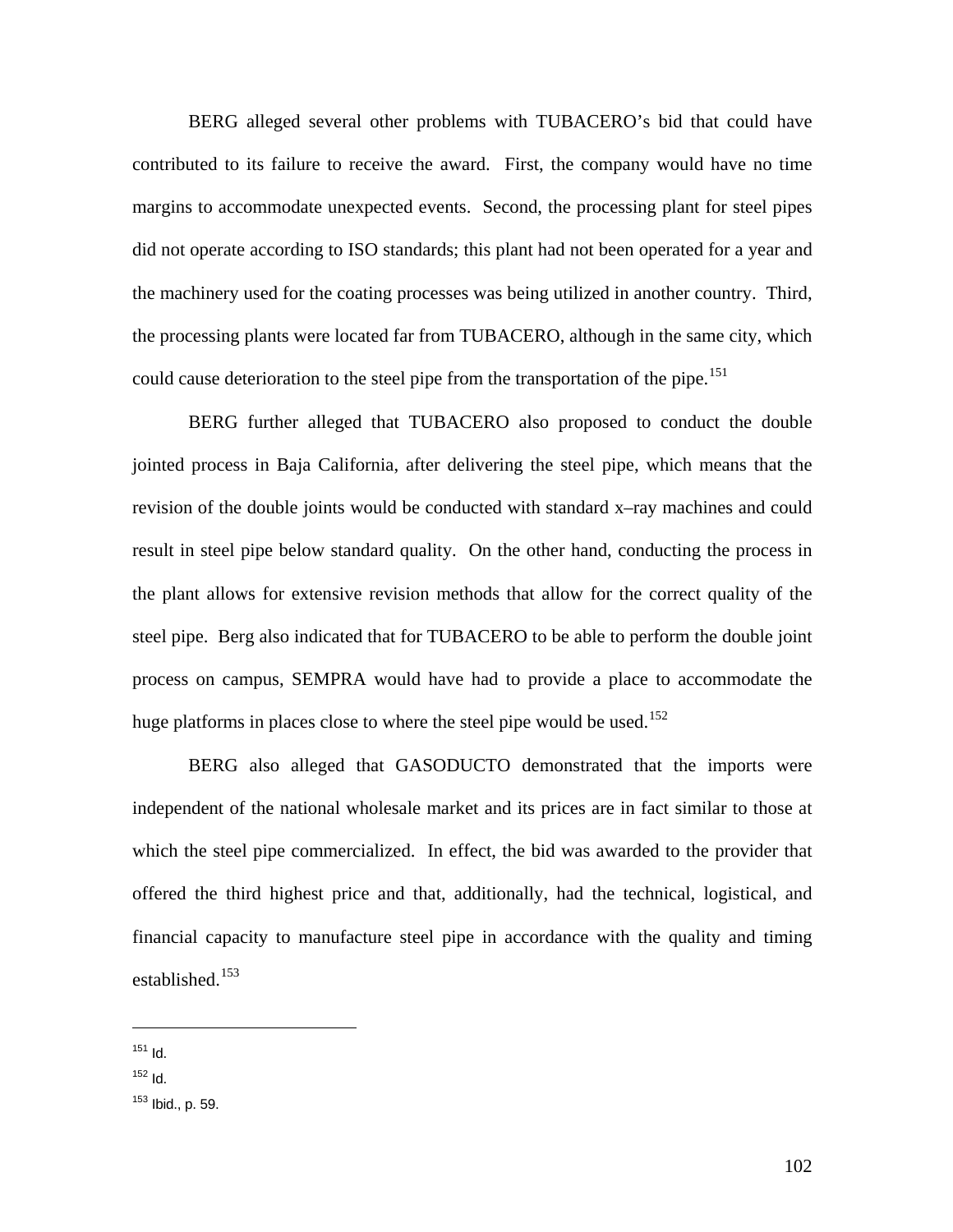BERG argued that the established conditions of the market, where manufacturers cannot participate unless they comply with stated requirements, makes competition in this market independent from competition that takes place in a free market. Therefore, the transactions that take place in this temporary market resulting from the bids can only cause an effect to those companies that participated in said bid, and not to those that in no manner were mentioned in the bid. Therefore, Berg said that the allegations made by TUBACERO did not in any way adversely affect the national industry in terms according to articles 41 of the LCE and 3.4 and 3.5 of the Antidumping Agreement. Additionally, Berg alleged that it is important to note that prices from the bids have no effect on the rest of the market, because bids deal with specific products.<sup>[154](#page-102-0)</sup>

BERG alleged, in conclusion, that the analysis conducted by the Investigative Authority in this particular point was superficial and lacked exhaustiveness. Had the arguments, information, and evidence in the record been properly analyzed, U.S. imports could not have injured the domestic industry.<sup>[155](#page-102-1)</sup>

The Investigating Authority pointed out that the arguments of the petitioner (BERG) were made by GASODUCTO, were answered by the domestic producer and analyzed by the Investigating Authority in the Preliminary Determination<sup>[156](#page-102-2)</sup> and also in the Final Determination. The Investigating Authority affirmed that neither BERG nor GASODUCTO filed more information or arguments against the Final Determination<sup>[157](#page-102-3)</sup>. The Investigating Authority confirmed important elements of the Preliminary Determination in the Final Determination in Points 184-195.

<span id="page-102-0"></span><sup>154</sup> Ibid., p.60

<span id="page-102-1"></span> $155$  Ibid., p.61.

<sup>&</sup>lt;sup>156</sup> Points 211, 212, 215-230, and 231-242 of the Preliminary Determination.

<span id="page-102-3"></span><span id="page-102-2"></span><sup>&</sup>lt;sup>157</sup> Point 243 of the Preliminary Determination.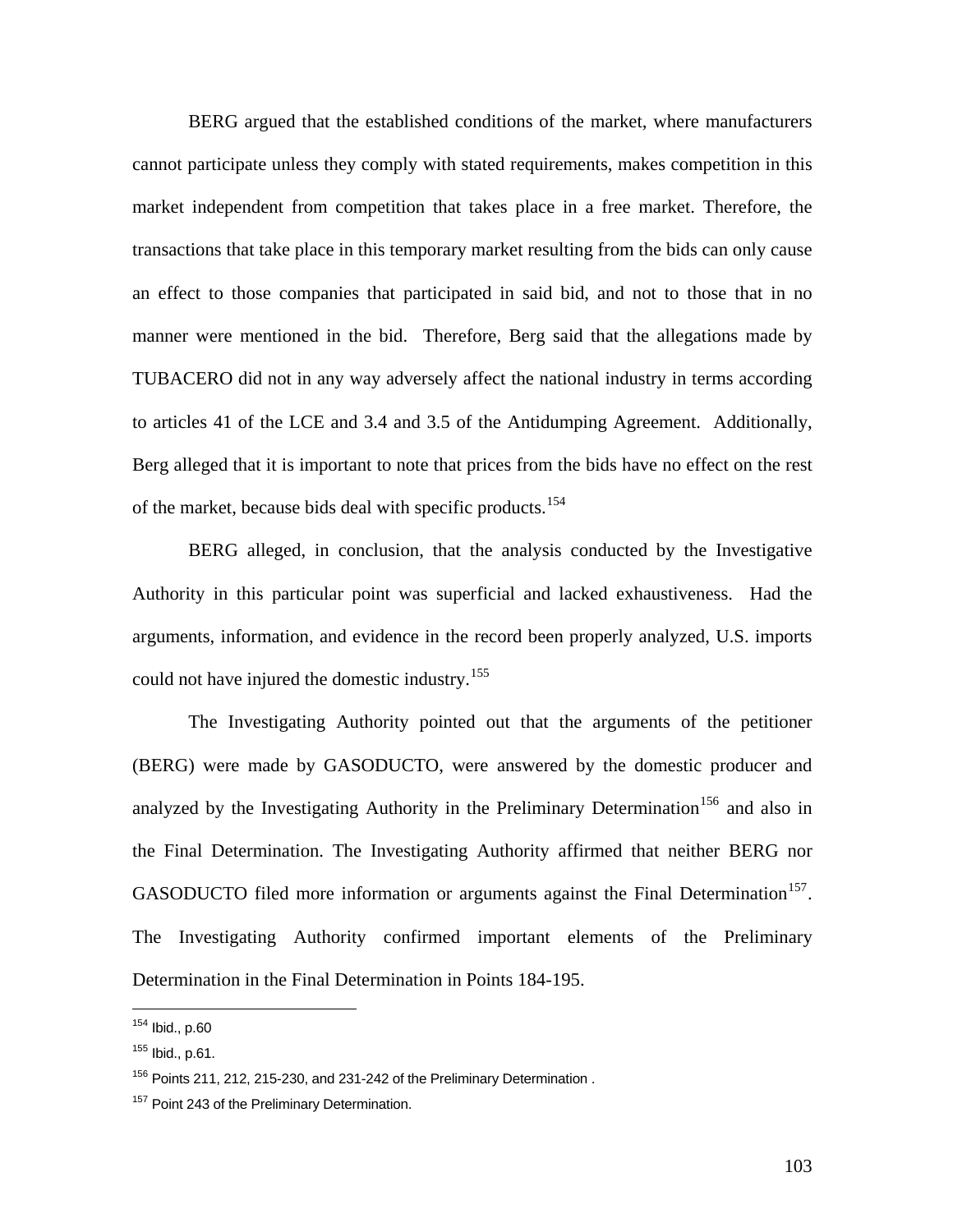The Investigating Authority highlighted several points of its analysis, such as:  $158$ 

- During the period of investigation, TUBACERO had enough technical capacity to produce the pipe with the specifications required in the public bid;
- There is no objective evidence for assuming that a company that is not vertically integrated cannot produce the merchandise on time and in the volumes required;
- During 2001 and 2002, TUBACERO reported the availability of its equipment, with percentages of merchandise rejection below 2 percent;
- The audit report applied to TUBACERO, established that its quality system was satisfactory after preventive and corrective actions;
- According to the audit report TUBACERO had participated in several projects as supplier of the like product, using a method for producing the tubing that has been fully accepted by the principal users;
- Situations such as the number of border crossing and shifting the production from one plant to another did not represent evidence for having low product quality or delays in delivery;
- The evidence in the administrative record showed that the national producer proposed to begin the tubing deliveries after three months and 1 week from the award date,<sup>[159](#page-103-1)</sup> not the longer period that GASODUCTO considered;
- SEMPRA did not take the option offered by TUBACERO to produce the "double joint" process (produce tubing of 80 feet of length welding two separated joints of 40 feet) outside its facility. SEMPRA did not inform TUBACERO that this was a reason for deciding that it did not qualify for the bid, even when TUBACERO

 $\overline{a}$ 

<sup>&</sup>lt;sup>158</sup> Op. Cit. Number 31, pp. 97-100.

<span id="page-103-1"></span><span id="page-103-0"></span><sup>&</sup>lt;sup>159</sup> Point 236 of the Preliminary Determination.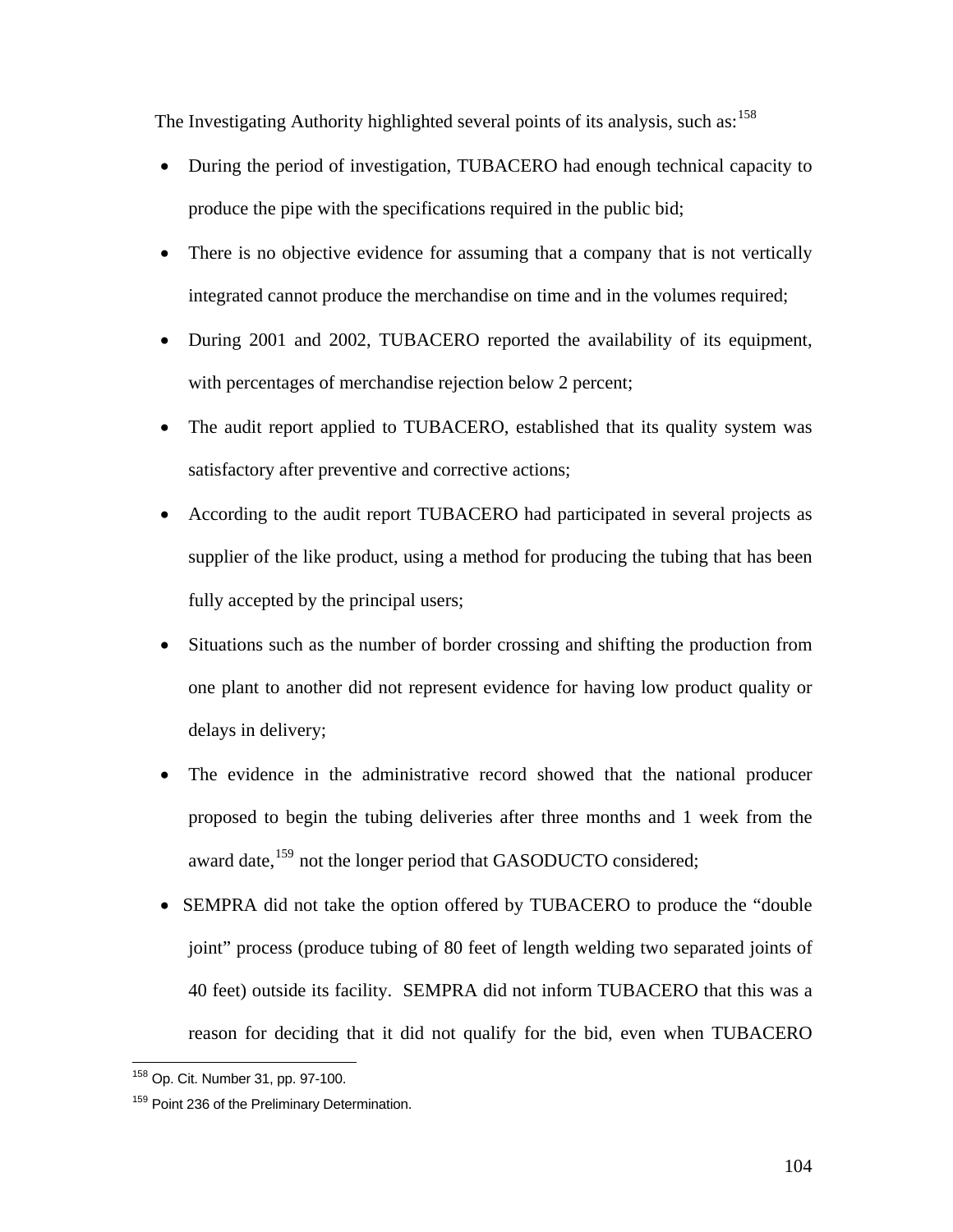could have offered the "double joint" process in its own facility, because the company had the necessary equipment;

- There is evidence that TUBACERO would have had the working capital,  $160$ because the *Banco Nacional de Comercio Exterior* (BANCOMEXT) indicated its availability to support financially TUBACERO;
- TUBACERO required an advance payment of 64 percent of the total bid price within three months after signing the contract, in order to be in a competitive position in the bid; however, if it had won, TUBACERO would have attempted to fulfill the conditions and payment terms established in the process;
- There was evidence to determine that the bid process did not occur in an isolated market and had no influence over other distribution channels of like product<sup>[161](#page-104-1)</sup>;
- Bids in the Mexican market are the main channel of commercialization of the like product<sup>[162](#page-104-2)</sup>;
- The magnitude of the bid represented about 63 percent of national consumption,  $^{163}$  $^{163}$  $^{163}$ which explained the growth of 903 percent in absolute terms of the dumped imports during 2001 in comparison to 2000 and the increase of 469 percent in the period of investigation in relation to 1999.<sup>[164](#page-104-4)</sup> This bid also explains that imports shifted from 7 percent to 67 percent of the national consumption from 1999 to  $2001^{165}$  $2001^{165}$  $2001^{165}$ :

<sup>&</sup>lt;sup>160</sup> Points 289 and 290, Preliminary Determination, and 219, Final Determination.

<span id="page-104-1"></span><span id="page-104-0"></span><sup>&</sup>lt;sup>161</sup> Points 157 and 165 of the Preliminary Determination and 219 of the Final Determination.

<span id="page-104-2"></span><sup>&</sup>lt;sup>162</sup> Points137-139 of the Preliminary Determination and 66-68 and 117-120 of the Final Determination.

<span id="page-104-3"></span><sup>&</sup>lt;sup>163</sup> Point 191, Final Determination

<span id="page-104-4"></span><sup>&</sup>lt;sup>164</sup> Point 136, Final Determination

<span id="page-104-5"></span><sup>&</sup>lt;sup>165</sup> Point 142, Final Determination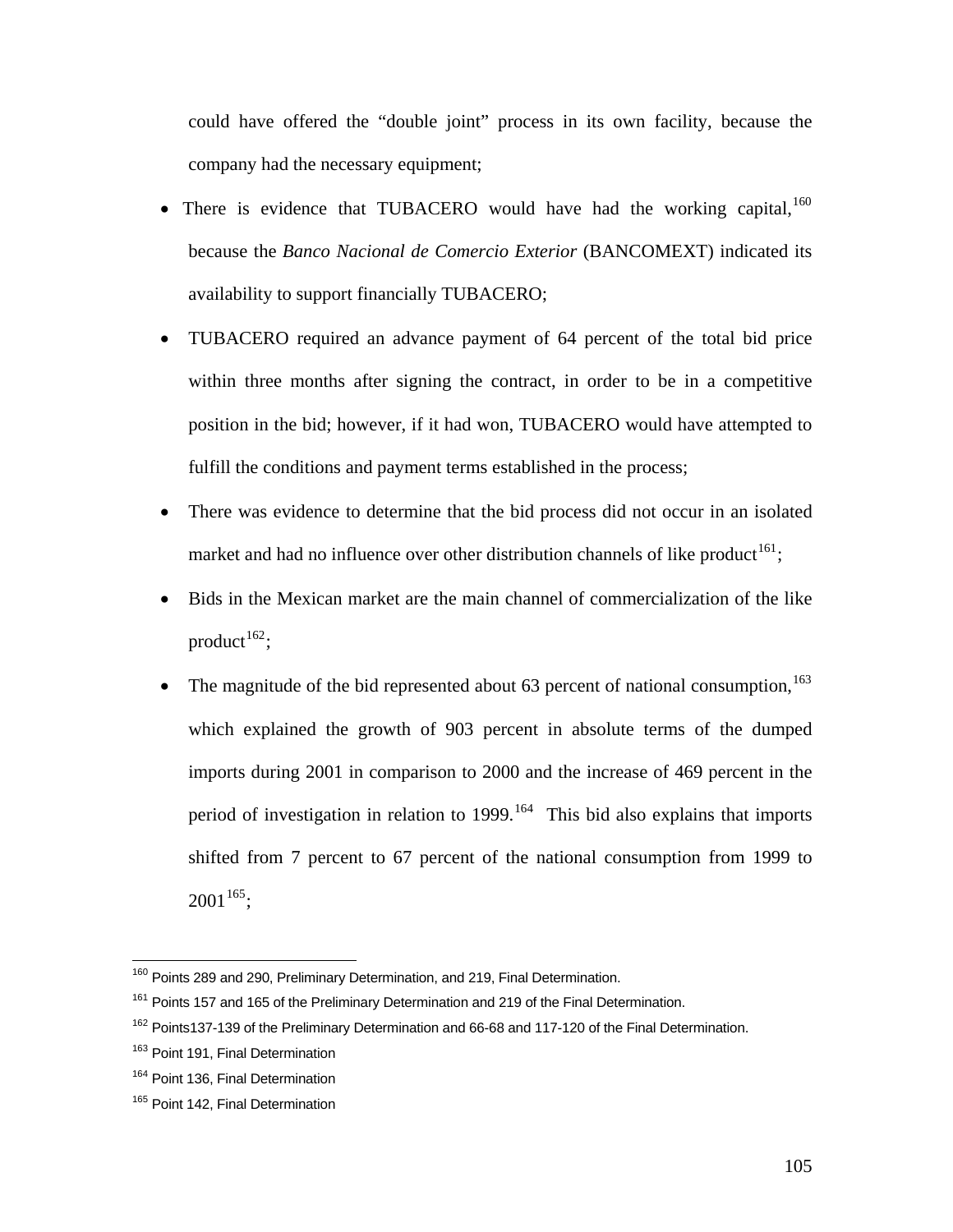- The bid process in general, and specifically the bid of 2001, involved a pushing process in which the participants tried to offer their best options and lower prices. TUBACERO pointed out that it was forced to cut its prices 16.5 percent due to this pushing process, and the final price was also below the price of the pipe sold in the USA through bids; $^{166}$  $^{166}$  $^{166}$
- Because the Investigating Authority had access to the electronic background of the bid,<sup>[167](#page-105-1)</sup> it could analyze the different price proposals and explained that even though the imports were the result of the bid process, it does not mean that the imports did not enter into the Mexican market without dumping margins or that the price was not a determinant element for acquiring the merchandise;<sup>[168](#page-105-2)</sup>
- The Investigating Authority found that imports from the USA were dumped in margins higher than de minimis: 25.43 percent and 6.77 percent depending on the exporting company, and that the company that won the bid in 2001 had a dumping margin of 25.43 percent;  $169$
- In order to evaluate the arguments of all participants and have more information about the national and U.S. export markets, sales through bids, and wholesale channels, the Investigating Authority requested additional information from the participants. However, even though BERG cooperated, OREGON did not respond, claiming that the information was not relevant to calculate the dumping margin and that all the necessary information had already been filed;  $170$

<sup>&</sup>lt;sup>166</sup> Points 95 and 96, Final Determination

<span id="page-105-0"></span><sup>&</sup>lt;sup>167</sup> Point 185, Preliminary Determination

<span id="page-105-2"></span><span id="page-105-1"></span><sup>&</sup>lt;sup>168</sup> Point 184, Preliminary Determination and points 158 and 179, Final Determination

<span id="page-105-3"></span><sup>&</sup>lt;sup>169</sup> Points 50 and 102, Final Determination

<span id="page-105-4"></span><sup>&</sup>lt;sup>170</sup> Points 164-165, Final Determination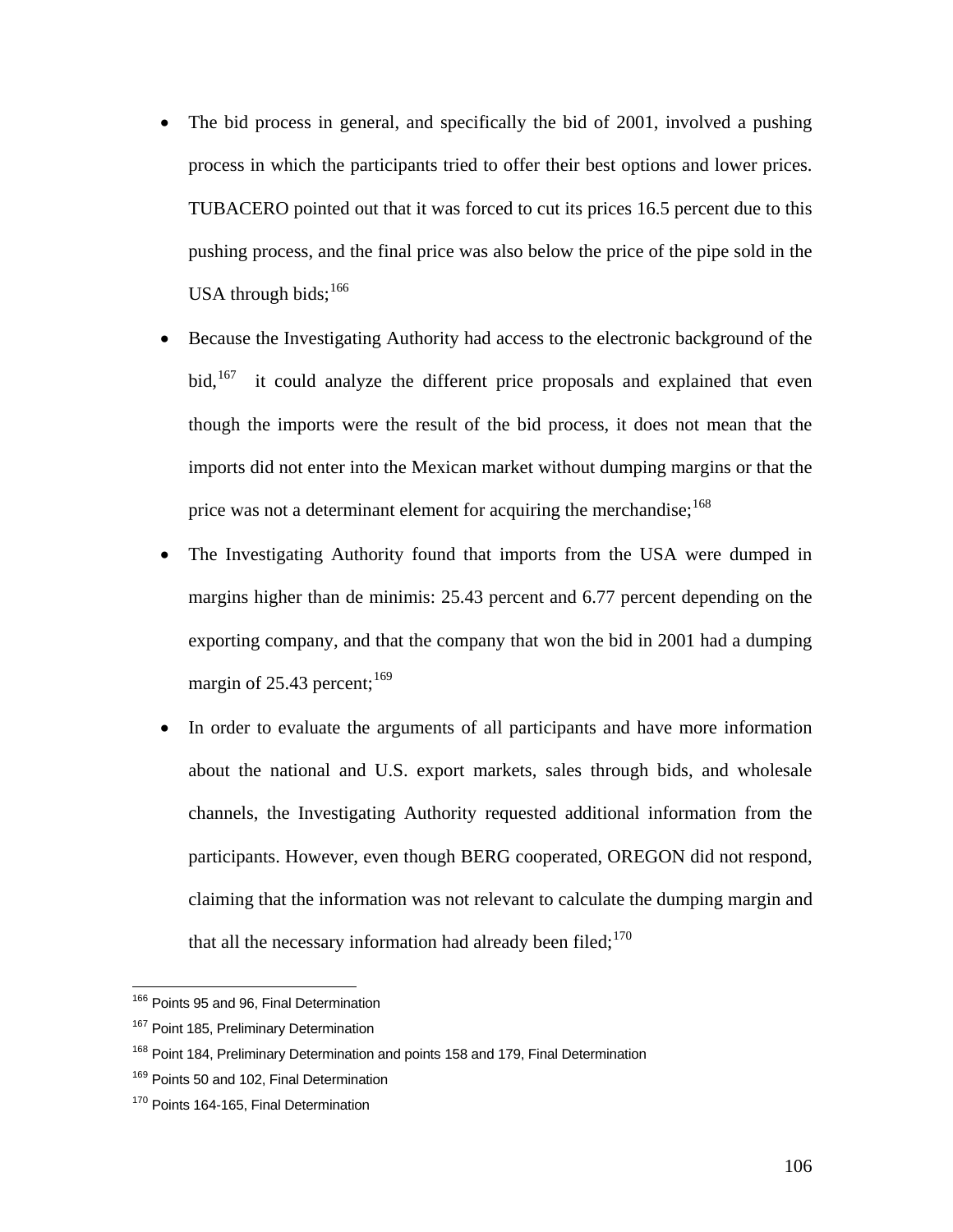- The Investigating Authority established the reasons for comparing the real price of the imports with the sale price in the national market in equivalent terms; $171$ ;
- From the analysis of the information above mentioned, the Investigating Authority concluded that the prices of dumped imports was below the national prices in margins between 1 and 13 percent;
- The Investigating Authority had access to the electronic background of the bid and to the contract that shows the terms and conditions for granting the bid to OREGON. From this analysis, the Investigating Authority could determine that the payment accepted by Oregon was 4 percent lower than the price the company offered during the close of the bid; and
- For determining the injury to the national production, the Investigating Authority based its analysis not only on the undervalued prices, but also based upon the overall evaluation of all the elements established in Articles 3.1, 3.2, 3.4 and 3.5 of the Agreement.<sup>[172](#page-106-1)</sup>

This Panel notes that the vast majority of the steel pipe imported from the United States during the period of investigation entered Mexico to fulfill the contract for GASODUCTO. The contract was awarded to U.S. producers after an extensive competitive bidding process that included both Mexican and U.S. producers. The award appeared to be based on objective factors. The bidders were all audited by the same firm and at least some were given a higher rating by the auditors than the national producers.<sup>173</sup>

<span id="page-106-0"></span><sup>&</sup>lt;sup>171</sup> Points 197-203, Preliminary Determination and 173-179, Final Determination

<span id="page-106-1"></span><sup>&</sup>lt;sup>172</sup> Points 121-242, Final Determination.

<span id="page-106-2"></span><sup>&</sup>lt;sup>173</sup> It is important to mention that most of the documents pointed out by BERG in its response to the panel order (April 27) to prove that TUBACERO did not qualify, were also identified by the Authority. Some of the information related to the auditor's report was reviewed by the panel in order to confirm the evidence mentioned by the parties.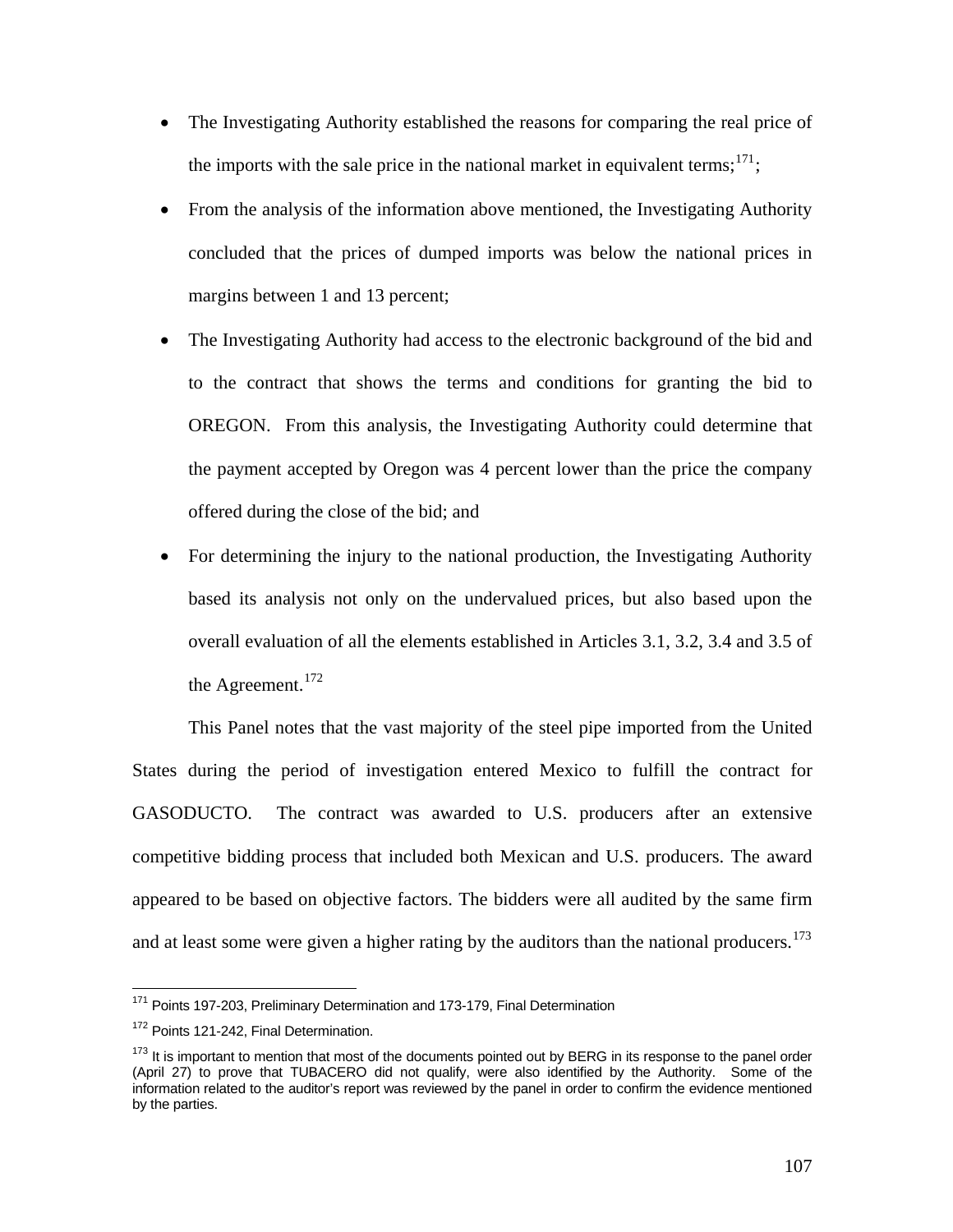This Panel also points out that BERG and GASODUCTO highlighted several deficiencies in the national producers' bids that allegedly resulted in the selection of a U.S. supplier.

Several questions raised by BERG must be analyzed in order for the Panel to determine the legitimacy of the Investigating Authority findings on this issue. These include:

- Did the Investigating Authority have the legal authority to look behind the bid transaction to determine dumping?
- Did the Investigating Authority follow the legal requirements in its analysis of the bid award?
- Did the Investigating Authority have sufficient evidence to make its findings?
- Was the Investigating Authority causation analysis proper under the law?
- Were the bid award and the shipments that resulted independent of the national market and therefore not subject to the antidumping provisions of Mexican law?
- If TUBACERO simply did not qualify to obtain the bid award, could U.S. imports injure the national industry?

*1. Did the Investigating Authority have the legal authority to look behind the bid transaction to determine dumping?* 

Article 41 of the LCE specifically assigns the responsibility to the Secretary of Economy for determining whether the importation of the subject merchandise into Mexico causes injury to the domestic industry competing under unfair trade practices. Under the LCE, the Investigating Authority is delegated the responsibility and authority from the Secretary to conduct investigations to determine dumping and injury, taking into account the following factors: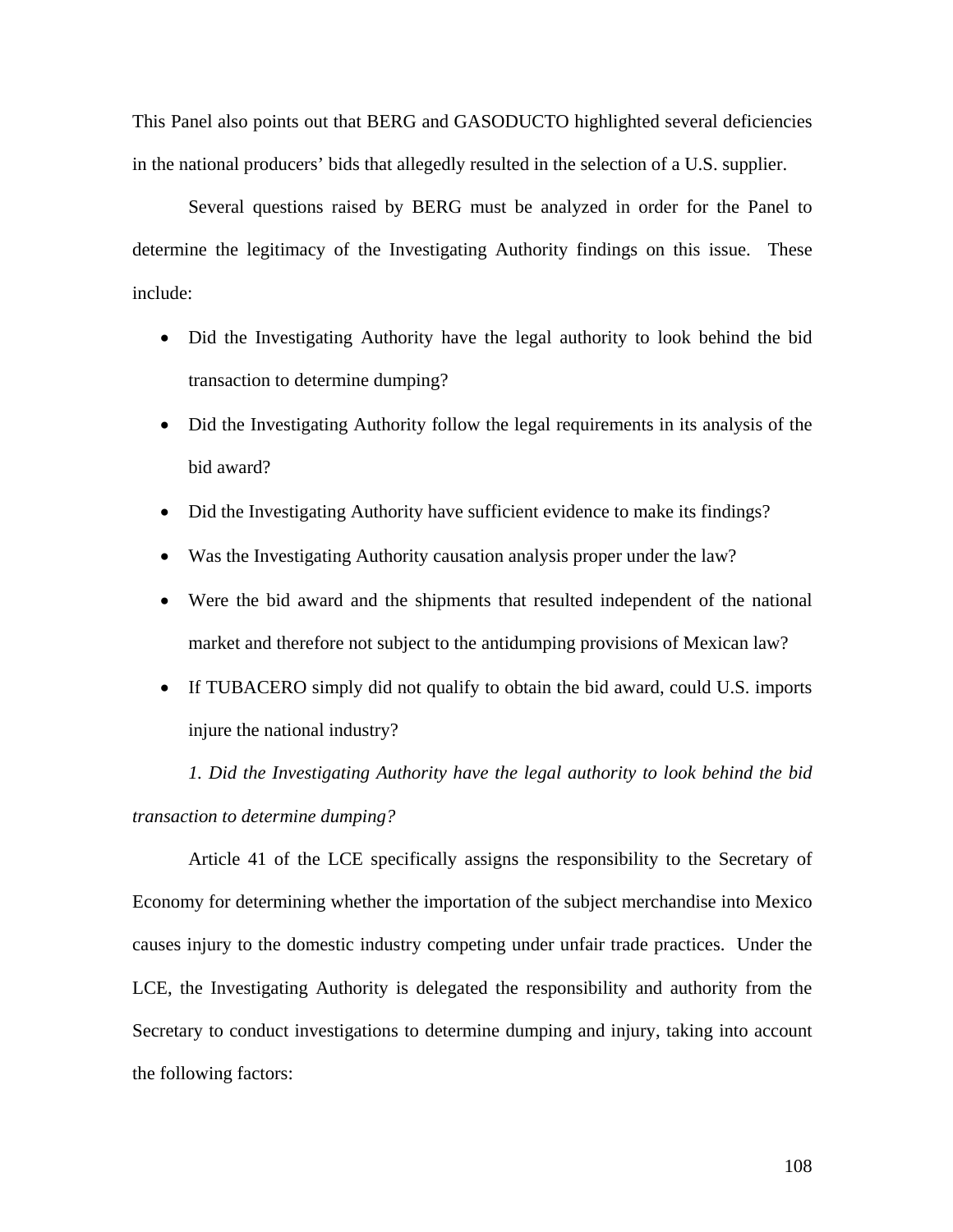- The volume of imports to determine whether there has been a significant increase in such imports relative to the domestic output or consumption;
- The direct or potentially direct effect that the unfairly traded imports have upon the domestic prices of identical or similar products in the domestic market, taking into account significant price underselling or price depression on domestic prices of the like product or if the effect of those imports is to reduce prices or to prevent domestic price increases that otherwise would have occurred.
- The impact that the unfairly traded imports have upon the domestic producers of identical or similar merchandise, taking into account all of the relevant economic factors and indices having a bearing upon the condition of the relevant sector, such as the actual and potential decline in output, sales, market share, profits, productivity, return on investment, or capacity utilization; factors affecting domestic prices; and actual and potential negative effects upon cash flows, inventories, employment, wages, the ability to raise capital, investment, or production growth; and
- Any other factor that the Secretary may consider relevant. <sup>[174](#page-108-0)</sup>

Based upon this legal provision, the Investigating Authority has not only the legal authority to review the bidding process<sup>[175](#page-108-1)</sup>, but also the legal responsibility to do so. As to the extent of the Investigating Authority's authority, it extends to determine whether the contract enabled price discrimination that caused injury to domestic producers.

<span id="page-108-0"></span><sup>&</sup>lt;sup>174</sup> Artícle 41 of the LCE and 3.1 of the Antidumping Agreement.

<span id="page-108-1"></span><sup>&</sup>lt;sup>175</sup> See volumes 1 and 2 of the record. Annex 15 A, Results of the bid on line.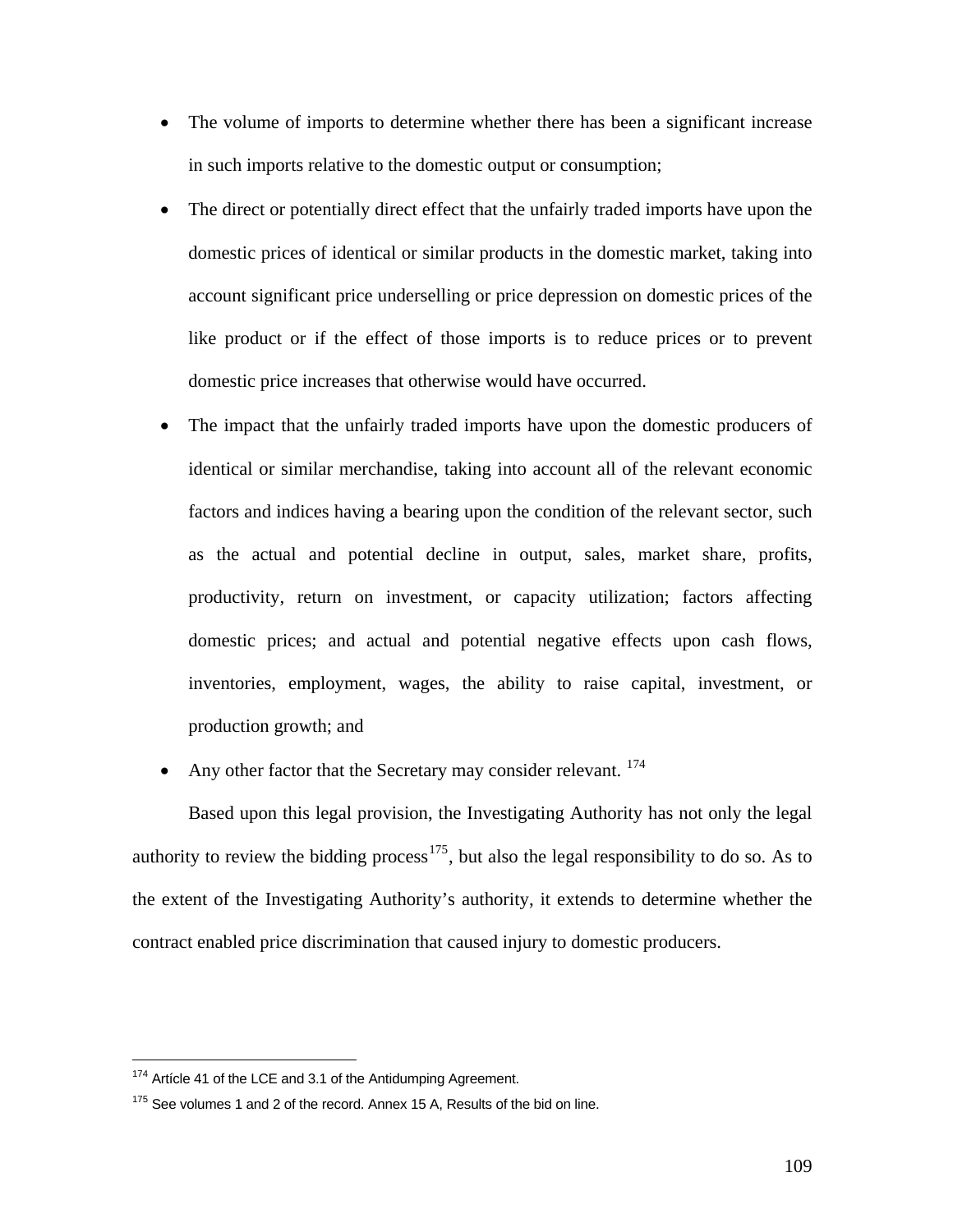*2. Did the Investigating Authority follow the legal requirements in its analysis of the bid award?* 

This Panel notes that BERG's arguments are based upon violations of Article 41 of the LCE. After review of the LCE, it is evident that the Investigating Authority complied with the legal requirements necessary to conduct its analysis of the bid award and complied with the requirements of the Antidumping Agreement, in particular in terms of article 3, by collecting the evidence and analyzing it in considerable detail.

### *3. Did the Investigating Authority have sufficient evidence to make its findings?*

This Panel also points out that the Investigating Authority gathered extensive information about the bid award, the bid process, import volumes, prices, commercial practices in the industry and analyzed this information extensively in both the preliminary and final determination. The Investigating Authority officials were questioned at length during the public hearing and responded to the questions of the panel in writing to describe the evidence that formed the basis for the Determination. In addition, the Investigating Authority responded in writing to the order of the Panel issued on April 27, 2007, to identify the documents in the record where the evidence could be found by the panel.<sup>176</sup> This Panel is not allowed to include new evidence and can only determine whether the evidence was sufficient to support the findings made by the Authority. After analyzing the evidence described by the Authority, this Panel concludes without question the Investigating Authority had enough evidence to support its findings.

 $\overline{a}$ 

<span id="page-109-0"></span> $176$  In this sense, several volumes of the proprietary record mentioned by the Investigating Authority were reviewed by the Panel.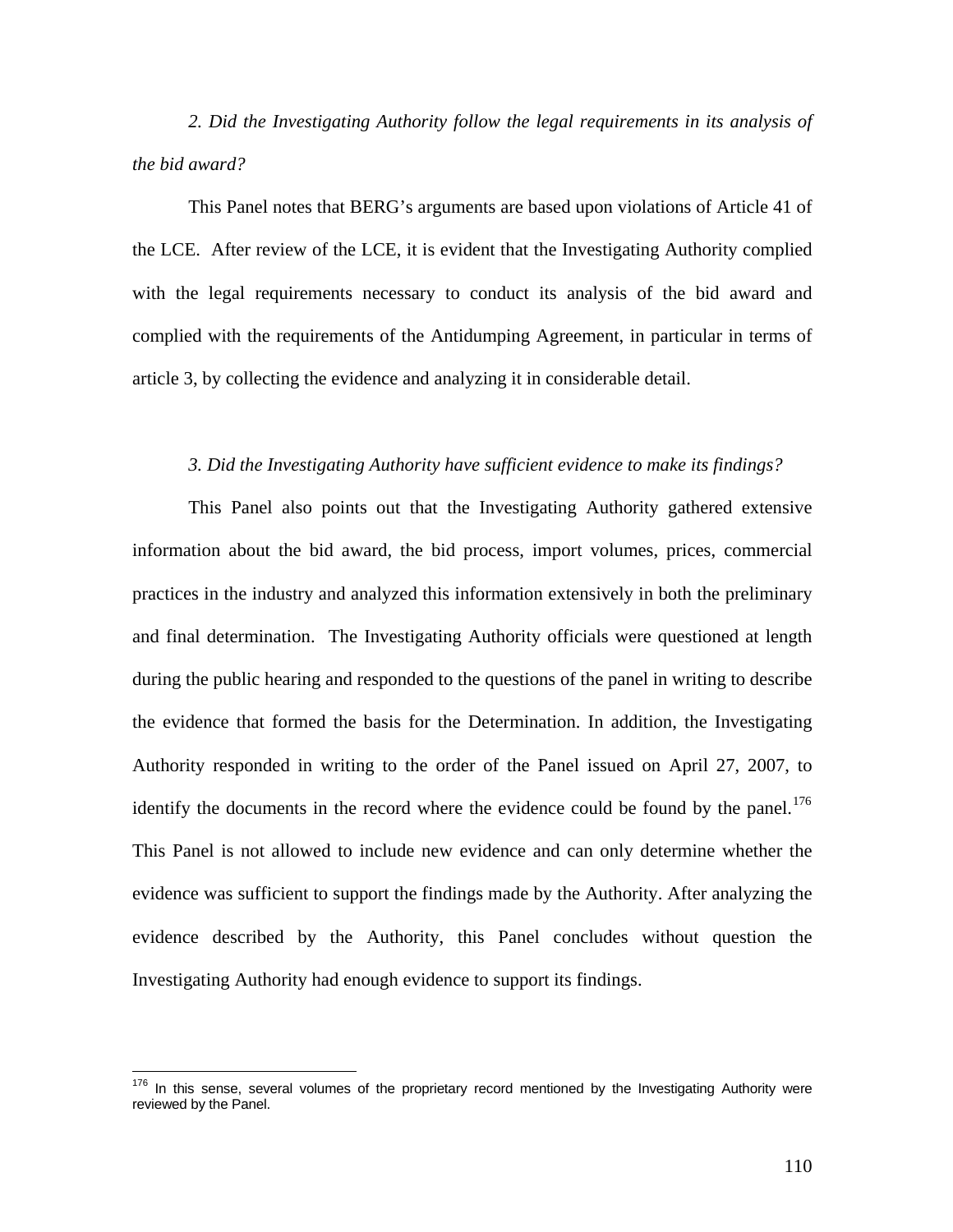### *4. Was the Investigating Authority causation analysis proper under the law?*

This Panel also concludes that the Investigating Authority gathered substantial evidence that was reviewed in great detail in the administrative record and both the preliminary and final determination, in compliance with the provisions of Article 41 of the LCE and the provisions of the *Antidumping Agreement*. However, this Panel wonders whether the bid imports from the United States should have been considered in the injury examination and if the domestic producers could not reasonably be awarded. It will be evaluated in more detail below.

*5. Were the bid award and the shipments that resulted independent of the national market and therefore not subject to the antidumping provisions of Mexican law?* 

BERG makes the allegation that because the Mexican producers could not qualify for the award of the 2001 contract, the bid process was independent of the national market. This Panel believes that is an incorrect interpretation. According to the *Antidumping Agreement*, it is clear that it refers only to domestic markets, not global markets. In this sense, the LCE concerns the functioning of the domestic market. Even if no domestic producers had bid on the 2001 contract, the imports would still enter the national market when they crossed the border and were sold to Mexican importers. So to exclude those sales as being outside the national market would be legal error, as well as logically unsound.

*6. If TUBACERO simply did not qualify to obtain the bid award, how could U.S. imports injure the national industry?*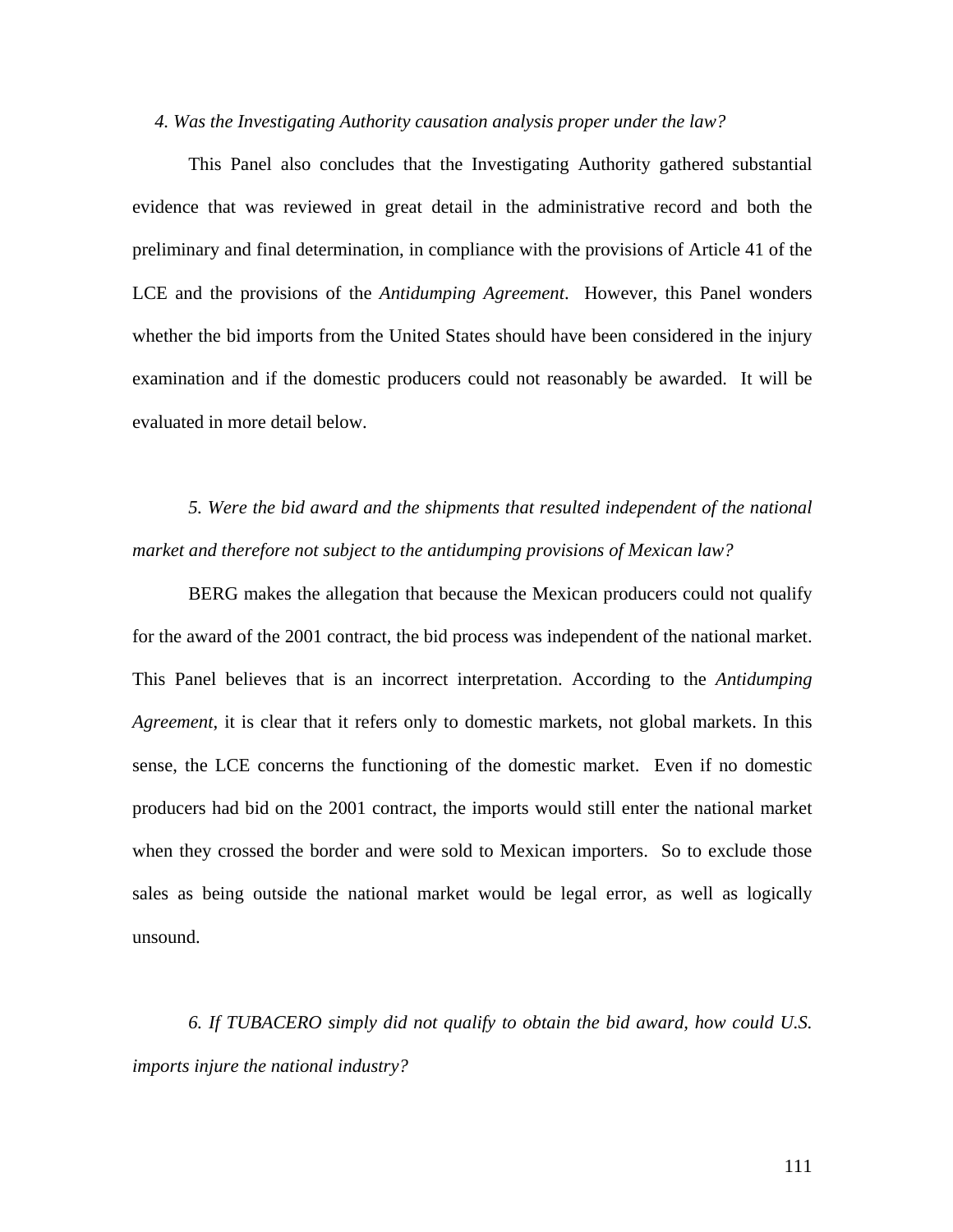The point of the Investigating Authority findings was that TUBACERO should have qualified to receive the contract award. This Panel points out that there is evidence that the Investigating Authority analyzed the reasons filed by the auditor explaining the evaluation of TUBACERO, $177$  which was taken into account by SEMPRA in order to decide that TUBACERO was not qualified to win the bid for technical reasons. There is also evidence that the bid went to the low bidder, despite concerns with that bid as well.<sup>[178](#page-111-1)</sup> As the panel mentioned above, the same auditing company made the reports to TUBACERO and the other bidders. In the audit report made to TUBACERO, it is very clear that the company was approved with concerns; and also, that the other bidder was approved even with a weak quality system. It is important to mention that the auditing company also verified and approved the company that TUBACERO proposed for making the liner. So the decision to purchase ultimately is made by the company management, relying upon, but not bound by the opinion of the auditor.

The fact that TUBACERO did not receive the award does not prevent injury to the company caused by the price effects of the large volume of subject imports that then entered the domestic market. The Investigating Authority analyzed the bid process and found that TUBACERO had to reduce its price because the other competitor at the end of the bid proposed a price 16.5 per cent lower than the price offered by TUBACERO in its first tender.<sup>[179](#page-111-2)</sup> It is not for the panel to substitute its judgment for that of the expert agency, especially when the evidence is not compelling for a different finding. In this case, the evidence in the administrative record appears to permit the Investigating

<span id="page-111-0"></span><sup>&</sup>lt;sup>177</sup> Document 0400304, January 20, 2004, other answers, TUBACERO, Volume 23 proprietary record, Annex I B.

<span id="page-111-1"></span> $178$  Id.

<span id="page-111-2"></span><sup>&</sup>lt;sup>179</sup> Point 148. Final Determination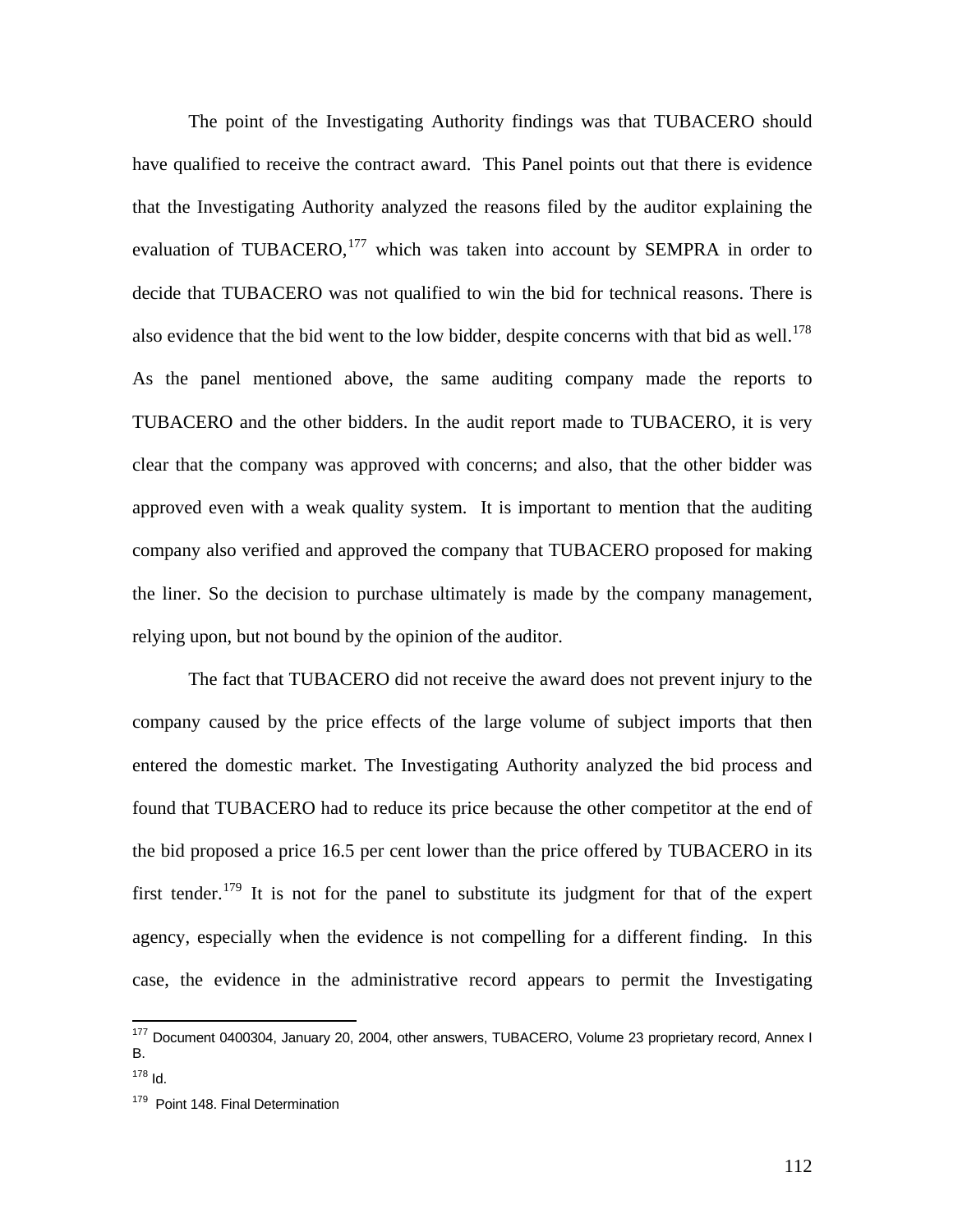Authority to support the findings that it made, despite the clear fact that the contracting entity, SEMPRA, did not qualify TUBACERO to win the contract award. Certainly the evidence supports the Investigating Authority decision. Therefore, and due to the absence of omissions or legal errors this Panel will not remand the Final Determination.

For all of the reasons described in the sections above, the Panel affirms the Final Determination of the Investigating Authority on this issue.

### **B. Average Price of the United States imports.**

BERG alleged that the average U.S. price in 2001 was not distorted by price discrimination, but rather, that prices recuperated to the levels observed in 1999 due to common commercial practices in the international iron and steel market. Therefore, the prices in 2001 could not be injurious to the domestic Mexican industry. The behavior of imports from the USA indicated a reorganization of the level of the imports, so that there was no negative effect on the national production caused by the imported tubing. Additionally, the total imported tubing independent of its origin registered a lower level in the national market during the period of investigation.

The Investigating Authority argued that the behavior of the import price from the USA did not allow it to determine whether the imports were dumped or not. The Investigating Authority made a complete analysis in accordance with the Antidumping Agreement, resulting in imports from the USA with dumping margins of 6.77 and 25.43 percent. BERG described the behavior of import prices from the USA, explaining why in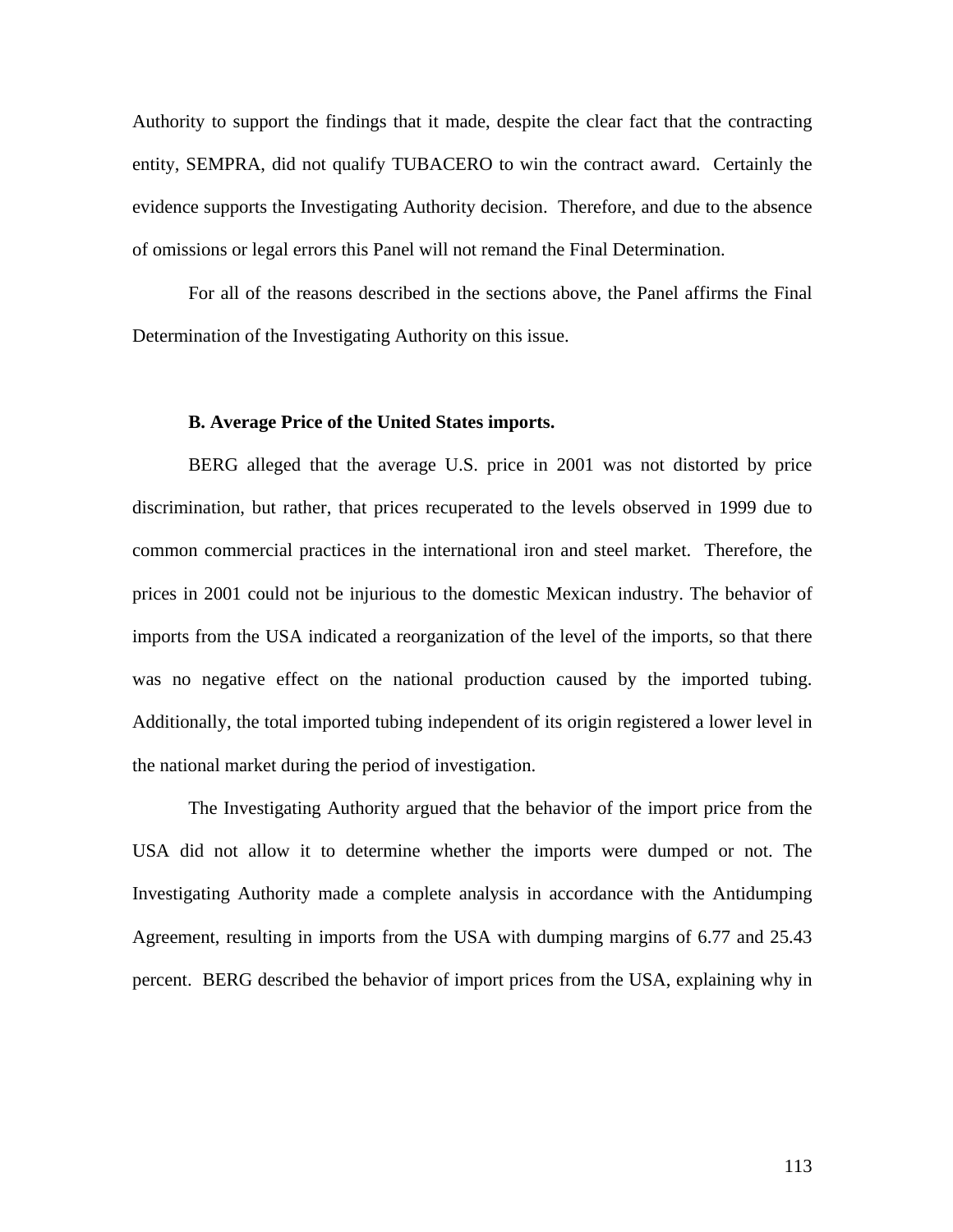1999 and 2001, the imported pipes included accessories and lining, resulting in a higher price $180$ 

The Investigating Authority pointed out that imports from the USA not only registered dumped prices below the price of national product, but also below prices from other sources. From a detailed analysis of imports, the Investigating Authority concluded that those from the USA registered a significant increase in relative and absolute terms, and also in relation to the size of the Mexican market.<sup>[181](#page-113-1)</sup> Also, the Investigating Authority evaluated the effects of the dumped imports on the national prices, considering, among other elements, whether the import prices were below national prices and also in comparison to other sources, or whether the import prices had the effect to depress or suppress national prices.

After reviewing the arguments, and evidence identified by the Investigating Authority in its response to the Panel order issued on April 27, 2007, the Panel concluded that the Investigating Authority made an integrated analysis of all the factors that influence the national industry, including taking into account the argument mentioned by BERG related to the reorganization of the U.S. imports. This resulted in the determination of injury in terms of Articles 3 of the Antidumping Agreement, 41 of the LCE, and 64 of the RLCE. From a detailed analysis of imports, the Investigating Authority concluded that imports from the USA registered a significant increase in relative and absolute terms, and in relation with the size of the Mexican market (market share).<sup>[182](#page-113-2)</sup>

<span id="page-113-0"></span><sup>&</sup>lt;sup>180</sup> Point 168, Final Determination

<sup>&</sup>lt;sup>181</sup> Points 135-144, Final Determination

<span id="page-113-2"></span><span id="page-113-1"></span><sup>182</sup> Points 135-144 Final Determination. *See* volumes 1 and 2 of the record. Annex 4 and 7 Impact of the dumped imports in the National Consumption and in other elements.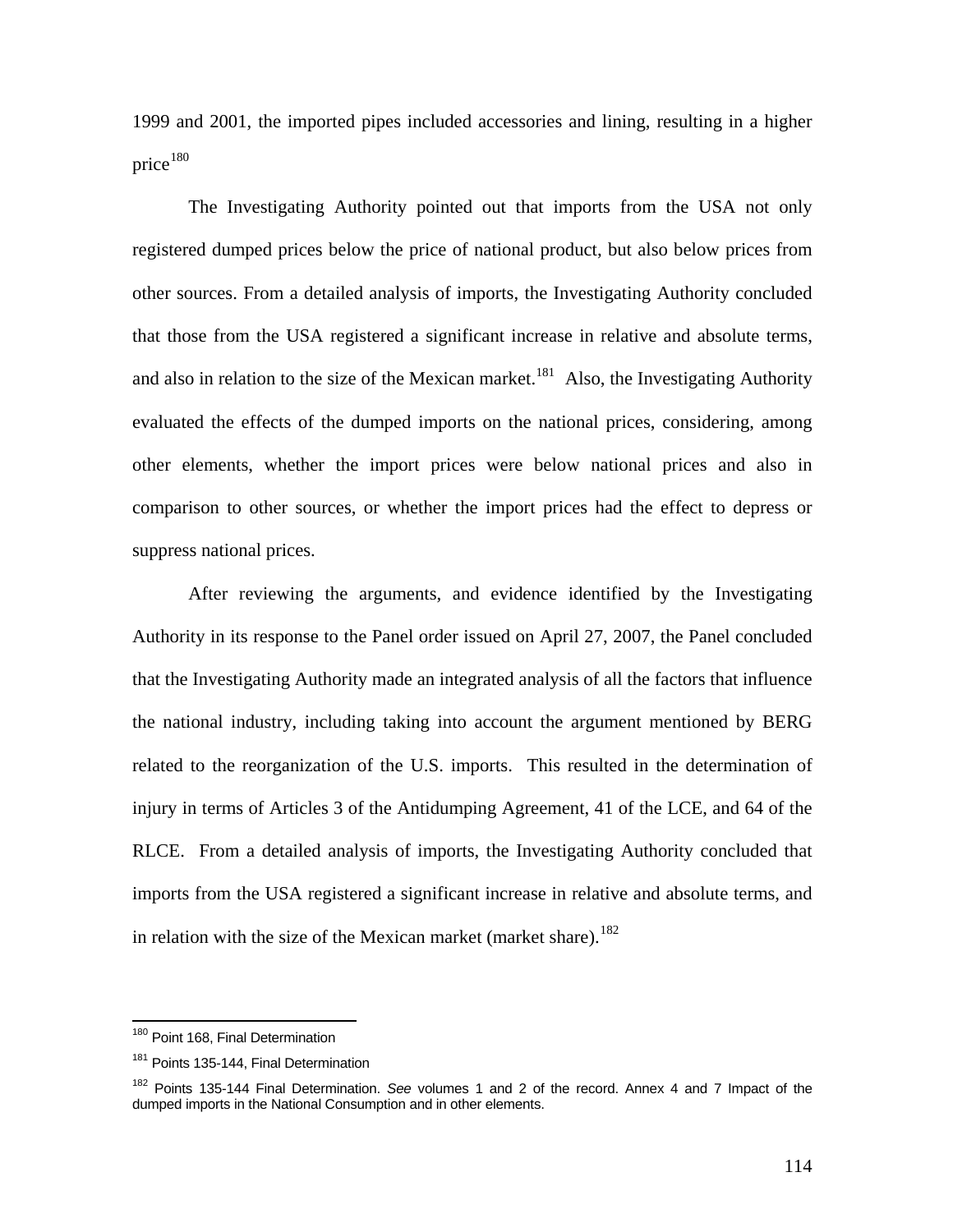In this sense, it is very important to mention that one of the important factors concerning injury was the closing of one of the Mexican producer companies and other factors that supported the injury finding, as described in detail in the Preliminary and Final Determinations. The Panel cannot substitute, with a different interpretation, the Investigating Authority's analysis based on the evidence in the record. Therefore, the Panel affirms the Investigating Authority Final Determination on this issue.

### **C. BERG Steel imports did not cause injury to the national industry**

According to BERG, the Investigating Authority failed to perform a causal analysis regarding the volume and prices of imports from BERG. Its exports did not cause the alleged injury because BERG exports represented only 0.8 percent of the total imports from the U.S. in 2001 and the average price of those imports was significantly higher than the sale price of the domestic industry. Allegedly, this was not considered by the Investigating Authority in its injury analysis.

The Investigating Authority made the analysis of the imports from USA and their possible effects on national prices and also on other indicators, without separating the imports from BERG in the analysis. The Authority argued that it took into account the overall imports including BERG's, for two reasons: 1) in accordance with article 3.1 of the Antidumping Agreement, the analysis shall be made considering the overall imports of like product; and 2) the collection of the antidumping duties should be done with no discrimination over the imports of the products from any source country.<sup>[183](#page-114-0)</sup>

<span id="page-114-0"></span><sup>&</sup>lt;sup>183</sup> Art. 9.2 Antidumping Agreement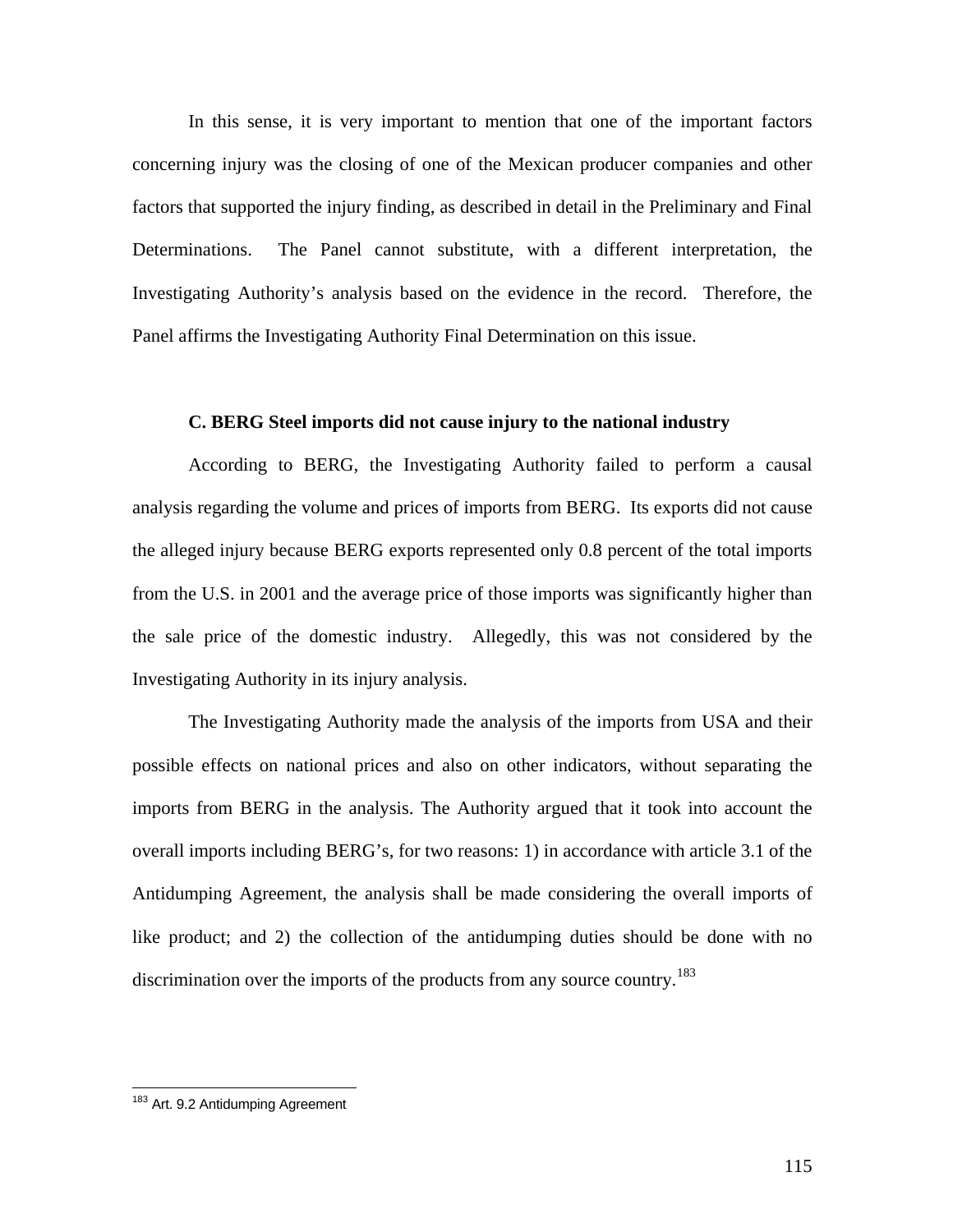This Panel considers that the Investigating Authority performed a causal analysis based upon the legal provisions that govern its operations. Notwithstanding the low volumes of subject imports exported from BERG, the Investigating Authority would have committed legal error to separate those entries for special treatment. Even more, the low import volume rate argued by BERG, does not imply that the Investigating Authority has not to taken into account these imports in its overall analysis. D*e minimis* criteria, according to article 5.8 of Antidumping Agreement, applies to dumped imports from a country, which is this case; not for an individual company.<sup>[184](#page-115-0)</sup> Therefore, there is no basis for the Panel to take any action other than to affirm the Investigating Authority's Final Determination on this issue.

# **D. The Investigating Authority analysis was flawed because injury was caused by declining exports in 2001**

BERG noted that total exports of the national industry decreased by 6 percent in 2000 from 1999 levels, and 37 percent during the period of investigation with respect to 2000. The domestic companies allege that the decline in exports was due to a temporary antidumping measure applied on February 21, 2001 by the United States over Mexican exports of like products. BERG provided as a precedent WTO case WT/DS184/AB/R,<sup>[185](#page-115-1)</sup> which found that the Investigating Authority must assure that the injury not attributable to the dumped imports should be appropriately analyzed as "other factors" of injury. The Investigating Authority, without such a distinct analysis, has no rational basis to conclude that the dumping conditions are in fact the cause of the injury.

<span id="page-115-0"></span><sup>&</sup>lt;sup>184</sup> Article 5.8 "The volume of dumped imports shall normally be regarded as negligible if the volume of dumped imports from a particular country is found to account for less than 3 per cent of imports of the like product in the importing Member…"

<span id="page-115-1"></span><sup>&</sup>lt;sup>185</sup> Op. Cit Número 27, p. 73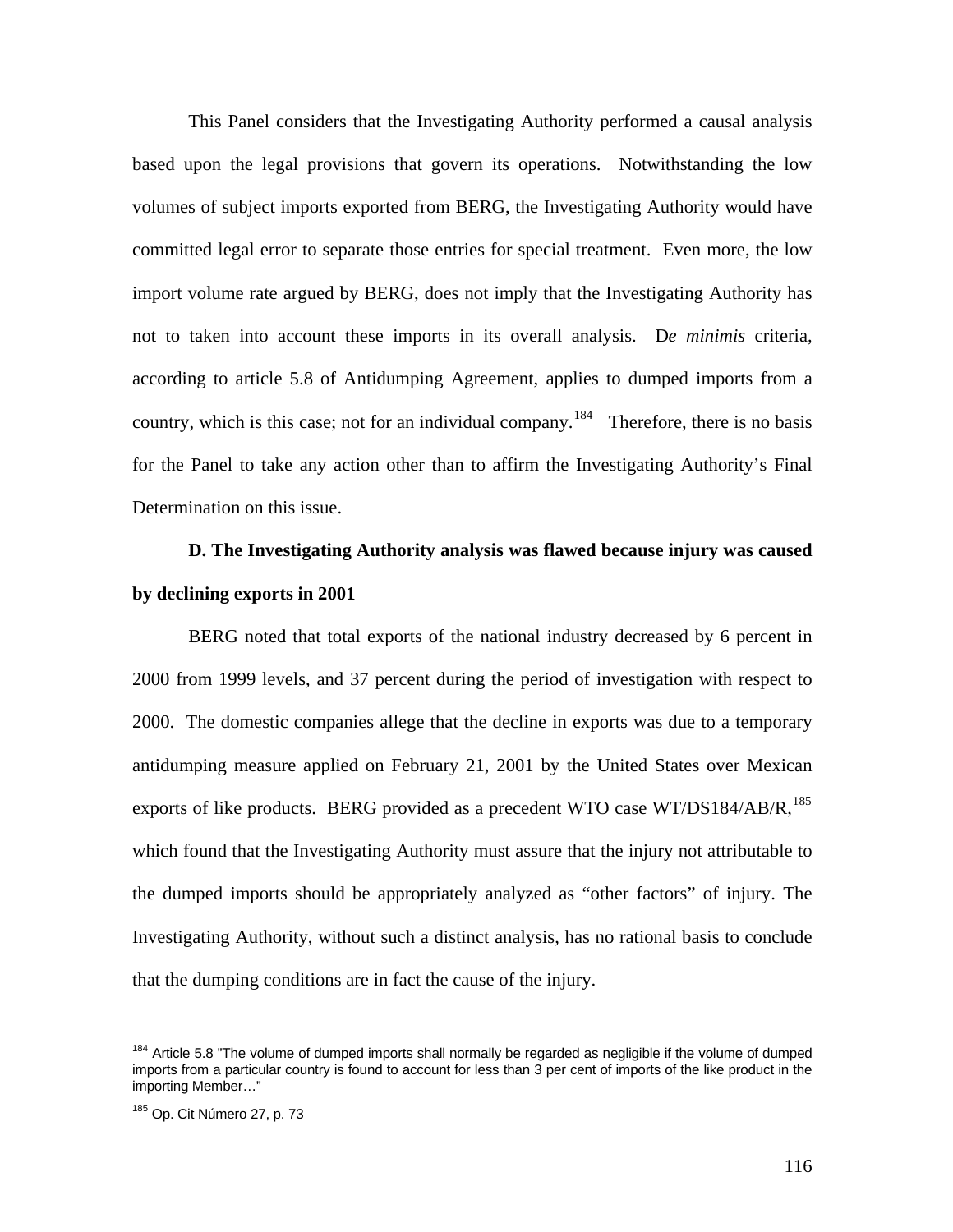Contrary to what BERG argued, the Investigating Authority made a detailed analysis of injury and the causal link, including the elements that should be considered in accordance with articles 39 and 41 of the LCE, 64 and 69 of the RLCE and 3.5 of the Antidumping Agreement. The Investigating Authority analyzed the arguments filed by GASODUCTO and TUBACERO about the causes of the behavior in the exports of the national production<sup>[186](#page-116-0)</sup>. The Investigating Authority found that the reduction in the exports of the national production was explained by the preliminary antidumping measure applied by the USA.<sup>[187](#page-116-1)</sup> The Investigating Authority determined that the reduction in Mexican exports, added to the relative loss of market share suffered by the national production caused by dumped imports from the USA, increased the vulnerability of the domestic production to unfair trade practices.<sup>[188](#page-116-2)</sup>

The Investigating Authority determined that other elements that could have affected the national industry, such the contraction in the national market (which is linked to the low demand generated by Pemex), should also have affected the like product from the USA, a situation that did not happen due to the increase in the import volume from USA and its growing participation in the national market.<sup>[189](#page-116-3)</sup> Likewise, the Investigating Authority did not have knowledge that elements such as technology, competitiveness, and productivity could have explained the adverse behavior of the relevant indicators of the national production.

<span id="page-116-0"></span><sup>&</sup>lt;sup>186</sup> Points 189, 192 and 193, Final Determination

<span id="page-116-1"></span><sup>&</sup>lt;sup>187</sup> Points 299, Preliminary Determination and 189, Final Determination

<sup>&</sup>lt;sup>188</sup> Points 204-208, Final Determination.

<span id="page-116-3"></span><span id="page-116-2"></span><sup>&</sup>lt;sup>189</sup> Points 224-232, Final Determination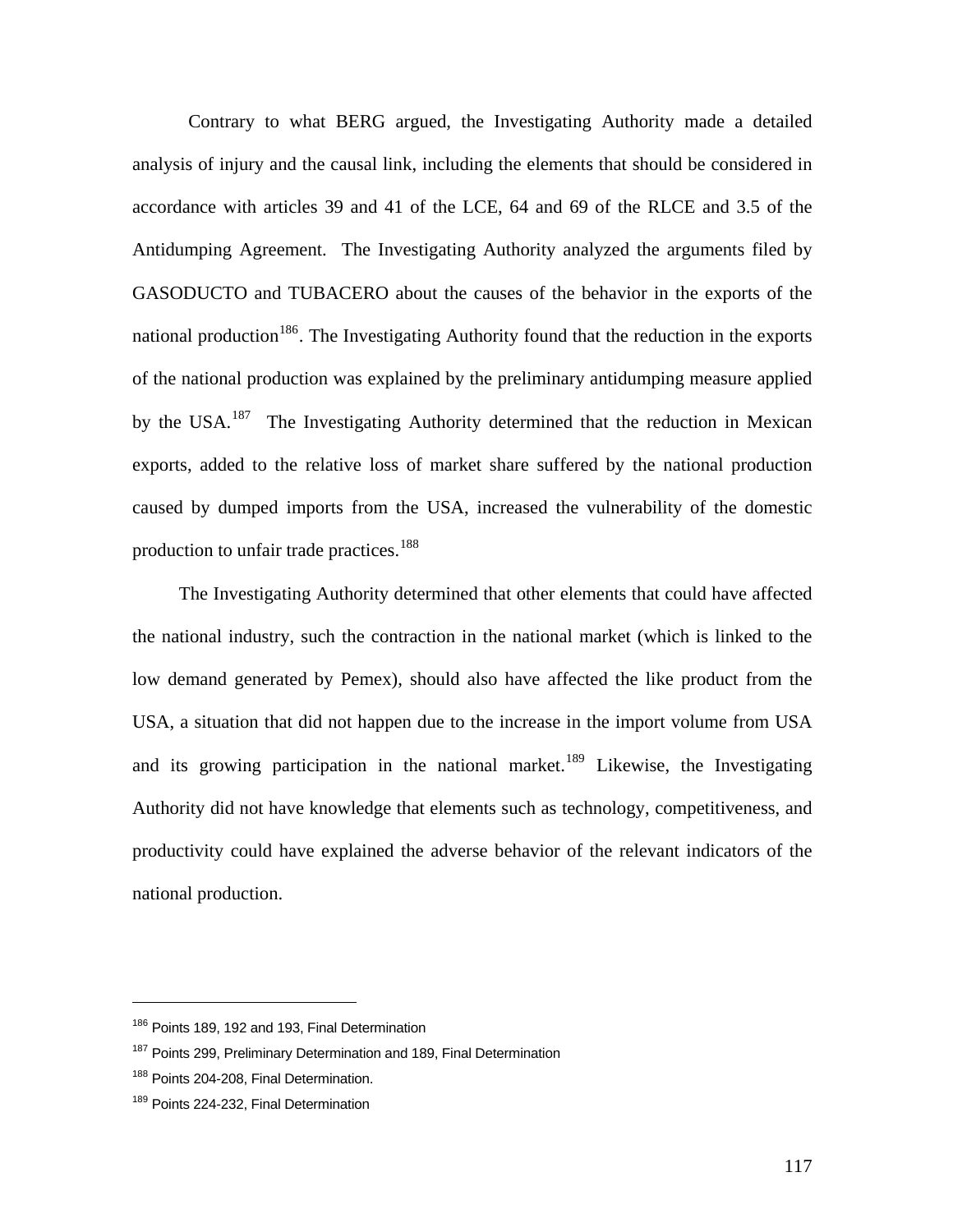Due to the above mentioned points, this Panel notes that the Investigating Authority made a detailed analysis of injury and causation, based upon the requirements that should be considered in accordance with the LCE and the RLCE. The Investigating Authority carefully reviewed other factors, except for some factors for which there was no relevant evidence on the record. Even if the Panel did not agree with the Investigating Authority findings, which is not the case here, the Panel would have no legal basis to remand the Determination, because the Investigating Authority did not commit legal error nor did it ignore evidence on the administrative record. When the agency finding is supported by evidence on the record – as the Panel could confirm with the evidence mentioned by the Investigating Authority in its response to the panel order of April 27,  $2007<sup>190</sup>$  $2007<sup>190</sup>$  $2007<sup>190</sup>$  - and a reading of its reasons could reasonably lead to the conclusions they have reached, then the Panel should not interfere by substituting its judgment for that of the agency. Therefore, the Investigating Authority Determination is affirmed on this issue.

### **E. Impact of sales indicators, production and installed capacity**

As alleged in BERG's Complainant Brief, Articles 3.4 of the Antidumping Agreement and 41 of the LCE mandate the Investigating Authority to consider all factors and economic indexes influencing the condition of the domestic industry. Accordingly, internal sales, installed capacity and national production influenced the behavior of domestic tubing production. The final resolution indicated the following:

<span id="page-117-0"></span><sup>&</sup>lt;sup>190</sup> Related to TUBACERO's exports, BERG in its response to the panel order, only pointed out that the evidences supporting its arguments were filed in its complaint before the panel (July 25, 2005). The decrease in TUBACERO´s exports is an argument filed by GASODUCTO, a company that is not participating in this Panel review. The issue was only mentioned concerning the importance of the exports without any link with injury (Volume 22 of the administrative record. Answer of GASODUCTO to the Authority's requirement.)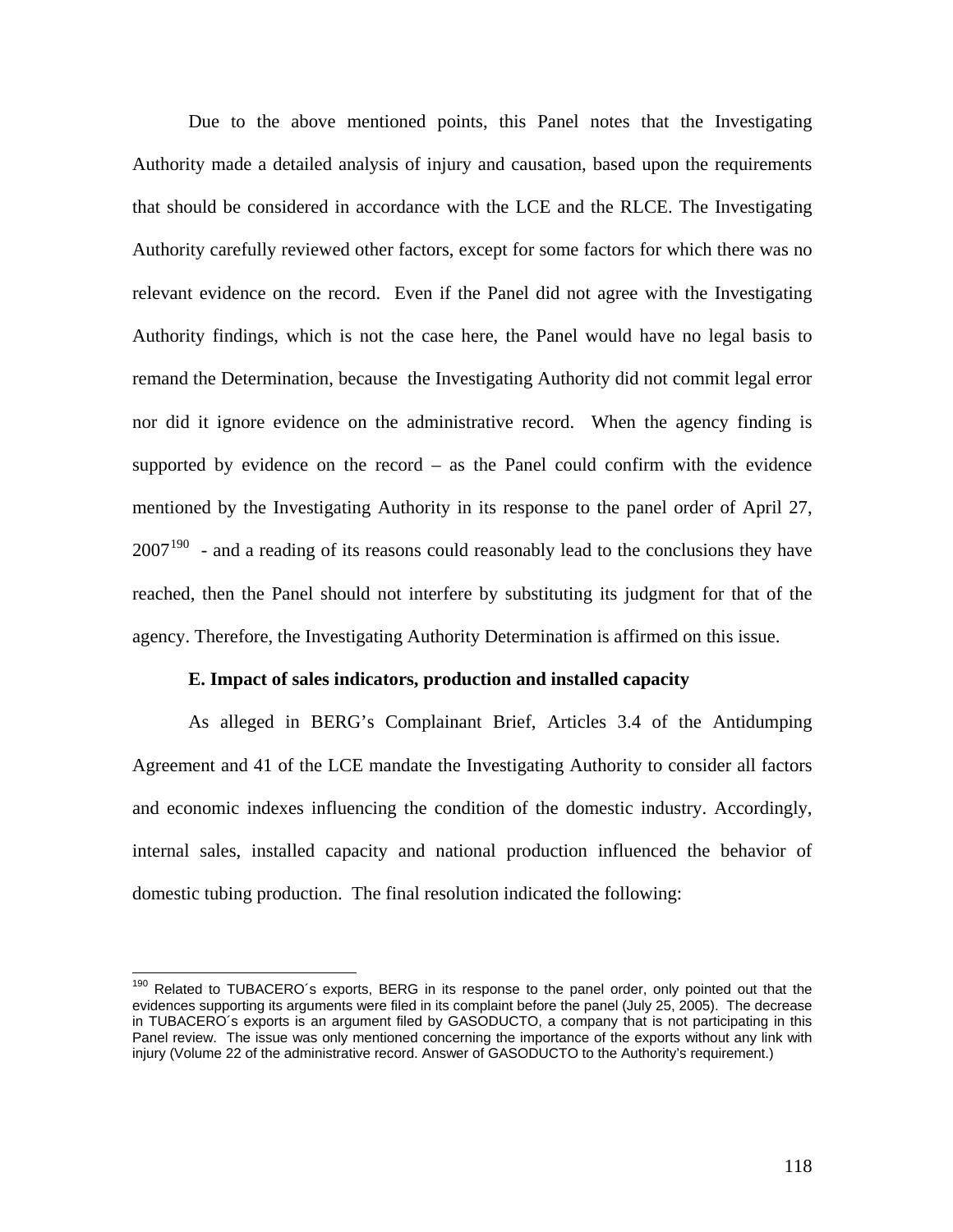- Domestic production decreased 40 percent from 1999 to 2000 and increased 37 percent in 2001.
- Internal sales increased 73 percent from 1999 to 2000 and decreased 1 percent in 2001.
- The installed capacity decreased 11 percent from 1999 to 2000 and increased in 2001.

Berg indicated that analyzing these facts, it can be concluded that the imports of steel pipes originating in the United States did not cause injury to the national industry. These facts show that while the national production and the installed capacity increased considerably, internal sales decreased 1 percent which cannot be considered injury according to the law. However, Berg argued that the Investigating Authority concluded in the final determination that the variation in these economic indicators showed an indication of injury to the domestic industry.

It should be noted that BERG did not agree with the Investigating Authority's use of a "point to point" analysis, because it must be complemented by an analysis which includes the intermediate years. BERG believes that the variation of the national production, internal sales and installed capacity during the investigated period, correspond to a decrease in Mexican industry exports during the period of investigation and can not be interpreted as an indicator of injury to the domestic industry.

The Investigating Authority analyzed the behavior of the indicators of the national production during all the years of the investigation period. Likewise, the authority analyzed injury in the context of the industry and the market as a whole.<sup>[191](#page-118-0)</sup> The

<span id="page-118-0"></span><sup>&</sup>lt;sup>191</sup> Points 121-242, Final Determination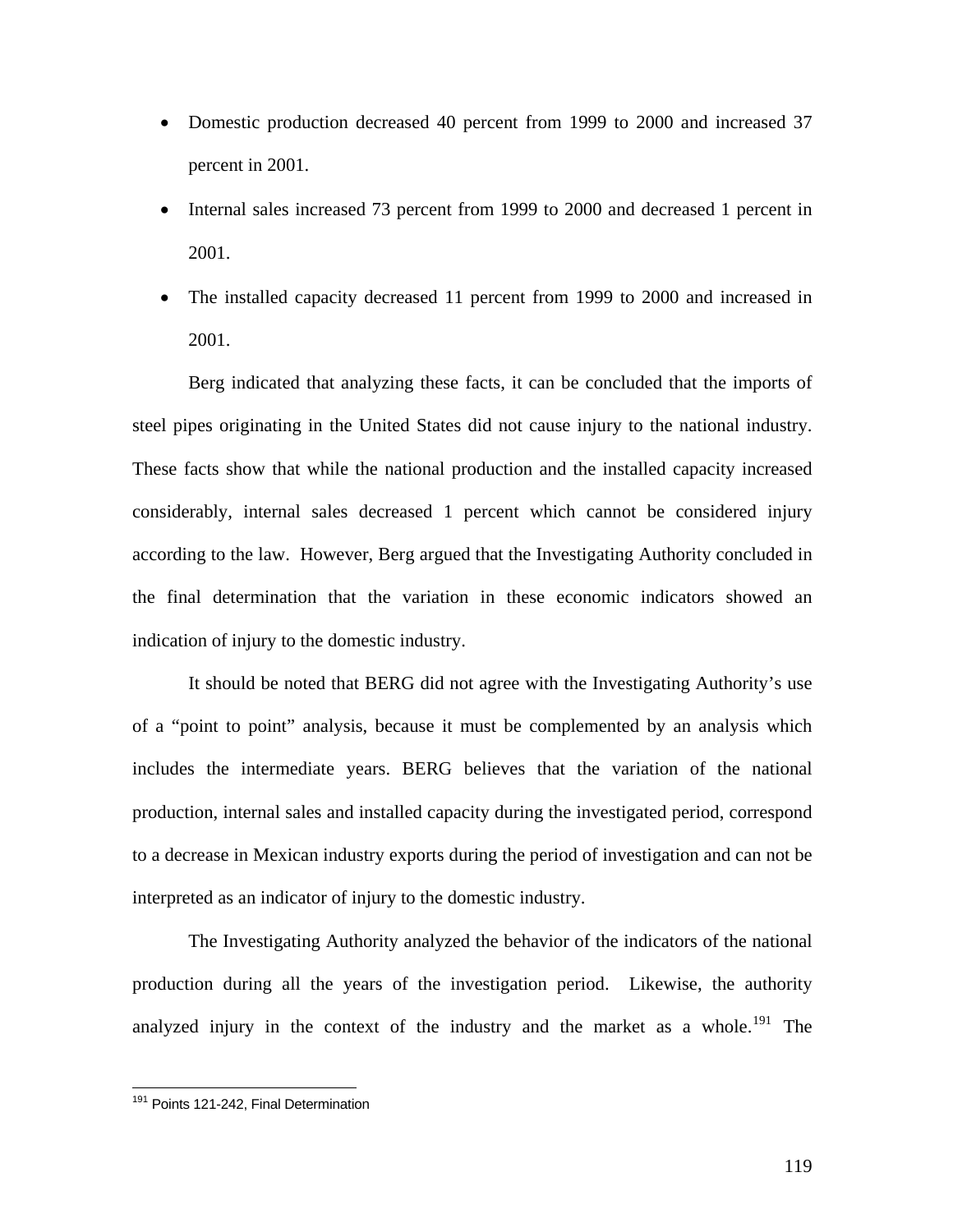Investigating Authority evaluated dumped imports for at least three years in order to appreciate in a more clear way the trends during the period of investigation.<sup>[192](#page-119-0)</sup> Additionally, the Investigating Authority argued that a determination of injury cannot be based solely on the behavior of the three indicators mentioned by BERG, but that Investigating Authority is required to consider other factors in the analysis.

This Panel observes that article 41, section III of the LCE provides the legal basis for the Investigating Authority to determine the impact on the domestic industry of dumped imports. The factors raised by BERG are reasonably related to the injury analysis, but they are not the only determining factors, as it is the agency that must weigh all of the factors to determine impact. The factors they must rely upon include volume effects, price effects, the impact of unfairly traded imports and other relevant factors.

After analyzing the administrative record, this Panel concludes that the Investigating Authority gathered extensive evidence on all of the factors that can help them to determine impact.<sup>[193](#page-119-1)</sup> The Authority evaluated the evidence and provided clear analysis in its Final Determination. Therefore this Panel sees no basis for ask any modification to the injury analysis and remand the Determination to the Investigating Authority, who has the legal and economic expertise to make such determinations. In consequence, this Panel affirms the Investigating Authority Determination on this issue.

# **F. The Investigating Authority erred by including the imports subject to the 2001 bid from the injury analysis**

Complainant alleges that when dealing with imports independent of the wholesale domestic market, the imports subject to the bids should have been excluded from the

 $\overline{a}$ 

<sup>&</sup>lt;sup>192</sup> Art 65, RLCE and point 246, Final Determination

<span id="page-119-1"></span><span id="page-119-0"></span><sup>&</sup>lt;sup>193</sup> Evidence pointed out by the Investigating Authority in its response to the panel order. Volumes 1 and 2.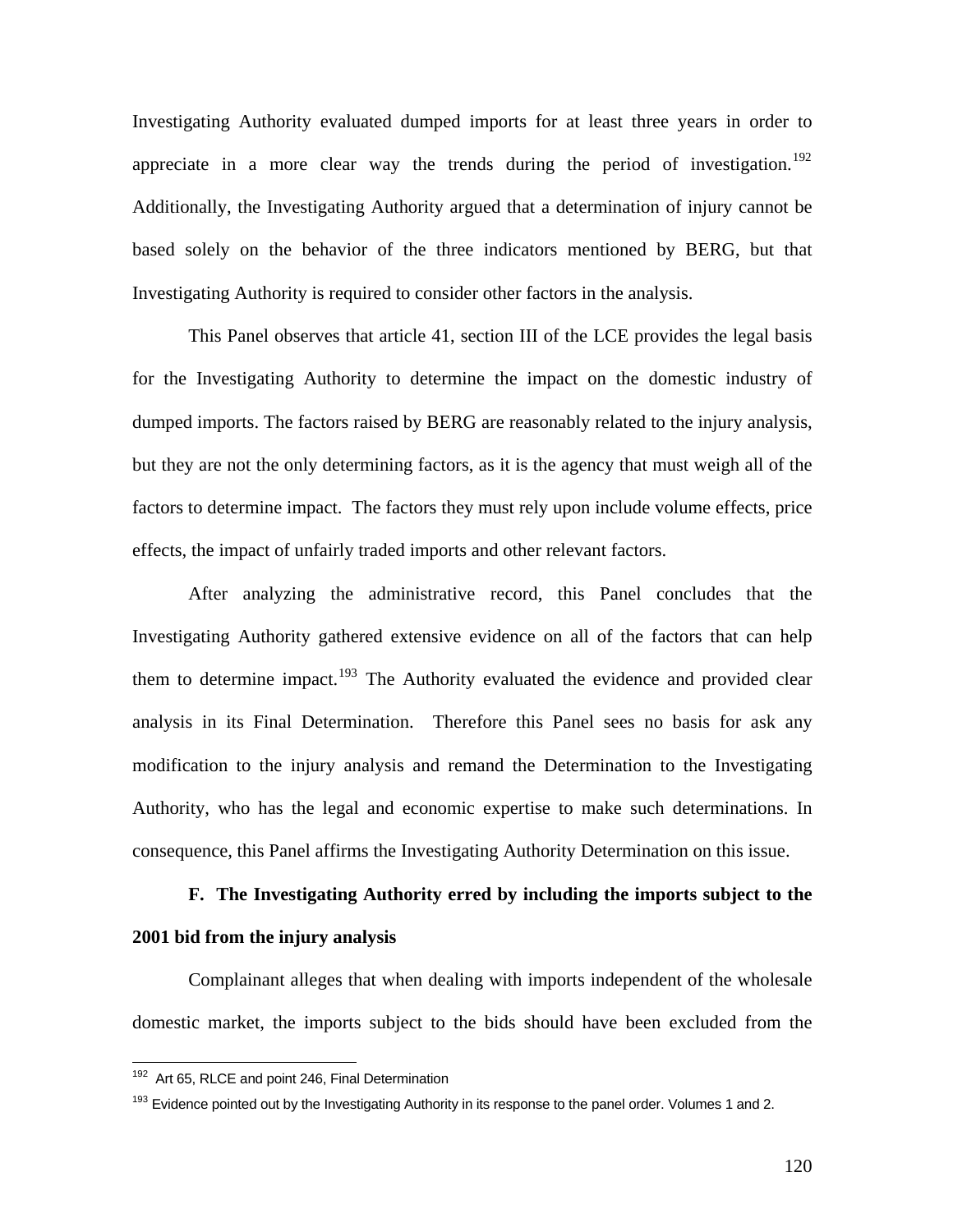injury calculation by law. BERG argued that the products covered by the bids are directed to a completely different market than those of regular commerce, as only those products that meet certain requirements can participate in the bid market; thus the competition that results in this market is independent from the competition that results in normal commerce. Therefore, the transactions that take place within the temporary and sporadic bidding market only affect those companies that participated in the bid and not those companies that did not participate in it, even if they are part of the domestic industry of the investigated merchandise. Even if the Investigating Authority would have legally included such imports subject to the 2001 bids in the injury analysis, BERG considers that such imports did not justify the alleged injury because of the following:

- TUBACERO participated in the 2001 bids;
- TUBACERO did not comply with the technical, legal, logistical, and financial requirements that gave way to the 2001 biddings;
- The offers adjudicated in the 2001 bids contained higher prices than those offered by TUBACERO;
- Price was not a factor in the adjudication of the bids contract of GASODUCTO, it is evident that the imports that entered into Mexico during the period of investigation could not have caused the alleged injury, because the price of the imports did not have identifiable or adverse effects on the economic indicators, such as: production, sales, prices, inventories, etc, just as it did not have adverse effects in the financial indicators of the domestic industry.

Due to the above, this Panel observes that Berg's arguments in this question have been analyzed before and concluded that the Investigating Authority analyzed properly the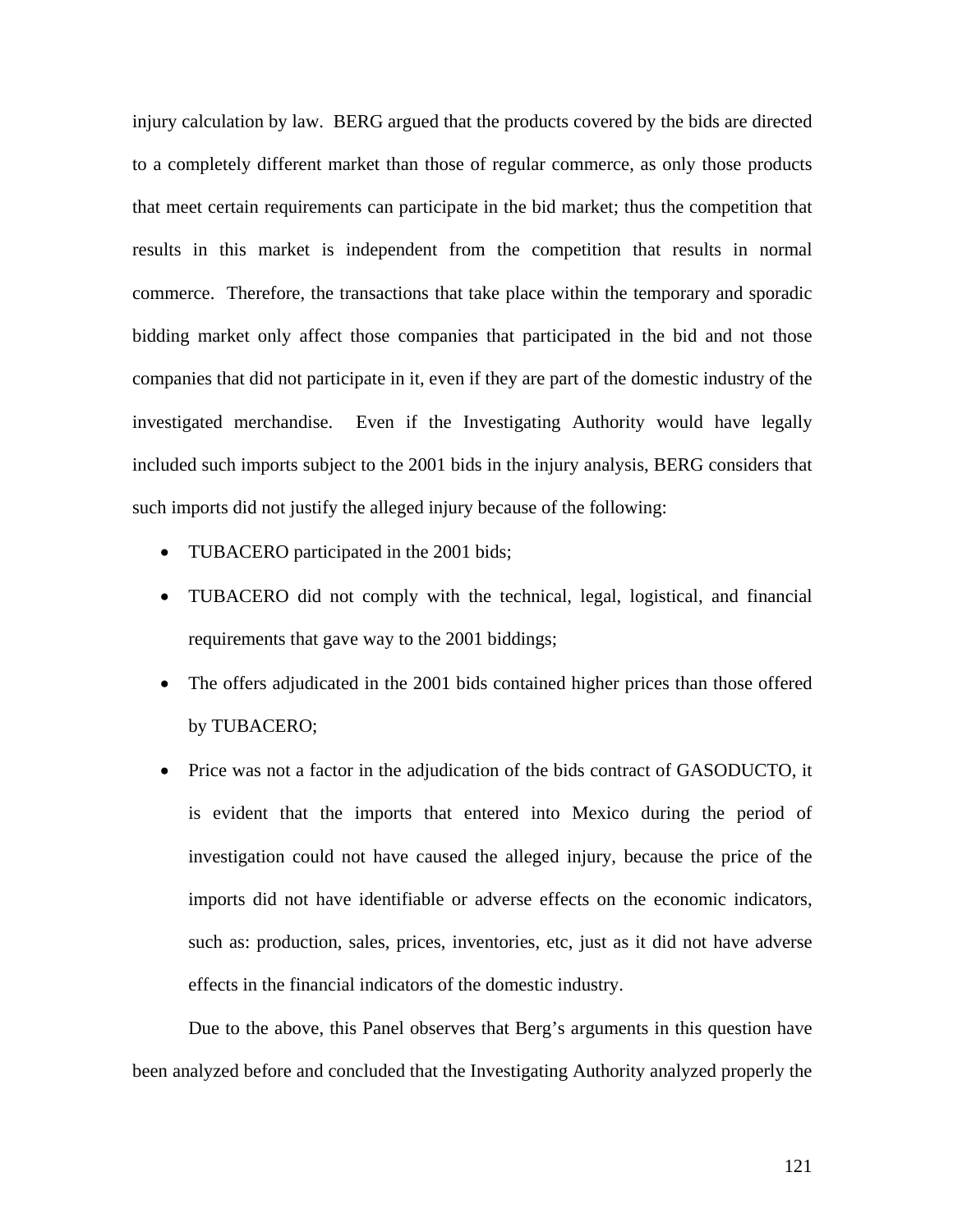evidence because it did not find BERGs arguments that supported and explained clearly its reasons for the exclusion of the bid imports from the injury analysis, a situation that was clearly observed during the public hearing. For these reasons, along with those conclusions cited in the section above mentioned related to 2001 bid, the Panel affirms the Investigating Authority Determination on this issue.

# **XII. DECISION**

For all the reasoning aforementioned, this Panel finds as unfounded the alleged errors presented by BERG in the present Review and Dispute Resolution Mechanism in Matters of Antidumping and Antidumping Duties established by Article 1904 of Chapter 19 of NAFTA.

Consequently, the Final Determination released on May 17, 2005 and published in the *Diario Oficial de la Federación* of May 27, 2005, dealing with the Antidumping Investigation on Imports of *Tubería de Acero al Carbono con Costura Longitudinal Recta*  Goods Classified in Sections 7305.11.01 and 7305.12.01 of the LIGIE*,* from the United States of America, Independent of the country of origin is affirmed.

| James Holbein.                 | March 3, 2008 |
|--------------------------------|---------------|
| James Holbein.                 |               |
| Héctor Cuadra y Moreno.        | March 4, 2008 |
| Héctor Cuadra y Moreno.        |               |
| Oscar Cruz Barney.             | March 3, 2008 |
| Oscar Cruz Barney.             |               |
| Francisco José Contreras Vaca. | March 2, 2008 |
| Francisco José Contreras Vaca. |               |

Signed in original by: Issued on: March 13, 2008.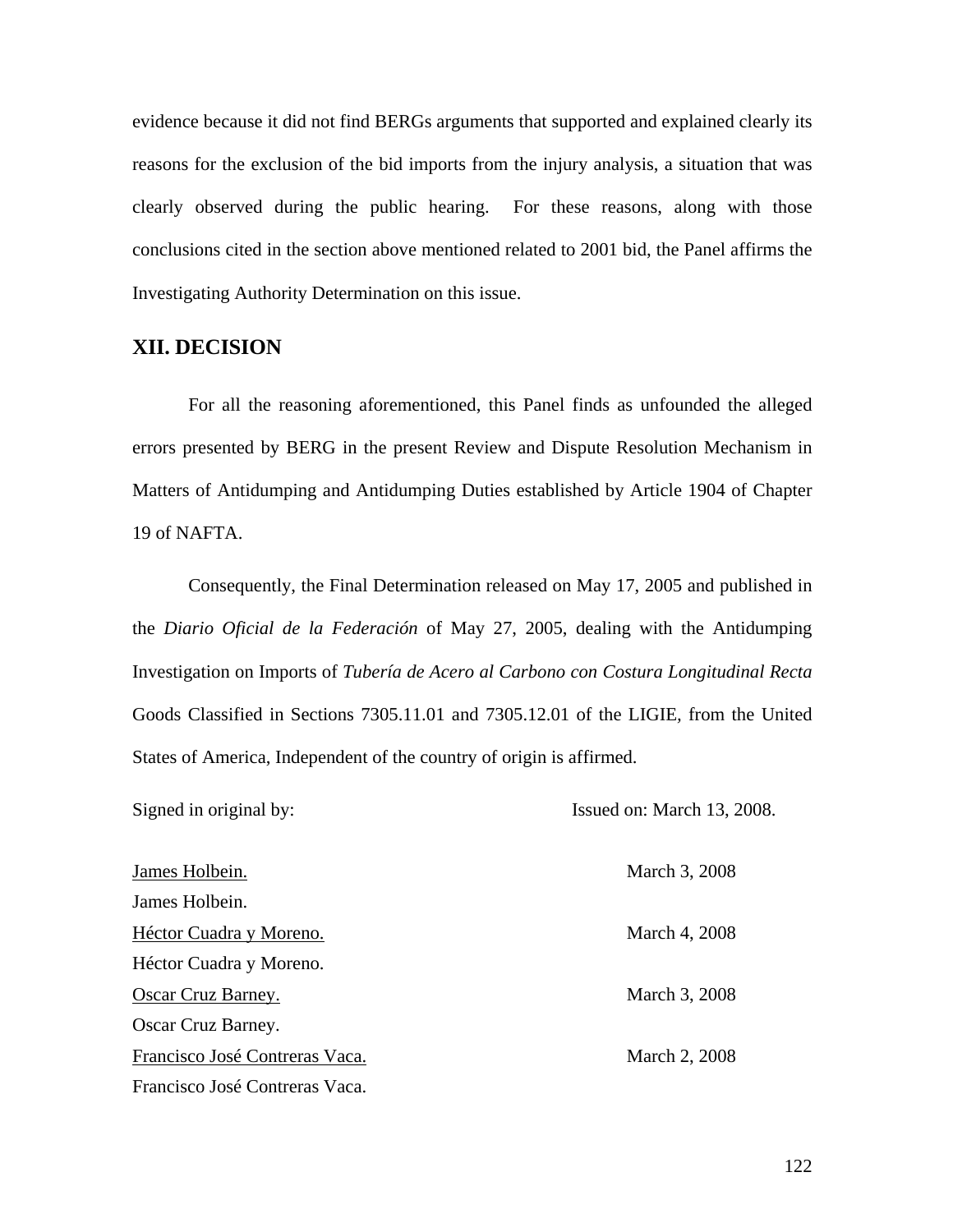# **FINAL DISSENT**

## DISSENT

Although I am not contesting the majority's affirmation of issues I, III, IV, and VI contained respectively in the majority's sections VI, VIII, IX, X and XI, I must respectfully dissent from their affirmation of issue II. I do so because I am unable to reconcile the Majority opinion with what I believe to be our obligation under the NAFTA AGREEMENT (NAFTA). The Majority's failure to strictly conduct this review, in accordance with Chapter 19 of the NAFTA, has resulted in an arbitral, rather than Binational Panel review of this antidumping investigation. Additionally, I am unable to join in the Majority's treatment of issue II, as it would have us confirm an illegality by failing to appreciate the relevance of Mexico's international commitments under its domestic law.

In my Dissent, I am mindful of the role of this Binational Panel, as well as the applicable

law. Understanding the role of this Binational Panel requires an appreciation of its origins,

as well as a functional understanding of the applicable standard of review. Similarly,

understanding the applicable law requires familiarity with the relevant legal frameworks,

as well as a functional understanding of their interaction.

# Binational Panels and the Standard of Review

The role of Binational Panels is best understood in light of its scope and the standard of review. The legal nature of Binational Panels is not something which is understood in light of facile comparisons made with courts and arbitral tribunals. Merely attaching conceptual labels to this mechanism is not likely to shed much light on understanding its purpose.

Chapter 19 did not have an existence which predated the Canada-United States Free Trade Agreement.<sup>[1](#page-122-0)</sup> This alternative dispute resolution mechanism arose from the necessity of Parties to bridge an impasse over the harmonization of domestic trade laws. Initially, it was intended to act as a temporary, non-partisan, judicial review mechanism in countervailing and anti-dumping duty cases. As the present Parties were not able to subsequently harmonize or create a distinct trade law, Chapter 19 was made permanent under NAFTA.

<span id="page-122-0"></span><sup>&</sup>lt;sup>1</sup> Canada-US FTA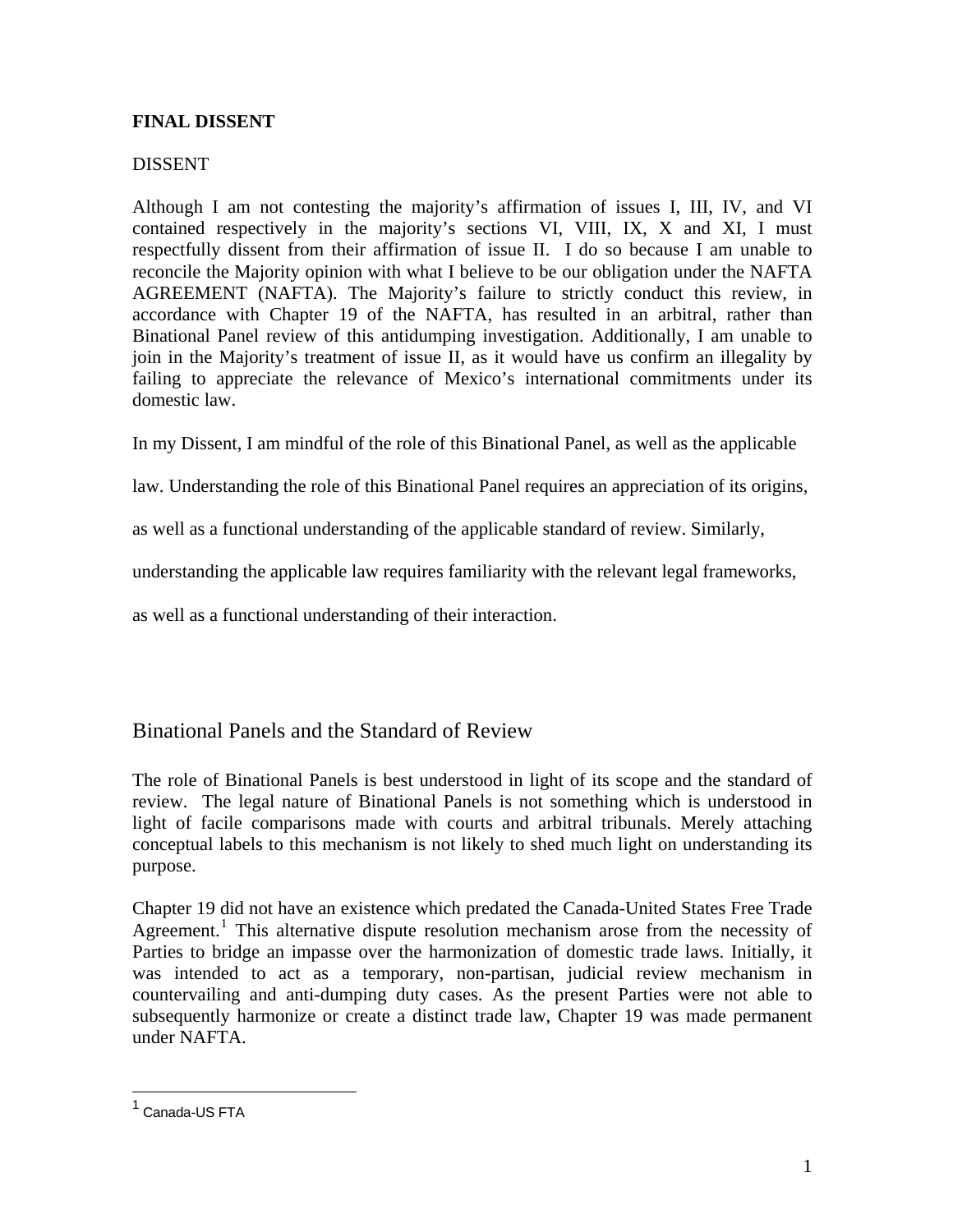Chapter 19 of the NAFTA spells out review and dispute settlement in antidumping and countervailing duty matters. It provides that each Party shall replace judicial review of final antidumping and countervailing duty determinations with Binational Panel review.  $2\overline{ }$  $2\overline{ }$ While existing domestic judicial bodies are referenced, there are no references to arbitral bodies.<sup>[3](#page-123-1)</sup> Chapter 19 does not label this mechanism as either a court or arbitral tribunal.

The NAFTA Agreement does outline the responsibilities of the panel, its obligations and restrictions:

Chapter One

Article 102. The Parties shall interpret and apply the provisions of this Agreement in the light of its objectives set out in paragraph 1 and in accordance with applicable rules of international law.

Article 103. The Parties affirm their existing rights and obligations with respect to each other under the *General Agreement on Tariffs and Trade* and other agreements to which such Parties are party.

Article 1902: Retention of Domestic Antidumping Law and Countervailing Duty Law

1. Each Party reserves the right to apply its antidumping law and countervailing duty law to goods imported from the territory of any other Party. Antidumping law and countervailing duty law include, as appropriate for each Party, relevant statutes, legislative history, regulations, administrative practice and judicial precedents.

2. Each Party reserves the right to change or modify its antidumping law or countervailing duty law, provided that in the case of an amendment to a Party's antidumping or countervailing duty statute:

(d) Such amendment, as applicable to that other Party, is not inconsistent with:

(i) the *General Agreement on Tariffs and Trade* (GATT), the *Agreement on the Implementation of Article VI of the General Agreement on Tariffs and Trade* (The Antidumping Code) or the *Agreement on the Interpretation and Application of Articles VI, XVI and XXIII of the General Agreement on Tariffs and Trade* (the Subsidies Code), or any successor agreement to which all the original signatories to this Agreement are party, …

 2 NAFTA, Chapter 19, Article 1904 (1).

<span id="page-123-1"></span><span id="page-123-0"></span><sup>&</sup>lt;sup>3</sup> While the English and Spanish versions of the NAFTA refer to Binational Panels and the French version to "Binational Groupe". There is a Spanish reference to "limitaciones de revisiones arbitrales". *See,* the English, Spanish and French version of NAFTA Article 1904.14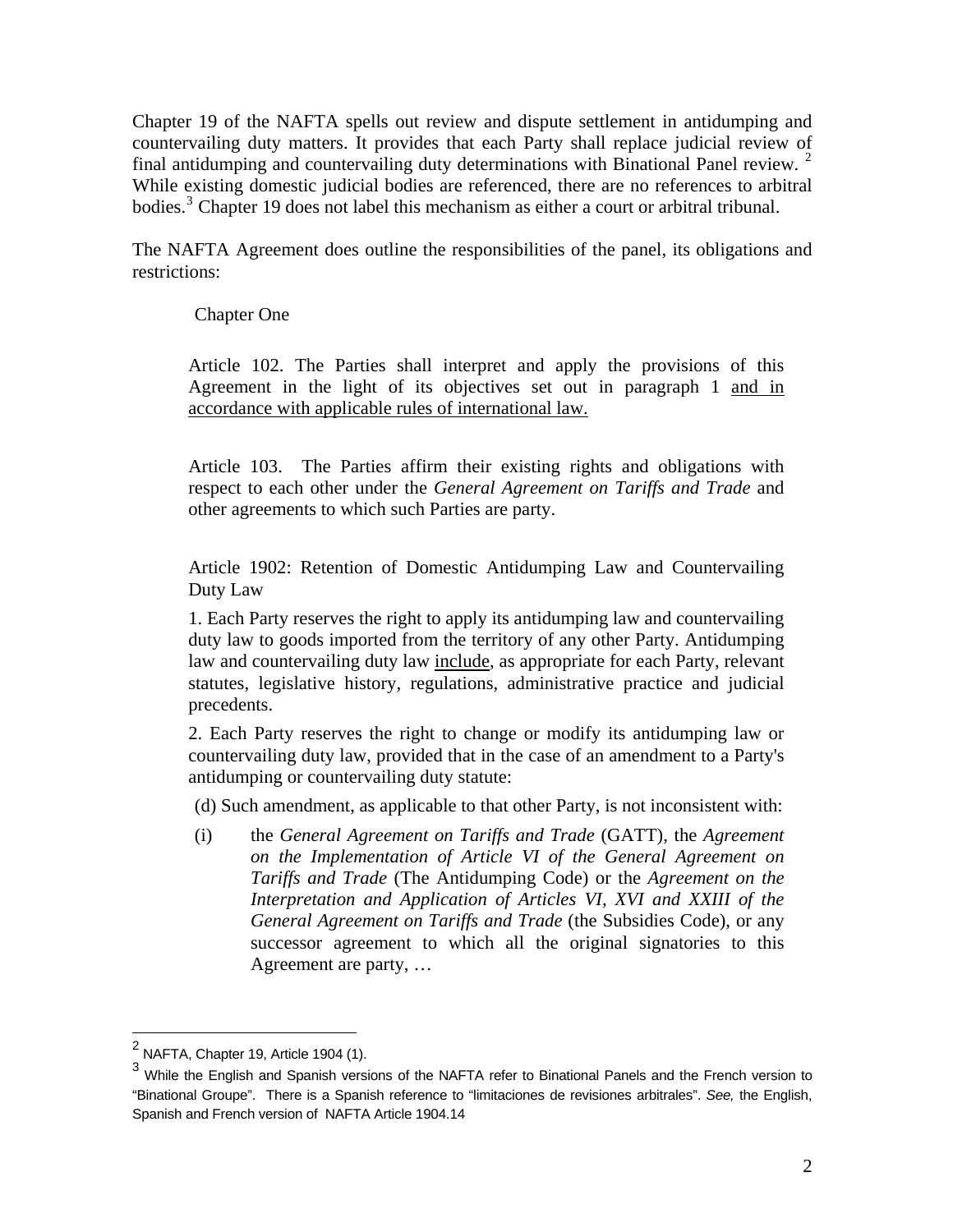### Article 1904

14. To implement the provisions of this Article, the Parties shall adopt rules of procedure by January 1, 1994. Such rules shall be based, where appropriate, on judicial rules of appellate procedure, and shall include rules concerning: the content and service of requests for panels; a requirement that the competent investigating authority transmit to the panel the administrative record of the proceeding…

### *Rules of Procedure*

### Statement of General Intent

2. These rules are intended to give effect to the provisions of Chapter Nineteen of the Agreement with respect to panel reviews conducted pursuant to Article 1904 of the Agreement and are designed to result in decisions of panels within 315 days after the commencement of the panel review. The purpose of these rules is to secure the just, speedy and inexpensive review of final determinations in accordance with the objectives and provisions of Article 1904. Where a procedural question arises that is not covered by these rules, a panel may adopt the procedure to be followed in the particular case before it by analogy to these rules or may refer for guidance to rules of procedure of a court that would otherwise have had jurisdiction in the importing country. In the event of any inconsistency between the provisions of these rules and the Agreement, the Agreement shall prevail.

# Annex 1901.2 Establishment of Binational Panels

On the date of entry into force of this Agreement, the Parties shall establish and

thereafter maintain a roster of individuals to serve as panelists in disputes under this

Chapter. The roster shall include judges or former judges to the fullest extent

practicable.

In order to carry out antidumping and countervailing investigations, the IA of the importing nation must be aware of the powers and limitations granted within the framework of the WTO/NAFTA. Therefore, the authorities that carry out an antidumping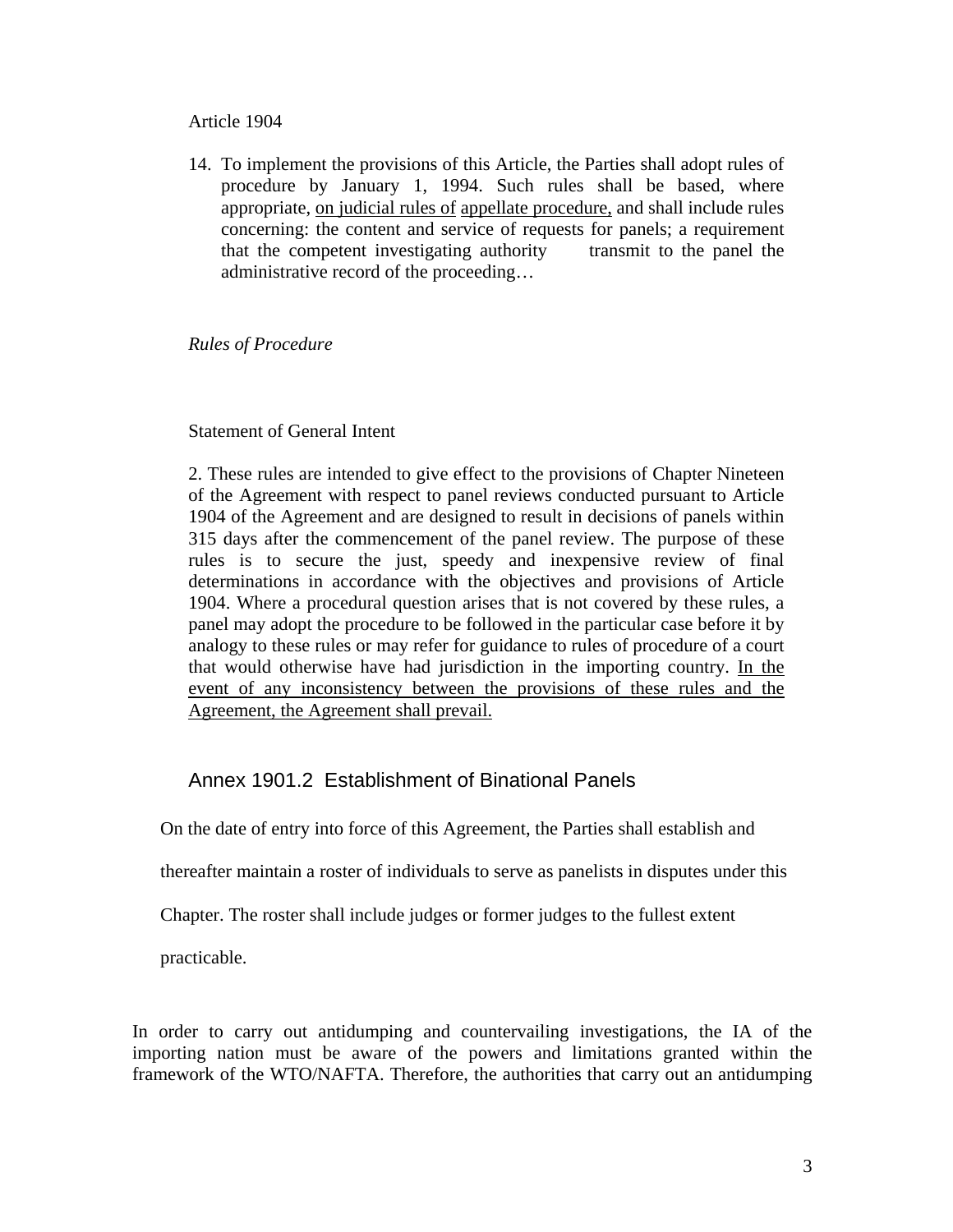investigation and the appellate courts of an importing country should harmonize their procedures with the country's international commitments.

The Majority, in its discussion of the Standard of Review, states that NAFTA created "an arbitral tribunal to review the relevant determinations rendered by domestic entities". As authority, it footnoted 1902.2 and 1903 and Article 1904. No where in the sections of those Articles of Chapter 19 - the Review of Final Antidumping and Countervailing Duty Determinations - is there authority for an "arbitral tribunal" to review the IA's Final Determination.

While the Majority refers to Binational Panel review, its decision is not consistent with its obligations under the NAFTA to review the administrative record in the manner of a binational panel. Instead, it approached the issue like an arbitral tribunal, giving weight and credibility to certain contested matters outside the administrative record.

The distinction between Binational Panels and arbitral bodies is extremely critical to a proper review. It is important to note that Binational Panels are powered and limited by NAFTA. There are substantial differences in the powers, obligations and procedures which adhere to Binational Panels relative to arbitral bodies. Mexico acknowledged this difference when it amended Article 238 of the *Codigo Fiscal de la Federacion* to specifically differentiate "arbitral bodies" from "Binational Panels".<sup>[4](#page-125-0)</sup>

These differences are critical in understanding the nature and functions of Binational Panels. While arbitration bodies are guided by rules which were created by the parties, Binational Panels are subject to the rules which were established in advance by the Parties. These rules have at least two different regulatory schemes. The international scheme is made up of the provisions contained in NAFTA and are related to multilateral rules, such as the ones contained in GATT. The domestic scheme reflects the legal provisions dealing with unfair trade practices.<sup>[5](#page-125-1)</sup>

Given this framework, the functions of Binational Panels are more akin to domestic review, rather than to arbitration. As such, Binational Panels must harmonize their faculties with the appellate procedures of the importing nations and resist the temptation to usurp the fact-finding powers normally associated with arbitral bodies.

Binational Panels are not national courts. Binational Panels do not have all of the characteristics, attributes, jurisdiction or powers of the *Tribunal Fiscal de la Federacion*. This Binational Panel is governed by NAFTA and the standard of review contained therein. <sup>[6](#page-125-2)</sup> It is also governed by domestic Mexican law, to the extent that it is consistent

<span id="page-125-0"></span> $4$  Article 238 was amended through the insertion of a final paragraph which reads, in relevant part,

<sup>&</sup>quot;Los órganos arbitrales o Paneles binacionales...". Published in the Diario Oficial December 30, 1996.

<span id="page-125-1"></span><sup>5</sup> See, MEX-96-1904-02.

<span id="page-125-2"></span> $6$  NAFTA, Chapter 19, Article 1904(3) and Annex 1911.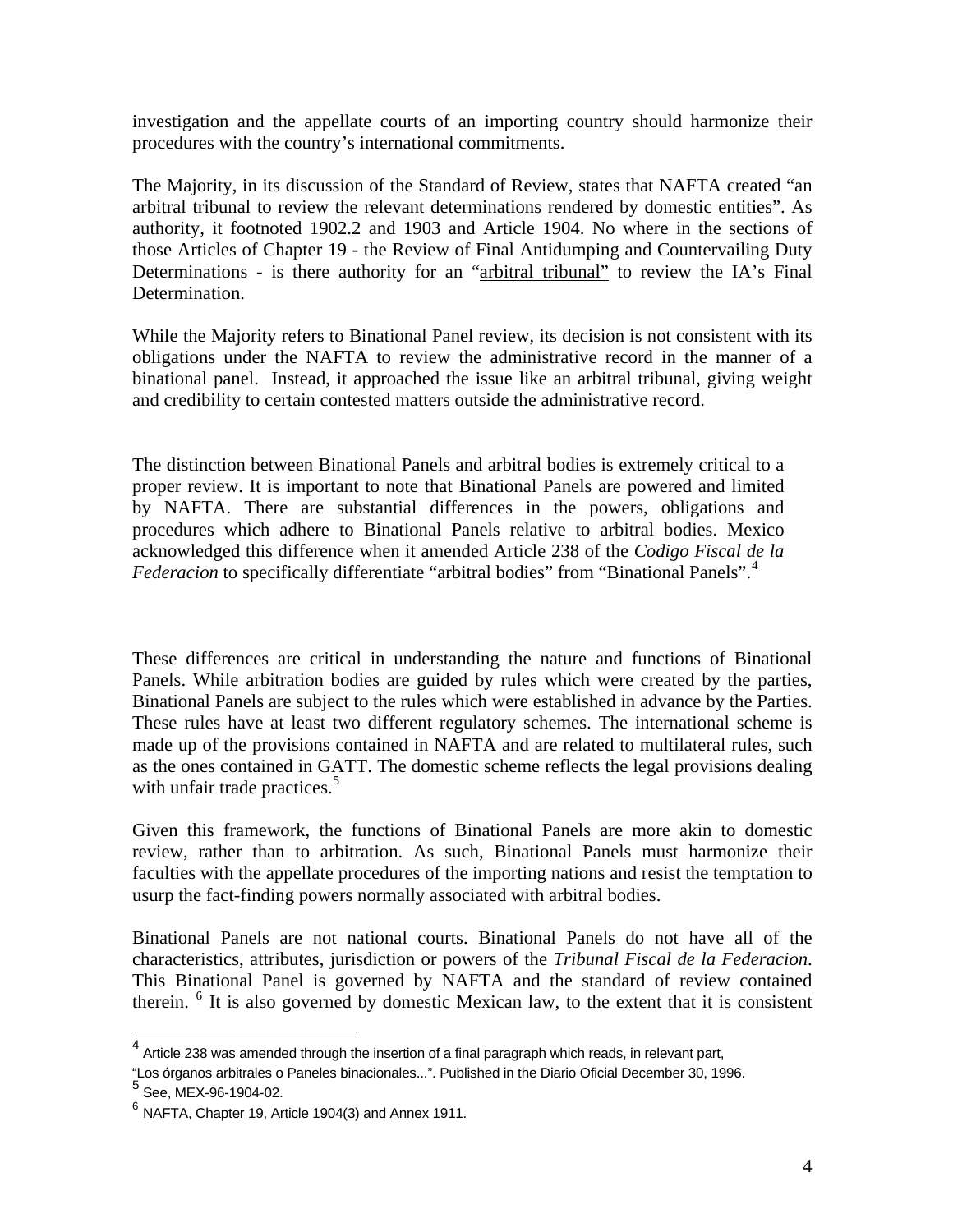with NAFTA. As such, Binational Panel review is different than that carried out by the *Tribunal Fiscal de la Federacion*.

There is a two-part standard of review applicable to this case. The Panel shall apply the standard of review set out in Annex 1911 and the general legal principles that a court of the importing country would otherwise apply.<sup>[7](#page-126-0)</sup> Annex 1911 states that in the case of Mexico, the standard of review for Mexico is the standard set out in Article 238 of the *Codigo Fiscal de la Federacion*, or any successor statutes, based solely on the administrative record.<sup>[8](#page-126-1)</sup>

Article 238 states:

 An administrative determination shall be declared illegal when any of the following grounds are demonstrated:

1. Lack of competence of the individual who issued, ordered or carried out the proceeding from which said resolution is derived;

2. Omission of the formal requirements provided by law, which affects an individual's defenses and impacts the result of the challenged resolution, including the lack of legal foundation or reasoning, as the case may be;

3.Procedural errors which affect an individual's defenses and impact the result of the challenged resolution.

4. If the facts which underlie the resolution do not exist, are different or were erroneously weighed, or if the resolution was issued in violation of the applicable legal provisions or if the correct legal provisions were not applied.

5. When an administrative determination issued in an exercise of discretionary powers does not correspond with the purposes for which the laws confer said powers.

The *Tribunal Fiscal de la Federacion* may declare violations *sua-sponte* because the incompetence of the authority to render the challenged determination, in the total absence of basis or motivation, are matters of public order.

<span id="page-126-0"></span><sup>7</sup> NAFTA, Chapter 19, Article 1904(3).

<span id="page-126-1"></span><sup>&</sup>lt;sup>8</sup> NAFTA, Chapter 19, Annex 1911.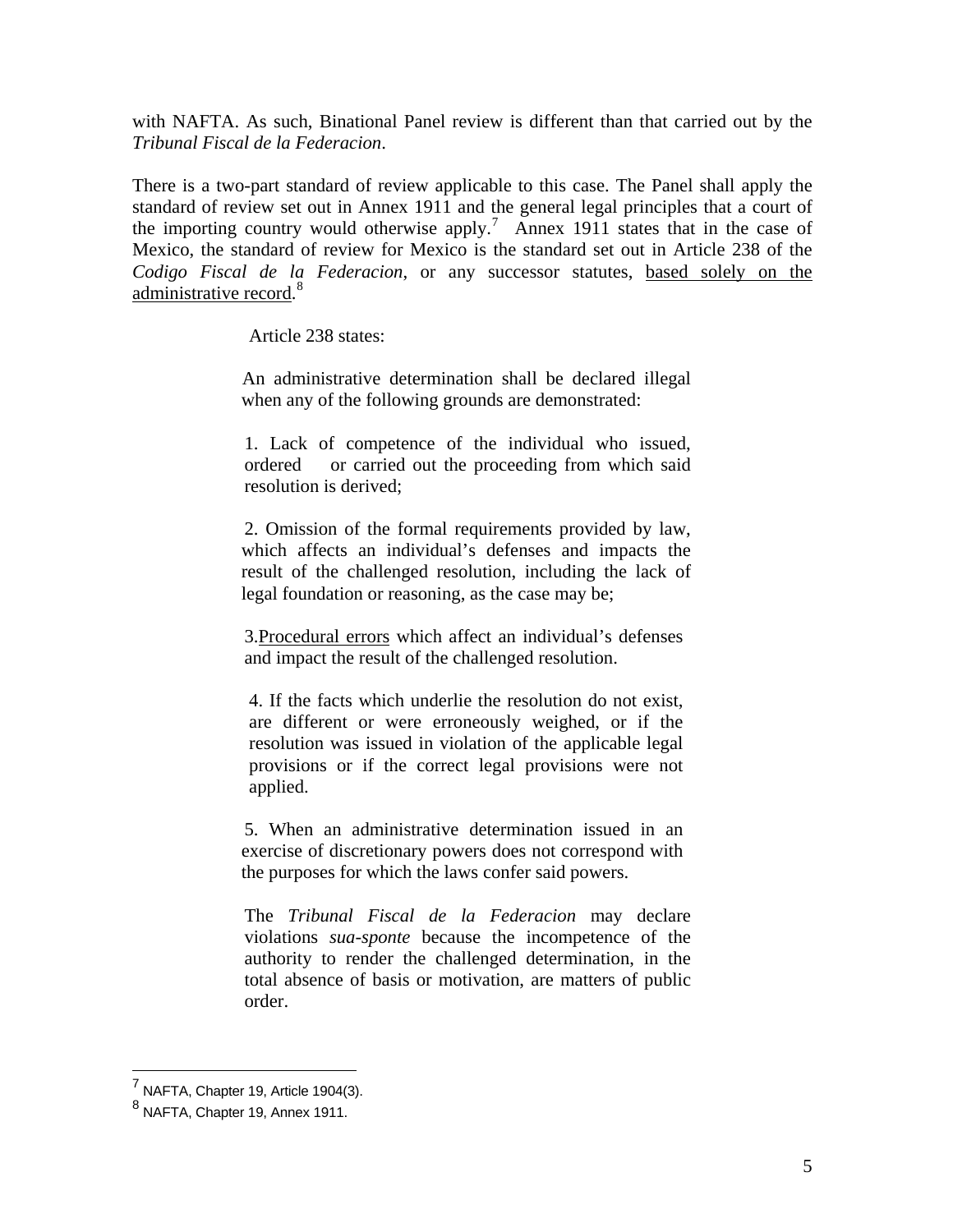Arbitral bodies or binational panels, derived from alternative dispute resolution mechanisms in unfair trade law, contained in agreements and international conventions subscribed to by Mexico, can not declare *sua-sponte* the violations referred to in this article.

Hence, I must respectfully dissent from the Majority opinion, which affirms the IA's violation of the ADA time limitation. The Majority's confirmation of the IA's determination, on this issue, stated that the Panel is not empowered to render Constitutionality opinions and therefore held that it would not rule on the Constitutional grounds for the antidumping duty investigation. But under the Constitution and provisions of NAFTA, it noted that the Panel is not empowered to reverse the IA, or render the FD a nullity. The Majority did acknowledge that the IA failed to issue its FD within the time frames set out in the ADA and the *Ley de Comercio Exterior*. However, it concluded that the delays were more attributable to the complexities of the investigation and the failure of the claimant at the panel review to prove that it was economically or legally prejudiced. The latter was not an issue in the IA's administrative record. I have found no reason, when constitutionality of legislation is not involved, why constitutional guidance may not be considered.

### *ANALYSIS*

The claimant argued that the IA violated Article 59 of the Ley de Comercio Exterior and Article 5.10 of the ADA. Article 59 of the Ley Comercio Exterior reads:

"Within a period of 210 days, from the day following publication in the Diario *Oficiade la Federación* of the Determination to Initiate the Investigation, the Secretaría shall issue the Final Determination…"

Article 5.10 of the ADA reads: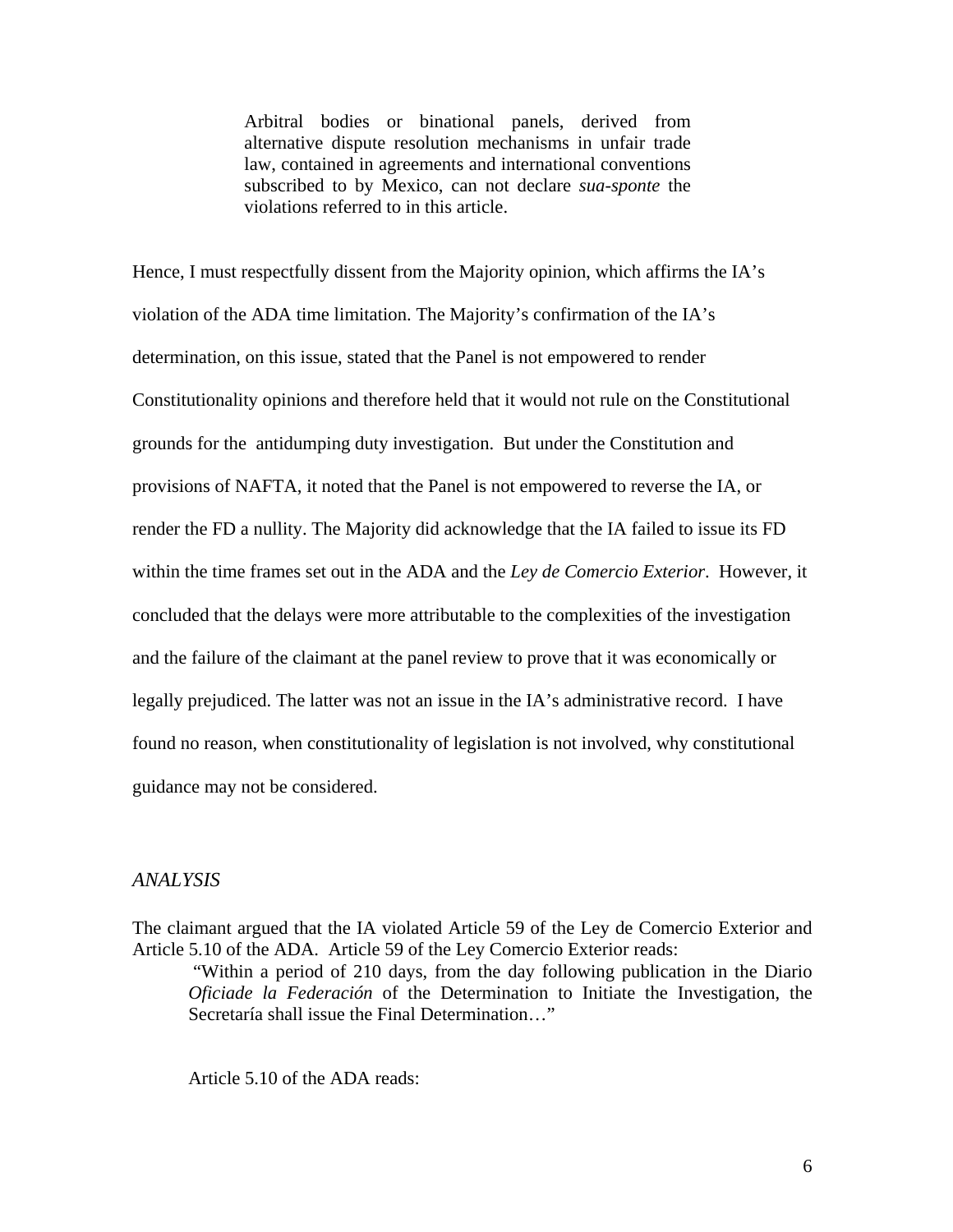Salvo en circunstancias excepcionales, las investigaciones deberán haber concluido dentro de un año, u en todo caso en un plazo de 18 meses, contados a partir de su iniciación."

Except for exceptional circumstances, the investigations shall be concluded within one year, and in every case in a period of 18 months, counted from its initiation."

The reason that the Spanish version should be considered here is because the briefs of Berg and the IA were submitted in Spanish and orally argued in Spanish. Neither Berg or the IA suggested the verb "*deberan*", in the futuro indicativo*-*future indicative*,* is translatable as "*deberian*", the *potencial simple-conditional.* The speculation of the Majority on this matter is irrelevant and without merit. There is no Spanish grammatical authority holding *deberan and deberian* to be interchangeable*.* Further, there are no grammatical grounds permitting the IA *or this panel* to mentally delete "en un año," and then apply the exceptional circumstances to the 18 months. Further, no where in international treaty law is there justification for national translations of language that are not harmonious.

It is important to emphasize that the NAFTA countries have made a commitment to abide by the antidumping and countervailing duty provisions of GATT, including the Uruguay Round agreements, which were incorporated into the WTO. Prior to the year 1995, the applicable time limit between the initiation of the investigation and the final resolution was contained in Article 5.5 of the ADA, which held without reservation:

> Investigations shall, except in special circumstances, be concluded within a year.

During the Uruguay Round, the WTO Members, which includes the parties in NAFTA, determined that an open-ended period of time to reach a resolution in an antidumping and countervailing duty matter was unfair and detrimental, even under exceptional circumstances. Therefore, Article 5.5 was deleted and Article 5.10 was added to the ADA to indicate that, if exceptional circumstances are present, the initial one year period of the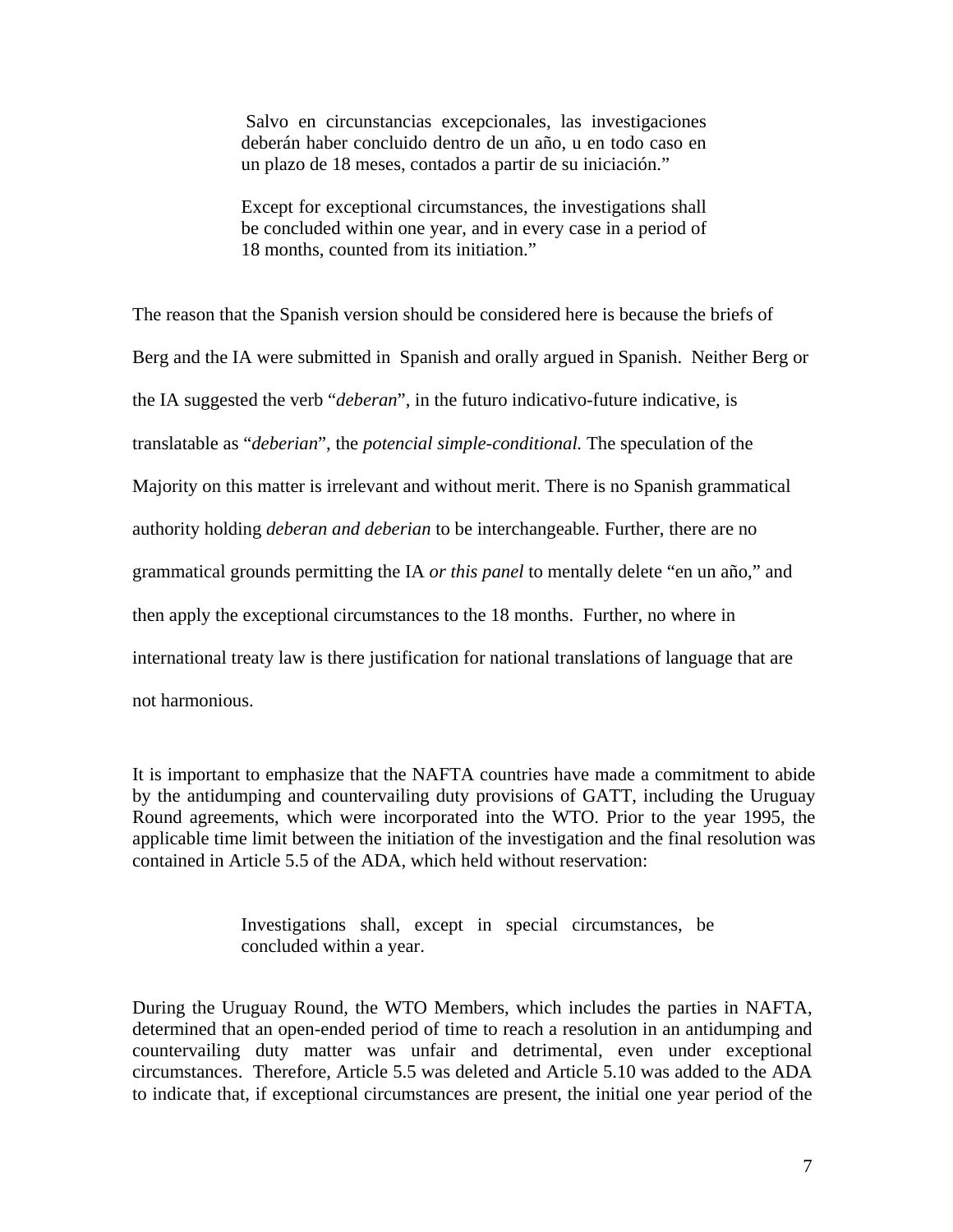investigation could be extended up to an additional 6 months, resulting in a maximum period of 18 months.

Although the IA, in its briefs, argued there were many situations that could amount to exceptional circumstances, its Final Determination (FD) did not mathematically demonstrate how such circumstances produced the delay that occurred. The Majority now concedes that the IA failed to issue the FD, in accordance with Article 5.10 of the ADA. However, it fails to mention where, in the NAFTA Agreement or its Rules of Procedure, it can make an arbitral finding of fact outside of the administrative record that the illegality should be affirmed because complainant had failed to prove loss of time and money.

The Majority bases its opinion on its interpretation of Article 238 of the *Codigo Fiscal de la Federacion*, which applies to a proper standard of review in Mexico, as provided by NAFTA's Annex 1911. The Majority establishes that, for a violation of paragraphs II and III of the Codigo Fiscal de la Federacion, the claimant must prove the actual harm caused by the alleged illegality. In that context, the claimant has to demonstrate: a) the existence of the alleged flaw or shortcoming in the procedure, b) that this flaw or shortcoming in the procedure has negatively affected its defenses; and c) that this situation has negatively affected the outcome of the challenged determination. It also cites *Rolled Steel Plates,* Mex-96-1904-02.

However, in the case of a violation of section IV of the same article, as here, the law does not require the claimant to prove actual harm. In this case it was a violation of the issuance of the FD outside the time period established by law*.* The violation, in and of itself, is sufficient proof of illegality. This was supported by the *jurisprudencia* submitted by Berg*.*  The time limitation in the *Rolled Steel Plate,* cited by the IA and the Majority, concerned the timeless period of 5.5 with exceptional circumstance before *the* implementation of Article 5.10. Further, they chose to ignore the following statement within that panel decision, which looked forward to NAFTA/GATT/WTO and Article 5.10: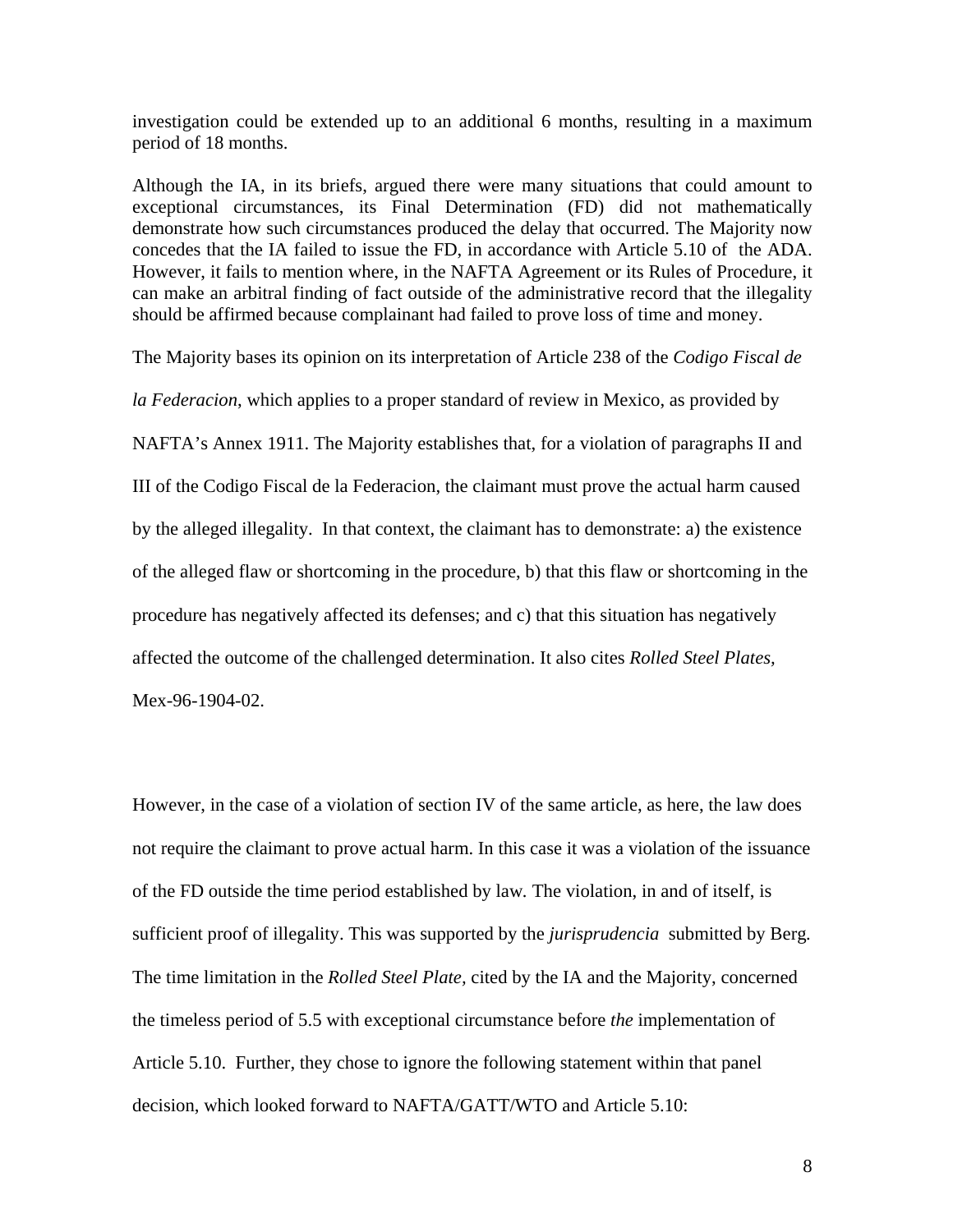This Panel believes that in the absence of legislative and mandatory time limits on the investigative process, uncertainty, risk, excessive costs and loss business can result for all parties involved in a case. While the interests of domestic producers in any particular case may be opposed to those of the importers/exporters, all parties seek prompt decisions. The domestic industry, which is allegedly suffering injury from the dumped/ subsidized imports, clearly seeks an early decision in order to protect its domestic production from future damage. Importers and exporters likewise want an early decision in the investigation so they can market their goods free of concern about unexpected import penalties being imposed in order to remove uncertainty and minimize the very heavy costs now associated with bringing and defending antidumping and countervailing duties cases in many countries.

These do not appear to be examples of harmless error or none disabling illegality.

The complainants contend that the language in the applicable legal rules is strict and straightforward, not admitting any other interpretation. The Majority does acknowledge the issuance of the FD outside the time period and suggests that the IA incurred a procedural flaw. In this context, as established in the Mexican Federal Court of Appeal, through a jurisprudential thesis, an administrative determination is illegal when "… such procedural flaws or defects affect the defenses of the individual, as well as the scope or meaning of the challenged determination, and that they provoke a material harm."<sup>[9](#page-130-0)</sup>

<span id="page-130-0"></span><sup>9</sup> **ACTO ADMINISTRATIVO. SU VALIDEZ Y EFICACIA NO SE AFECTAN CON MOTIVO DE "ILEGALIDADES NO INVALIDANTES" QUE NO TRASCIENDEN NI CAUSAN INDEFENSIÓN O AGRAVIO.**

Si la ilegalidad del acto de autoridad no se traduce en un perjuicio que afecte al particular, resulta irrelevante tal vicio, en tanto que se obtuvo el fin deseado, es decir, otorgar la oportunidad al gobernado para que ofreciera pruebas y alegara lo que a su derecho conviniere. En consecuencia, es evidente que no se dan los supuestos de ilegalidad a que se refiere el artículo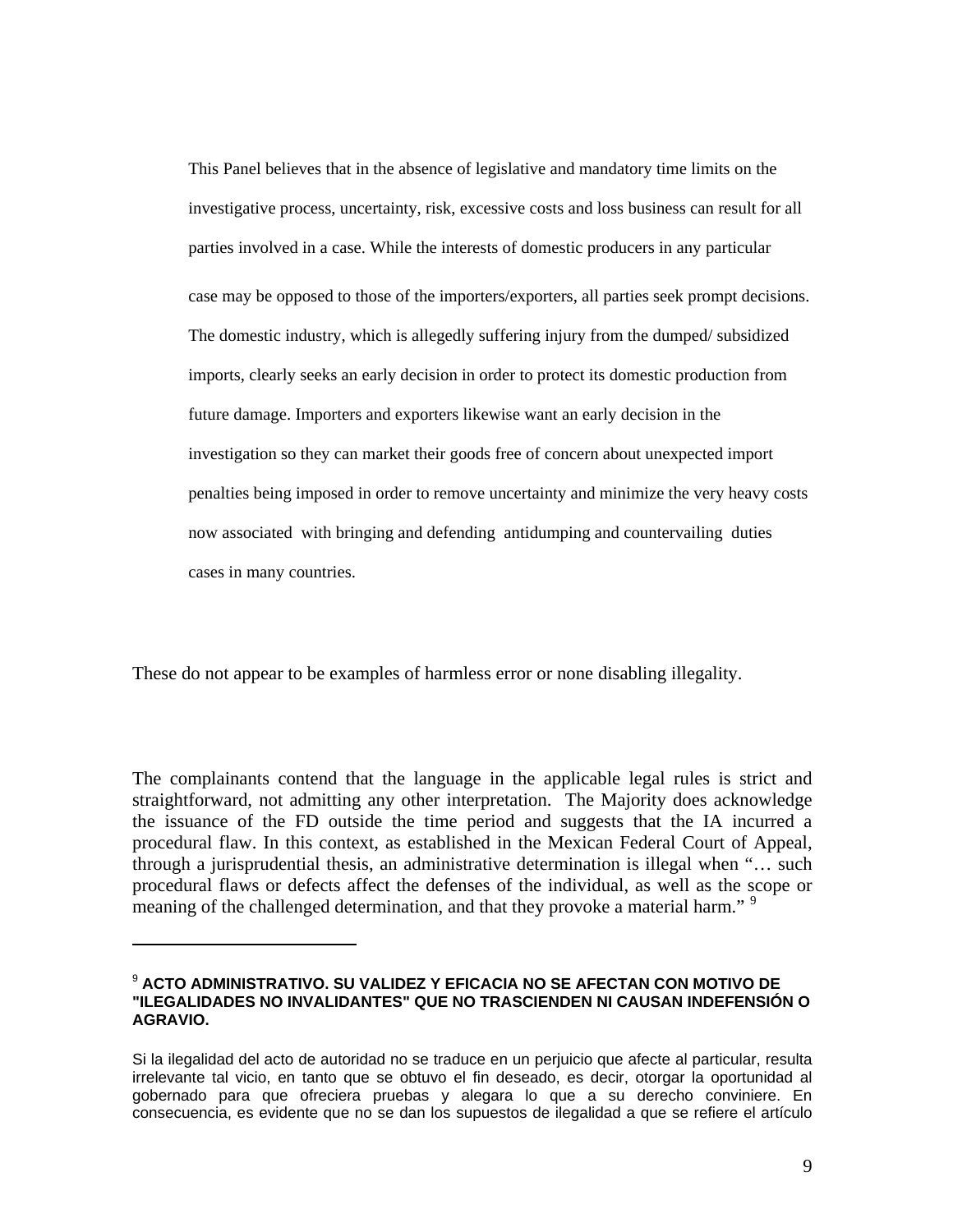The Majority does point out that the Mexican Supreme Court has established that, in contrast to section III, section IV of Article 238 of the *Codigo Fiscal de la Federacion* refers to errors *in judicando*. In this context, an allegation based on section IV applies to cases in which the administrative authority renders a determination based on legal grounds established in substantive law. That is the case here*.* Hence, the Majority panel erred because it failed to acknowledge section IV's as relevant substantive legislation. In contrast, an allegation based on section III could be made in cases in which the authority has erred in the application of the procedural and not the substantive norms.<sup>[10](#page-131-0)</sup> In applying

1

238, fracción III, del Código Fiscal de la Federación, ya que no se afectaron las defensas del particular, por lo que al no satisfacerse las condiciones legales para la eficacia de la ilegalidad en comento, resulta indebido, en el caso, declarar una nulidad cuando la ratio legis es muy clara, en el sentido de preservar y conservar actuaciones de la autoridad administrativa que, aunque ilegales, no generan afectación al particular, pues también debe atenderse y perseguir el beneficio de intereses colectivos, conducentes a asegurar efectos tales como una adecuada y eficiente recaudación fiscal, lo que justifica la prevención, clara e incondicional del legislador, en el sentido de salvaguardar la validez y eficacia de ciertas actuaciones. Y es así, que el artículo 237 del Código Fiscal de la Federación desarrolla el principio de presunción de legitimidad y conservación de los actos administrativos, que incluye lo que en la teoría del derecho administrativo se conoce como "ilegalidades no invalidantes", respecto de las cuales, por supuesto, no procede declarar su nulidad, sino confirmar la validez del acto administrativo. Luego entonces, **es necesario que tales omisiones o vicios afecten las defensas del particular y trasciendan al sentido de la resolución impugnada y que ocasionen un perjuicio efectivo,** porque de lo contrario el concepto de anulación esgrimido sería insuficiente y ocioso para declarar la nulidad de la resolución **impugnada.** Como administrativa impugnada. A la contrativa en el escritor en el escritor en el escri

CUARTO TRIBUNAL COLEGIADO EN MATERIA ADMINISTRATIVA DEL PRIMER CIRCUITO.

Amparo directo 44/2004. Mauricio Chavero Blázquez y otros. 28 de abril de 2004. Unanimidad de votos. Ponente: Jean Claude Tron Petit. Secretaria: Claudia Patricia Peraza Espinoza.

Véase: Semanario Judicial de la Federación, Octava Época, Tomo VII, marzo de 1991, página 106, tesis I.2o.A.268 A, de rubro: "ACTOS ADMINISTRATIVOS, VICIOS LEVES DE LOS."

### <span id="page-131-0"></span><sup>10</sup> **VIOLACIONES PROCESALES Y SUSTANTIVAS PREVISTAS EN EL ARTÍCULO 238, FRACCIONES III Y IV, DEL CÓDIGO FISCAL DE LA FEDERACIÓN. DIFERENCIACIÓN ESPECÍFICA.**

Cuando en un procedimiento administrativo se aplica como ordenamiento adjetivo supletorio uno diverso a aquel que conforme a las disposiciones correspondientes resulta aplicable, debe estimarse que se configura la causa de nulidad prevista en la fracción III y no la diversa prevista en la fracción IV, ambas del **artículo 238** del **Código Fiscal** de la Federación. Lo anterior es así, en tanto que la fracción III referida ubica de manera expresa, específica y clara, la hipótesis de que trata, como vicios del procedimiento que afecten las defensas del particular y trasciendan al resultado del fallo, mientras que la fracción IV refiere el supuesto de que se hayan dejado de aplicar las disposiciones debidas, y a pesar de la aparente concurrencia entre las hipótesis que se prevén en dichas fracciones, la diferencia específica estriba en que la primera de ellas se configurará como violación de procedimiento derivada de la indebida aplicación de una norma adjetiva, mientras que la segunda se origina en la indebida aplicación de una norma sustantiva, lo cual implica que en el caso de la hipótesis prevista en la fracción IV, para dictar la resolución en el juicio de nulidad ante ella planteado, la Sala **Fiscal** habrá analizado el fondo del asunto para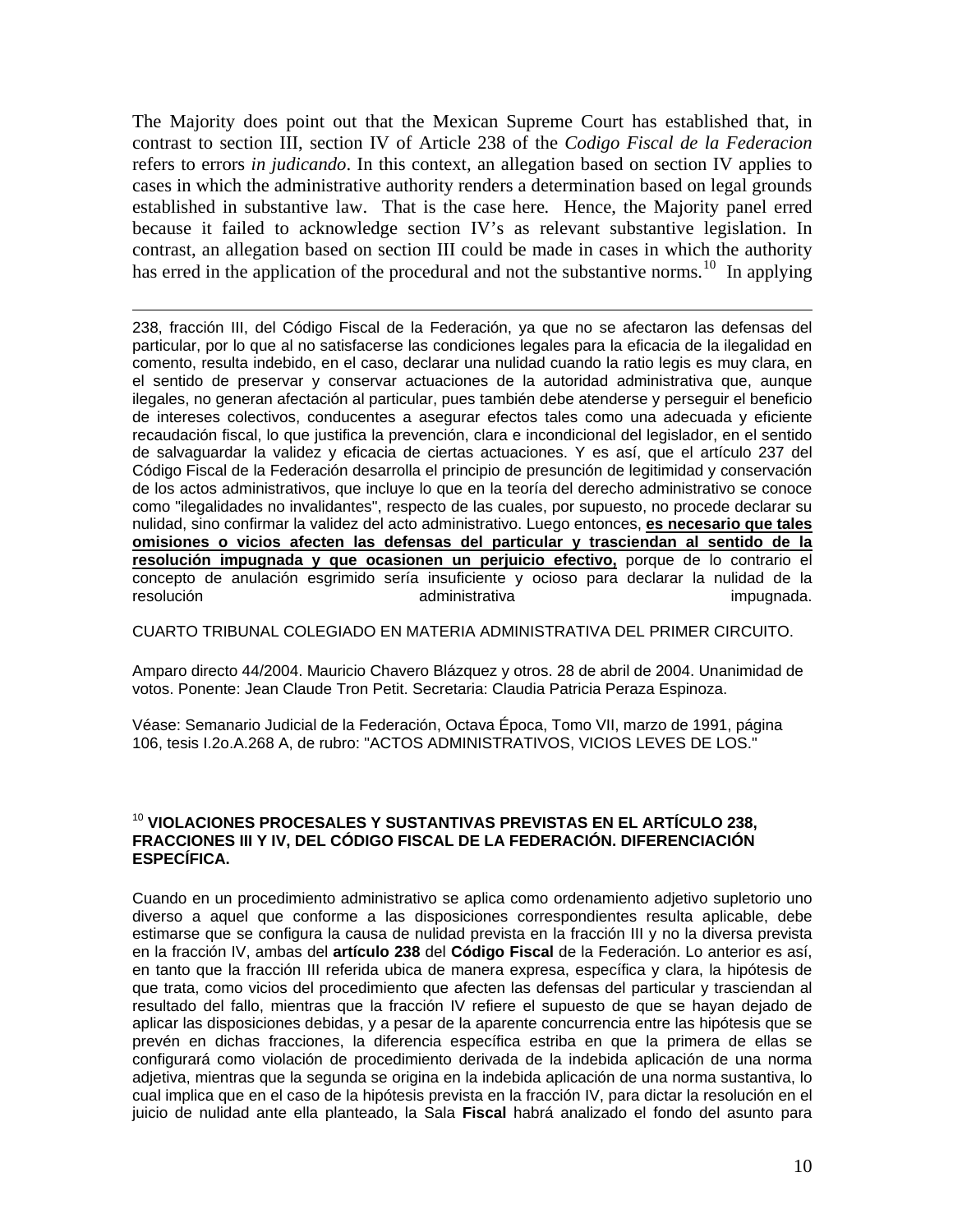this distinction, the Majority insists that the alleged violation is, in fact, an error of procedure and not a violation of a substantive norm. That is correct in relation to section III. But the application of the admitted substantive norm contained in section IV can not ignored.

The Majority conclusion is not acceptable because Article 5.10 is not a simple error in

procedure. It is a violation of a substantive norm and, therefore, an illegality that cannot be

affirmed by this NAFTA Binational Panel. While Article 59 is part of the Title of the LCE

that refers to procedures, Article 5.10 of the ADA does not make any distinction between

<u>.</u> arribar a la determinación de que la resolución combatida fue dictada con fundamento en una norma sustantiva diversa a la que debió haberse aplicado, mientras que en el supuesto que contempla la fracción III, se habrá visto impedida de estudiar el fondo del asunto porque existe un vicio de procedimiento que se lo impide, lo que sucede, por ejemplo, en el caso en que siendo regulable el procedimiento administrativo instaurado en contra de servidores públicos, de manera supletoria, por las disposiciones del **Código** Federal de Procedimientos Penales, la autoridad demandada lo haya desarrollado aplicando el **Código** Federal de Procedimientos Civiles. La diversidad entre ambas hipótesis tiene relación directa con la clasificación que doctrinalmente se ha definido como errores in judicando, que serían los correspondientes al supuesto previsto en la fracción IV, y los errores in procedendo, dentro de los que caben los señalados en la fracción III. Los errores o vicios del primer tipo se configuran cuando la autoridad aplica al caso una norma sustantiva que no contempla la hipótesis del caso a resolver, mientras que los del segundo tipo se actualizan cuando la autoridad equivoca la norma aplicable para regular el procedimiento instaurado. Si se incurre en una violación derivada de un error o vicio de este segundo tipo, es decir, in procedendo, en tanto que afecta directamente al procedimiento seguido para resolver el asunto planteado, se actualiza la hipótesis de la fracción III y no la de la fracción IV del **artículo 238** antes citado, porque el vicio procedimental cometido ha dejado sin defensa al quejoso, en tanto que le ha impedido que su defensa sea implementada mediante la oportunidad, temporalidad y valoración probatoria procedentes según el ordenamiento legal aplicable, lo que provoca que la resolución emitida no contenga, en sentido estricto, la verdad legal del caso planteado y, por tanto, impide que la Sala **Fiscal** realice el estudio de fondo del asunto. Por el contrario, si el vicio que en el caso se concrete se hubiera actualizado en la resolución misma al aplicar la norma sustantiva equivocada y no en el procedimiento que le dio origen, la Sala responsable hubiese podido, en estricto derecho, analizar el fondo del asunto planteado para determinar si conforme a la valoración de las probanzas efectuada por la mencionada responsable, la resolución de mérito era legal o procedía su anulación, porque su objeto de análisis sí habría sido la verdad legal a la que hubiese arribado la autoridad demandada y con base en ella podría haber determinado la legalidad o ilegalidad de la resolución.

DÉCIMO SEGUNDO TRIBUNAL COLEGIADO EN MATERIA ADMINISTRATIVA DEL PRIMER CIRCUITO.

Revisión fiscal 4292/2001. Titular del Área de Responsabilidades del Órgano Interno de Control en el Instituto de Seguridad y Servicios Sociales de los Trabajadores del Estado. 13 de septiembre de 2001. Mayoría de votos. Disidente: Hilario Bárcenas Chávez. Ponente: Jorge Arturo Camero Ocampo. Secretario: Alfredo Cid García.

Amparo directo 7072/2001. Roberto Damián Ríos. 13 de septiembre de 2001. Unanimidad de votos. Ponente: Roberto Avendaño. Secretaria: Minerva H. Mendoza Cruz.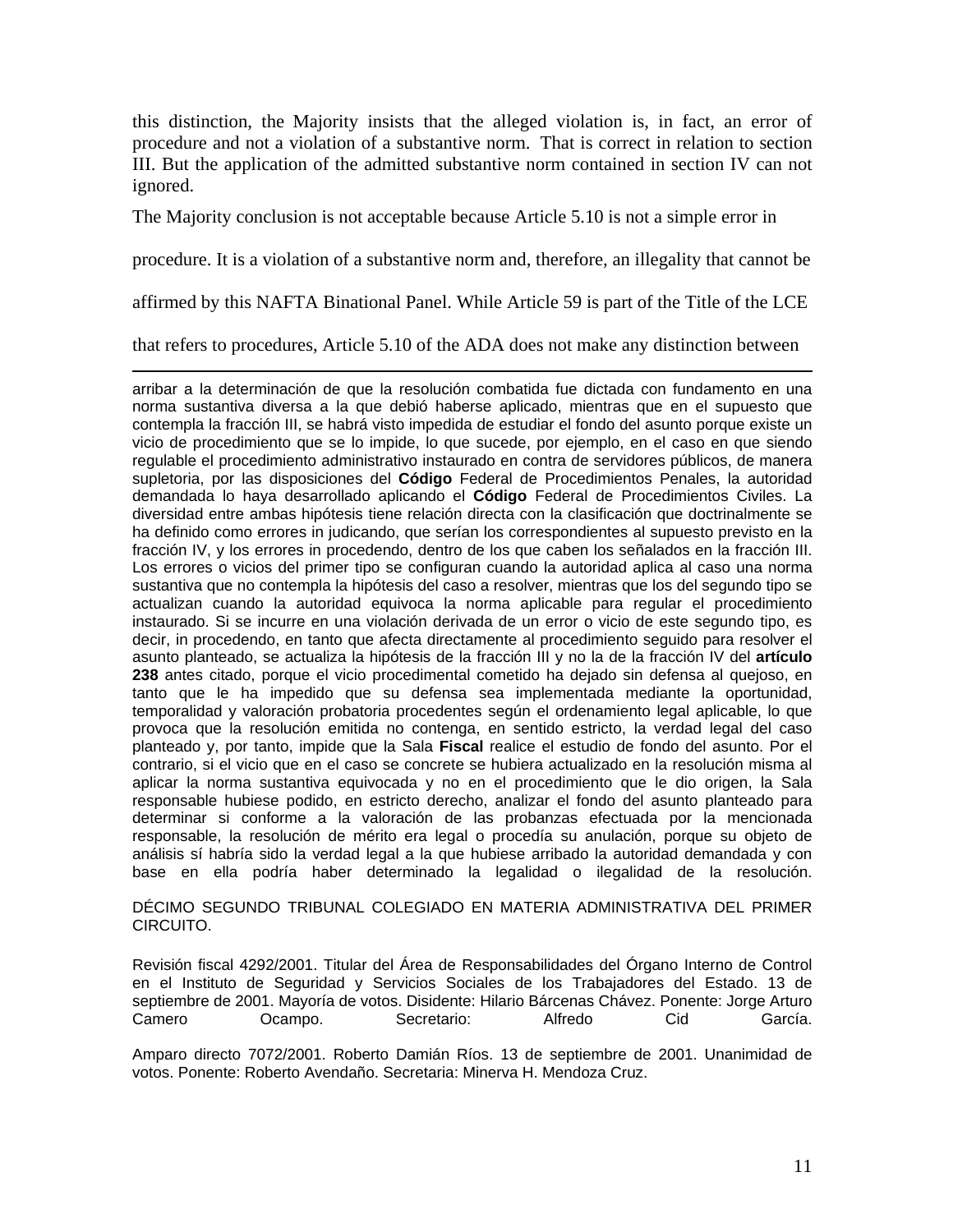procedural and substantive provisions. In fact, Article 1 of the ADA provides that, "The following provisions govern the application of Article VI of GATT 1994, in so far as action is taken under anti-dumping legislation or regulations." In this context, the ADA is the instrument that regulates Article VI of the GATT. It is a substantive norm and, moreover, an international commitment to which Mexico has subscribed. As such, the case is amply made that the whole ADA is substantive and applies, in this case, as Mexican law.

It is important to highlight why the ADA applies as Mexican law in a NAFTA Chapter 19 case. This has been a relevant issue in different Binational Panel procedures reviewing Mexican determinations. The question is whether the ADA is part of the Mexican antidumping law for the purposes of NAFTA Chapter 19. In Chapter 19, Article 1902.1 holds that the antidumping and countervailing duty law include the relevant statutes, legislative regulations, administrative practice and judicial precedents. According to NAFTA's Article 1904 (2), a Binational Panel must rely upon and rule consistently with domestic law, *i.e*., it does not apply an *ad-hoc* set of international rules, but the importing Party's own antidumping and countervailing duty law, which includes relevant statutes, legislative history, regulations, administrative practice and judicial precedents. When a Binational Panel reviews Mexican antidumping and countervailing dut*y* determinations, it replaces the *Tribunal Fiscal de la Federacion*, with the limitations on its jurisdiction as provided in the text of NAFTA's Chapter 19.

The IA relies upon the *Ley de Comercio de Exterior*,  $11$  and its Regulations, as the basis for its determinations*.* While some sources of antidumping and countervailing duty law, mentioned in NAFTA's Article 1904 (2), such as legislative history, are completely alien to the Mexican practice, other concepts, such as judicial precedent, are fully applicable, as they are similar to the Mexican jurisprudential theses. In addition to the *Ley de Comercio Exterior*, there are other relevant statutes constituting Mexican antidumping law. Notably, NAFTA's Article 1904 (3) and Annex 1911, limits the applicability of the *Codigo Fiscal de la Federacion* to the standard of review.

We must consider the international agreements concluded by the Mexican Executive. International Treaties are Mexican Law according to Article 133 of the Mexican Constitution, which states: "This Constitution, the laws of the Congress of the Union which emanate there from, and all treaties made, or which shall be made in accordance therewith by the President of the Republic, with the approval of the Senate, shall be the

<span id="page-133-0"></span><sup>&</sup>lt;sup>11</sup> Title VII of the Mexican Foreign Trade Law.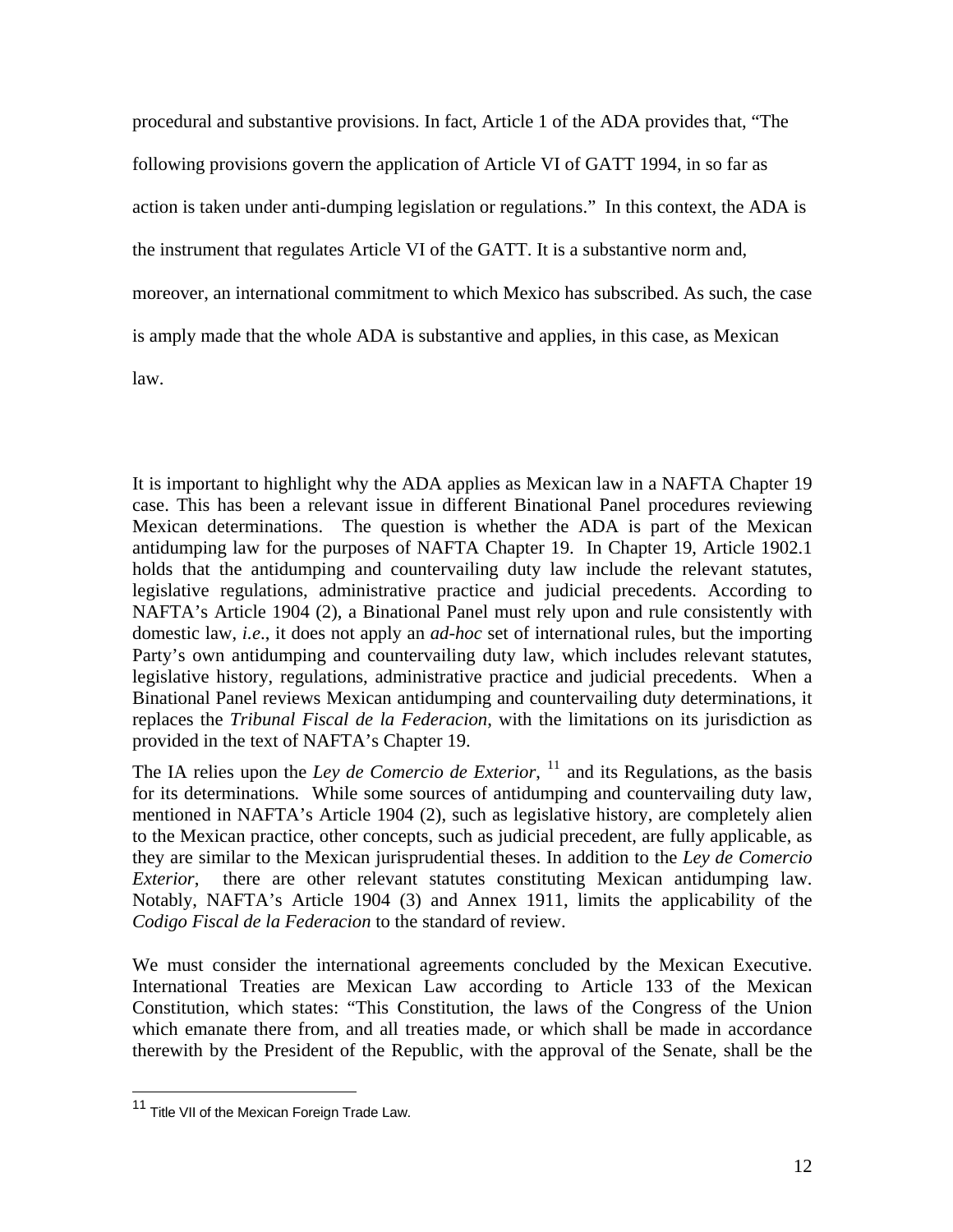Supreme Law throughout the Union." The construction of this Constitutional provision lead*s* to the conclusion that not only the *Ley de Comercio de Exterior*, but these international treaties dealing with antidumping and countervailing duty, are relevant statues because in the language of the Constitution they are Mexican Law. In this context, the ADA is relevant Mexican Law.

Since the ADA is part of the Mexican Law, we now address jurisdiction to render a decision based on this Agreement. In different opinions, the Mexican Supreme Court has established that the only truly "Supreme Law" is the Constitution, since all the federal laws must emanate from it and all the international treaties must conform with the Constitutional text. With respect to the hierarchy of the international treaties relative to Federal statues, the Supreme Court once held that they both had the same hierarchical level.<sup>[12](#page-134-0)</sup> However, in more recent opinions, the Court overruled that previous thesis when it concluded, interpreting Article 133 of the Constitution, that the international treaties rank higher, in the legal hierarchy, than federal statutes.<sup>[13](#page-134-1)</sup>

 A *prima-facie* application of the Court's interpretation of Article 133 of the Constitution leads to the conclusion that, in a case of conflict, the ADA is a body of law that pre-empts the *Ley de Comercio de Exterior*. The terms of Chapter 19 permit a Binational Panel to consider and rely upon the ADA as the basis for its review of a final determination made by the Mexican investigating authority. The *Fructose* Panel<sup>[14](#page-134-2)</sup> applied and interpreted the ADA as an element of Mexican law. It based its decision both on the ADA and the Ley de Comercio de Exterior. Moreover, the *Fructose* Panel, for reasons of international comity, adopted the conclusions of a WTO dispute settlement body special group, rather than making an independent decision based upon review of the administrative record pursuant to Mexican law and legal norms. The holding, in *Urea,* is similarly instructive. In that review, though the violation of Article 59 was not denied, the IA argued that the additional time permitted by Article 5.10 of the ADA controlled the time limitation and the panel agreed.<sup>[15](#page-134-3)</sup> See also this Panel's discussion of hierarchy in Issue VIII.

Another relevant question was whether the IA can base a FD on the provisions of the ADA. The *Tribunal Fiscal de la Federacion* has expressed the opinion that it is not possible to do so.<sup>[16](#page-134-4)</sup> It held that the WTO Agreements are treaties of non-direct application

<span id="page-134-0"></span><sup>12 &</sup>quot;LEYES FEDERALES Y TRATADOS INTERNACIONALES, TIENEN LA MISMA JERARQUÍA NORMATIVA" Tesis P.C/92, Semanario Judicial de la Federación No. 60, Octava Época, diciembre de 1992, p.27.

<span id="page-134-1"></span><sup>13 &</sup>quot;TRATADOS INTERNACIONALES. SE UBICAN JERÁRQUICAMENTE POR ENCIMA DE LAS LEYES FEDERALES Y EN UN SEGUNDO PLANO RESPECTO DE LA CONSTITUCIÓN FEDERAL." Novena Época, Pleno, Semanario Judicial de la Federación Tomo X, Noviembre de 1999. Tesis P. LXXVII/99, p. 46

<span id="page-134-2"></span><sup>14</sup> MEX-USA-98-1904-01. *See* the Executive Summary at pages 6 and 7 of the Spanish version, downloadable from the NAFTA Secretariat web page: http://www.nafta-sec-alena.org.

<span id="page-134-3"></span><sup>15</sup> MEX-USA-00-1904-01.

<span id="page-134-4"></span><sup>16</sup> Tesis: IV-TA-2aS-82

R.T.F.F. Año II. No. 20. Marzo 2000. Pág: 284

Aislada Cuarta Época.

Segunda Sección

Materia: COMERCIO EXTERIOR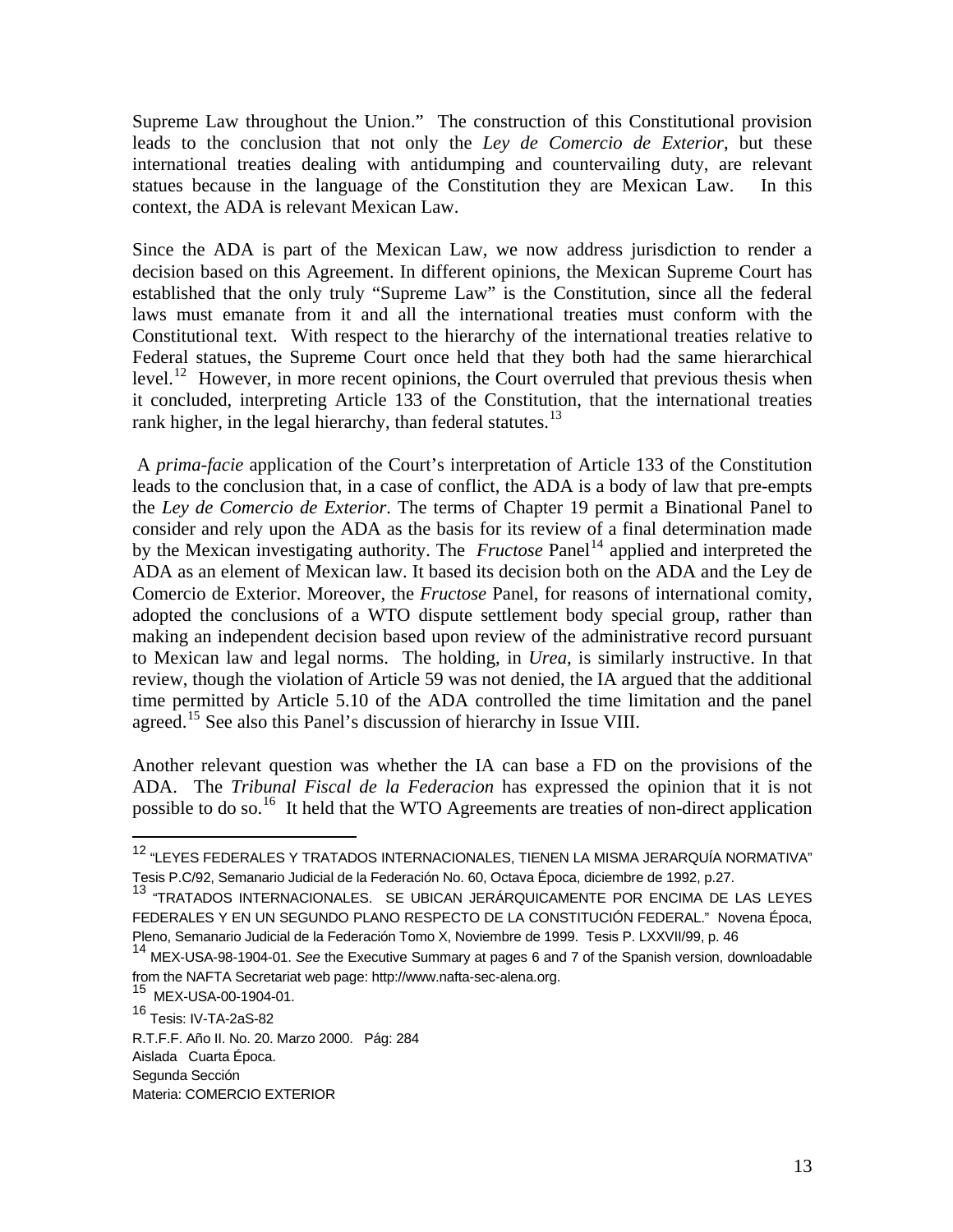(*heteroaplicativos*) and, as such, they cannot support the IA's determination. These agreements, according to this thesis, generate an obligation for the United Mexican States, as a member of the international community, to adopt the necessary measures for complying with these agreements at the domestic level. Those measures include the statutes and regulations that establish rights and obligations for the individuals, as well as powers and duties for the authorities. Nevertheless, the *Tribunal Fiscal de la Federacion* has held that these agreements are a privileged source to interpret those statutes and regulations, enacted as a consequence of Mexico's international obligations. The *Tribunal Fiscal de la Federacion* has made it clear that neither the Mexican Legislative power nor the Executive has the intention of violating such international agreements through the enactment of domestic legislation. The *Tribunal Fiscal de la Federacion* has concluded that, in this context, it is the task of the judges to interpret the relevant statutes and regulations harmoniously, with respect to the referred international agreements.

This thesis has been followed by other opinions of the *Tribunal Fiscal de la Federacion*, which harmoniously interpreted the *Ley de Comercio Exterior* provisions with the WTO Agreements.<sup>[17](#page-135-0)</sup> These opinions support the conclusion that a harmonious interpretation

TRATADOS HETEROAPLICATIVOS.- EL JUEZ ESTÁ OBLIGADO A INTERPRETAR LAS LEYES Y REGLAMENTOS EN FORMA ARMÓNICA CON LOS MISMOS.-

Los Códigos Antidumping, aprobados en el seno del GATT o de la OMC, son tratados heteroaplicativos y no pueden servir para fundar una resolución de la Secretaría de Comercio y Fomento Industrial. En ellos, los Estados Unidos Mexicanos se obligan a adoptar las medidas necesarias para su cumplimiento, por lo que son las leyes y reglamentos, que en su caso se expidan, los que directamente establecen derechos y obligaciones a los particulares y otorgan facultades e imponen deberes a las autoridades; sin embargo, los tratados heteroaplicativos son una fuente privilegiada para interpretar las leyes y reglamentos que como consecuencia de las obligaciones internacionales adquiridas por México, son promulgados, pues como es evidente ni el legislador mexicano ni el Presidente de la República pretenden, en una ley o reglamento, violar los compromisos internacionales que el país ha contraído, por lo que corresponde a los jueces interpretar las citadas leyes y reglamentos en forma armónica con los tratados heteroaplicativos. (6)

Juicio No. 100(20)-71/98/1883/96.- Resuelto por la Segunda Sección de la Sala Superior del Tribunal Fiscal de la Federación, en sesión de 12 de octubre de 1999, por mayoría de 3 votos a favor y 1 en contra.- Magistrado Ponente: Rubén Aguirre Pangburn.- Secretario: Lic. José Antonio Rodríguez Martínez. (Tesis aprobada en sesión privada de 12 de octubre de 1999)

#### PRECEDENTE:

IV-P-2aS-42

Juicio No. 100(20)4/96/17856/95.- Resuelto por la Segunda Sección de la Sala Superior del Tribunal Fiscal de la Federación, en sesión de 25 de agosto de 1998, por mayoría de 3 votos a favor, 1 con los puntos resolutivos.- Magistrado Ponente: Rubén Aguirre Pangburn. Secretaria: Lic. Isabel Urrutia Cárdenas.

<span id="page-135-0"></span>17

1

 CUOTAS COMPENSATORIAS PROVISIONALES DICTADAS CONFORME A LA LEY REGLAMENTARIA DEL ARTÍCULO 131 DE LA CONSTITUCIÓN POLÍTICA DE LOS ESTADOS UNIDOS MEXICANOS EN MATERIA DE COMERCIO EXTERIOR, TIENEN UNA VIGENCIA DE SEIS MESES.-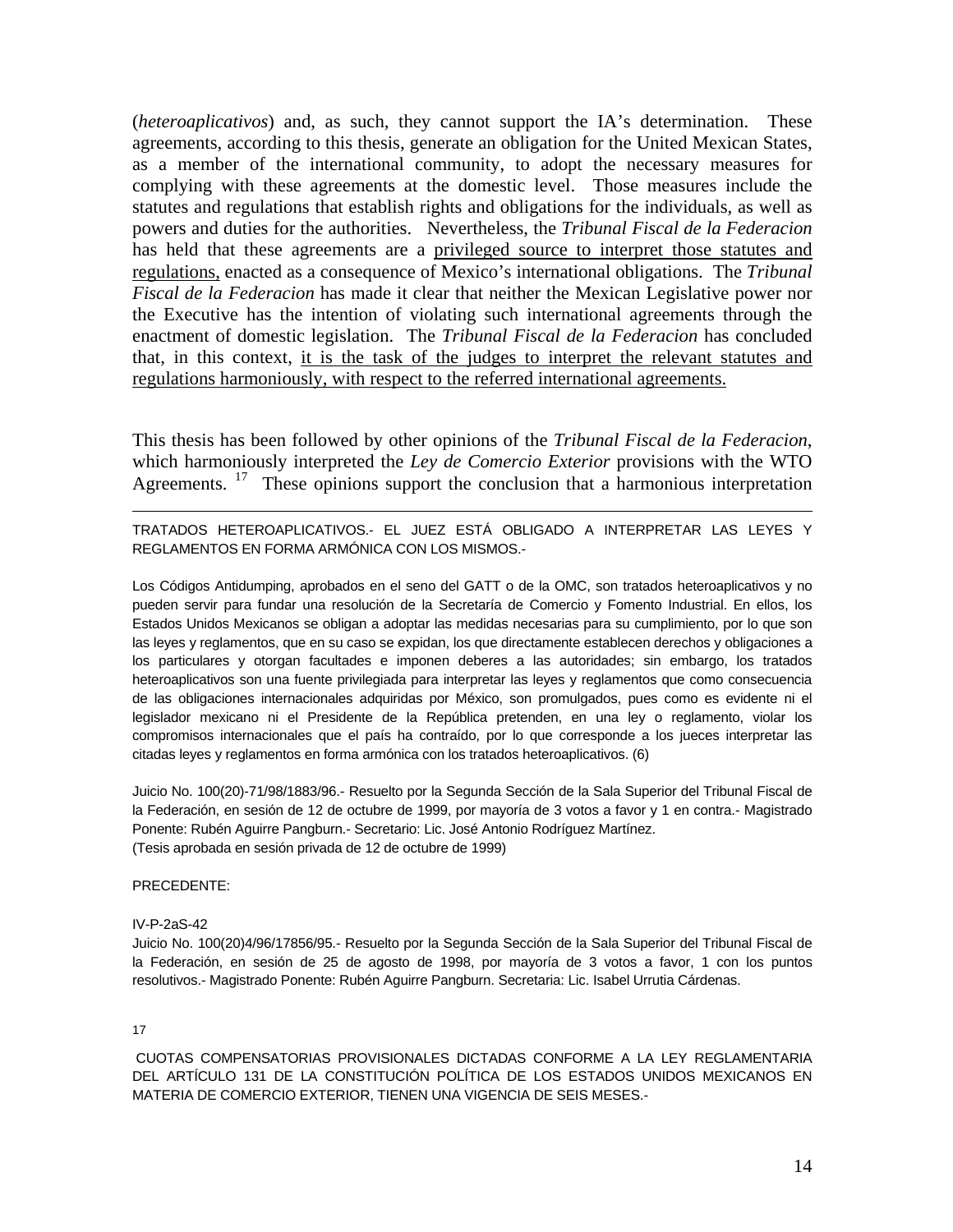compels the *Tribunal Fiscal de la Federacion* to apply Mexican law in a manner which is not contradictory to the relevant international agreement. In sum, regardless of the distinction made between self-executing and non-self-executing treaties, this thesis must be followed to conclude that the ADA is a source of Mexican law for the purposes of NAFTA Chapter 19 and, therefore, the *Ley de Comercio de Exterior* has to be interpreted harmoniously with respect to this international agreement.

In this context, the *Flat Coated Steel Products*, cited by the Majority, the Panel concluded that international agreements and treaties are considered domestic law under Article 133 of the Mexican Constitution, and it held:

> The Mexican Supreme Court has ruled that international agreements and treaties are self-executing, so that national authorities are bound by them without the need for any implementing legislation. Thus, for the purpose of its application in Mexico, NAFTA is to be directly interpreted according to the rules laid out by the *Vienna Convention on the Law of Treaties*, to which Mexico is a party and which is part of Mexican domestic  $law.<sup>18</sup>$  $law.<sup>18</sup>$  $law.<sup>18</sup>$

Like NAFTA, the ADA has to be interpreted according to the rules laid out by the *Vienna Convention on the Law of Treaties*, to which Mexico is a Party and which is part of Mexican domestic law. The Mexican Supreme Court has concluded that international treaties are interpreted through the application of Articles 31 and 32 of the *Vienna Convention on the Laws of Treaties*. Namely, by taking into account not only the literal content of a treaty provision, but also the objectives and goals established by the treaty as a whole.<sup>[19](#page-136-1)</sup>

<u>.</u>

<span id="page-136-1"></span><span id="page-136-0"></span>IV-P-2aS-40 Cuarta Época., R.T.F.F. Año I. No. 5. Diciembre 1998., Pág. 191 Precedente, Segunda Sección.<br>18 xentes españos  $\frac{18}{19}$  MEX-94-1904, paragraph 28. **Registro No.** 185294 **Localización:** Novena Época Instancia: Segunda Sala Fuente: Semanario Judicial de la Federación y su Gaceta XVI, Diciembre de 2002 Página: 292 Tesis: 2a. CLXXI/2002

IV-TA-2aS-81 Cuarta Época., R.T.F.F. Año II. No. 20. Marzo 2000., Pág. 283 Aislada, Segunda Sección

CUOTA COMPENSATORIA. LA REVISIÓN DE LA RESOLUCIÓN QUE LA ESTABLEZCA NO PUEDE CONFIRMARSE EN AUSENCIA DE EXPORTACIONES DEL PRODUCTO.-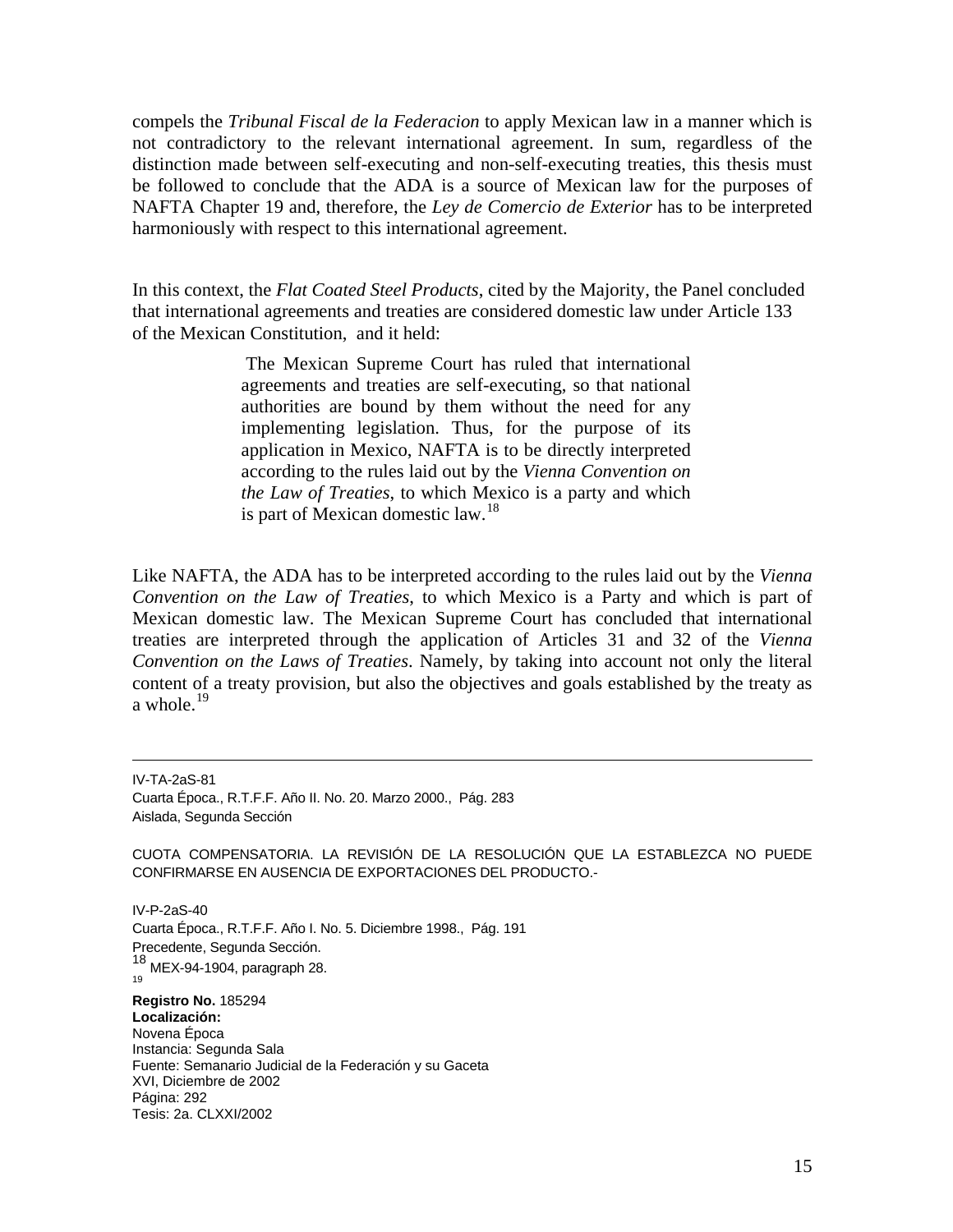In this context, it is impossible to conclude that the objectives of the ADA are simply to establish time periods in a procedure. The procedure is designed to provide legal certainty to the participants in an anti-dumping investigation and does not distinguish procedural from substantive rules. GATT Article VI is a substantive body of law and an international commitment subscribed to by Mexico. The ADA obligates member states to abide by these time frames and the IA's continuous violation of these time frames cannot be ignored by Binational Panels. It is clear that the objectives of the GATT and of the ADA are not purely procedural.

In this review, the IA went beyond both applicable time periods, the one established by the ADA and the one established by the *Ley de Comercio de Exterior*, without justification.

Tesis Aislada Materia(s): Constitucional, Común

<u>.</u>

#### **TRATADOS INTERNACIONALES. SU INTERPRETACIÓN POR ESTA SUPREMA CORTE DE JUSTICIA DE LA NACIÓN AL TENOR DE LO ESTABLECIDO EN LOS ARTÍCULOS 31 Y 32 DE LA CONVENCIÓN DE VIENA SOBRE EL DERECHO DE LOS TRATADOS (DIARIO OFICIAL DE LA FEDERACIÓN DEL 14 DE FEBRERO DE 1975).**

Conforme a lo dispuesto en los citados preceptos para desentrañar el alcance de lo establecido en un instrumento internacional debe acudirse a reglas precisas que en tanto no se apartan de lo dispuesto en el artículo 14, párrafo cuarto, de la Constitución General de la República vinculan a la Suprema Corte de Justicia de la Nación. En efecto, al tenor de lo previsto en el artículo 31 de la mencionada Convención, para interpretar los actos jurídicos de la referida naturaleza como regla general debe, en principio, acudirse al sentido literal de las palabras utilizadas por las partes contratantes al redactar el respectivo documento final debiendo, en todo caso, adoptar la conclusión que sea lógica con el contexto propio del tratado y acorde con el objeto o fin que se tuvo con su celebración; es decir, debe acudirse a los métodos de interpretación literal, sistemática y teleológica. A su vez, en cuanto al contexto que debe tomarse en cuenta para realizar la interpretación sistemática, la Convención señala que aquél se integra por: a) el texto del instrumento respectivo, así como su preámbulo y anexos; y, b) todo acuerdo que se refiera al tratado y haya sido concertado entre las partes con motivo de su celebración o todo instrumento formulado por una o más partes con motivo de la celebración del tratado y aceptado por las demás como instrumento referente al tratado; y, como otros elementos hermenéuticos que deben considerarse al aplicar los referidos métodos destaca: a) todo acuerdo ulterior entre las partes acerca de la interpretación del tratado o de la aplicación de sus disposiciones; b) toda práctica ulteriormente seguida en la aplicación del tratado por la cual conste el acuerdo de las partes acerca de su interpretación; y, c) toda norma pertinente de derecho internacional aplicable en las relaciones entre las partes; siendo conveniente precisar que en términos de lo dispuesto en el artículo 32 de la Convención de Viena sobre el Derecho de los Tratados para realizar la interpretación teleológica y conocer los fines que se tuvieron con la celebración de un instrumento internacional no debe acudirse, en principio, a los trabajos preparatorios de éste ni a las circunstancias que rodearon su celebración, pues de éstos el intérprete únicamente puede valerse para confirmar el resultado al que se haya arribado con base en los elementos antes narrados o bien cuando la conclusión derivada de la aplicación de éstos sea ambigua, oscura o manifiestamente absurda.

Amparo en revisión 402/2001. Imcosa, S.A. de C.V. 16 de agosto de 2002. Unanimidad de cuatro votos. Ausente: Guillermo I. Ortiz Mayagoitia. Ponente: Guillermo I. Ortiz Mayagoitia; en su ausencia hizo suyo el asunto Mariano Azuela Güitrón. Secretario: Rafael Coello Cetina.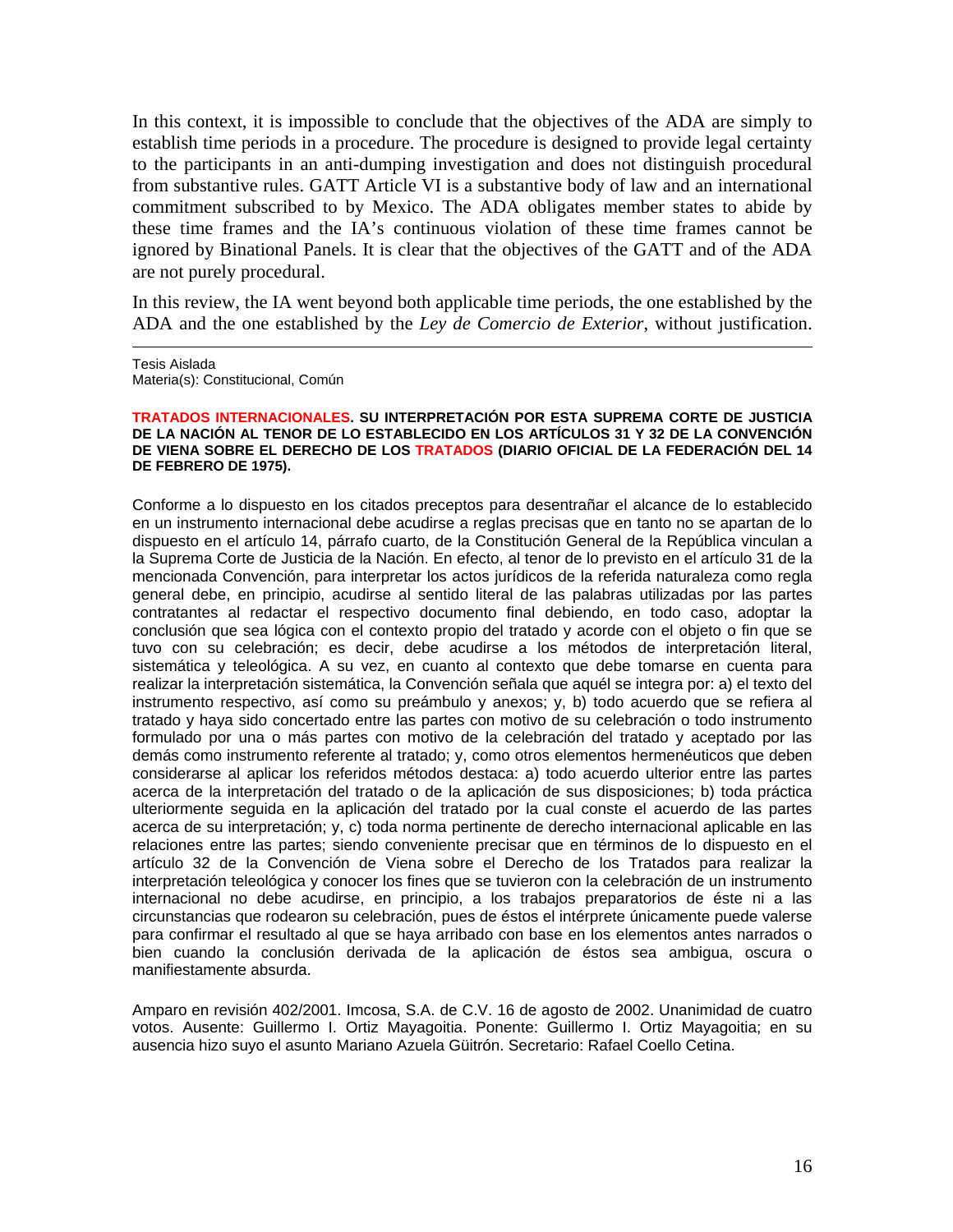In exceeding the time limits, the IA has acted illegally and is in violation of Article 238, section IV, of the *Codigo Fiscal de la Federacion*. The applicable law does not support the view that this illegality is purely procedural and does not negatively affect the complainant. Article 5.10 applies as Mexican law on this issue and it has to be interpreted as the Mexican Supreme Court mandates. That is, it must be interpreted in light of the principles established by the *Vienna Convention on the Law of Treaties*, taking into account not only the plain meaning of the treaty, but also its objectives and goals.

This view is further buttressed through Mexico's commitment to establish a time frame for the timely and adequate administration of trade investigations. Mexico commits to:

> … amend its antidumping and countervailing duty statutes and regulations, and other statutes and regulations to the extent that they apply to the operation of the antidumping and countervailing duty laws, to provide the following: …

> (f) explicit and adequate timetables for determinations of the competent investigating authority and for the submission of questionnaires, evidence and comments by interested parties, as well as an opportunity for them to present facts and arguments in support of their positions prior to any final determination, to the extent time permits, including an opportunity to be adequately informed in a timely manner of and to comment on all aspects of preliminary determinations of dumping or subsidization $120$  $120$

The IA's actions fail to adhere to Mexico's commitments. The IA acknowledges that the *Ley de Comercio Exterior* does not establish an adequate time frame in the language of Annex 1904.15. Moreover, while the ADA may permit the extension of time, under special circumstances, the IA has failed not only to justify the extension, but it has also failed to provide the legal basis for going beyond the extension.

## **CONCLUSION**

1

I do not contest the Majority's support of the IA's contention that BERG did not fulfill the requirements established in Sections II and III of Article 238 of the *Codigo Fiscal de la Federacion*. However, Berg's contention regarding section IV of Article 238 is correct. Section IV establishes that an administrative decision will be illegal "if it was dictated in contravention to the applicable provisions," such as Article 5.10 of the ADA and Article 59 of the *Ley de Comercio Exterior.* This was done in the present case. The violation of the Section IV does not face the problems faced by Sections II and  $III.^{21}$  $III.^{21}$  $III.^{21}$ .

<span id="page-138-0"></span> $^{20}$  NAFTA's Annex 1904.15, Schedule of Mexico, paragraph (f).

<span id="page-138-1"></span><sup>21</sup> *See*, thesis registered as 185,344.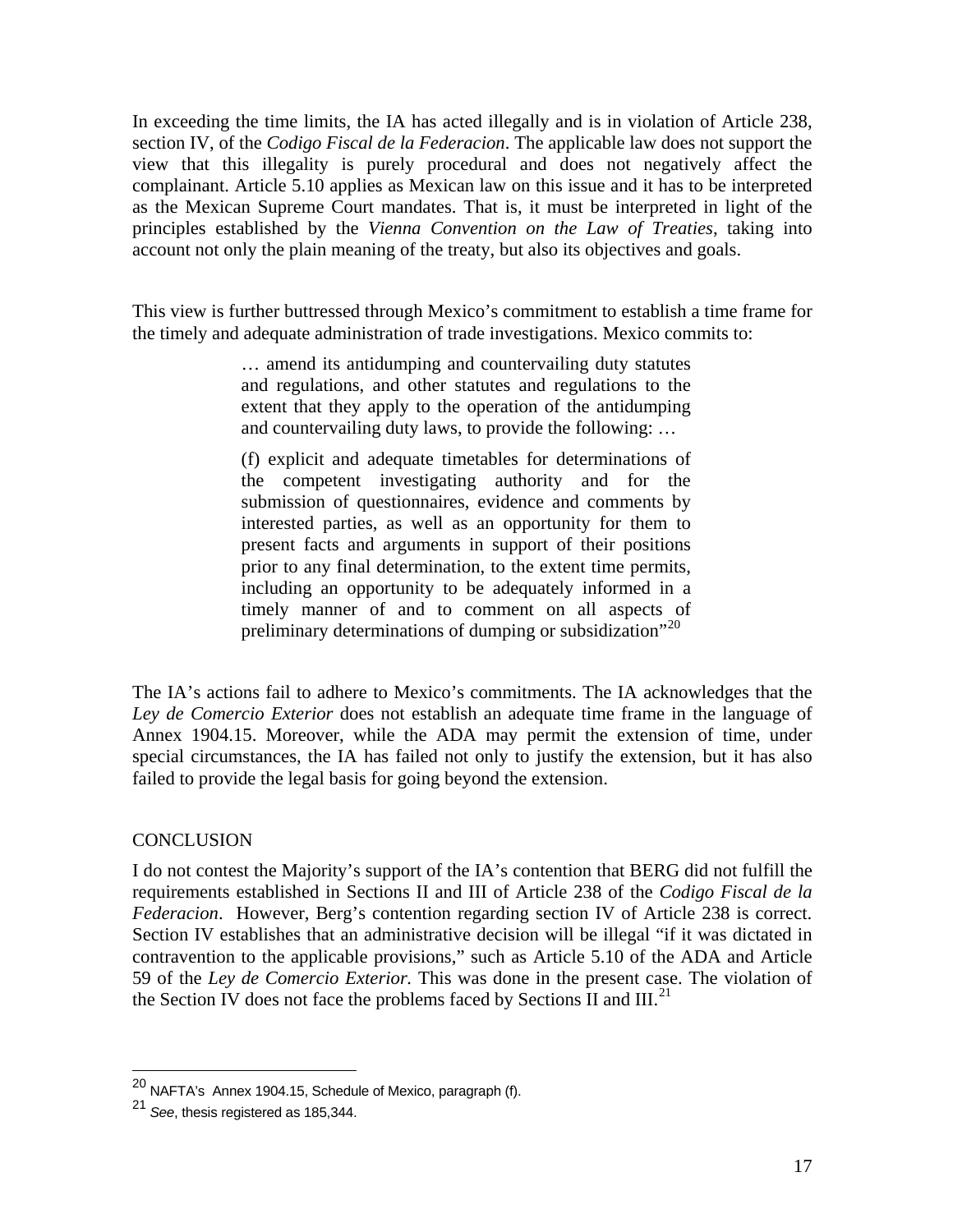I agree that panels may not render decisions on the constitutionality of Mexican Law. Nevertheless, *jurisprudencia* on constitutional matters should be considered by the Panel as relevant factors to consider in the review. It is important to emphasize that the purpose of NAFTA was to establish a free-trade zone among its members, consistent with GATT/WTO, reaffirming the obligations emanating from GATT. Article 1904 was designed to provide for the review and solution of controversies in issues of antidumping and countervailing duties. Thus it created Binational Panels, not arbitral panels, in order to review the recorded findings in antidumping and countervailing duty matters, generally, in a manner as would an appellate court of the importing country reviewing a lower court.<sup>[22](#page-139-0)</sup> Similar to what a court of appeals would apply in review, Binational Panels must adhere to the importance of international treaty obligations, the weight of *jurisprudencia*, together with the general principles of law that must be applied. [23](#page-139-1).

It is also important to emphasize that in accordance with Article 1904 (8) of NAFTA, a Panel may affirm or remand a final determination in a matter of *antidumping* or countervailing duties. If the matter is remanded to the issuing authority, it may submit a remanded final determination not incompatible with the Binational Panel´s decision. If the remanded determination continues to be incompatible, the Binational Panel can continue to remand. In *Fructose*, the Panel held:

> Will there be circumstances in which the resolution of a binational panel could lead to the cancellation of the antidumping investigation? In the opinion of this Panel the answer to this question is affirmative, but not for the reasons alleged by the Complainants (in the sense that this panel is able to annul the act of the IA or order this to annul it) nor in an immediate way, but in cases in which the request for investigation has been presented by a person without legal standing to do so, or if the determination of injury or threat of injury made by the IA did not have support, cases in which the IA, after a remand dictated by the binational panel, would have to make its resolution compatible with the decision of the panel or, if this was not possible, terminate the investigation and return the countervailing duties collected. In any another case, the remand ordered by a binational panel should have the outcome of a new act by the IA, compatible with the resolution of the binational panel. *[24](#page-139-2)*

I suggest that the majority consider the above opinion rather then underestimating the ability of a Binational Panel to address an illegal determination without the need to claim a nullity. I find nothing in the Majority's admissions of factual grounds claimed by Berg that can explain or justify an affirmation.

<span id="page-139-0"></span><sup>22</sup> *See, Fructose*, *supra* note14.

<span id="page-139-1"></span><sup>23</sup> See, Article 1904 (3) of the NAFTA.

<span id="page-139-2"></span><sup>24</sup> MEX-USA-98-1904-01.